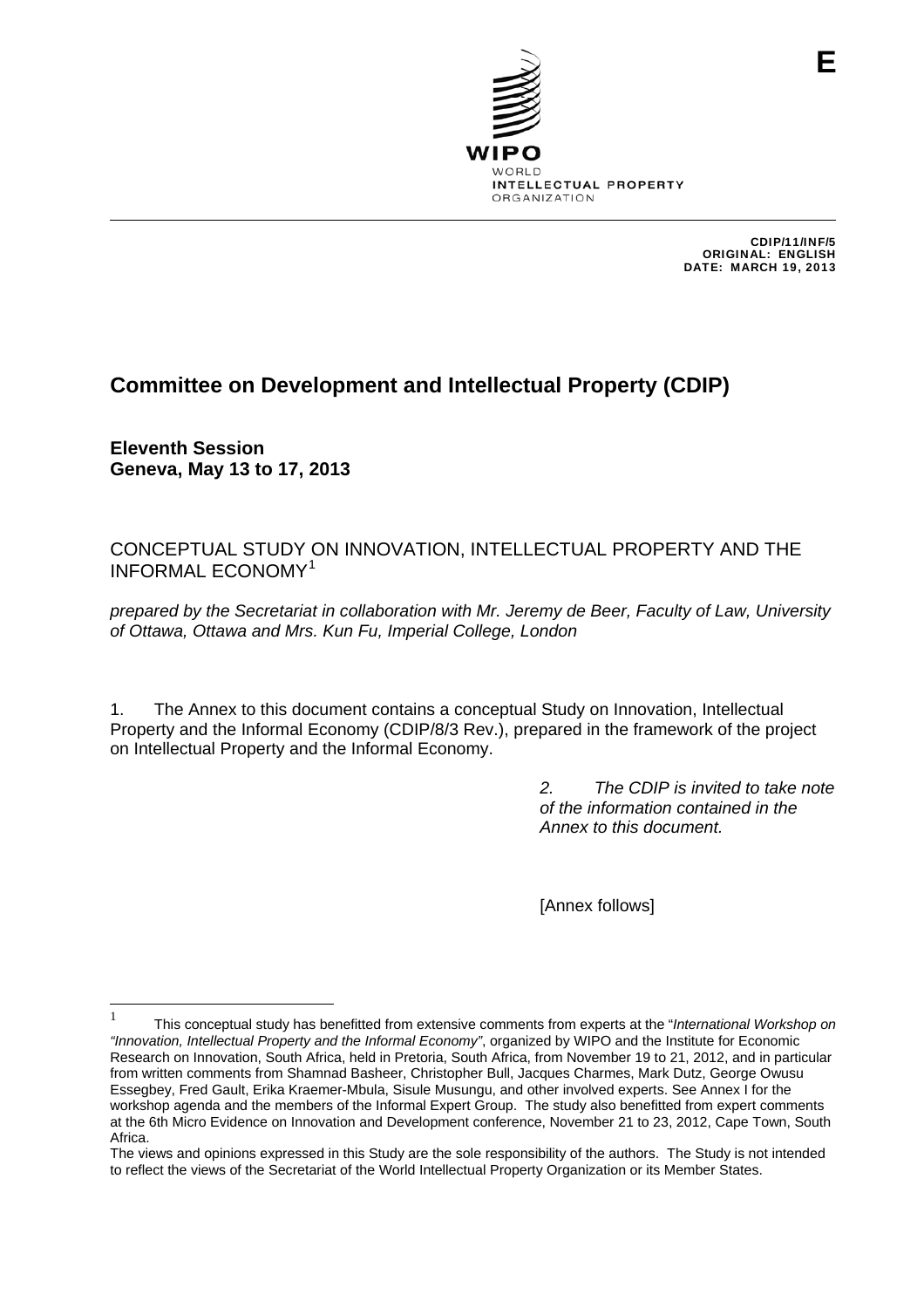# **EXECUTIVE SUMMARY**

This study is part of a project developed by WIPO's Economics and Statistics Division, implementing WIPO Development Agenda Recommendation No. 34 to study "constraints to intellectual property protection in the informal economy, including the tangible costs and benefits of intellectual property protection in particular in relation to generation of employment."

The underlying conceptual study proposes definitions, an analytical framework and a policy spectrum for further empirical research conducted as part of this CDIP project. In doing this, it combines the rich existing literature on the informal economy, on one hand, and innovation, on the other hand, two previously unrelated research streams. It also draws on findings emanating from an international workshop organized in November 2012.

This paper provides a conceptual framework for the three country-specific case studies being conducted in Ghana, Kenya, and South Africa. It also lays the groundwork for further studies in other countries, or sectors, in the future. The framework will be revised to incorporate case study results when they become available in the summer of 2013.

# I. INTRODUCING THE INFORMAL ECONOMY

The term "informal economy" (IE) was coined in the early 1970s but, despite the growing attention it has attracted, there is still no universally accepted definition of the IE or its scope. Labour statisticians studying the informal sector refer to economic activities that take place in unincorporated entities. The IE, however, is not synonymous with the informal sector (which includes both formal and informal employment) or informal employment (which may exist in both formal and informal sectors).

With this in mind, the study focuses on formal and informal activities in the informal sector. The most appropriate conceptualization of the IE is as a continuum from formal to informal, where different activities and actors occupy different points along this continuum. The transition from informal to formal status is gradual; single firms, households, and workers may carry out some activities informally and others formally at the same time. In some circumstances, the IE competes with the formal sector. Often, however, the IE produces for, trades with, distributes for, and provides services to the formal economy, interacting symbiotically.

The IE encompasses a wide variety of sectors providing both goods, most notably through manufacturing and agricultural activities, and services, ranging from retail trading to household services. The IE also intersects with aspects of creative industries, as well as indigenous and local communities, but those sectors are not the focus of this study.

The IE represents a significant share of output and employment in many developing countries. Estimates suggest that over the past two decades, informal employment or employment in the IE made up more than half of non-agricultural employment in most middle- and low-income countries. Sub-Saharan Africa is the region with the largest estimates for the contribution of the informal sector to gross domestic product (GDP): the IE makes for nearly two-thirds of GDP including agriculture and half of non-agricultural gross value-added (GVA). It is followed by India, with around 50% of total GDP. Then come countries from the Middle East, North Africa and Latin America.

Descriptive statistics suggest a negative correlation between the percentage of employment in the informal sector and GDP per capita. Employment in the informal sector is also positively correlated with poverty across countries. However, there is no evidence that informal employment does or does not cause low GDP or high poverty, or that informality will fade away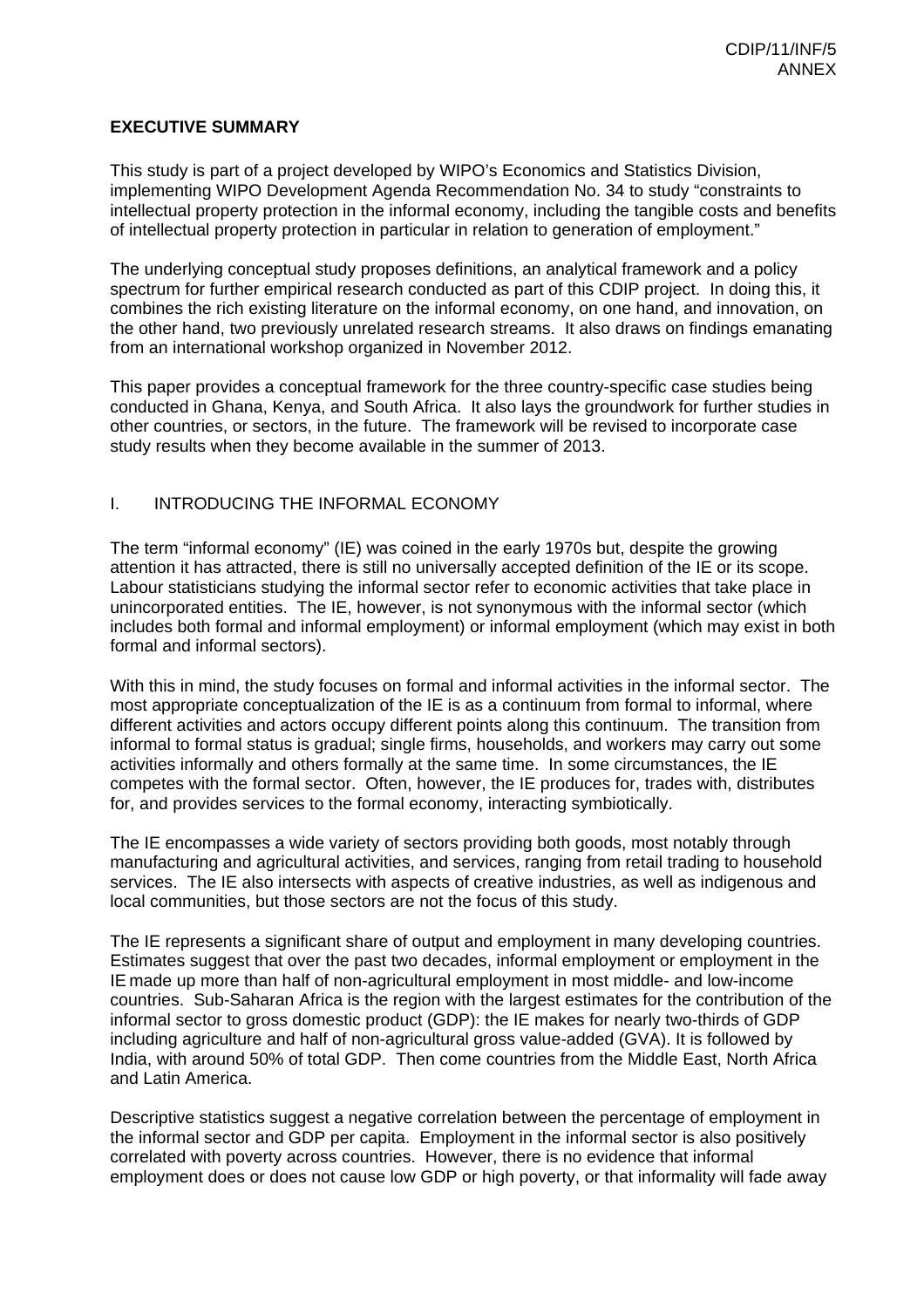with economic development. Indeed, in most regions studied has there been a marked increase in informal employment along with pronounced economic growth. These statistics and analyses support the literature that describes the IE as a "permanent feature" in regions such as Latin America and Africa.

People participate in the IE either because they are involuntarily excluded from the formal sector by a lack of qualifications or other entry barriers, or because they choose informal employment or entrepreneurship due to autonomy, flexibility or personal preferences. Financial profits are not necessarily lower in the IE than they are in the formal sector, and other economic advantages may include responsiveness to changes in the technological or competitive landscape and resilience to systemic macroeconomic risks. Researchers in disciplines other than economics also emphasize the inter-personal and social benefits of participating in the IE.

# II. INNOVATION IN THE INFORMAL ECONOMY

This project is pushing the boundaries of research in the field of IE innovation, first by conceptually integrating so-far separate analyses of innovation and the IE, second by pursuing research not often looked at by those studying economic and employment aspects of the IE, and third by moving beyond the manufacturing sector ordinarily studied in this context to examine other aspects of innovation in the IE.

The literature on the IE does not directly address issues of innovation, and the innovation literature does not integrate much of the existing research and data focused on the IE. The IE has not traditionally been considered as a source of innovation because innovation is often equated with research and development-intensive technological breakthroughs or patentable inventions.

The conventional focus on innovation connected to large-scale, formal-sector science and technology research and development activities is not the only paradigm through which to explore innovation. Indeed, there is considerable room to integrate IE activities in developing countries within the widely accepted broader concept of innovation as defined in this study. This project aims to see how existing metrics, survey instruments, notions of collaboration and linkages, and impact assessment tools apply, or do not apply, to this setting. A quickly growing body of recent research has begun to examine different sources and kinds of innovation in this context. Many terms and definitions are emerging to characterize new research and emerging perspectives: "grassroots" innovation, "base of the pyramid" innovation, innovation "for the poor by the poor", "frugal" innovation, "jugaad" innovation and "inclusive" innovation are just some examples that are relevant to this study.

Whether exploring innovation within a conventional formal paradigm or in the emerging context of informality, there is consensus that a systems-based analysis and, in particular, the study of localized systems of innovation is required.

In applying such a framework and in reviewing the literature a few initial findings concerning innovation in the IE emerge:

1. The IE is above all diverse, and equally diverse are the sources of knowledge shaping informal activities and innovation within them. In each of these diverse IE activities the incidence and role of innovation, including the interactions with innovation in the formal sector, are likely to be different.

2. Surveys or case studies of micro-entrepreneurs focused on particular sectors reveal the introduction of new products, product improvements, process improvements and the utilization of new tools. This type of innovation has been characterized as "quick responses to market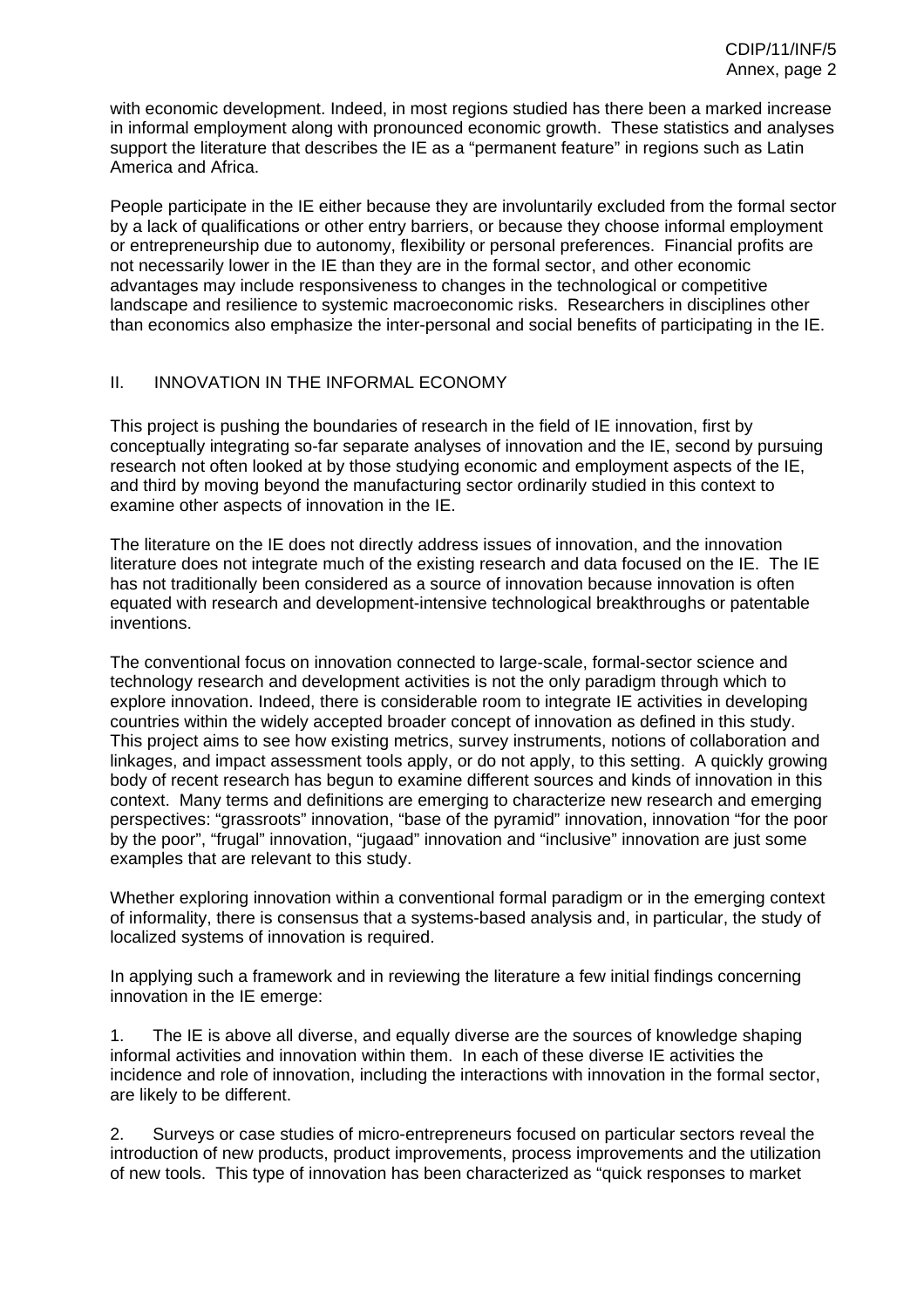demand and supply", solving problems to overcome shortcomings of the formal economy and/or to adapt foreign products to local conditions.

3. Existing research suggests that there is more adaptation and imitation than original invention in the IE. Some studies suggest that technological change comes from the entrepreneurs' imitation of existing models for their own use in workshops, rather than for sale on the market. Yet, other studies suggest that IE firms are more concerned with producing new products than utilizing technology, because the former can result in an immediate gain.

4. Among the few available studies, and somewhat counter-intuitively, none concludes that IE firms see value in improving and competing on the quality of the final product. Where quality was found to influence people buying from the informal sector, quality was associated first and foremost with durability. Experts also note that the IE typically invests less in the design of final products than the formal sector.

5. Firms in the IE tend to operate in clusters that facilitate a rapid transfer of skills and knowledge within the sector. Anecdotal evidence suggests that information diffuses rather freely in the IE, and that specialized resources are shared. However, some studies report that clustering has a negative impact on the growth of the sector, as competition over a similar product and quality range – and the inability to avoid others copying one's innovation – is fierce.

6. Many micro-firms in the IE demonstrate low capital intensity and face limitations to technical upgrading and limited skills. As a result, the economic entities that form the IE do not demonstrate the kind of growth expected or valued of firms in high-income economies. In general, issues related to technology and capital affect the scale at which innovation-related production and trade occur in the IE.

7. Supply and demand interactions play an important role in the IE, shaping learning and innovation processes in informal enterprises. Actors in the IE significantly draw on external agents as source of innovation – a phenomenon also described as "inbound open innovation".

8. In the IE, skills are acquired through early formal education, learning-by-doing through work experience, and learning-by-training through apprenticeships in the informal or formal sector. A combination of some formal education, specific vocational training and work experience is relevant in building innovative capacity among IE firms.

III. MECHANISMS TO APPROPRIATE RETURNS FROM INNOVATION IN THE INFORMAL ECONOMY

Firms that invest in innovation commonly aim to reap the returns of their innovation by maintaining some form of exclusivity over their know-how related to new processes or products or by selecting other means to gain a competitive advantage. Mirroring the spectrum from formality to informality that characterizes the IE generally, a range of formal, semi-formal and informal appropriation mechanisms is used to appropriate innovation.

Formal mechanisms of appropriation take the form of intellectual property rights (IPRs). Semiformal means of appropriation include secrecy, publishing, non-competition clauses, nondisclosure agreements, contracts and others. Informal forms of appropriation may include lead time, complexity of design or of technology, after-sales and services, and customer loyalty.

Even in the formal economy, different firms deploy diverse strategies to appropriate returns from innovation. According to data collected through innovation surveys, only a small fraction of all firms in all sectors in high-income countries consider formal IPRs as important. Among firms that consider IPRs important, trademarks are considered most important, followed by trade secrets, copyrights, industrial designs and patents.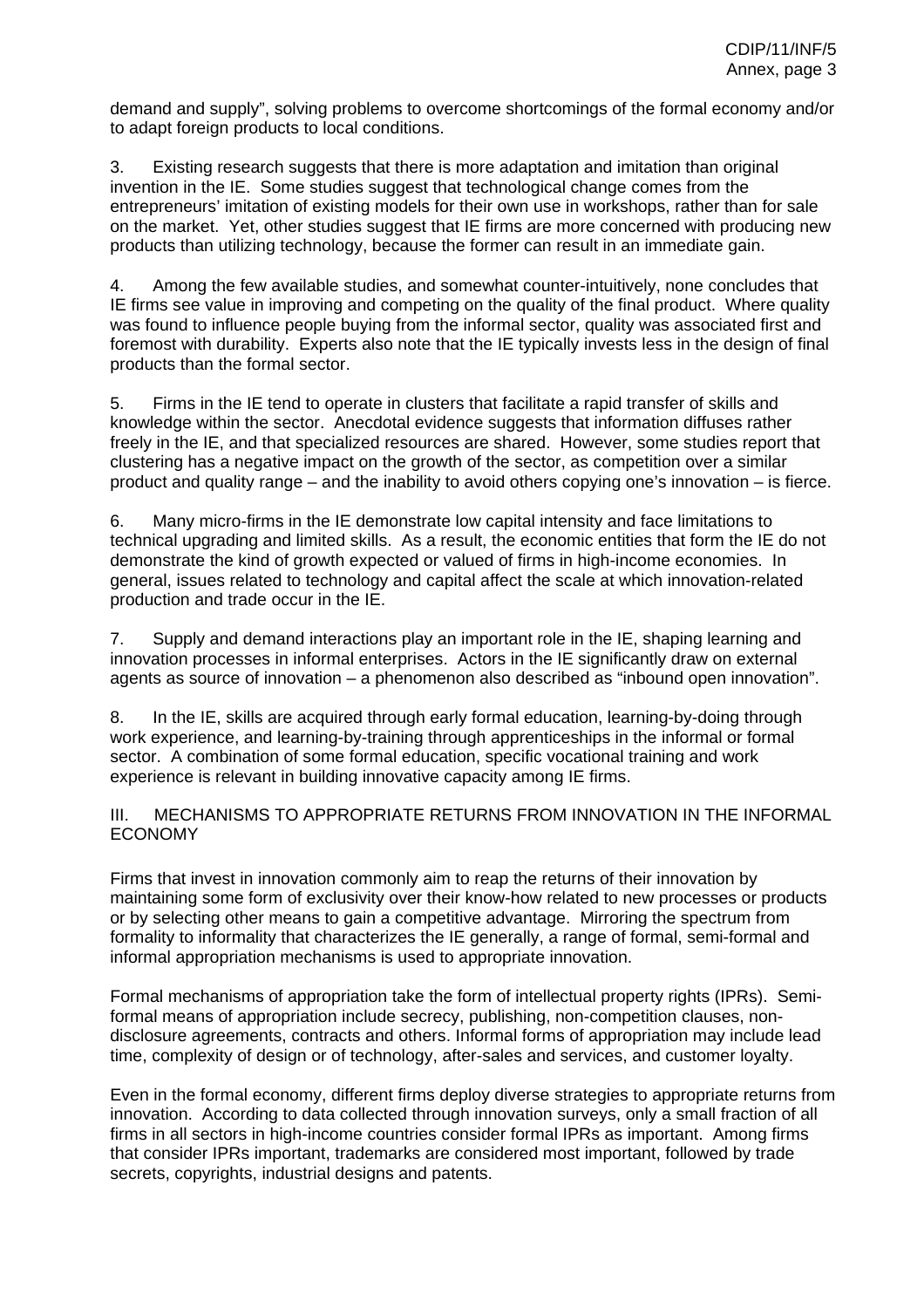A clear gap exists in our understanding of innovation appropriation mechanisms in the IE, which this project aims to help fill. Are incentives for innovation, its diffusion, and its impact different in the IE as compared to the formal sector? Does the IE rely on different appropriation mechanisms than the formal sector? Is there an effort to appropriate in the first place, or opposition to appropriation in the IE? Are innovation outputs and technical know-how communicated differently in the IE than the formal economy?

A review of the existing literature creates the first impression that actors in the IE either (a) pay less consideration to appropriating their returns from innovation, or (b) rely on semi-formal or informal rather than formal appropriation mechanisms. The first impression – that firms in the IE are less concerned with appropriation than firms in the formal economy are – is created by accounts that stress that innovation in the IE frequently takes place in clusters that facilitate flows of knowledge and technology via simple exchanges of ideas. The second impression – that IE firms are concerned about appropriation but use semi-formal or informal mechanisms – requires further explanation.

To our knowledge, no available study refers to the systematic use of formal IP in the context of the IE. It seems plausible to assume that the current use and enforcement of formal registered IP, be it patents, trademarks, industrial designs or others, is close to non-existent. A few field studies do broach the topic of formal IP in the IE, and yield several hypotheses for the absence of formal IP. One is that innovations in the IE do not meet the necessary threshold to qualify for formal IP protection, as many are based on imitation and adaptation of existing products. Another hypothesis is that actors in the IE have not heard about IP and lack the necessary awareness, skills and access to the formal IP system. Yet another is that actors in the IE are pessimistic about their ability to register and enforce their IP rights; and this despite of the fact that extensive copying among artisans and the production of cheap copies abroad may threaten their income. The validity of these hypotheses remains to be explored through this project's case studies.

Our synthesis of existing research suggests, perhaps not surprisingly, that the majority of innovation appropriation mechanisms in the IE are informal in nature, with lead-time, sales or service efforts, customer loyalty, and after-sales efforts being the most important mechanisms. Only few studies emphasize that IE actors are trying to appropriate their innovation via semiformal mechanisms such secrecy. That contrasts with firms in the formal sector, and in particular small ones, which practice secrecy as an appropriation mechanism.

To fill the knowledge and evidentiary gap identified by this conceptual study, the project has refined the following key research questions to be addressed through further case study research: To what extent do appropriation schemes in the IE foster innovation and the diffusion of knowledge? To which extent does the absence of appropriation harm the scalability, diffusion and impact of innovation in the IE?

On the one hand, it can be argued that the absence of formal appropriation, and work in clusters, are strengths of the IE's innovation system. In this view, the innovation system in the IE largely rests on "collective learning experiences" based on low entry barriers and free flows of knowledge. Appropriation efforts must also be considered in light of the social systems, with knowledge flows characterized by trust, reputation, reliability, social and cultural signaling, and the willingness to pool resources and collaborate. That facilitates access to information, and critically reduces transaction costs.

On the other hand, and in contrast to the above view, it has been argued that the presence of perpetual copying and absence of appropriation mechanisms is a barrier to scaling up innovative activity in the IE. Entrepreneurs are unable to grow businesses beyond a certain stage, as they lack control over their innovations. Therefore, they have fewer incentives to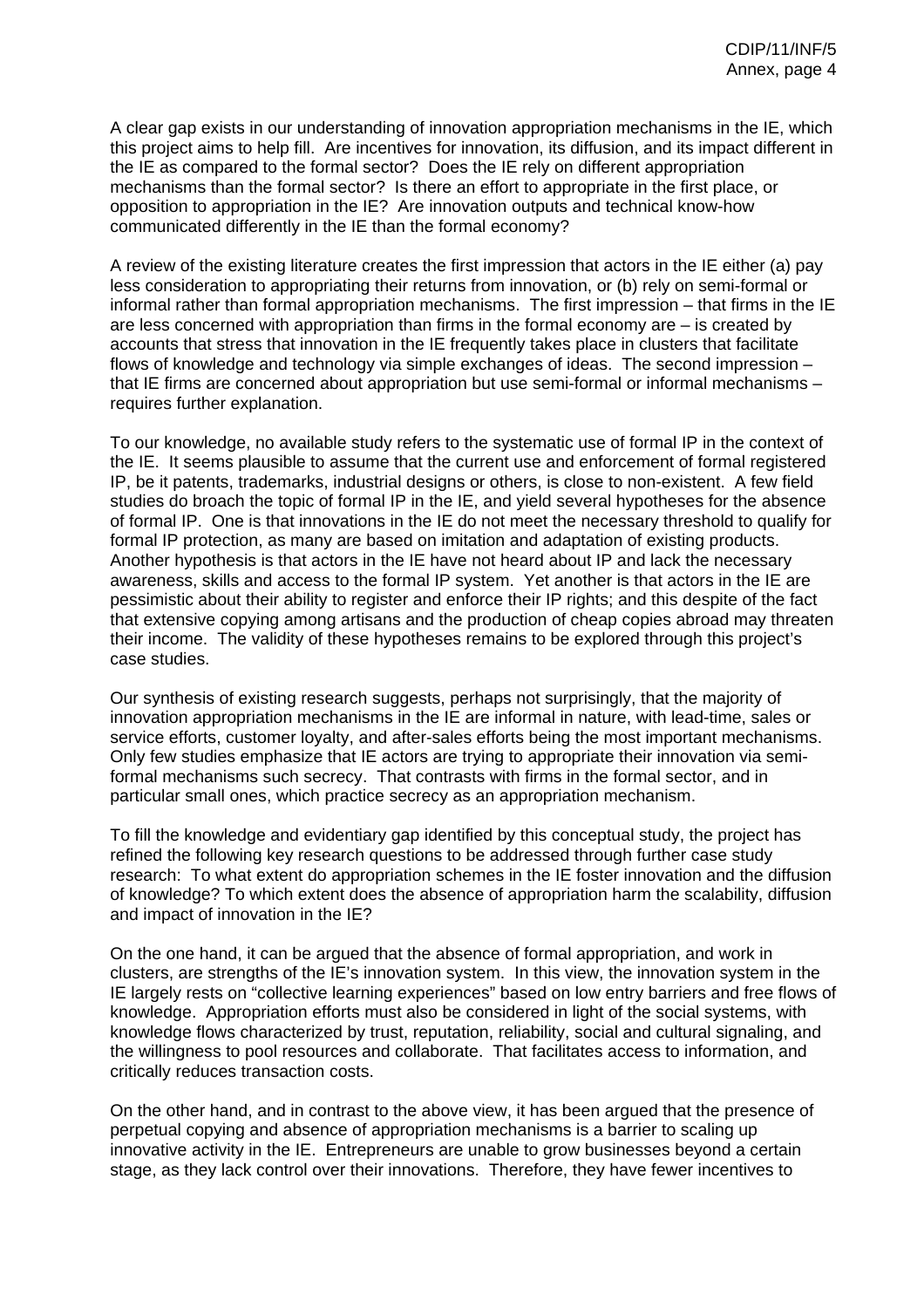invest in machines or human capital, and are unable to reach certain economies of scale. The absence of branding or certificates and labels, leading to anonymity of the sector's products in the eyes of the consumers, are also said to inhibit producers of good quality from being rewarded. Economic growth and productivity gains in the informal sector are, hence, below par. Moreover, informal firms may undermine the incentives of formal sector firms to innovate, to adopt new technologies, or to develop brands.

Current evidence from research is not clear enough to favor one view over another. In principle, and in the absence of a counterfactual, it is also difficult to speculate or rigorously determine the level and type of innovation that would have occurred in a different setting. This project's case studies will further investigate these questions, and help us to explore costs and benefits within alternate scenarios involving increased formalization and/or enforcement of IPRs.

# IV. POLICY APPROACHES SUPPORTING INFORMAL ECONOMY INNOVATION

Neither current policy documents nor the academic literature propose a uniformly agreed policy framework targeted at the IE. In fact, our study covering the last three decades shows that national policy approaches of developing countries have typically been aimed at the formal sector, largely ignoring the IE. In addition, the few existing laws and policies that are aimed at the IE are described as ad-hoc, unstructured and uncoordinated between ministries, institutions and different government levels. A typical policy coherence problem is that economic development resources are concentrated in the national level and at best the provincial spheres, but that the regulatory and management responsibility for the IE is at the level of the local government.

In addition, existing IE policies were mostly not aimed at fostering existing informal structures. Rather, the declared policy objective was typically to suppress, regulate, or formalize the IE. The goal was to diminish the causes of informality by reducing regulations or market conditions that encourage firms to operate informally. Over the years, experts and policy-makers have seen the need for a more coordinated and structured approach to the IE. Policy ambitions have shifted from suppressing the IE to creating an enabling environment for the IE. This shift in policy thinking about the IE has been gradual, with a small number of countries developing integrated IE policies recently.

Certain sectors of the IE have traditionally attracted more attention of policy makers than others. The management of informal street trading and related city management practices have, for example, been a more actively pursued policy target. Also, informal activities based on traditional knowledge such as herbal medicine or craftwork have usually been considered separately from the IE, receiving particular policy attention.

However, notwithstanding a few specialized domains, constructive policy approaches to the IE are recent and still developing. Systemic interventions are rare, and the nature of intervention models at the national level is often unfitting to local needs on the ground, with coordination between national and local levels often misaligned.

Also, our review of past and current approaches shows that IE policy approaches are mostly not designed to foster innovation and/or IP in the IE. In fact, in many countries' innovation policies do not consider the IE as a potential source of innovation; the IE is almost never perceived as explicit innovation policy target. On the one hand, IE policies do not explicitly refer to innovation. On the other hand, national innovation policies continue to be dominated by science and technology perspectives largely ignoring the IE.

Interactions between the formal and informal sector and the role of formal sector institutions must be kept in mind when designing polices for the IE. Indeed institutional weaknesses such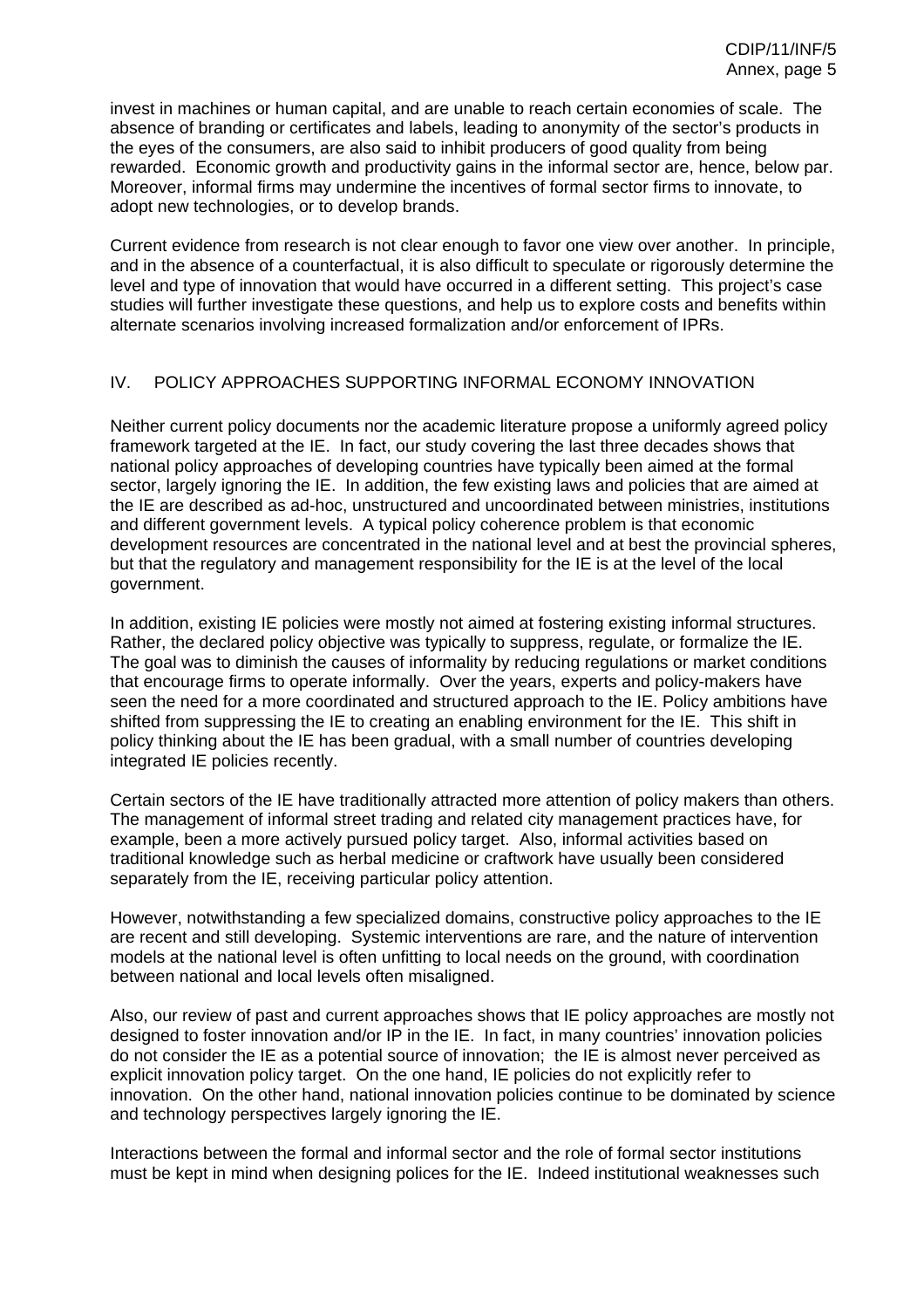as excessive regulation and the weak rule of law applied to the formal sector tend to influence the size of the IE, and the type of activities in it. Polices aimed at the IE will function only in tandem with policies aiming to improve the functioning of institutions in the formal economy.

Some barriers faced by IE actors are similar to the ones being faced by any firm, and in particular small firms and those in developing countries. For a start, the biggest question seems to be whether the IP system is at all relevant to the IE. Second, an important policy challenge will be to make IE actors aware of the possibilities that formal IPR harbor. Third, IE actors might need to overcome a number of hurdles to access the IP system; notably time, skills and financial resources. In addition, one might wonder if there are specific conditions as they relate to IE actors that complicate the use of the IP system. Fourth, the likelihood of being able to enforce one's right, and related costs, are important issues to address.

Some contributions have raised the idea of conceptualizing a set of "informal" IP norms or systems to extend IP protection to IE innovations, which would be cheaper and more fitting to the IE. The common thread between the few existing suggestions are: lower costs to acquire and enforce rights, no or limited registration requirements, weaker rights with a more limited duration of protection, and reduced barriers to licensing or the use of the protected idea by other entrepreneurs. Other proposals go further while considering the ability of others to re-use the idea in a simple and cost-efficient way. As part of this project and based on the findings of the country sector studies, these proposals should be studied in detail to explore their merit and define the shape they could take.

The lack of empirical research on innovation in the IE hampers related evidence-based policy making. This study, therefore, develops a preliminary policy framework for fostering innovation in the IE (see Table 9 in the main text). Building on the project findings, it will be investigated to what extent and in which circumstances the IP system impedes or fosters innovation in the IE. If case studies reveal that improved IP use by IE actors is possible or appropriate, potential barriers and policies to foster the access to the IP system in the IE should become part of innovation policy frameworks.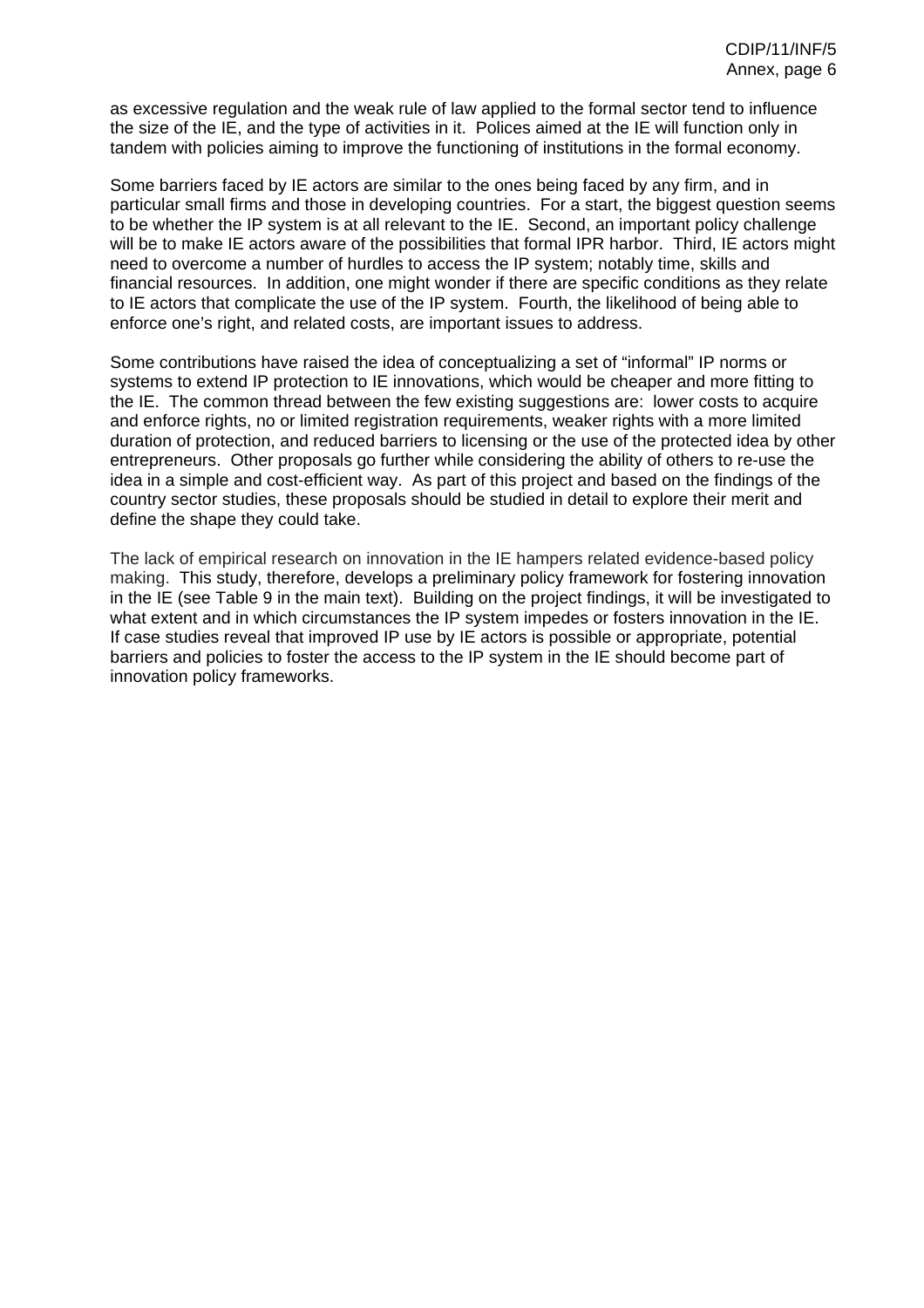# **Table of Content**

|                | 1. INTRODUCING THE INFORMAL ECONOMY AND ITS MAIN CHARACTERISTICS  10                            |  |
|----------------|-------------------------------------------------------------------------------------------------|--|
| 1.1            |                                                                                                 |  |
| 1.2            |                                                                                                 |  |
| 1.3            |                                                                                                 |  |
|                |                                                                                                 |  |
| 2.1            |                                                                                                 |  |
| 2.2            |                                                                                                 |  |
| 2.3            |                                                                                                 |  |
| 2.4            |                                                                                                 |  |
| 2.5            |                                                                                                 |  |
| 3 <sup>1</sup> | MECHANISMS TO APPROPRIATE RETURNS FROM INNOVATION IN THE INFORMAL                               |  |
|                |                                                                                                 |  |
| 3.1            |                                                                                                 |  |
| 3.2            |                                                                                                 |  |
| 3.3            |                                                                                                 |  |
| 3.4            | POSSIBLE IMPACTS OF CURRENT APPROPRIATION MECHANISMS IN THE INFORMAL ECONOMY  41                |  |
| 3.5            | POSSIBLE SCENARIOS AND THE COSTS AND BENEFITS OF INTELLECTUAL PROPERTY PROTECTION 43            |  |
|                | 4. POLICY APPROACHES SUPPORTING INFORMAL ECONOMY INNOVATION  44                                 |  |
|                |                                                                                                 |  |
|                |                                                                                                 |  |
|                | 4.3 CONSTRAINTS ON INTELLECTUAL PROPERTY PROTECTION IN THE INFORMAL ECONOMY AND POSSIBLE POLICY |  |
|                |                                                                                                 |  |
|                |                                                                                                 |  |
|                |                                                                                                 |  |
|                |                                                                                                 |  |
|                |                                                                                                 |  |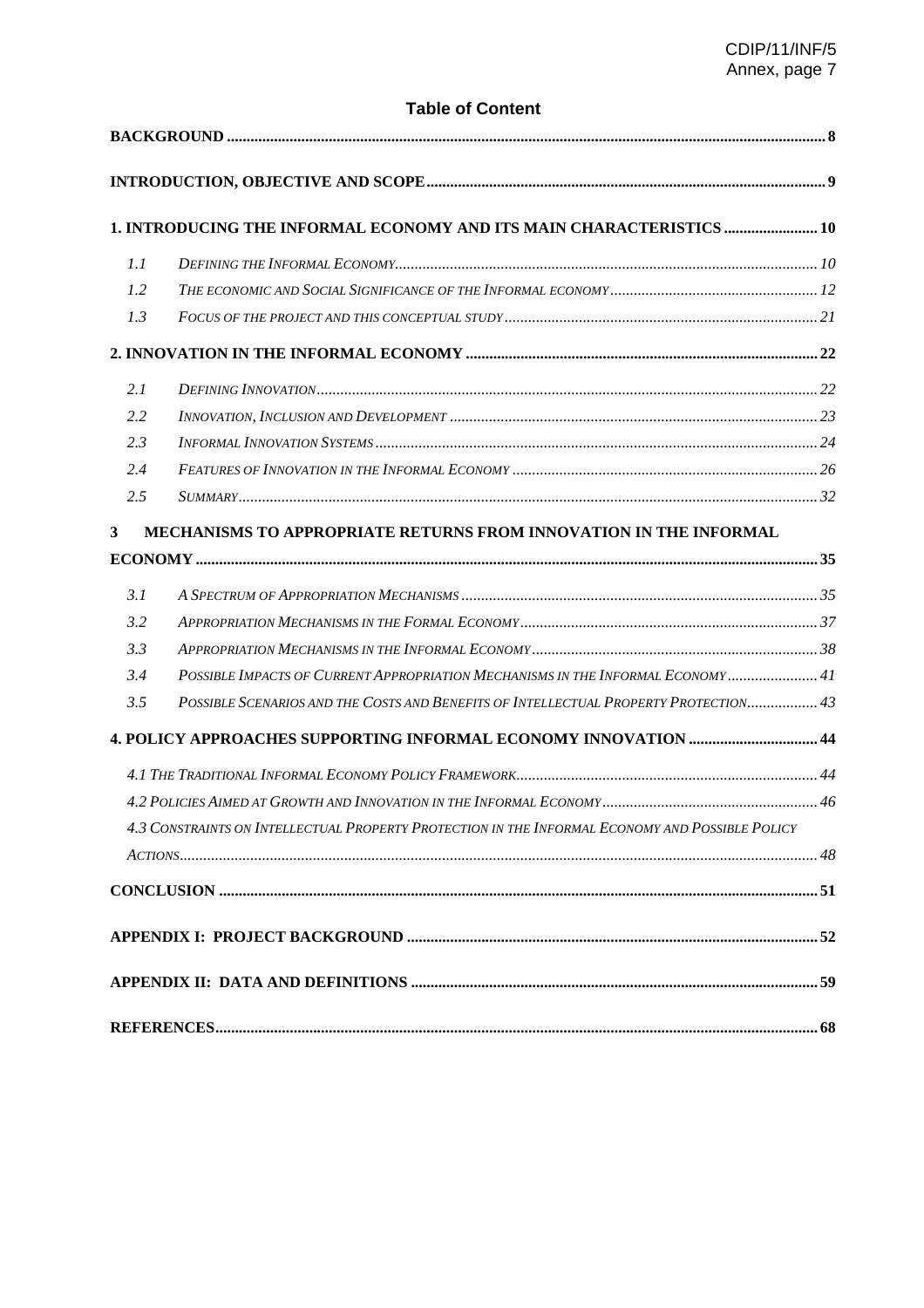*"The scant attention paid to the informal sector in the innovation systems framework suggests that its significance is not acknowledged. Yet, it represents three-quarters of non-agricultural employment and over 40% of the gross national product of many African countries."*  (Kraemer-Mbula & Wamae, 2010b)

# <span id="page-8-0"></span>**BACKGROUND**

 $\overline{\phantom{a}}$ 

In 2007, Member States of the World Intellectual Property Organization (WIPO) agreed on a "Development Agenda" including 45 recommendations to ensure that the global intellectual property (IP) system best fulfills its public policy objectives.<sup>2</sup> To implement these recommendations WIPO established a Committee on Development and Intellectual Property (CDIP), which decided to address each recommendation through one or more specific projects, with specific objectives, milestones and budgets. The project on "Intellectual Property and the Informal Economy" implements recommendation 34 of WIPO's Development Agenda. This recommendation suggests:

*"With a view to assisting Member States in creating substantial national programs, to request WIPO to conduct a study on constraints to intellectual property protection in the informal economy, including the tangible costs and benefits of intellectual property protection in particular in relation to generation of employment."* 

Accordingly, through the CDIP Member States approved a project developed by WIPO's Chief Economist to conduct this study. The project's objective is to better understand how innovation occurs in the informal economy (IE), and to consider the role of IP in this context. It aims to help policymakers develop and assess appropriate IP policies that promote innovation in the IE, expand economic output and increase employment.

<span id="page-8-1"></span><sup>&</sup>lt;sup>2</sup> For further information on the WIPO Development Agenda, see http://www.wipo.int/ip-development/en/agenda/.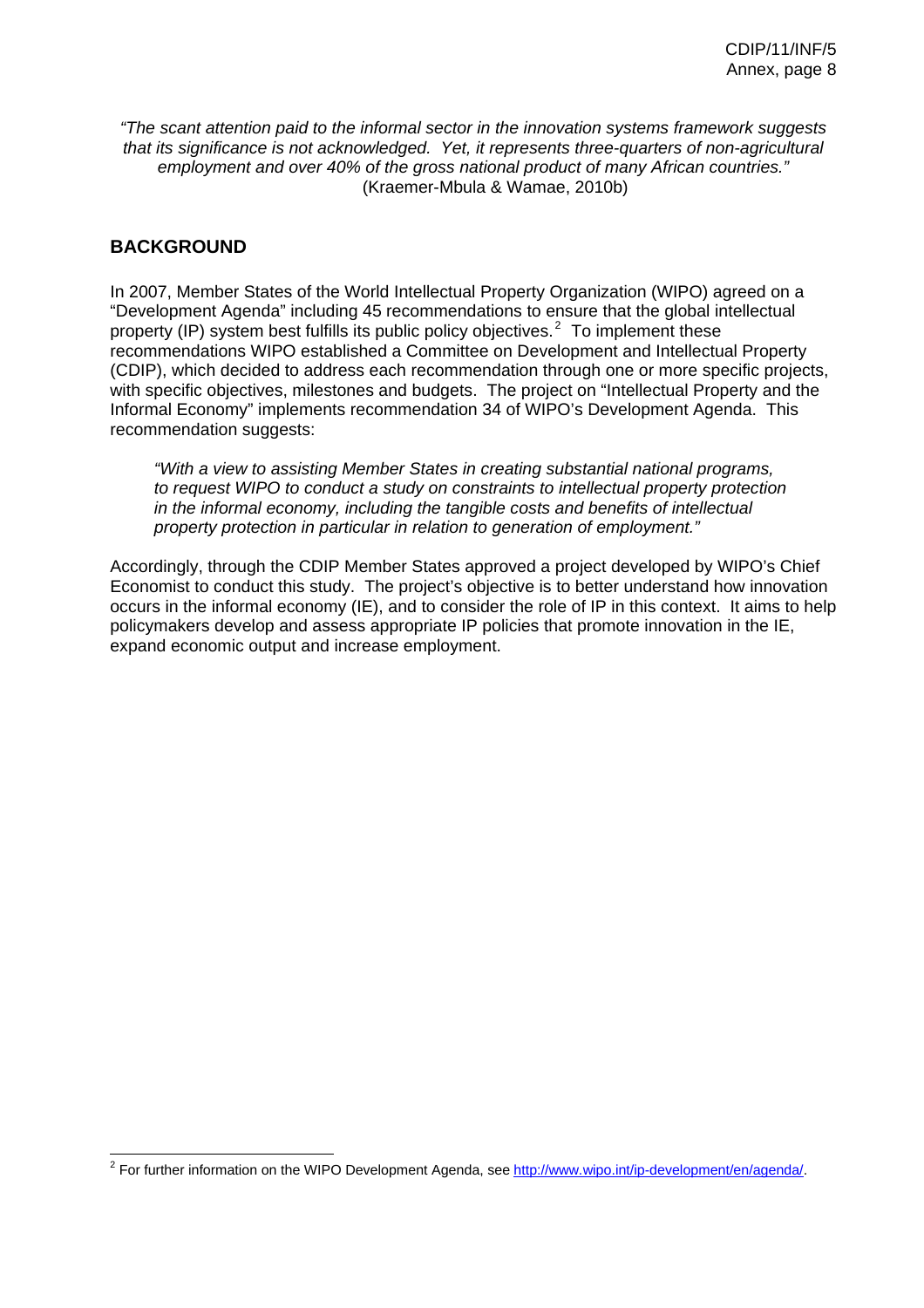# <span id="page-9-0"></span>**INTRODUCTION, OBJECTIVE AND SCOPE**

The informal economy (IE) represents a significant share of output and employment in many developing countries. Furthermore, evidence suggests that innovation increasingly takes place in the small enterprises that constitute the IE.

Yet, little is known about how new processes, products and other innovations are generated, monetized and diffused in the IE. Even less is known about what incentives operate in that sector and what prompts individuals and communities to innovate. In particular, the role of intellectual property rights (IPRs) and other appropriation mechanisms in innovation in the IE are poorly understood.

To address this gap in our understanding, this project produces two major outputs:

1. This conceptual study which reviews existing research regarding the IE, innovation and IP and constructs an analytical framework for further empirical research; and

2. Three case studies which explore IP in innovation in the IE contexts of herbal medicines in Ghana, metal manufacturing in Kenya, and the chemical sector in South Africa.

The project involves a team of collaborators, including experts in economics, business, law and information science who advise on the framework and studies, and researchers who conduct empirical fieldwork in the project's study countries.

Among the first steps taken toward executing this project was a workshop organized by WIPO and hosted by the Institute for Economic Research on Innovation (IERI) at Tshwane University of Technology in Pretoria, South Africa (see Appendix I). The workshop brought together experts and stakeholders to discuss and refine strategies for successfully carrying out the project. This conceptual framework study integrates the insights and strategies agreed upon at the workshop. The study is structured in four parts.

The first part of the study provides an introduction to the IE, providing selected economic data on its size and economic relevance. Importantly, it circumscribes the scope of enquiry by delineating core characteristics that distinguish the IE from the formal economy. Because the lines between formal and informal economic activity are not always clear, this first part provides a general framework for defining and analyzing issues of innovation and appropriation through the project's case studies.

The second part discusses innovation in the IE, shedding light on the characteristics of the innovation systems and processes. It highlights the methods and results of previous research on innovation in general, and considers how these might be applicable in the distinct context of the IE.

The third part concentrates on the appropriation of benefits from innovation in the IE, including through formal IPRs. It outlines a spectrum of appropriation mechanisms ranging from more to less formal. This section also establishes a framework for analyzing potential economic and other implications of the various ways to appropriate benefits from innovation in the IE.

After a review of current policy practices aimed at the IE, the last part of the study develops existing and potential policies to foster innovation in the IE.

This paper is being used as a conceptual framework for the three country case studies as they are being conducted. It will be revised to incorporate the results of these studies when they become available in the summer of 2013.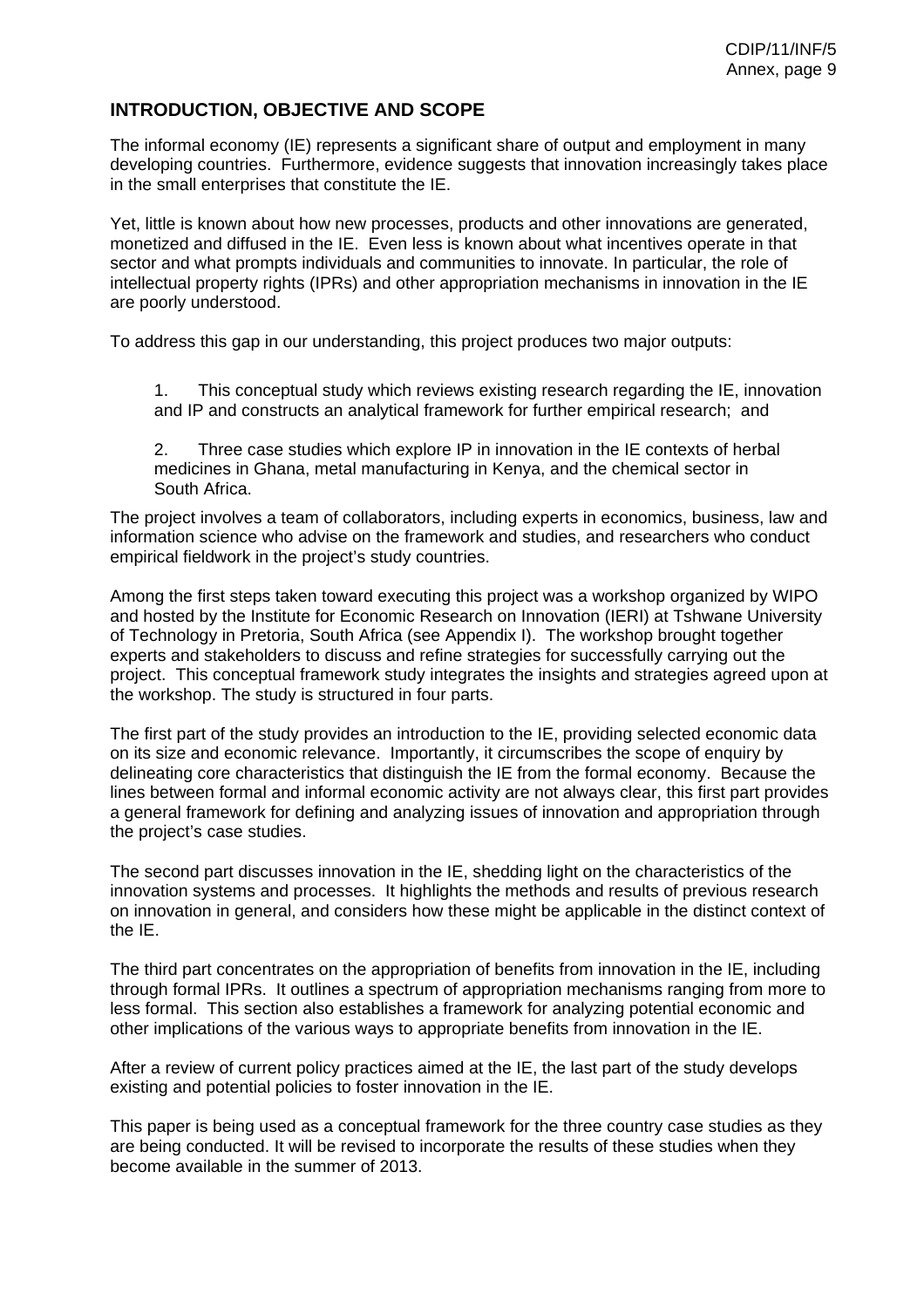# <span id="page-10-0"></span>**1. INTRODUCING THE INFORMAL ECONOMY AND ITS MAIN CHARACTERISTICS**

### <span id="page-10-1"></span>*1.1 Defining the Informal Economy*

Over the last four decades, the economic and social role of informal economic activity has attracted significant academic and policy attention, especially in the context of studies relating to development, poverty reduction and employment in low-income countries.

Despite growing attention since the term "informal economy" was coined in the early 1970s by Hart (1973), there is still no universally accepted definition of the IE and its scope. Due to its interest in the employment aspects of the IE, the International Labour Organization (ILO) first defined the "informal sector" in 1972. It characterized the sector based on seven factors: ease of entry; reliance on indigenous resources; family ownership of enterprises; small scale of operations; labor-intensive and adapted technology; skills acquired outside the formal school system; and unregulated and competitive markets.

Later, the International Conference of Labour Statisticians (ICLS) defined the "informal sector" further as unincorporated enterprises with certain characteristics. The ICLS's definition refers to the economic activities that take place in 'unincorporated enterprises', where unincorporated enterprises are defined as:

*"Enterprises owned by individuals or households that are not constituted as separate legal entities independently of their owners, and for which no complete accounts are available that would permit a financial separation of the production*  activities of the enterprise from the other activities of its owner(s)".<sup>3</sup>"

One sees in the ICLS's definition that the nature of employment is not the only consideration when studying the informal sector; labor statisticians as well as policymakers were also interested in economic activity more generally.

As a result the definition comprises activities that involve the provision of goods and services in exchange for remuneration, but which are not covered or are insufficiently covered by formal arrangements.<sup>4</sup>

This definition includes all private unincorporated enterprises or which do not register their paid employees or under a certain size threshold or which do not register their paid employees or under a certain size threshold that produce at least some of their goods and services for sale or barter, and which are not registered (no business license), or which do not register their paid employees or that are under a certain size threshold and are engaged in non-agricultural activities (see Box 1).<sup>5</sup>

<sup>-&</sup>lt;br>3 (ILO, 1993).

<span id="page-10-4"></span><span id="page-10-3"></span><span id="page-10-2"></span><sup>4</sup> (ILO, 2002a). Based on these criteria and for statistical purposes, countries can determine an upper limit on the size of employment, decide whether or not to add the criteria of non-registration of either the enterprise or its employees, and decide on economic sectors to focus on, for example whether to include or exclude agriculture. (European Commission, IMF, OECD, UN and World Bank, 2009; ILO, 1993).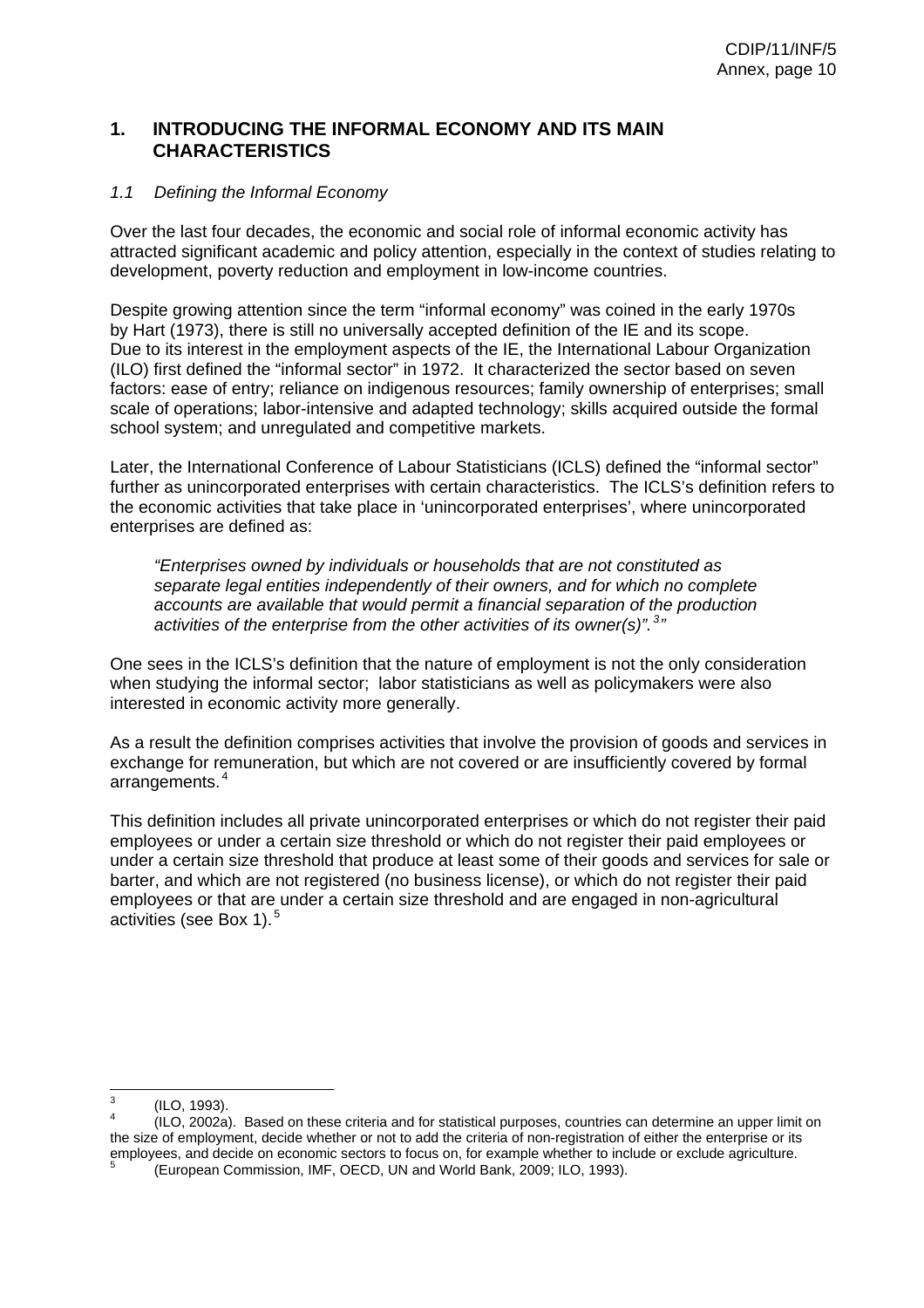#### **Box 1: Labor statisticians' definitions**

#### **1993 ICLS definition of the informal** *sector*

The informal sector is regarded as a group of household enterprises or unincorporated enterprises owned by households that includes:

• Informal own-account enterprises, which may employ contributing family workers and employees on an occasional basis;

• Enterprises of informal employers, which employ one or more employees on a continuous basis. The size of unit has to be below a specified level of employment (e.g. 5), or it must have no registration of the enterprise or its employees.

#### **2003 ICLS definition of informal** *employment*

In 2003, the ICLS broadened the definition to include "informal employment", i.e. informal employment both inside and outside of informal enterprises. Informal employment comprises the total number of informal jobs that are, in law or in practice, not subject to national labor legislation, income taxation, social protection or entitlement to certain employment benefits, whether carried out in formal sector enterprises, informal sector enterprises, or households. It includes:

- Own-account workers and employers employed in their own informal sector enterprises;
- Members of informal producers' cooperatives;

• Own-account workers engaged in the production of goods exclusively for their own final use by their household;

- Contributing family workers working in formal or informal sector enterprises; and
- Employees holding informal jobs, whether employed by formal sector enterprises, informal sector enterprises or as paid domestic workers by households.

Sources: Resolution concerning statistics of employment in the informal sector, adopted by the Fifteenth International Conference of Labour Statisticians (ILO, 1993); The 17th International Conference of Labour Statisticians: Guidelines concerning a statistical definition of informal employment (ILO, 2003, 2011).

While the ILO and ICLS definitions are now widely accepted and consistently applied in employment-related analyses, these are not the only definitions that exist. Different countries and institutions draw different conceptual boundaries to analyze the IE (see Appendix II-A and II-B). This variation in conceptual boundaries is in part due to the IE's intrinsic heterogeneity in specific national contexts. Whereas some definitions characterize the IE by highlighting the nature of employment, other definitions emphasize the nature of IE activities.

Particularly important distinctions exist between the informal economy, the informal sector and informal employment. These terms are sometimes used interchangeably, but should not be. Table 1 illustrates the various components of the formal and informal sectors. Indeed, informal employment exists both in the formal and informal sectors (1+3); the same holds true for formal employment (2+4). In fact, people who work as formal employees in the formal sector may – at the same time – also be entrepreneurs in the informal sector. The employment in the informal economy is defined as the formal and informal employment in the informal sector as well as the informal employment in the formal sector (1+2+3).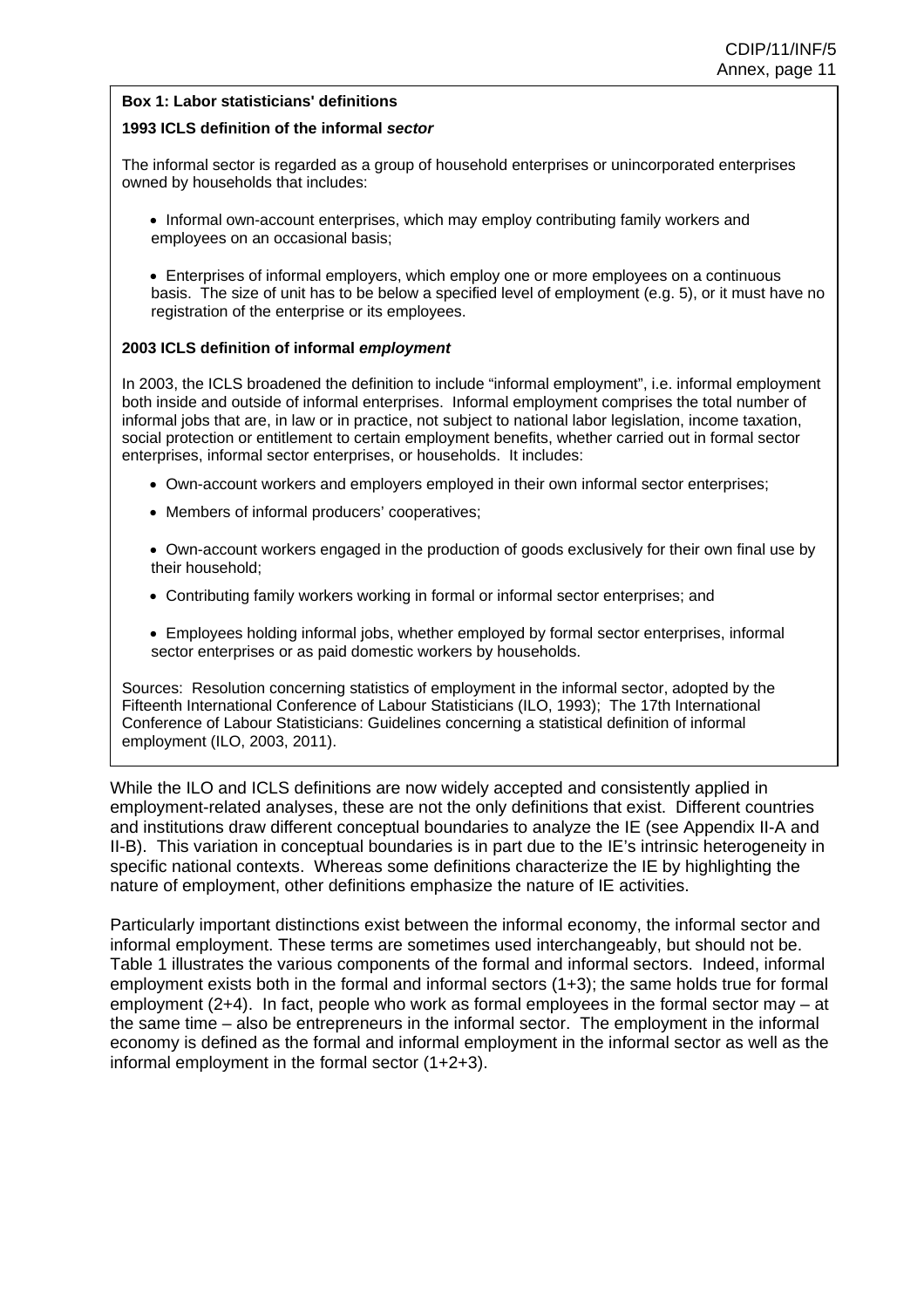|                                           |                 | Individuals/Jobs |        |  |
|-------------------------------------------|-----------------|------------------|--------|--|
|                                           |                 | Informal         | Formal |  |
| Economic units /                          | Informal sector |                  |        |  |
| enterprises                               | Formal sector   |                  | 14     |  |
| $C_{\text{OUTCO}}$ (Charmos 2012) Table 1 |                 |                  |        |  |

Table 1: Components of the Informal Sector and Informal Employment

Source: (Charmes, 2012), Table 1

For the most part, this conceptual study and the project will focus on the innovative activities of the informal sector. Importantly, and for the purposes of this project, the IE is distinct from the illegal or underground economies that involve production and distribution of legally prohibited final goods and services.<sup>6</sup>

# <span id="page-12-0"></span>*1.2 The economic and Social Significance of the Informal economy*

Before further defining the characteristics of the IE and the scope of this project, it is appropriate to briefly review the available data regarding the IE's significance and its perceived characteristics. The next two sections assess available macroeconomic and sector data. The last one assesses evolving perceptions of the IE's economic contribution.

# *1.2.1 Employment and Macroeconomic Contributions*

Measuring informal employment and informal economic activity is challenging, because most activities in the IE are not recorded in official national statistics. Researchers have, therefore, relied on the direct method of conducting surveys to collect relevant information, or the indirect method of deducing conclusions about the IE by extrapolating and modeling from available data pertaining to formal employment and economic activity.<sup>7</sup> Appendix II-C describes these methods in further detail.

Measuring the IE, like defining it, often begins with labor and employment-related data. The IE is an important and growing segment of the world's labor markets. Based on available data, informal employment increased in the 1970s, 1980s and 1990s. The trend becomes less clear after 2000, due to the limited availability of data. ${}^{8}$ 

Data suggest that the level of employment in the informal sector varies across countries and regions. Estimates suggest that over the past two decades, informal employment or employment in the IE made up for more than half of non-agricultural employment in most middle- and low-income countries.<sup>9</sup> The proportion of informal versus formal employment is

<span id="page-12-1"></span><sup>—&</sup>lt;br>6 (ILO, 1993). See (Castells & Portes, 1989; Feige, 1990; Alejandro Portes & Haller, 2005; Webb, 2009) for a more detailed discussion. (Feige, 1990) distinguishes: 1. The illegal economy encompasses the production and distribution of legally prohibited goods and services. This includes such activities as drug trafficking, prostitution, and illegal gambling, whereas 2. The IE comprises economic actions that bypass the costs of, and are excluded from the protection of, laws and administrative rules covering "property relationships, commercial licensing, labor +contracts, torts, financial credit, and social security systems". (Castells & Portes, 1989) clarify further that the "basic difference between formal and informal does not hinge on the character of the final product, on the manner in which it is produced and exchanged. Thus, articles of clothing, restaurant food, or computer circuit boards—all perfectly licit goods—may have their origins in legally regulated production arrangements or in those that bypass official rules". For the distinction between illegal and informal economy, see further OECD (2002). 7

<span id="page-12-2"></span> <sup>(</sup>ADB, 2011; Charmes, 2004).

<sup>8</sup> (Charmes, 2009; OECD, 2009b).

<span id="page-12-4"></span><span id="page-12-3"></span><sup>9</sup> (ILO, 2002b). (Charmes, 2009) notes the following: "There are several reasons why informal employment is measured excluding agriculture, fishery and forestry: 1) the criteria for defining the informal sector are not adapted in the case of agriculture and usual data collection systems do not often distinguish between formal and informal (or modern and traditional) agriculture; and 2) the shift from agricultural to non-agricultural activities is a sign of modernization. Therefore, we must distinguish between agriculture and non-agriculture to take account of major structural changes in developing countries: to be acknowledged and understandable, the trends in informal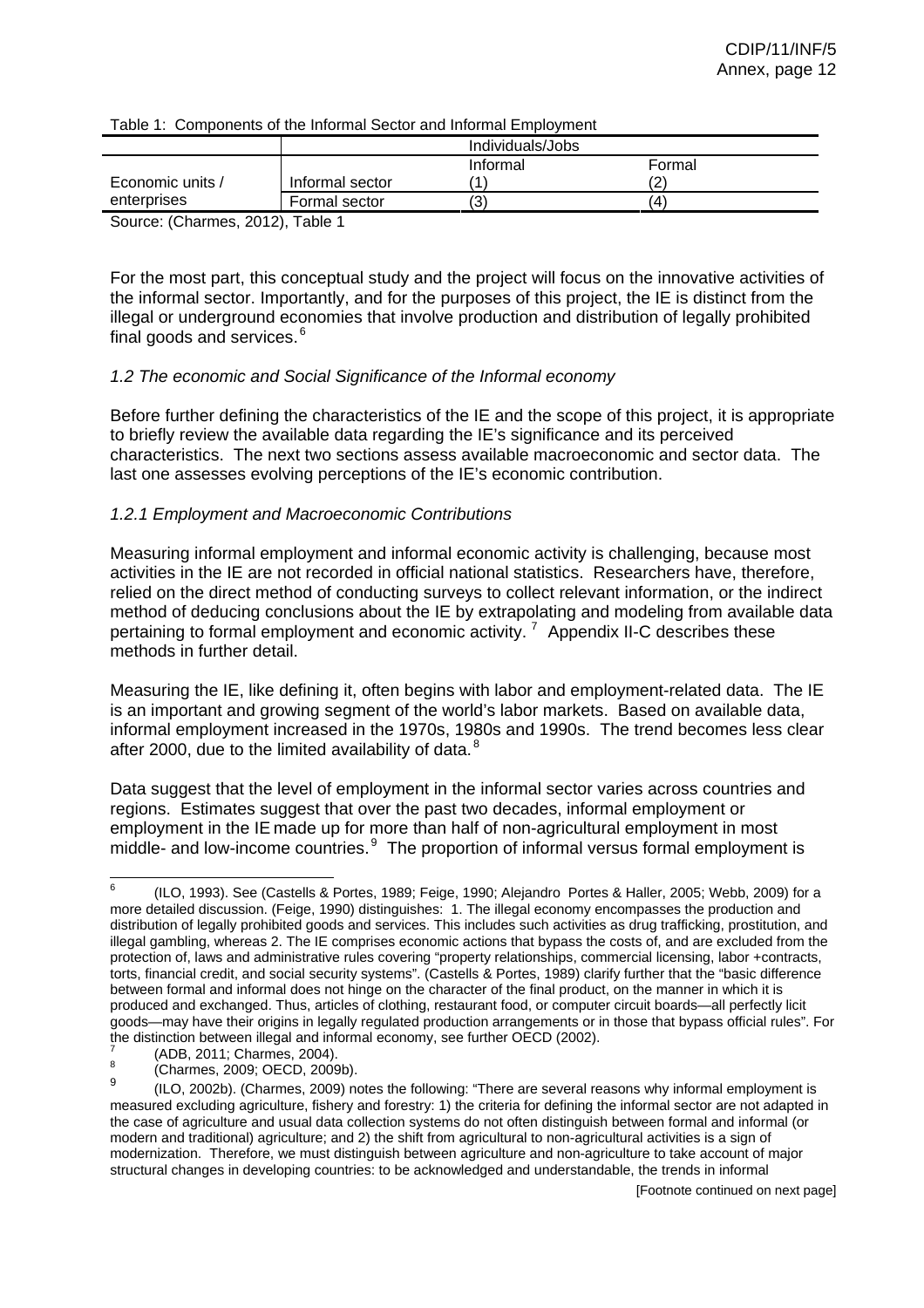highest in Sub-Saharan Africa, followed by Southern and South-eastern Asia and Latin America (see Appendix II-D and II-E).  $10$ 

Overall, employment in the IE varies across countries and regions. Despite this variability, in all developing countries and regions, statistical estimates of the share of informal employment in total employment demonstrate the significant and mostly growing size of the IE. Internationally available data also show that the share of women in total non-agricultural self-employment rose from more than 25 per cent in the 1970s to more than 40 per cent globally in the 2000s.<sup>[11](#page-0-0)</sup>

Two theories explain why people participate in the IE.<sup>[12](#page-8-1)</sup> The segmentation or "exclusion theory" suggests that informal employment is a response to involuntary unemployment. People excluded from formal jobs by high entry barriers or the lack of qualifications turn to the informal sector for work out of necessity.<sup>[13](#page-10-2)</sup>

The "self-selection theory" regards informal employment as workers' voluntary choice. Advantages of participating in the IE may include autonomy, non-wage-related benefits such as avoiding rules and regulations, better suitability to personal ambitions and characteristics, or financial profits, which are not necessarily, lower than in the formal economy.<sup>[14](#page-10-3)</sup> Table 2 sets out these and other reasons why individuals participate in the IE.

Table 2: Reasons for participating in the Informal Economy

|           | <b>Exclusion</b>                                                                                             |
|-----------|--------------------------------------------------------------------------------------------------------------|
| $\bullet$ | Formal economy has limited capability to absorb surplus labor, especially when coupled with                  |
|           | structural changes in a society                                                                              |
| $\bullet$ | Economic hardship and poverty                                                                                |
|           | Barriers to entry (e.g., high cost, burdensome regulations) into formal economy are high                     |
|           | Formal institutions fail to provide sufficient education, training and infrastructure                        |
|           | Globalization is a disadvantage to lower-skilled workers, who cannot migrate easily or at all                |
| $\bullet$ | It is hard for undocumented individuals to formalize their businesses                                        |
| $\bullet$ | Inability to secure formal employment                                                                        |
| $\bullet$ | Growth in the number of women who have limited access and the right to control and own                       |
|           | property or land entering the labor markets outside of agriculture                                           |
|           | <b>Self-selection / Exit option</b>                                                                          |
| $\bullet$ | Demand exists for low-cost goods and services                                                                |
|           | Barriers to entry into the IE are low                                                                        |
|           | The desire for undocumented income                                                                           |
| $\bullet$ | Dissatisfaction with formal employment                                                                       |
|           | Desire for independence and control                                                                          |
|           | Competitive advantage. Many believe their success depends on being able to price below the<br>formal market. |
|           | First stage in the pursuit of formal business                                                                |
|           |                                                                                                              |

• Desire to strengthen neighbourhood social support networks and economic conditions Source: (Becker, 2004)

<sup>[</sup>Footnote continued from previous page]

employment as well as in self-employment must distinguish between agriculture and non-agricultural activities. This is because the shift from the former to the latter results in a decrease in agricultural self-employment or agricultural informal employment."

<span id="page-13-0"></span>The reported employment numbers for South America and Southeast Asia overtook those for Sub-Saharan Africa during the most recent period 2005-2010.

<span id="page-13-3"></span><span id="page-13-2"></span>

<span id="page-13-4"></span>

<span id="page-13-1"></span><sup>11 (</sup>ILO, 2011).<br>
1<sup>2</sup> (Günther & Launov, 2006).<br>
1<sup>3</sup> (Harris & Todaro, 1970; Stiglitz, 1976).<br>
14 (Gindling, 1991; Günther & Launov, 2006; Maloney, 2004).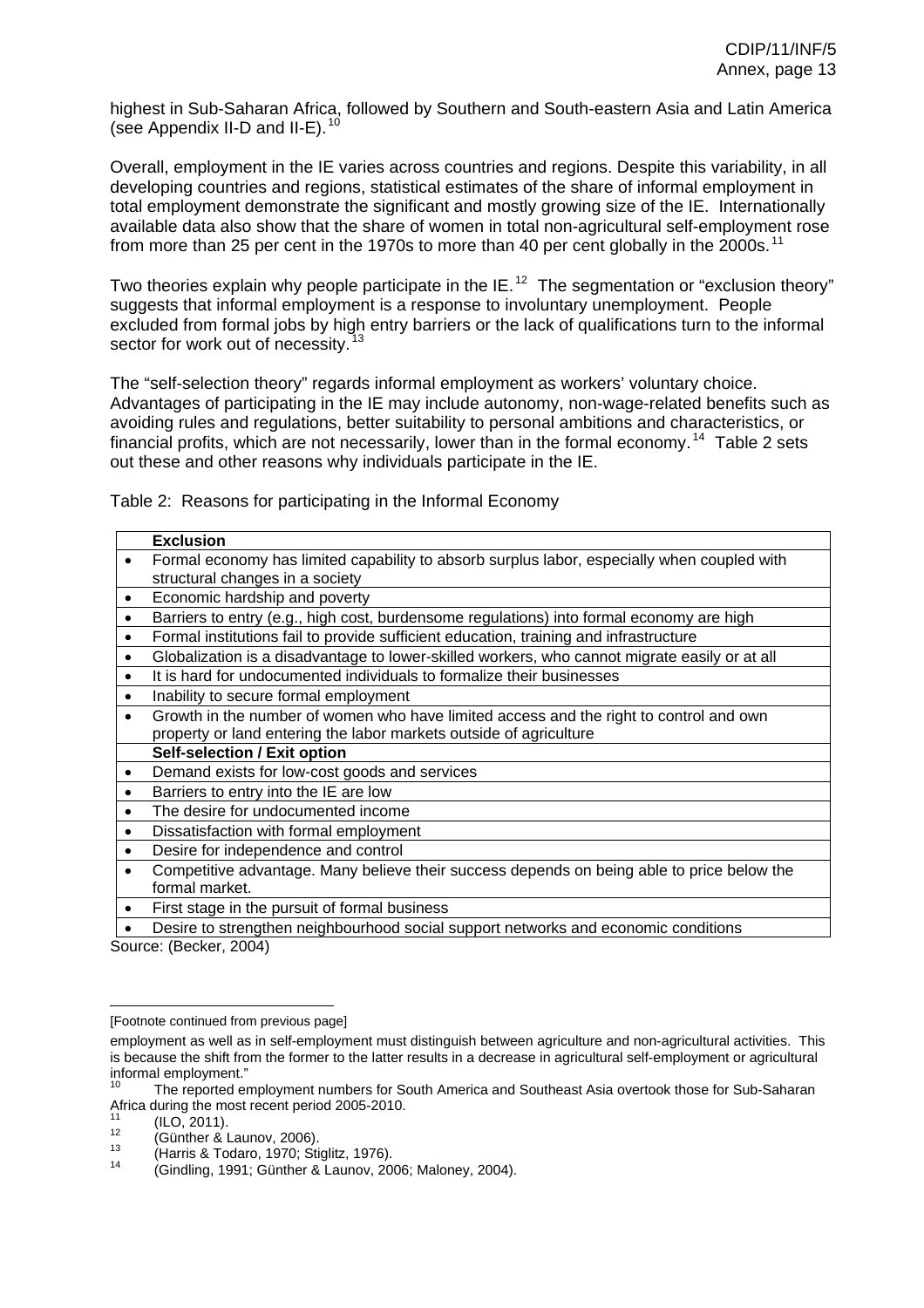In light of the various reasons people participate in the IE, it should not be surprising that the informal labor force is highly heterogeneous. Box 2 provides a stylized categorization of one segment of "informal household businesses" in Viet Nam.

#### **Box 2: Heterogeneity of Informal Household Businesses**

Multiple component analysis on Vietnamese data drawn from the Labor Force Survey in 2007 identifies three specific Informal Household Business (IHB) groups:

- The **Professionals** (10%) are the high-end group, and almost all of these IHBs set up the business to be their own boss.
- The **Resourceful** (51%) are better off, and most of the IHBs in this group were created for reasons not related to labor market constraints.
- The **Survivors** (39% of the total IHB) are the most precarious and insecure, and most of them have ended up in this business because they could not find a job elsewhere.

Source: (Cling, Razafindrakoto & Roubaud, 2011)

Data on informal employment are especially important, because they are often used to estimate statistics related to economic conditions more generally. Again, due to the lack of a standard definition of the IE and corresponding official statistics, it is difficult to compare the IE to the formal economy globally. The data discussed below are drawn mainly from a recent study by (Charmes, 2012) based on statistics from the Bureau of Statistics of the ILO and the National Accounts Section of the United Nations (UN) Statistics Division, as well as from national statistical offices. Other research methods relevant to this project are econometric estimation<sup>[15](#page-10-4)</sup> and a collection of qualitative data using case studies, structured interviews and other social scientific research methods, which will be discussed below.

Regional data are reported in Table 3 and country-specific data in Appendix II-F. Sub-Saharan Africa is the region with the largest estimates for the contribution of the informal sector to gross domestic product (GDP): nearly two-thirds including agriculture; one-third excluding agriculture; and half of non-agricultural gross value-added (GVA). It is followed by India, with around 50% of total GDP (including agriculture). Then come countries from the Middle East and North Africa region (with, respectively, 36%, 26% and 29%); Latin America (with 29%, 24% and 25%); and, lastly, transition countries (with about 20%, 11% and 14%).

| Countries (years)                           | Informal sector GVA<br>(including agriculture) in (excluding agriculture)<br>% of total GDP | Informal sector GVA<br>in % of<br>non-agricultural GVA | Informal sector GVA<br>(excluding<br>agriculture) in % of<br><b>Total GDP</b> |
|---------------------------------------------|---------------------------------------------------------------------------------------------|--------------------------------------------------------|-------------------------------------------------------------------------------|
| <b>Sub-Saharan Africa</b>                   | 63.6                                                                                        | 50.2                                                   | 31.3                                                                          |
| Middle East and North Africa                | 36.2                                                                                        | 29.2                                                   | 26.2                                                                          |
| Asia                                        | 30.2                                                                                        | 17.2                                                   | 14.2                                                                          |
| Asia without Sri Lanka and<br><b>Bhutan</b> | 42.1                                                                                        | 29.3                                                   | 24                                                                            |
| India                                       | 54.2                                                                                        | 46.3                                                   | 38.4                                                                          |
| Latin America                               | 29.2                                                                                        | 25.2                                                   | 24                                                                            |
| Transition countries                        | 19.5                                                                                        | 13.9                                                   | 10.7                                                                          |

Table 3: Informal Sector Contributions to GDP, based on Available Country Data for Individual Years between 2000 and 2010

Source: Table 9 from (Charmes, 2012)

<span id="page-14-0"></span> $15<sup>1</sup>$ 15 E.g. (Schneider, Buehn & Montenegro, 2010).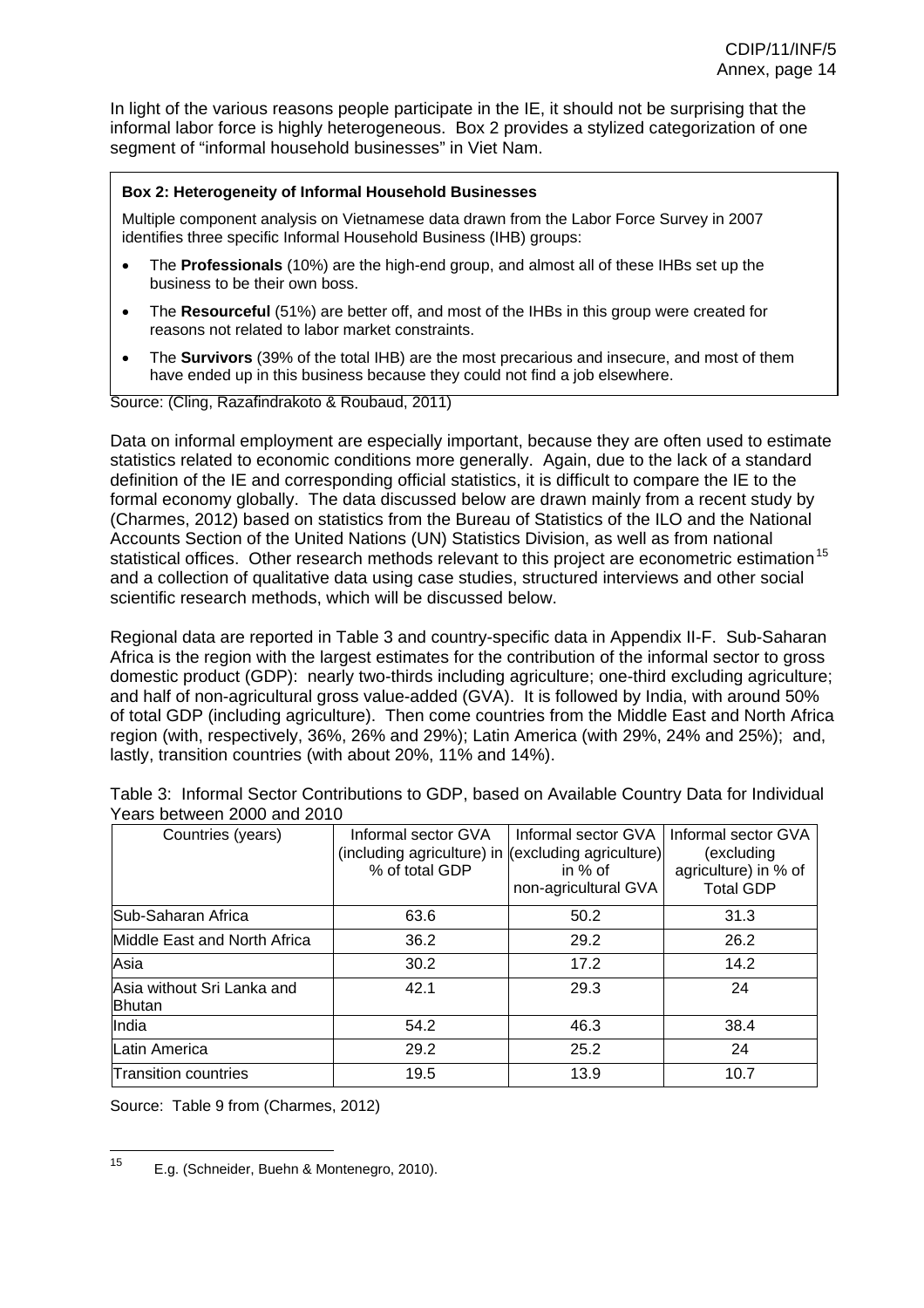The latest statistics from the ILO (2011) suggest a negative correlation between the percentage of employment in the informal sector and GDP per capita (see Figure 1). Moreover, employment in the informal sector is positively correlated with poverty across countries (see Figure 2).  $16$ 





Source: Authors based on (ILO, 2011)





Source: Authors based on (ILO, 2011)

<span id="page-15-0"></span><sup>16</sup> Seasonal and casual workers are particularly susceptible to chronic poverty, and the link is stronger for women than for men. See (Chen, Jhabvala & Lund, 2001).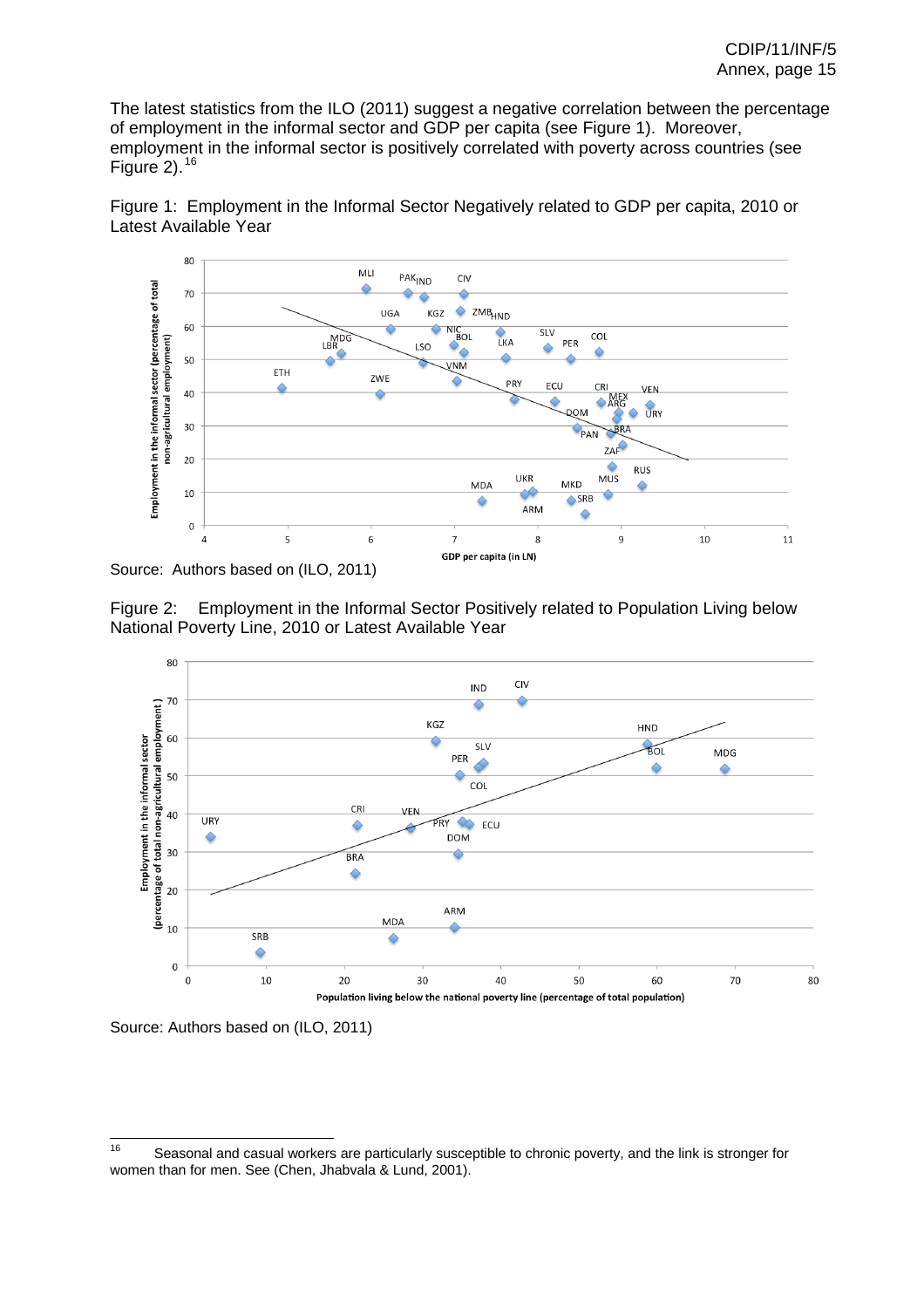However, interpreting and drawing conclusions regarding causal relationships among informal employment, per capita GDP and poverty is difficult. There is no convergence of evidence suggesting that informal employment does or does not cause low GDP or high poverty. One possible explanation for the correlations is that economic growth and poverty reduction cause more formal (or less informal) employment, because wealthier workers are more likely to be aware of their rights to certain legal and social protections through formal employment.<sup>[17](#page-12-2)</sup>

Yet a monocausal and automatic relationship between growth and the reduction of the IE should not be taken as a given. Indeed available country-specific data tell us that growth does not always associate with a reduction in informal employment.<sup>[18](#page-12-3)</sup> In most regions considered there has been a marked increase in shares of informal employment, despite pronounced growth (see Appendix II-D).<sup>[19](#page-12-4)</sup> Individual countries, such as India, saw solid economic growth in the 1990s but at the same time also a rising share of informal employment. Elsewhere, analysis of the agricultural sector shows that informal employment of youths has increased as opportunities in the formal sector disappear.<sup>[20](#page-13-0)</sup> These statistics and analyses support the literature that describes the IE as a "permanent feature" in regions such as Latin America and Africa.<sup>[21](#page-0-0)</sup> In the light of the above discussion on the interaction between the IE and growth, the views of the IE's contribution to the economy have indeed been evolving (see Box 3).

Finally, the IE also has a social dimension that must be recognized. Researchers in disciplines other than economics have highlighted the social utility of the informal sector.<sup>[22](#page-8-1)</sup> For example, political scientists assert that "[i]nformal activity takes place largely in personal and intimate domains [...] reflect ling the nature of the personal ties between the participants, defined by norms and institutions that are in essence non-economic",<sup>[23](#page-10-2)</sup> while sociologists believe that "[a] solidary ethnic community represents, simultaneously, a market for culturally defined goods, a pool of reliable low-wage labor, and a potential source for start-up capital."<sup>[24](#page-10-3)</sup>

Indeed informal production units mostly originate from social groups (family, religious affiliation, social network) with particular social values, such as solidarity, dialogue, social capital (trust, social and cultural values and norms), and a particular demand and needs of these groups for particular products.<sup>[25](#page-10-4)</sup>

 $17$  (ILO, 2011).

<span id="page-16-2"></span><span id="page-16-1"></span><span id="page-16-0"></span><sup>18 (</sup>Kucera & Xenogiani, 2009) and (OECD, 2009b) .<br><sup>18</sup> Except for Sub-Saharan Africa. This is mainly due to the inclusion of new statistics from some countries with lower informal employment rates within the region (e.g., South Africa, Namibia, Liberia) in recent years.<br>
<sup>20</sup> (African Development Bank, 2012; Grimm, 2012).<br>
<sup>21</sup> (Biles, 2009).<br>
In a recent paper, (Godfrey, 2011) provides a r

<span id="page-16-4"></span><span id="page-16-3"></span>

<span id="page-16-5"></span>case for the need to look beyond the field of economics when discussing the informal sector.

<sup>&</sup>lt;sup>23</sup> (Gaughan & Ferman, 1987).<br><sup>24</sup> (Portes & Sensenbrenner, 1993).<br><sup>25</sup> (Konte, 2012).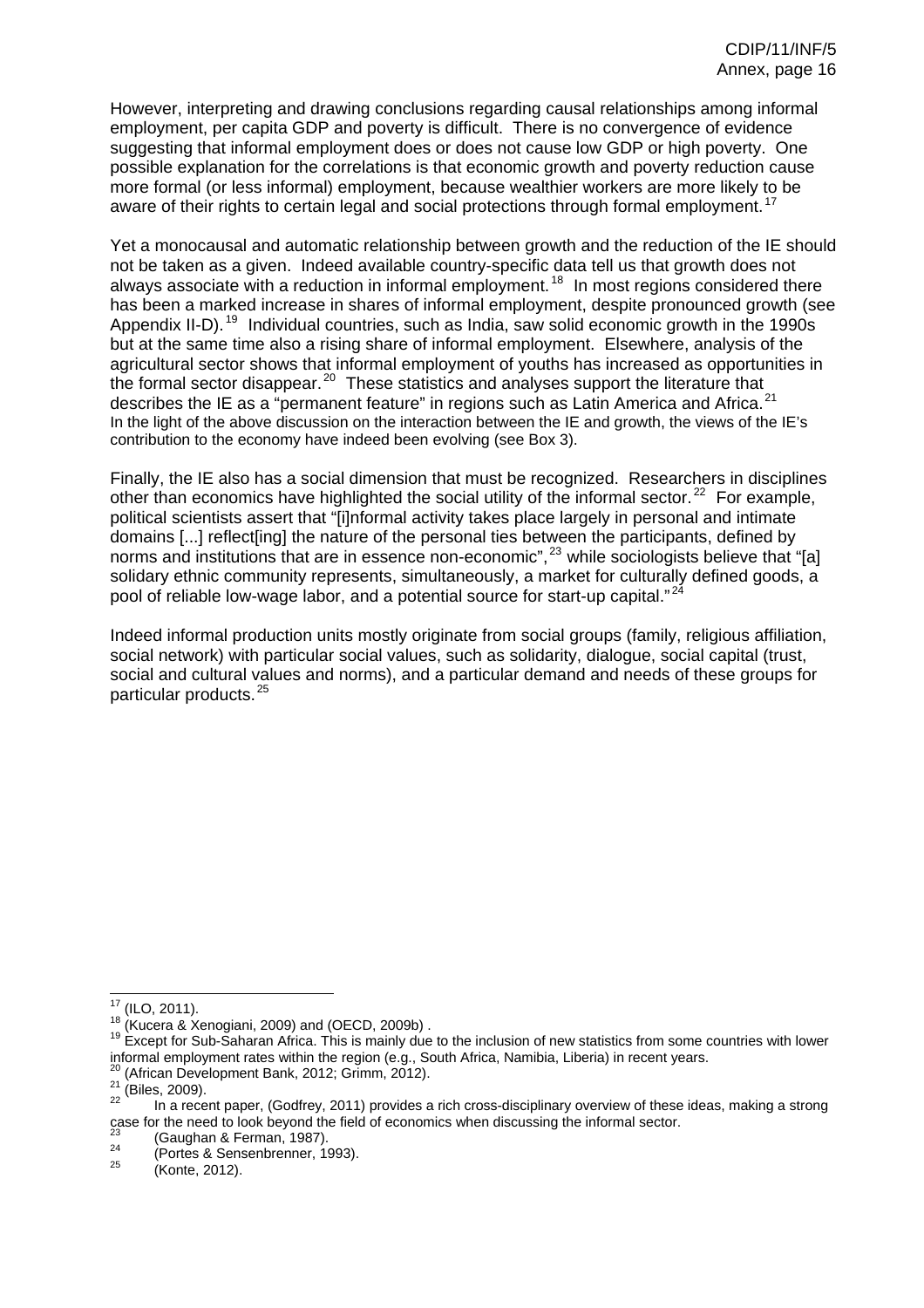#### **Box 3: The Evolving View of the Informal Economy's Contribution to the Economy**

Initially, many observers perceived the IE as marginal, only loosely connected to the formal economy, and often associated with survivalist and unregulated activities deterrent to investment, growth and development.<sup>[26](#page-12-1)</sup> In this view, informal firms: (i) prefer to stay small; (ii) have less access to inputs; and (iii) cannot engage in formal business relationships. Those factors can inhibit informal firms' productivity. Indeed, available evidence shows that efficiency gains could be derived by transferring production from low-productivity informal firms to more productive formal firms or by facilitating the formalization of informal firms. $<sup>2</sup>$ </sup> [27](#page-12-2) Historically, the IE was often understood as an undesirable element of developing country economies that would gradually fade away. $28$ 

Increasingly, however, the IE has been seen as an important economic pillar and source of livelihood, particularly in developing countries where formal unemployment is rapidly growing.<sup>[29](#page-12-4)</sup> Informal activities are seen to play a critical role in alleviating poverty, increasing employment, providing competition in the economy, supplying the formal sector, and fostering adaptation and innovation.<sup>[30](#page-13-0)</sup> Furthermore, researchers have pointed out that IE firms address an important segment of otherwise unmet consumer demand, producing goods for the majority of low-income people.  $31$ 

Still, views do diverge regarding whether the informal sector should be stimulated or suppressed. Certainly the idea that informal firms should "graduate" into firms of the formal sector, and to thereby add more to overall economic growth, is still a mainstream belief of economists and policymakers. Some continue to see the IE as impeding innovation in the formal sector (see Section 3.3).

# *1.2.2 Sectors of informal economic activity*

In establishing a conceptual framework for analysis of innovation and appropriation, it is important to consider not only macro employment and economic data, but also sector-specific information about the IE.

The IE covers a wide range of different activities in different industrial sectors, ranging from street vendors, to informal garment businesses, to home-based microfirms, to manufacturing entities.<sup>3</sup> [32](#page-8-1) Broadly speaking, one can distinguish **informal goods subsectors** from the **informal service subsector.**<sup>[33](#page-10-2)</sup> The former encompasses the production of tangible goods, including agricultural production, mining and quarrying, small-scale manufacturing, building and construction. The latter includes repairs and maintenance, informal education services, health services, counseling services as well as labor for menial work.<sup>[34](#page-10-3)</sup> Informal health services, especially in the rural areas, include traditional birth attendants, herbalists and other traditional medical practitioners.

Available statistical data, however, show that IE activities tend to be concentrated in the following sectors or some part thereof: agriculture, forestry and fishing; manufacturing; construction; wholesale and retail trade; repair of motor vehicles and motorcycles; transportation and storage; accommodation and food service activities; and other service

<sup>26</sup> 

<sup>&</sup>lt;sup>26</sup> (Chen, 2005).<br>
<sup>27</sup> (Perry *et al.*, 2007) (OECD, 2009a).<br>
<sup>28</sup> (Grimm, van der Hoeven, Lay & Roubaud, 2012).<br>
<sup>29</sup> (Grimm, Knorringa & Lay, 2012; Misati, 2007).<br>
<sup>30</sup> (ILO, 2002b; OECD, 2009b).<br>
<sup>31</sup> (Kabecha, 1997)

<sup>&</sup>lt;sup>33</sup> http://www.onlinenigeria.com/economics/?blurb=495.<br><sup>34</sup> Repairs and maintenance services include tailoring, vehicle repairs and maintenance, tinkering, carpentry and servicing of various household and commercial tools.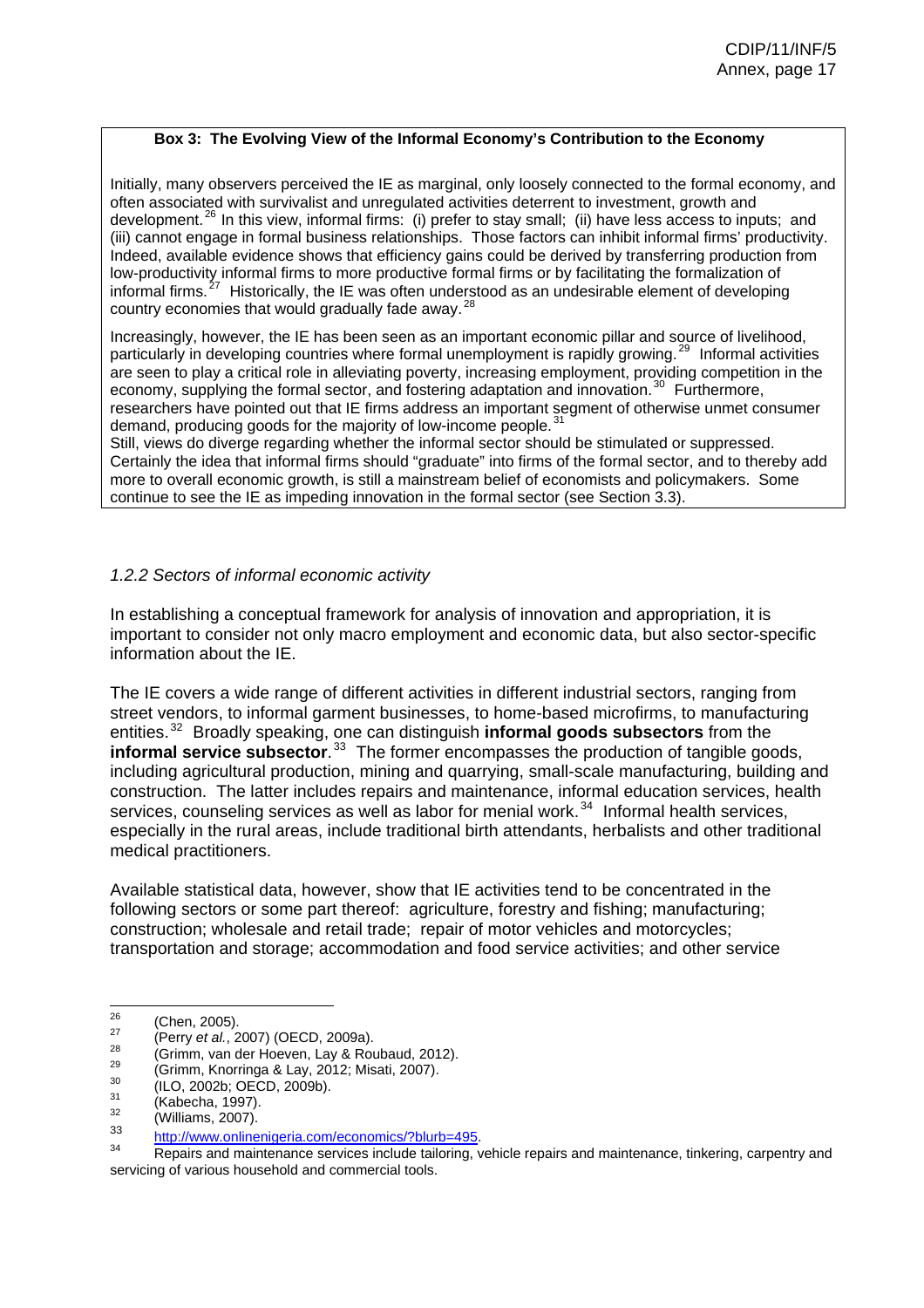activities. Often activities are focused either on work in households such as food production, woodwork, furniture making, garment making, welding and iron works, among others.

In South Africa, for example, most jobs in the category of informal self-employment are in domestic work in households and wholesale or retail trade.<sup>[35](#page-10-4)</sup> The next most prominent sectors were manufacturing and construction. On the whole, the occupational distribution has shifted slightly in recent years away from elementary occupations toward craft and related trade occupations.

Two areas that are harder to grasp through the existing literature are:

**The creative sector and related activities:** Evidence shows that traditional crafts and other creative sectors can also be important parts of the IE. Artistic and cultural activities, including those practiced by indigenous communities, are partly included in the employment and economic data discussed above. For instance, informal metalworkers in areas of Kenya are reported to manufacture not only industrial products but also sculptures or unique goods with an artistic design.<sup>[36](#page-12-1)</sup> Street traders in South Africa distribute many different kinds of products, including handicrafts and books. These examples demonstrate the blurred lines between cultural industries and other industrial sectors. However, extrapolating statistics on IE activities specifically related to cultural industries in general is not possible based on any existing data that we are aware of.

**Activities based on traditional knowledge, indigenous peoples and local traditional communities:** Similarly, the existing sectoral data provided on the IE do not make explicit the informal activities which are based on traditional knowledge or which are innovative activities by indigenous peoples and local communities.<sup>[37](#page-12-2)</sup>

Despite this variety of activities, it is important to note that the quantitative and qualitative evidence from existing studies used in the following parts focuses mainly on manufacturing, construction, repair services, wholesale and retail trade activities.<sup>[38](#page-12-3)</sup> In the past two decades, however, research on the informal sector has emphasized the heterogeneity of this part of the economy, e.g., in terms of entry costs, firm size, access to credit, forward and backward linkages, and human and physical capital endowments.<sup>[39](#page-12-4)</sup> Consequently, generalizations concerning the different enterprises and sectors in the IE have to be treated with caution.

http://www.wipo.int/tk/en/resources/glossary.html. See also WIPO Report on Fact-Finding Missions on Intellectual Property and Traditional Knowledge (1998-1999) "Intellectual Property Needs and Expectations of Traditional

http://unstats.un.org/unsd/publication/seriesM/seriesm\_4rev4e.pdf and (United Nations, 2008).<br><sup>39</sup> (Grimm, 2012).

<sup>35</sup> 

 $\frac{35}{36}$  (Wills, 2009).<br><sup>36</sup> (Daniels, 2010).<br><sup>37</sup> Traditional knowledge is defined here as knowledge, know-how, skills, innovations or practices that are passed between generations in a traditional context and that form part of the traditional lifestyle of indigenous peoples and local communities. It includes the intellectual and intangible cultural heritage, practices and knowledge systems of traditional communities, including indigenous peoples and local communities. Traditional knowledge can be found in a wide variety of contexts, including: agricultural knowledge; scientific knowledge; technical knowledge; ecological knowledge; medicinal knowledge, including related medicines and remedies; and biodiversity-related knowledge, etc. See (WIPO, 2012a), http://www.wipo.int/tk/en/resources/faqs.html, and

Knowledge Holders", at p. 25, available at http://www.wipo.int/tk/en/tk/ffm/report/index.html.<br><sup>38</sup> An alternative International Standard Industrial Classification (ISIC) aggregation for analysis and reporting on informal-sector statistics has been proposed. See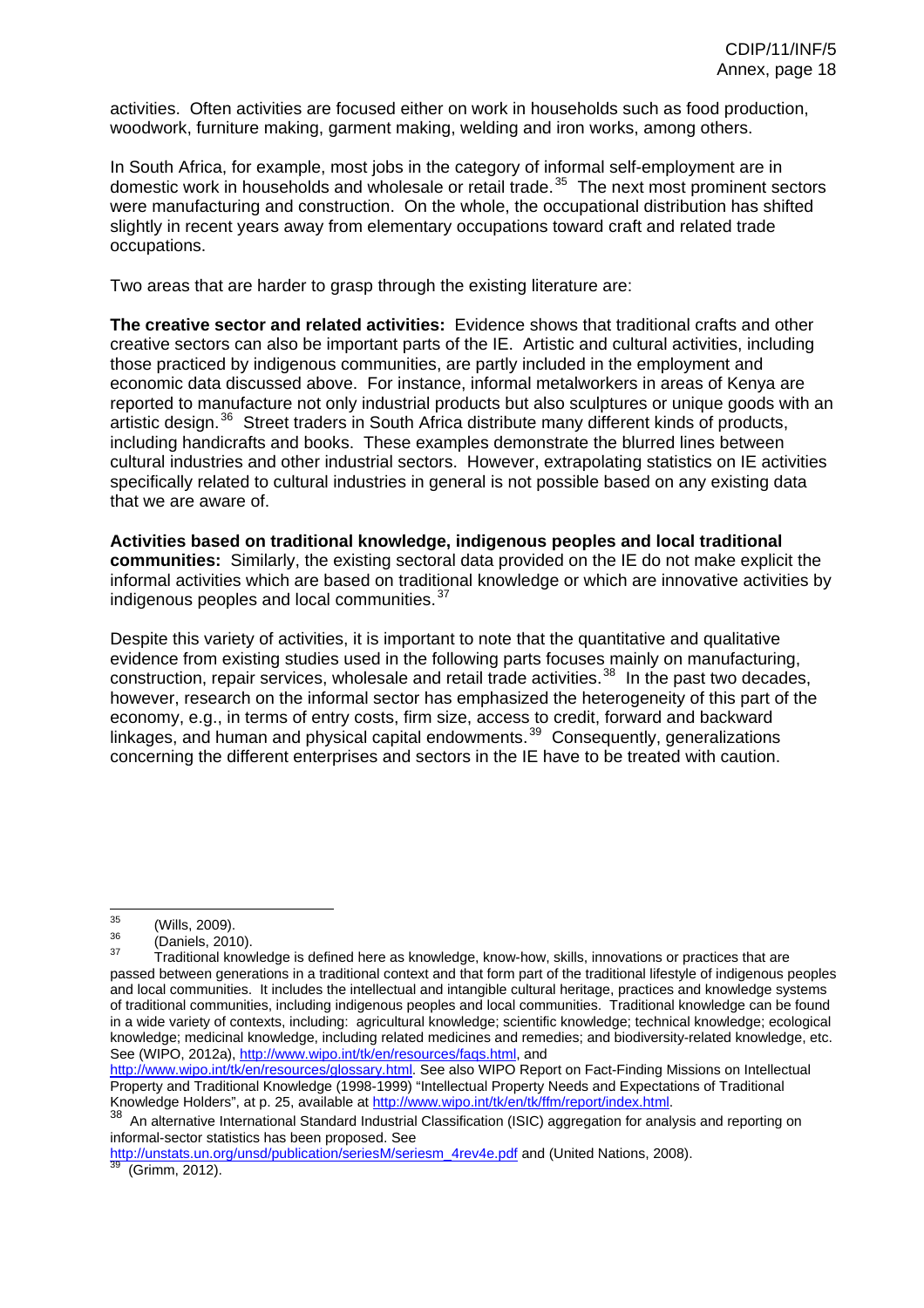### *1.2.3 Evolving Perceptions of the Characteristics of Informal Enterprises*

Our understanding of the actors and the economic significance of the IE is evolving. A first lesson shows that there are various degrees of informality and formality among actors in the IE. One needs to move beyond simplified views of IE actors to grasp their diversity.

Traditionally, formal and informal firms and their characteristics have been juxtaposed as extremes on two opposite sides of a spectrum (see Table 3).

A typified view of the informal sector firm retained the following characteristics: (i) low entry requirements in terms of capital professional qualifications; (ii) small scale of operations, with the number of employees often less than five; (iii) unskilled labor/skills often acquired outside of formal education; (iv) labor-intensive methods of production and simple/adapted technology; (v) scarce capital, low productivity and minimal saving; (vi) an unregulated and competitive market; and (vii) family ownership of enterprises.<sup>[40](#page-13-0)</sup>

These characteristics were often contrasted to the somewhat idealized characteristics of formal firms, which are often presented as having the exact opposite characteristics, i.e., large scale of operations, skilled labor, capital-intensive production, etc. (see Table 3).<sup>[41](#page-0-0)</sup>

As argued above, the more appropriate conceptualization of the informal sector is to look at it as a continuum, from formal to informal, where different activities and actors along the continuum occupy different locations. In reality, small firms in the formal sector probably share many commonalities with firms of the IE as to what innovation and the use of appropriation mean. The transition from informal to formal enterprise status is also gradual; indeed, single firms and single households/workers can carry out some activities informally and others formally at the same time.

The degree of informality, the type of activity, the technology used, the profile of the owner and the market characteristic in which the informal sector firm operates vary significantly from one firm to another.<sup>[42](#page-8-1)</sup> Some are single street traders with limited education and skills who essentially operate for subsistence. Other IE actors can be unofficial firms with labor-intensive or more knowledge-intensive operations. The latter can operate in markets with high barriers to entry and capital requirements, and can be dynamic businesses with wage employment.

In some sectors, firms in the IE are perceived to be more competitive than those in the formal sector. Indeed, firms may prefer to remain small and informal, rather than large and formal, if they perceive advantages to doing so. Such advantages may include the agility to respond to changes in the technological or competitive landscape, or resilience in the face of systemic macroeconomic risks and adversity, such as the recent global economic crisis.

<sup>&</sup>lt;sup>40</sup> (ILO, 1972, 1991, 1993, 2002a).<br><sup>41</sup> (ILO, 1972).<br><sup>42</sup> The Informal Economy Round Table, Sofia, April 18–20, 2002, Simeon Djankov, Ira Lieberman, Joyita Mukherjee, Tatiana Nenova, "Going Informal: Benefits and Costs", reproduced in (Floodman Becker, 2004).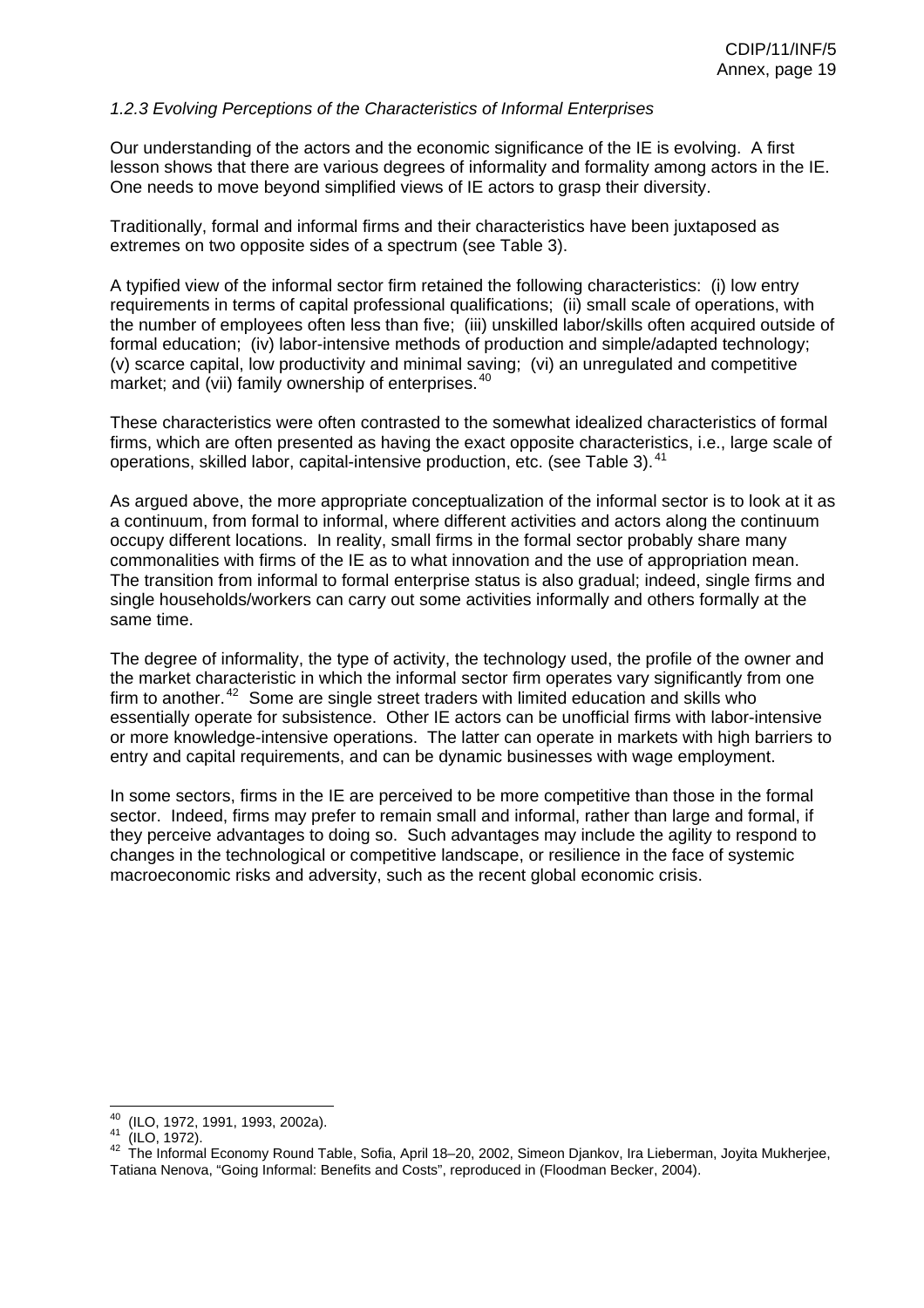|                             | Table 3: Flawed Juxtaposition of Informal Versus Formal Enterprises |                                    |
|-----------------------------|---------------------------------------------------------------------|------------------------------------|
|                             | Informal firms                                                      | <b>Formal firms</b>                |
| <b>Business size</b>        | Small, <5 workers/paid                                              | Large, >50 workers                 |
|                             | employees                                                           |                                    |
| Start-up capital/           | Low, easy to start a business                                       | High, difficult to start a         |
| qualification               |                                                                     | business                           |
| <b>Factor of production</b> | Labor intensive                                                     | Automated production               |
| <b>Work condition</b>       | Unprotected by contracts,                                           | Protected by contracts, social     |
|                             | social welfare or unions                                            | welfare and unions                 |
| <b>Skills</b>               | Skills passed on by informal                                        | High-level skills from formal      |
|                             | apprenticeships                                                     | training institutions              |
| <b>Raw materials</b>        | Scrap from formal and informal                                      | New from local and imported        |
|                             | sources                                                             | sources                            |
| <b>Infrastructure</b>       | Unreliable power and insecure                                       | Reliable power and secure          |
|                             | premises                                                            | premises                           |
| <b>Resources</b>            | Limited access to capital goods                                     | Extensive access to capital        |
|                             | and funding                                                         | goods and funding                  |
| <b>Selling price</b>        | Affordable for local population                                     | Out of reach for local             |
|                             |                                                                     | population                         |
| <b>Demand</b>               | Low                                                                 | High                               |
| Quality                     | Low-quality goods                                                   | High-quality goods                 |
| <b>Proximity to</b>         | Close                                                               | <b>Distant</b>                     |
| <b>Consumers</b>            |                                                                     |                                    |
| <b>Profit</b>               | Low                                                                 | High                               |
| <b>Medium of exchange</b>   | Cash                                                                | Cash and bank credit               |
|                             |                                                                     | (e.g., credit card)                |
| <b>Market Linkages</b>      | Poor distribution network,                                          | Well-established distribution      |
|                             | fragmented informational                                            | network                            |
|                             | environment                                                         |                                    |
| <b>Flexibility</b>          | Adapts well to market                                               | Difficult to adapt                 |
|                             | conditions                                                          |                                    |
| <b>Efficiency</b>           | Efficiency through coordination                                     | <b>Efficiency through vertical</b> |
|                             | among businesses                                                    | integration                        |
|                             |                                                                     |                                    |
| <b>Risk attitude</b>        | <b>Risk avoiders</b>                                                | <b>Risk takers</b>                 |
| <b>Culture</b>              | Embedded in social relations                                        | Relies on impersonal written       |
|                             |                                                                     | rules of the firm                  |

| Table 3: Flawed Juxtaposition of Informal Versus Formal Enterprises |  |  |  |
|---------------------------------------------------------------------|--|--|--|
|                                                                     |  |  |  |

Source: Authors based on (ILO, 1972; Becker, 2004; Daniels, 2010; Losby, Else, Kingslow, Edgcomb, Malm & Kao, 2002; Thetford & Edgcomb, 2004; Grimm, 2012; Nordman & Coulibaly, 2011; OECD, 2009a, 2009b)

Often, the IE produces for, trades with, distributes for and provides services to the formal economy. In some circumstances, the IE competes directly with the formal sector, at times with an unfair advantage because of tax or regulatory avoidance for example.<sup>[43](#page-10-2)</sup> In other circumstances, formal and informal actors and activities interact.<sup>[44](#page-10-3)</sup> Also, these informal firms often have direct backward or forward linkages with the formal sector.<sup>[45](#page-10-4)</sup> Individuals switch between formal and informal work or, in many cases, engage in both types of activities. These linkages are important for understanding how firms "graduate" from an informal to a formal status $46$  – not least because the economic literature suggests that informal enterprises that have links to the formal sector are more profitable and dynamic than those that do not.<sup>[47](#page-12-2)</sup>

<sup>&</sup>lt;sup>43</sup> (Banerji & Jain, 2007).

<sup>44 (</sup>Thomas, 1995; United Nations, 1996).<br><sup>45</sup> Backward linkages from the informal sector involve trading of goods produced in the formal sector by the informal sector, so that informal traders act as a link between formal producers and customers. Forward linkages from the informal sector involve the production of goods and services in the informal sector for use in the formal sector.<br><sup>46</sup> (Charmes, 2009).<br><sup>47</sup> (Grimm, 2012).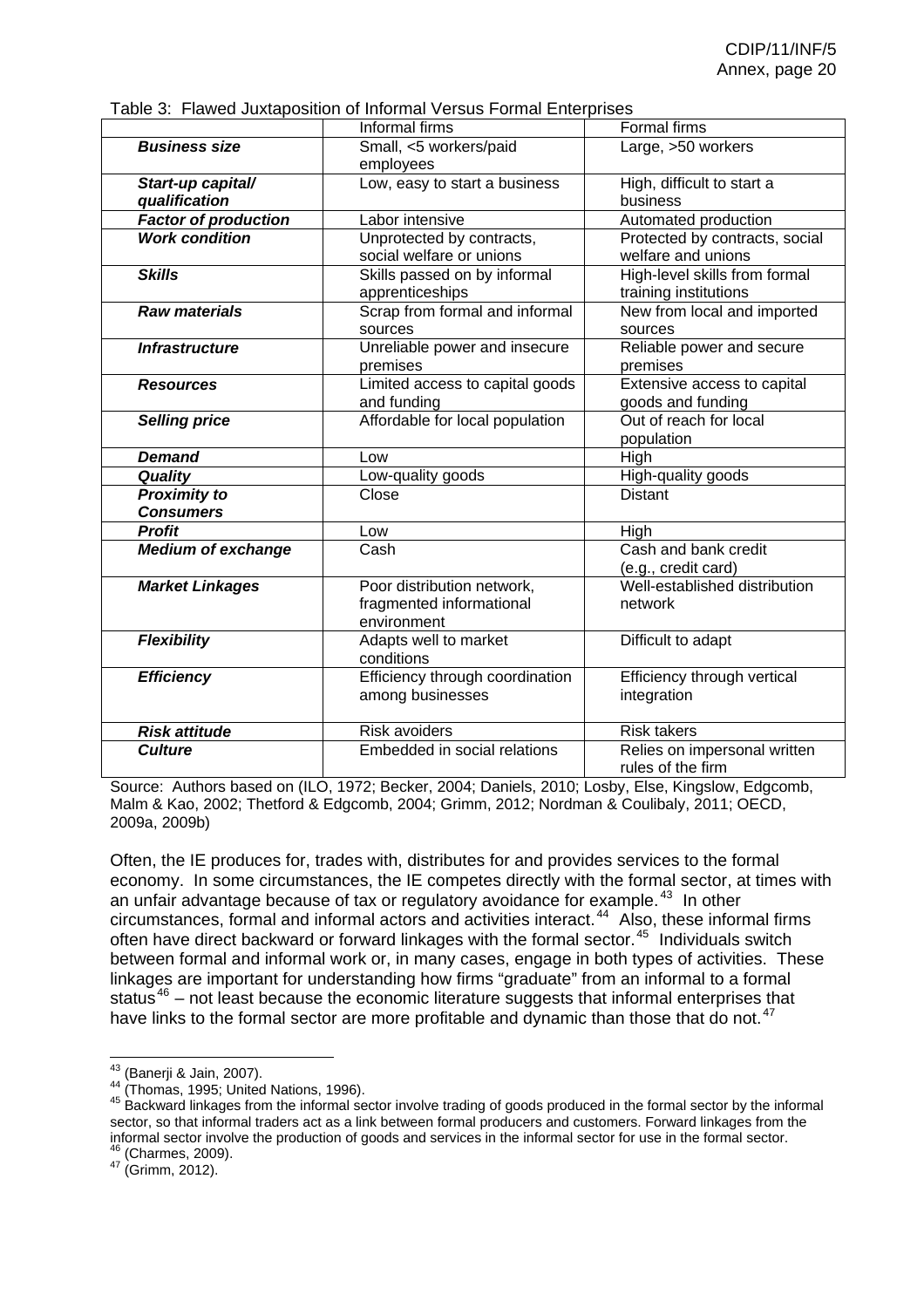### <span id="page-21-0"></span>*1.3 Focus of the project and this conceptual study*

The framework for this project adopts the above conceptualization of a continuum between formal and informal actors and activities. While the focus of the project is on the activities in the informal sector as defined in Section 1.1, this project considers innovation and appropriation in the IE in its broader sense, leaving room to consider areas of overlap between formal and informal economic activities.

Importantly, the conceptual framework considers that the IE is not disconnected from the range of economic and productive actors surrounding it (see Part 2). This systemic approach is also applied when thinking about innovation and appropriation mechanisms in the IE. Both the framework and the case studies adopt an innovation systems approach in which the informal sector is seen as integral part of the local innovation system – be it composed of formal, semiformal or informal actors. This is a departure from many existing innovation studies that mostly exclude informal segments of economic activity in the study of national innovation systems.  $48$ 

Another aspect to consider in the analysis is the fact that it is households and economic exchanges between households, rather than established firms, which are at the center of the IE. The project is limited in scope in the following ways:

First, the conceptual study and the country cases are in the field of manufacturing and – to some extent - service activities.<sup>[49](#page-12-4)</sup> While the entertainment and creative sectors are not conceptually excluded from the ambit of the IE, they are not treated in detail in this study or in the case studies. In future work, work on the creative sector and its linkages to the IE would be needed to inform policy. Second, the focus of this project is also on economic activities leading to gainful employment. The goal is to capture work undertaken by individuals, families or groups to enhance their standard of living.<sup>[50](#page-13-0)</sup> Activities that are primarily related to the generation or the preservation of traditional knowledge or cultural expressions and that do not have a distinctly economic dimension are only treated indirectly.

Third, while important, the social, cultural and political dimension of the IE will be secondary to the economic analysis of this project. Fourth, following the earlier definition in Section 1.1, enterprises engaged in producing illegal goods or services, commercial counterfeiting and large-scale piracy fall outside the scope of this study.<sup>[51](#page-0-0)</sup>

<sup>&</sup>lt;sup>48</sup> (Konte, 2012).

<sup>49</sup> Note that some extent, herbal medicine touches on the agricultural sector.<br>
<sup>50</sup> (Dimova, Gang & Landon-Lane, 2011).<br>
<sup>51</sup> On request of the CDIP, the topics of counterfeiting and piracy in the IE and their relationship excluded from the scope of the study. See the WIPO Project implementation proposal at http://wwwdev.wipo.int/edocs/mdocs/mdocs/en/cdip\_8/cdip\_8\_3\_rev\_study\_inf\_1.pdf and the original project proposal at www.wipo.int/edocs/mdocs/mdocs/en/cdip\_8/cdip\_8\_3\_rev.doc. This frame of analysis largely follows the one adopted in (Kraemer-Mbula & Wamae, 2010a).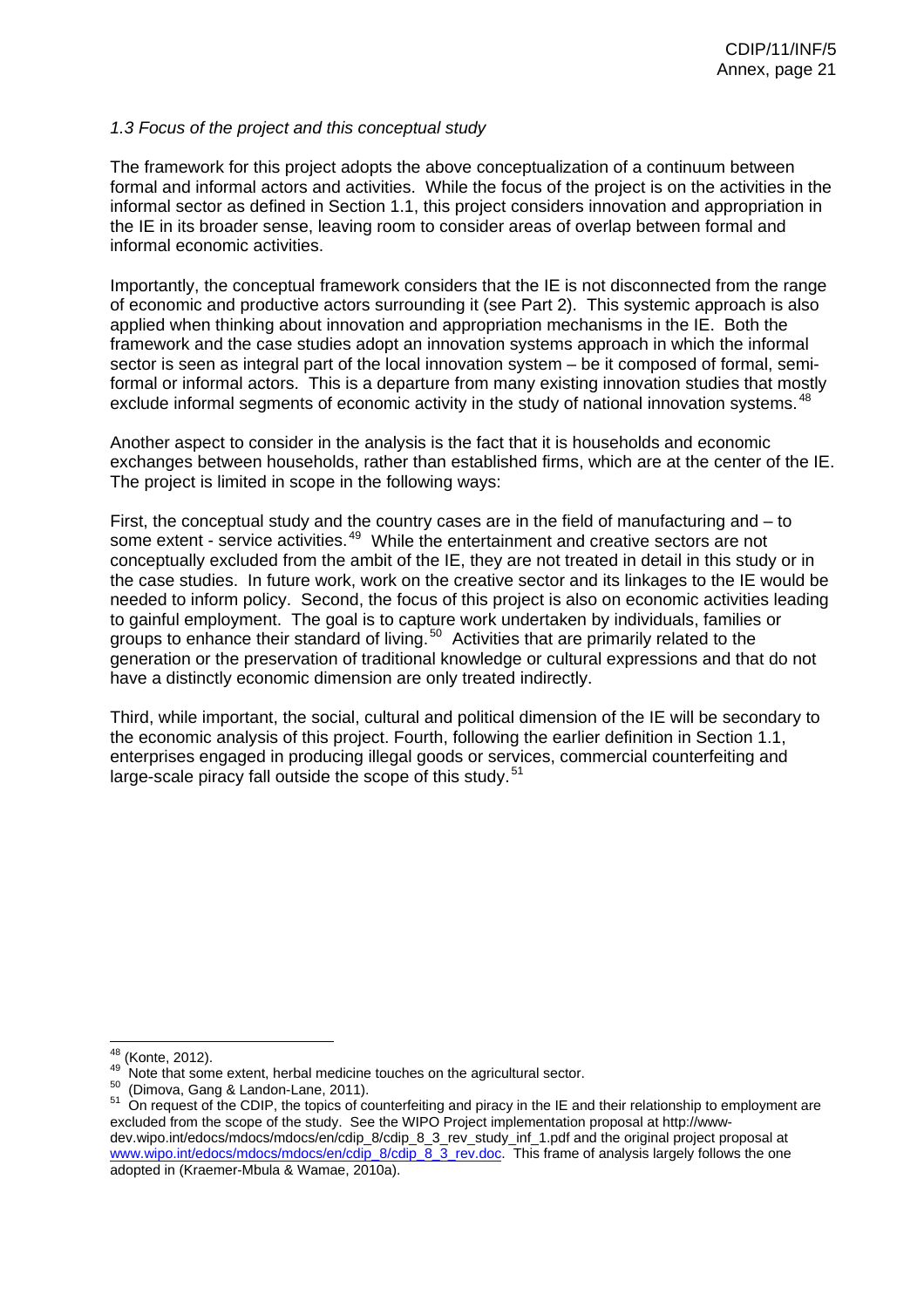# <span id="page-22-0"></span>**2. INNOVATION IN THE INFORMAL ECONOMY**

In the preceding section we canvassed an array of data and rich analytical literature about the economic contributions of the IE. This section describes a parallel body of research on IE and innovation.

Unfortunately, on the one hand, the literature on the IE does not directly address issues of innovation and, on the other hand, the innovation literature does not integrate much of the existing research and data focused on the IE. Our main objective here is to interconnect these so-far separate strands of research in order to establish a more complete context for our project's analysis of possible appropriation mechanisms and policy frameworks.

# <span id="page-22-1"></span>*2.1 Defining Innovation*

At the outset it is important to establish a clear conceptual understanding of innovation. Often innovation is equated with research and development (R&D)-intensive technological breakthroughs or, in IP circles, patentable inventions. As a result, the IE has not traditionally been considered a strong source of innovation. At best, the limited literature focused on the IE has concentrated on the "development of technological capacity" and/or the purchase and use of machines to produce a given set of outputs.<sup>[52](#page-8-1)</sup> In the context of this study, however, a broader and deeper understanding of innovation is needed.

One does not need to reinvent the wheel for this purpose. In high- and low-income countries alike, innovation is now well understood as the "*implementation of a new or significantly improved product (good or service), or process, a new marketing method [e.g. a novel product design], or a new organizational method in business practices, workplace organization or*  external relations".<sup>[53](#page-10-2)</sup> This definition includes incremental innovations that are new to the firm or new to the country.

In this well-established innovation framework adapted for the purposes of this study, innovation activities could include the acquisition of machinery, equipment, software and licenses; engineering and development work, design, training, marketing and R&D where undertaken to develop and/or implement a product or process innovation. Objectives to innovate include the desire to increase market share or enter new markets, to improve the product range, to increase the capacity to produce new goods, to reduce costs, etc.

While the above characteristics mainly describe innovation in relatively more developed countries, they have also been adapted to developing countries, and provide a good conceptual guidepost for studies of innovation in the IE.

However, conventional IP and innovation metrics may not be appropriate in the context of the IE. The incentives for and impacts of innovation might also be different in the IE than in the formal economies of developed countries. Our research aims to examine how existing metrics, survey instruments, notions of collaboration and linkages, and impact assessment tools apply, or do not apply, in this setting.

 $52$ 

 $52$  See (ILO, 1972, 1992).<br> $53$  (OECD/Statistical Office of the European Communities, 2005), p. 46.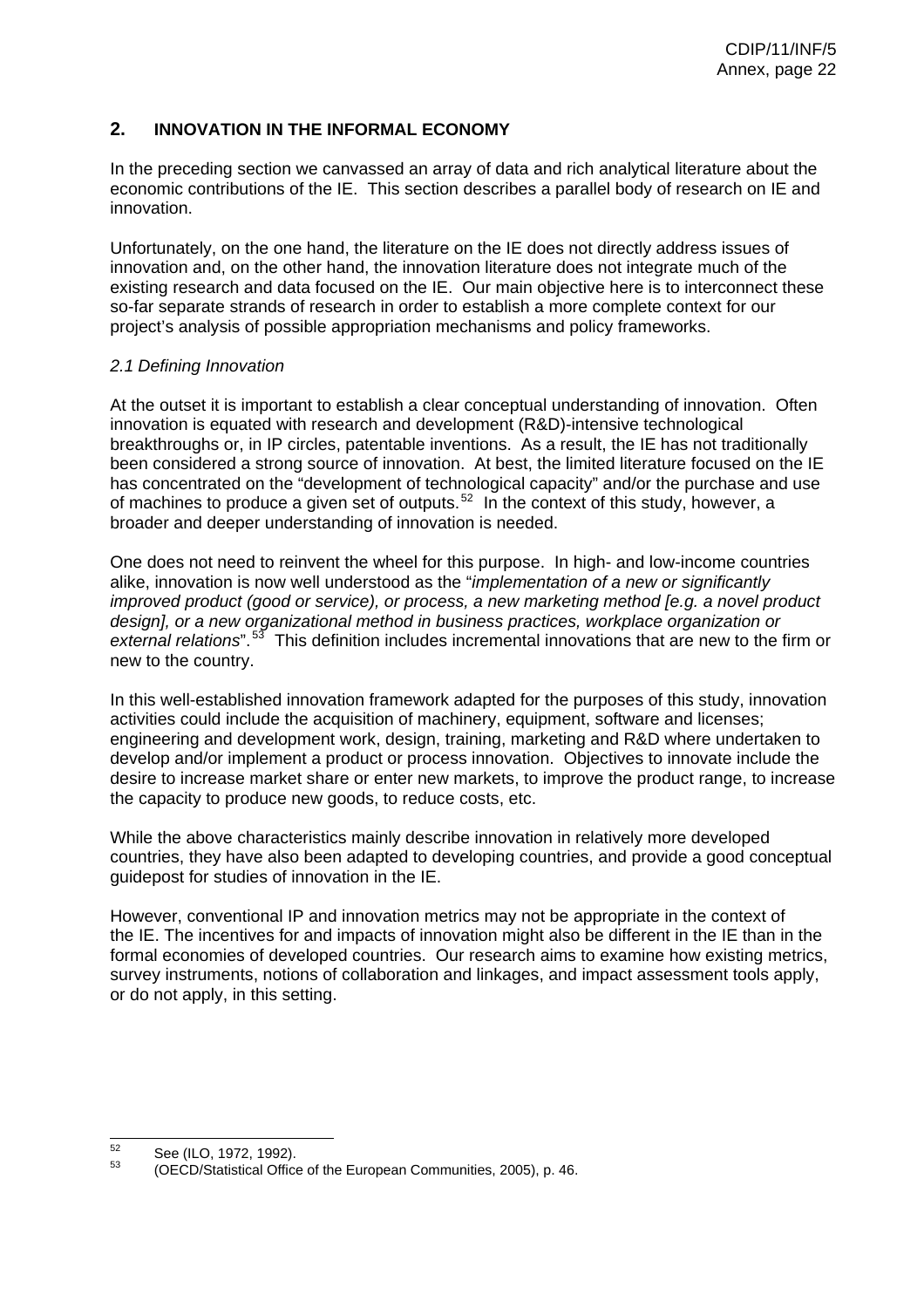#### <span id="page-23-0"></span>*2.2 Innovation, Inclusion and Development*

Innovation-driven growth is no longer the prerogative of high-income countries. It is now firmly on the development agenda of many low- and middle-income countries.<sup>[54](#page-10-3)</sup>

Several insights can be drawn from the existing literature on innovation in developing countries.<sup>[55](#page-10-4)</sup> Generally, there is a lower level of science and technology activity (S&T) in developing countries than in developed countries, in part due to human capital and infrastructure constraints. Often, government and international donors are the main funders of S&T, and national public research organizations (PROs) are the main R&D performers. Also, government-funded S&T expenditure often focuses on agriculture rather than on engineering or industrial research. There is a lack of applied research, a deficit of trained engineers and scientists, and weak technological capabilities in these economies. Questions persist about the relevance of this research to the business sector. Limited science-industry linkages are also explained by the low absorptive capacity of firms and an ensuing lack of "business" demand for S&T. Finally, there is a lack of policies and the institutional structures necessary to facilitate the establishment of new firms, as well as constrained access to financing.

Despite the above insights, too little is known about how innovation takes place in developing country economies, how it diffuses and what its impacts are.<sup>[56](#page-12-1)</sup> Importantly, the conventional focus on innovation connected to large-scale, formal-sector S&T and R&D activities is not the only paradigm through which to explore innovation in the IE. On continents such as Africa, there is a growing recognition that innovation happens differently than it does elsewhere.  $57$ While evidence shows that entrepreneurs who work in the IE can drive innovation, the limited research on innovation in developing countries has been devoted mostly to formal sectors, organizations and institutions.<sup>[58](#page-12-3)</sup> Existing innovation or S&T policy frameworks mostly do not target innovation in the IE (see Part 4).<sup>[59](#page-12-4)</sup>

A quickly growing body of recent research has begun to examine different sources and kinds of innovation in this context. Many terms and definitions are emerging to characterize new research and emerging perspectives: "grassroots" innovation, "base-of-the-pyramid" innovation, innovation "for the poor by the poor", "frugal" innovation, "jugaad" innovation and "inclusive" innovation are just some examples that are relevant to this study of innovation in the IE.  $^{60}$  $^{60}$  $^{60}$ Some of this literature largely focuses on serving the need of the low-income population through innovations on the consumption side, namely radically lower-cost goods and services that meet poor people's ability to pay.

These studies of innovation in developing countries, and in the IE in particular, do posit innovation as a "*way to improve people's lives by transforming knowledge into new or improved ways of doing things in a place where or (by people for whom) they have not been used*  before".<sup>[61](#page-0-0)</sup> Another recent definition states that "[i]nclusive innovation is any innovation that *leads to affordable access of quality goods and services creating livelihood opportunities for the excluded population, primarily at the base of the pyramid and on a long-term sustainable basis*  with a significant outreach."<sup>[62](#page-8-1)</sup>

<sup>54</sup> 

<sup>&</sup>lt;sup>54</sup> (Gault, 2010; NEPAD, 2010).<br>
<sup>55</sup> See (WIPO, 2011b), Luc Soete and Anthony Arundel in (UNESCO, 2010).<br>
<sup>56</sup> See (WIPO, 2011b) for an overview.<br>
(Muchie, Lundvall & Gammeltoft, 2003; Mutua & Mbwana, 2012).<br>
<sup>57</sup> (Krae (Radjou, Prabhu & Ahuja, 2012).

Previous studies, such as IDRC's Innovation, Technology and Society projects, demonstrate that formal science, technology and innovation (STI) policies insufficiently address the informal sector – or worse, completely ignore it. See (IDRC, 2011) and Part 4 of this study.

<sup>(</sup>Mashelkar, 2012).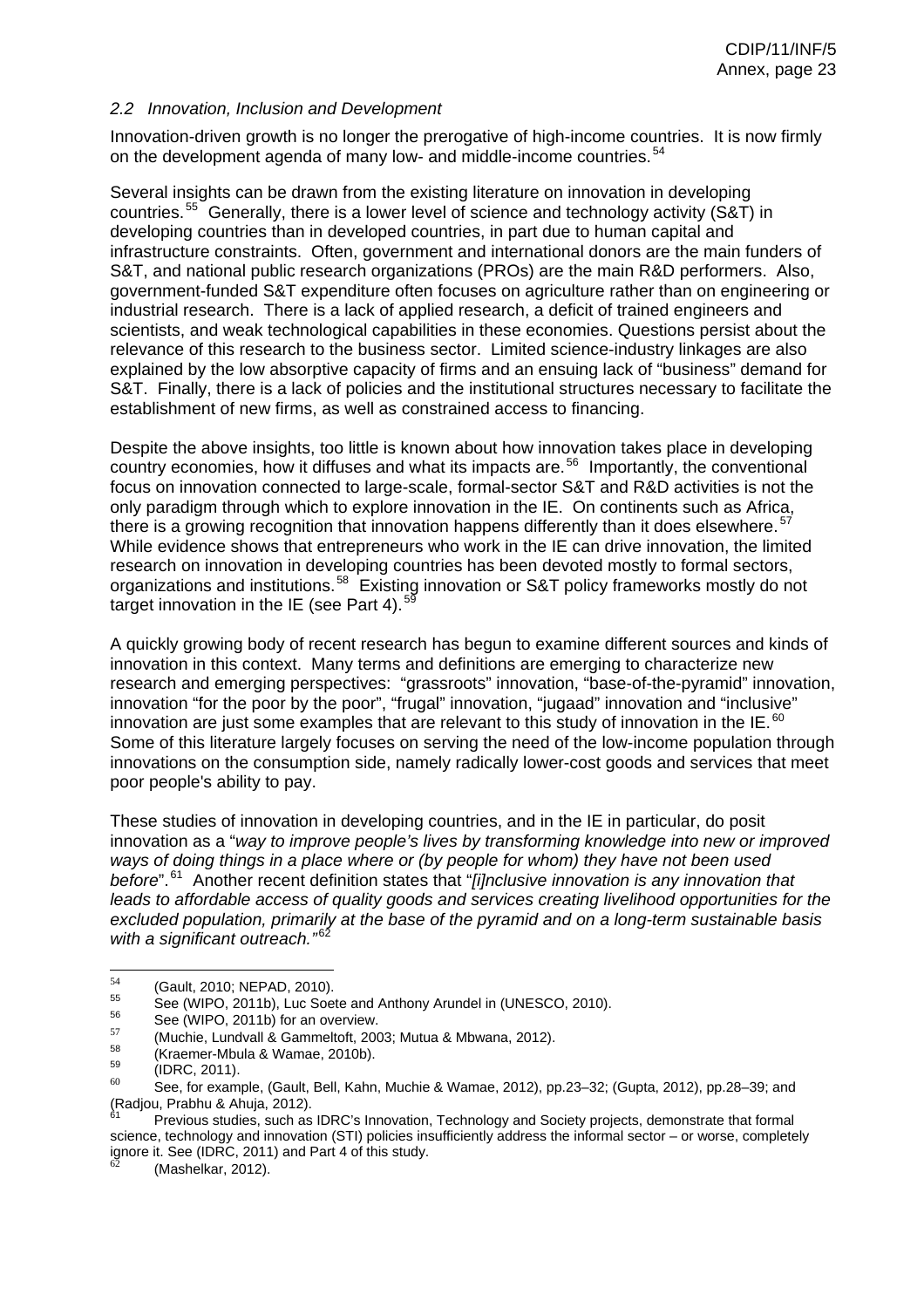Introducing the adjective "inclusive" defines a specific kind of innovation by reference to affordability, opportunity and sustainability. While in no way limiting our project's scope of enquiry or analysis to such innovations, it is worthwhile noting this trend in innovation research and scholarship.

# <span id="page-24-0"></span>*2.3 Informal Innovation Systems*

Whether exploring innovation within a conventional, formal paradigm or in the emerging context of informality, there is consensus that a systems-based analysis is appropriate. <sup>[63](#page-10-2)</sup>

Over the last few decades, conceptualizations of innovation have taken into account the connections among actors involved in innovative activities.<sup>[64](#page-10-3)</sup> Understanding innovation as a systemic process puts emphasis on its interactive character and on the complementarities that emerge between incremental, radical, technical and organizational innovations in the context in which they emerge. Following Section 2.1, a systemic approach also takes a broader understanding of innovation taking into account the role of firms, education and other actors that influence the acquisition, use and diffusion of innovations.

Yet, the existing innovation literature building on the innovation system approach has been largely developed for advanced economies, and is hence most adept at describing innovation in formal organizations.<sup>[65](#page-10-4)</sup> Innovation activities in the IE remain under-researched, and a conceptual framework that incorporates innovation in informal activities is largely overdue.

More recent contributions from the research community have, however, started to apply and modify the innovation system framework to the conditions of developing countries, where economic activities are largely informal, and in sectors outside of traditional manufacturing. <sup>[66](#page-12-1)</sup> Funding agencies also increasingly appreciate the need for a better understanding of – and support for – the linkages between the supply of new ideas from research and the demand for those ideas by local economies. [67](#page-12-2)

Recent work in developing countries has stressed the importance of the localized character of systems of innovation.<sup>[68](#page-12-3)</sup> For instance, the work of RedeSist (Research Network on Local Productive and Innovative Systems) in Brazil has highlighted the local dimension of innovative and productive processes, aiming to identify challenges and concrete opportunities for fostering local development.<sup>[69](#page-12-4)</sup> It provides a useful platform for incorporating an ample set of economic, political and social actors, including informal entrepreneurs that mainly operate "locally" in relatively small geographical territories. Figure 3 illustrates how the IE would fit within such a "local innovative and productive system" framework.

The basic argument of this framework is that wherever there is production of any kind of a good or service, there will always be a system around it comprising different activities and actors, particularly those associated with the acquisition of raw materials, machinery and other types of inputs.

<sup>63</sup>  $^{63}$  See, for example, (Nelson, 1993)(Freeman, 1987; Lundvall, 1992) on the innovation system literature.<br><sup>64</sup> Internal market sources such as suppliers, competitors, clients, institutional sources such as government or public research<br><sup>65</sup> (Kraemer-Mbula & Wamae, 2010b).

 $^{66}$  (Konte & Ndong, 2012) and (Gault & Muchie, 2012).<br>  $^{67}$  (SIDA, 2013).<br>
(Cassiolato and Lastres, 2008).<br>
See also the forthcoming book by IERI and RedeSist, Edited by Maria Clara Couto Soares, Mario Scerri and Rasigan Maharajh "Development Challenges in BRICS: Inequality and National Innovation Systems' (2013 forthcoming).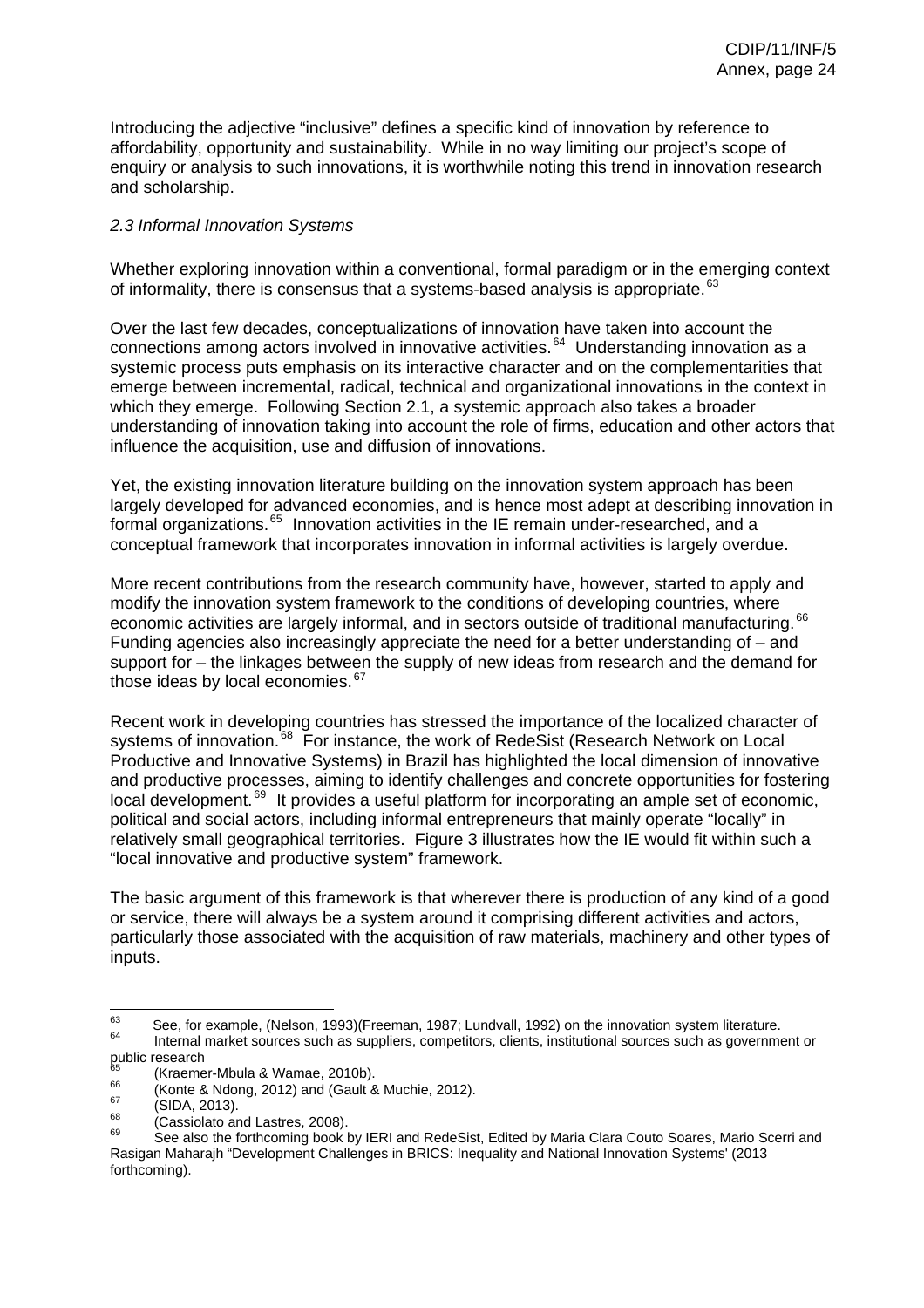These systems will range from the simplest, most modest or disjointed to the most complex and articulated.<sup>[70](#page-13-0)</sup> Such a systemic view includes actors with (a) different dynamics and trajectories, from the most knowledge intensive to those that use traditional or indigenous knowledge; and (b) different sizes and functions, originating in the primary, secondary and tertiary sectors, and operating on a local, national or international sphere.<sup>[71](#page-0-0)</sup>

Where possible, the project's case studies will use this framework to describe the innovation system in which the IE operates.



Figure 3: The Informal Economy in a Local Innovation Framework

Source: Elaborated as part of the international workshop by the case study authors Christopher Bull, Erika Kraemer-Mbula, George Essegbey and other participants, see (WIPO & IERI, 2012).

 $70$ 70 (Matos *et al*., 2012). 71 *Idem*.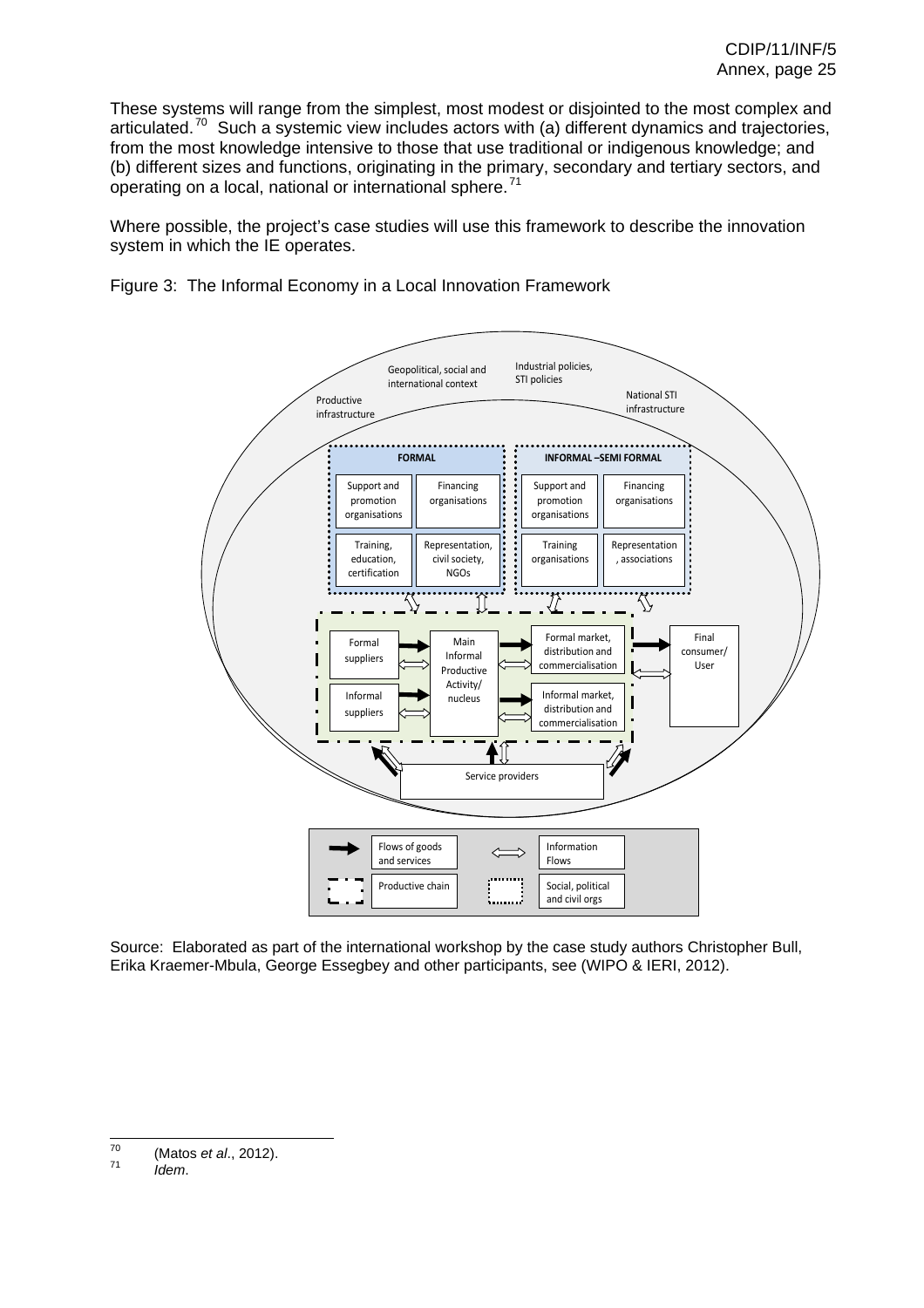# <span id="page-26-0"></span>*2.4 Features of Innovation in the Informal Economy*

The IE is above all diverse, and equally diverse are the sources of knowledge shaping informal activities and the innovation within them. In each of these diverse IE activities the incidence and role of innovation, including the interactions with innovation in the formal sector, are likely to be different.

Accordingly, the literature finds that, in terms of technological capabilities and capital endowment, a great heterogeneity exists among informal micro firms within and across different sectors.<sup>[72](#page-8-1)</sup> With this caveat in mind, a number of general insights emerge from the literature on innovation and technological capacity in the IE.

# *2.4.1 Firms and Entrepreneurs*

Some studies aim to classify different types of firms in the IE. Authors of these studies identify a bifurcation between a rather small group of successful entrepreneurs and a larger group of firms that struggle to survive.<sup>[73](#page-10-2)</sup>

In particular, a recent study in West Africa has identified three sets of firms (see Table 4): (i) high-growth firms (top performers)<sup>[74](#page-10-3)</sup>; (ii) small structures with particularly high returns on investment but little capacity to expand (constrained gazelles); and (iii) survivalists. These firm types have different characteristics with respect to profitability, growth prospects and linkages with the formal sector. $75$ 

| Top                 | Better-off, growth-oriented entrepreneurs with high capital stock and medium to       |
|---------------------|---------------------------------------------------------------------------------------|
| performers          | high return                                                                           |
| <b>Constrained</b>  | Share many characteristics with top performers, including high capital returns. Yet   |
| gazelles            | they face low capital stocks and constrained growth.                                  |
| <b>Survivalists</b> | Share little or no characteristics with top performers but face low capital stock and |
|                     | low return                                                                            |

Table 4: Typology of small firms in the Informal Sector in West Africa

Source: Adapted from (Grimm, Knorringa *et al.*, 2012)

Other studies reveal that some entities are – despite their simple technologies and low capital intensities – highly dynamic, with innovations taking place in relation to inputs, processes and outputs, allowing them to adapt to new circumstances and exploit market opportunities.<sup>[76](#page-12-1)</sup>

According to this research, many informal activities are not small-scale; there are formal skills in the informal sector, and certain informal enterprises are as technologically innovative as many formal-sector firms (see Box 3).<sup>[77](#page-12-2)</sup> Studies indeed conclude that self-employment serves as the "*unregulated developing country analogue of the voluntary entrepreneurial small firm*  sector in more developed countries".<sup>[78](#page-12-3)</sup>

 $\frac{1}{72}$ 

<sup>72 (</sup>Kraemer-Mbula & Wamae, 2010a). 73 (Grimm, van der Hoeven *et al.*, 2012).

In the extreme, there are also dynamic, high-growth informal firms operating in the modern hi-tech industries. (Günther & Launov, 2006).

<sup>&</sup>lt;sup>75</sup> (Ouedraogo *et al.*, 2011).<br><sup>76</sup> (Arye, 1981; Blunch, Canagarajah & Raju, 2001).<br><sup>77</sup> (Trulsson, 1997).<br><sup>78</sup> (Biles, 2009; Maloney, 2004).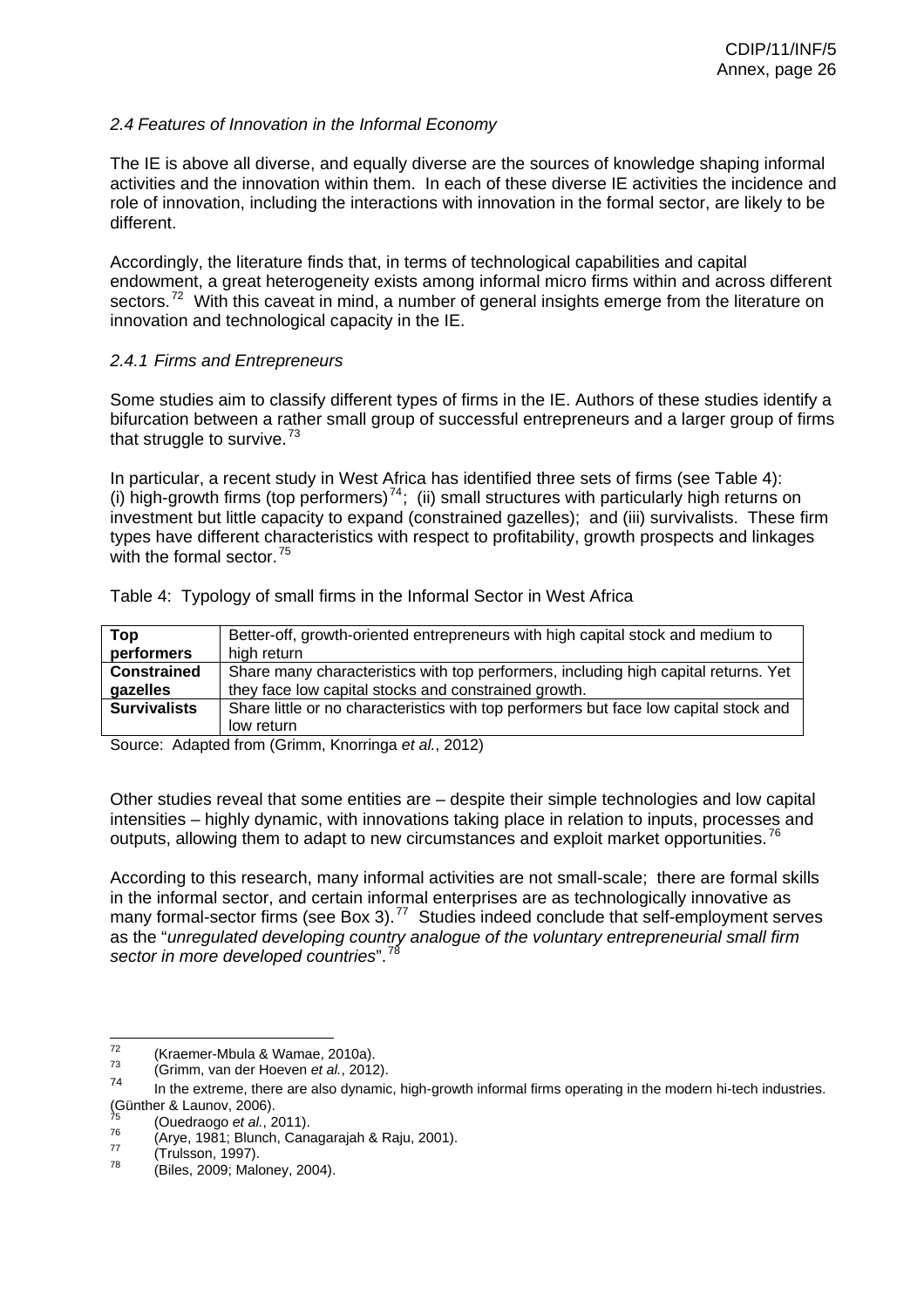They also conclude that informal firms behave much like a "normal firm" but that they operate under various market imperfections.<sup>[79](#page-12-4)</sup>

Dedicated surveys or case studies of micro entrepreneurs focusing on particular sectors such as metal manufacturing reveal the introduction of new products, product improvements, process improvements and the utilization of new tools. This type of innovation has been characterized as "quick responses to market demand and supply"<sup>[80](#page-13-0)</sup>, mostly problem solving to overcome shortcomings of the formal economy (lack of parts, lack of supply of the formal sector<sup>[81](#page-0-0)</sup>) and/or to adapt foreign products to local conditions. Examples abound in the area of self-construction of tools, repair and maintenance activities, often surpassing the skills and speed of the formal economy.

Some early case study work focusing on the "technological capabilities" present in the IE started to reveal the innovative strain of micro entrepreneurs.<sup>[82](#page-8-1)</sup> In particular, the informal metal manufacturing and the construction sectors of developing countries were studied as examples in the 1980s.<sup>[83](#page-10-2)</sup> In these studies, innovation was often understood as the purchase and use of new machines, i.e., capital accumulation, to improve production processes. This earlier sectorspecific work has more recently been revived by new case studies that stress the adaptive and innovative nature of the informal sector.<sup>[84](#page-10-3)</sup>

In parallel to this work, an economic literature has developed which focuses on urban informal entrepreneurs in developing countries.<sup>[85](#page-10-4)</sup> The group of researchers involved in these studies consists mostly of labor economists who have continually improved the methods for surveying informal sector firms via better questionnaires, and sampling and data collection strategies.  $^{86}$  $^{86}$  $^{86}$ However, these studies are often not preoccupied with the study of innovation, neither explicitly nor – for the most part – implicitly.

The absence of focus on the theme of innovation also applies to available survey data. In the countries and regions in which surveys on the IE exist (e.g., establishment or enterprise surveys and mixed surveys) the information gathered about informal employment and economic units is not directly related to innovation.<sup>[87](#page-12-2)</sup>

 $\overline{79}$ 

<sup>&</sup>lt;sup>79</sup> (Grimm, van der Hoeven *et al.*, 2012; Mead & Liedholm, 1998).<br><sup>80</sup> (Bryceson, 2002; Kraemer-Mbula & Wamae, 2010b).<br><sup>81</sup> Many of the local needs are often overlooked by mainstream producers in the formal economy, eit the market is not attractive enough to make a profit, or because a certain product cannot reach the local market due<br>to some technology, skill or environment-related constraints in the local market.

 $^{82}$  (Amin, 1989; Khundker, 1989).<br> $^{83}$  (Mlinga & Wells, 2002) – for earlier work see (Aftab & Rahim, 1986; ILO, 1992; King, 1974). In particular, in the early 1990s, the ILO led extensive case study work across different regions to assess technological capability in the informal metal manufacturing sector.

<sup>&</sup>lt;sup>84</sup> (Daniels, 2010).<br><sup>85</sup> (Grimm, 2012; Grimm, van der Hoeven *et al.*, 2012; Nordman & Coulibaly, 2011; Ouedraogo *et al.*, 2011).<br><sup>86</sup> (Asian Development Bank, 2009).<br><sup>87</sup> As discussed in Part 1, such data cover matter

terms of employment; wages and benefits; and the place of work and working conditions. Survey data and analysis that focus on firms relate to, for example, the size, type and industry of enterprise; bookkeeping and accounting practices of enterprises; input purchasing and investment; sales and profits; access to credit, training and markets; forward and backward linkages; major difficulties encountered in developing the business; and demands for public support. See (ADB, 2011).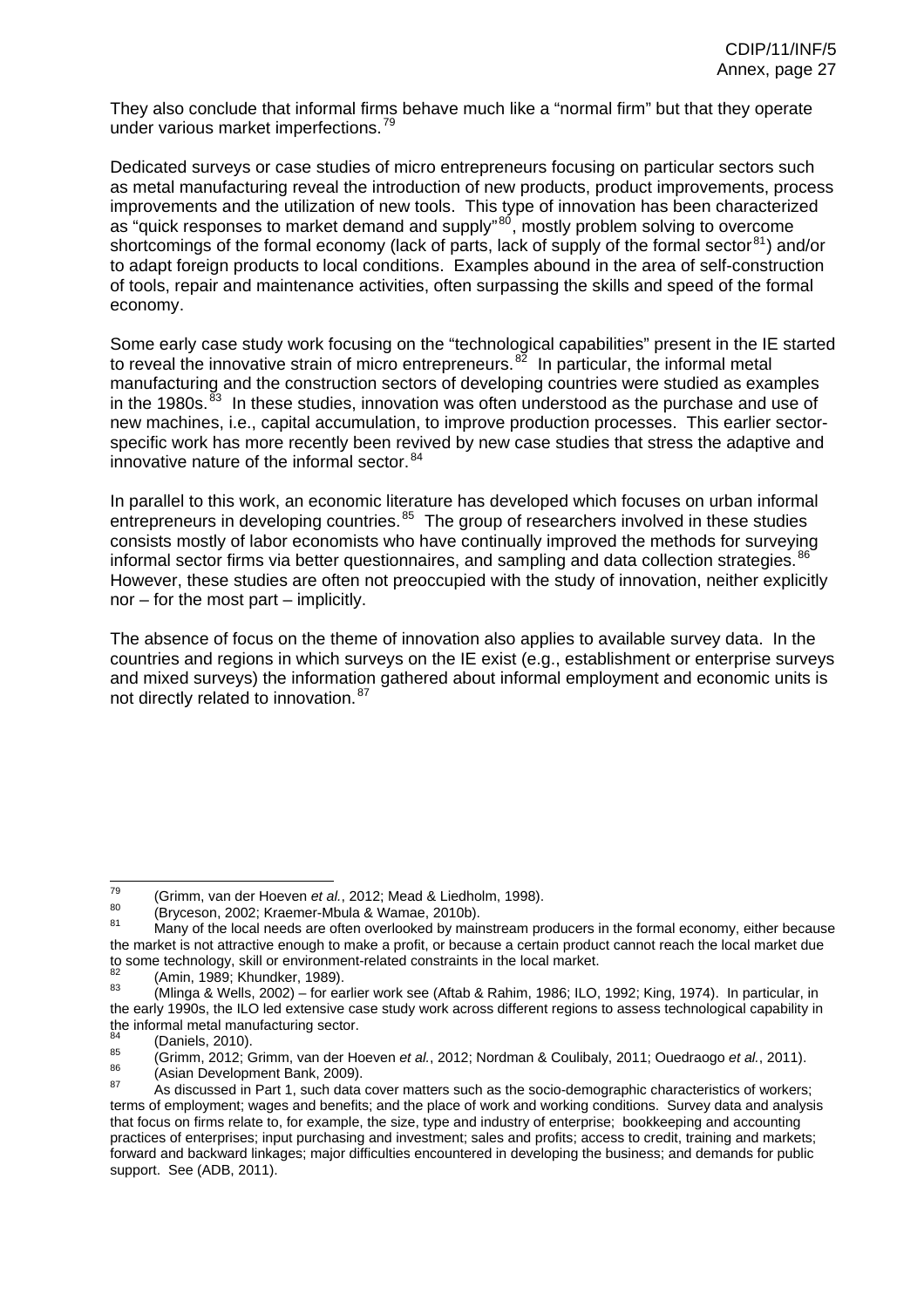### *2.4.2 Imitation and Adaptation*

Existing research suggests that there is more adaptation and imitation than original invention in the IE. The majority of studies, however, cite examples of adaptation of equipment of industrial origin ("tinkering on the margins"<sup>[88](#page-12-3)</sup>) rather than of any intrinsic ability to create original technological components. However, little consistent evidence emanates from the studies concerning the type of innovation taking place in the IE. It is unclear whether product or process innovation (i.e., product, process, organizational or marketing innovation) dominates in the IE, and whether innovation aims to improve product variety or product quality.

On the one hand, technological change often comes from the entrepreneurs' imitation of existing models for their own use in the workshops, rather than for sale on the market, e.g., self-construction of tools to improve processes.<sup>[89](#page-12-4)</sup> The aim in such cases is to increase production volume and reduce unit costs via process innovation and new tools. This is key as prices, especially relative to the formal sector, are among the most important drivers of sales.  $^{90}$  $^{90}$  $^{90}$ 

On the other hand, some studies stress that IE firms are more concerned with producing new products than utilizing technology, because the former can result in an immediate gain. Creating new products and product diversification are also a reaction to fierce competition among producers. Among the few available studies, and somewhat counter intuitively, none concludes that IE firms see value in improving on and competing over the quality of the final product. Where quality was found to influence consumers in the informal sector, it was associated first and foremost with durability. $91$  During the course of the workshop, experts also noted that typical IE products are often not as well designed as formal sector products.

One factor that may be responsible for the prevalence of imitation in the IE rather than invention is the difficulty of appropriating benefits through formal or informal protection mechanisms. The ease of copying and the lack of appropriation methods may create a situation in which individual entrepreneurs cannot grow through inventing novel processes or products. Trends begun by individual entrepreneurs are successful until competition adversely affects revenue.

Competitors' lower prices on imitative products could eventually drive the original inventor out of the market. Similarly, from a consumer's perspective, in the absence of trademark protection, it may be more difficult to differentiate good quality products from bad quality products. <sup>[92](#page-8-1)</sup>

However, are there other formal or informal mechanisms in the IE that perform an equivalent function? If so, what are those mechanisms and how do they operate in practice? Clearly, the lack of resources in doing sustained R&D and converting a good inventive idea into a commercially viable invention are likely to be much more important causes for imitation rather than innovation in the IE.

<sup>88</sup> <sup>88</sup> Thanks go to Travis Lybbert (UC Davis) for this expression.<br>  $^{89}$  (ILO, 1992).<br>
(Kabecha, 1997; OECD, 2011a).<br>  $^{91}$  (Kabecha, 1997; OECD, 2011a).

<sup>(</sup>Kabecha, 1998). Example quoted: "One micro-entrepreneur started making seamless cooking pots using a traditional design. This was highly profitable at first and required patience and skill. The other entrepreneurs decided to go a step further. They started making pots with seams while maintaining the traditional shape. By having seams the quality of the product was compromised due to poor performance, poor appearance and a high probability of leaking. However, the price was reduced. The first micro-entrepreneur could not compete and abandoned the venture."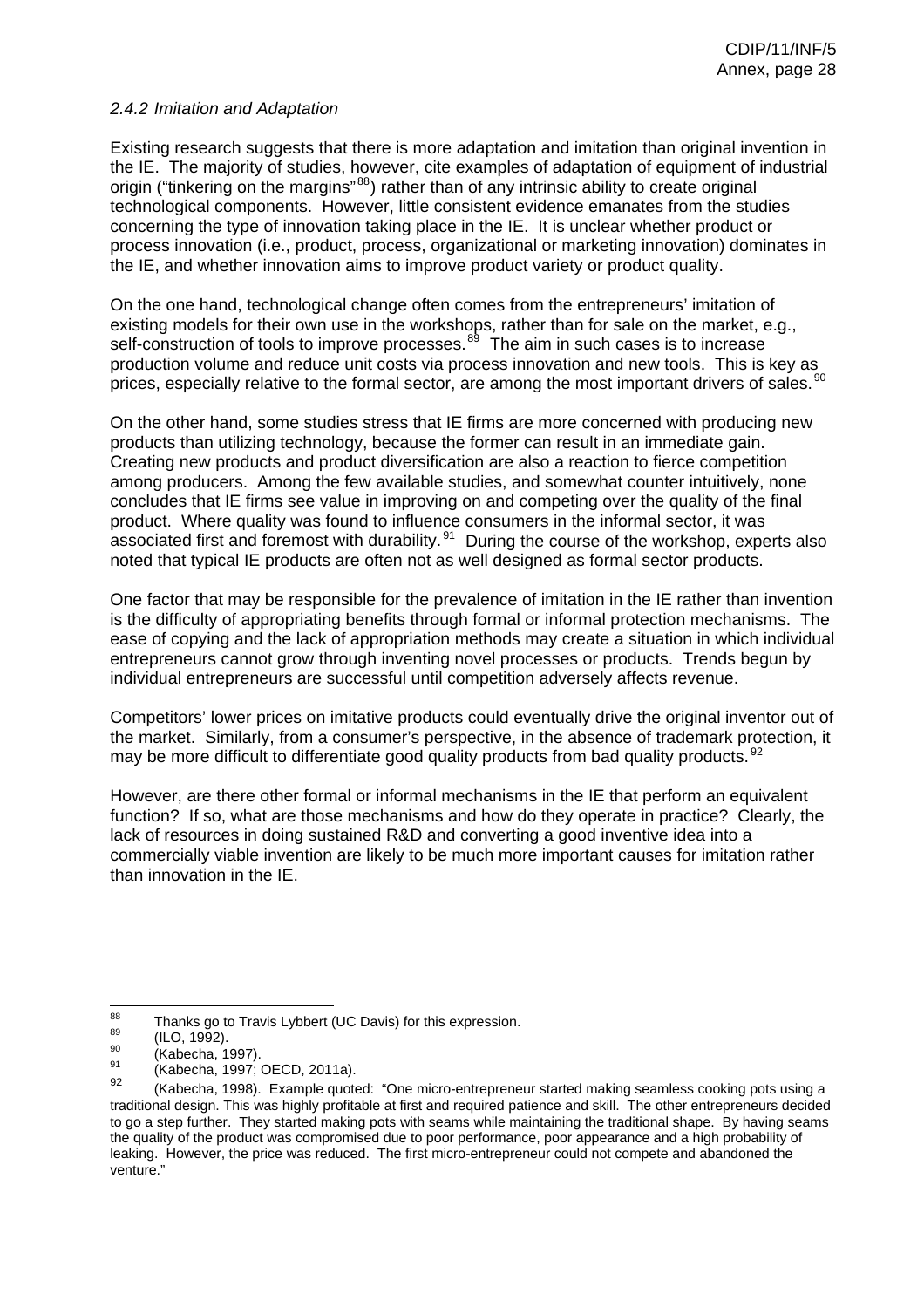## *2.4.3 Communities, Clusters, Intermediaries and Institutions*

In the context of innovations in more traditional sectors and based on traditional knowledge, studies reveal that instead of individual innovators, communities can best be regarded as the main agents of innovations (see also Part 3). Many communities that have developed certain strong informal networks share and diffuse knowledge and innovations with each other. With this in mind, firms in the IE tend to operate in clusters or "agglomerations".  $93$ 

This clustering of operators brings about a rapid transfer of skills and knowledge within the sector.<sup>[94](#page-10-3)</sup> Anecdotal evidence suggests that information diffuses rather freely in the IE, that resources and access to specialized resources are shared. However, some studies report that clustering has a negative impact on the growth of the sector, as competition over a similar product and quality range – and the inability to avoid others copying one's innovation – is fierce.

All in all, while innovation studies in the formal economy take great interest in collaboration and knowledge transfer, few studies are available on these business-to-business linkages in the IE. Modifying and improving competencies through innovation might appear to rely mostly on individual initiatives by informal-sector entrepreneurs with limited support from the wider institutional framework. However, in recent years, various initiatives have sought to organize workers in the IE to achieve economies of scale.<sup>[95](#page-10-4)</sup> Intermediary organizations play a role in the informal sector.

Moreover, the innovation ecosystem described above mixes formal and IE actors. Yet not enough is known about the informal value chains formed within the IE and the forward and backward linkages between informal sector actors and formal value chains.  $^{96}$  $^{96}$  $^{96}$ 

Hardly any studies are available concerning the role of formal scientific or R&D institutions for the IE. The systematic collaboration of the IE with universities or public research centers is the exception, not the norm. Similarly this systematic collaboration has not been the focus of government policy initiatives so far. Where available, however, the studies conclude that these linkages can have an important, positive influence on technology diffusion and knowledge acquisition.<sup>[97](#page-12-2)</sup>

#### *2.4.4 Technology, Capital andTrade*

Many micro firms in the IE demonstrate low capital intensity and face limitations to technical upgrading and low skills. Such firms tend to use simple technology and have persistently low capital intensity. Entities in the IE face a lack of access to techniques and technology and the lack of resources to develop processes and improved machinery. The sector itself cannot accumulate the capital necessary for it to invest in technology and skills.

<sup>93</sup> 

<sup>&</sup>lt;sup>93</sup> (Livingstone, 1991).<br><sup>94</sup> (ILO, 1992).<br><sup>95</sup> (Kawooya & Musungu, 2010; Kraemer-Mbula & Wamae, 2010a).<br><sup>96</sup> (Kraemer-Mbula & Wamae, 2010a). Backward linkages show the extent to which informal-sector enterprises obtain inputs from the formal economy in the form of raw materials, technologies, intermediate products or final goods. Forward linkages show the ability of informal enterprises to supply the formal sector with intermediary or final goods, for instance through subcontracting.

For example, one case study on the agricultural subsistence sector in the United Republic of Tanzania and its interaction with the Engineering Department of the local university suggests that technological capabilities have been improved and newly acquired – though at the basic level. See (Szogs & Mwantima, 2009). An ongoing study in Uganda, for instance, focuses on the cross-fertilization and utilization of innovations between formal institutions (universities and research centers) and informal sector entities. (Kawooya, 2012).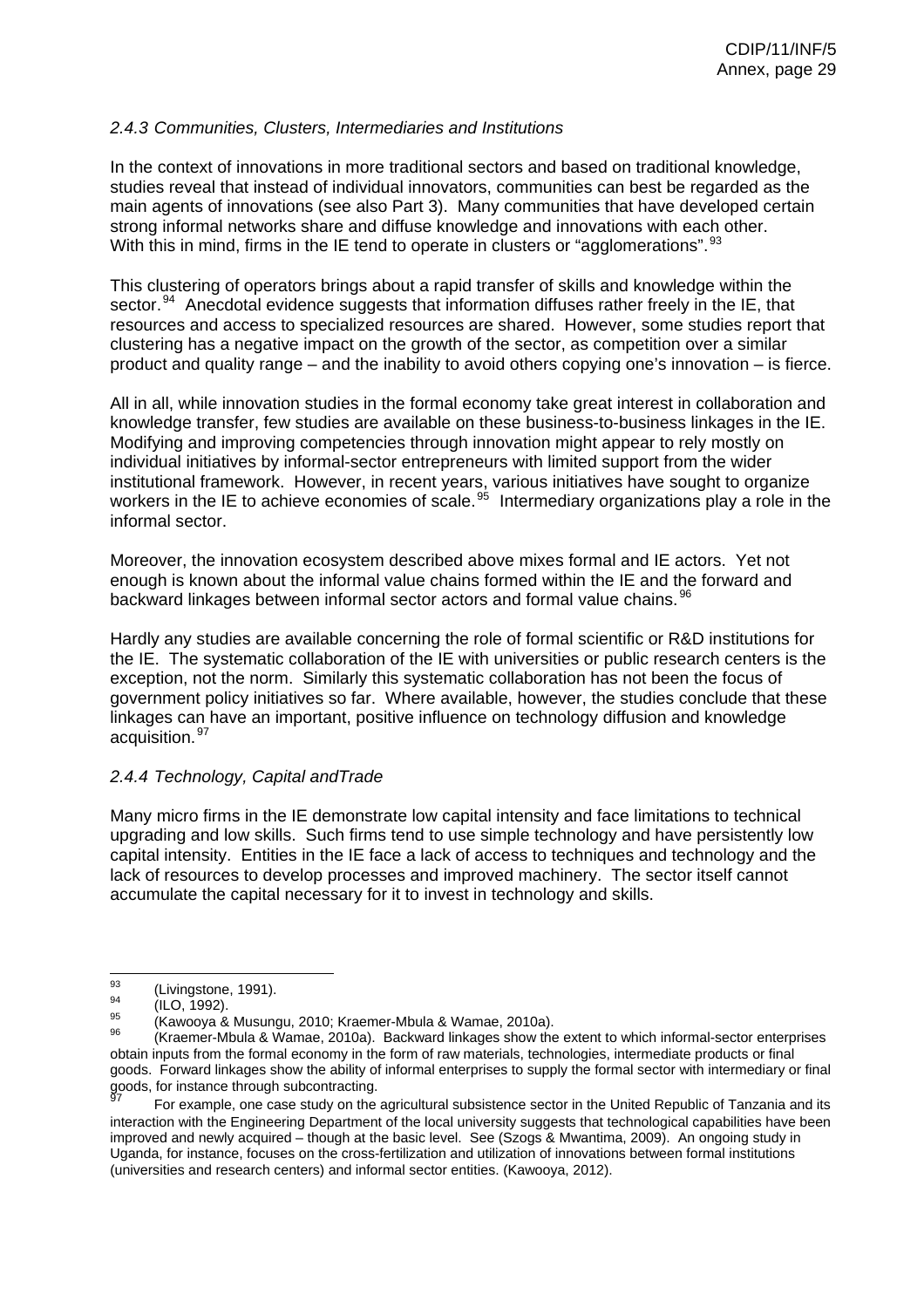As a result, the economic entities that form the IE do not demonstrate the kind of growth expected or valued of firms in developed country economies. Skills learned through traditional types of activities impose a serious constraint on the acquisition of new techniques that require education and training.<sup>[98](#page-12-3)</sup> Also, while large producers often have a selection of technology packages to choose from, small entrepreneurs rarely have access to technology to meet their needs. In addition, as evidenced by a few studies, many micro entrepreneurs seem to lack the ability or desire to grow.<sup>[99](#page-12-4)</sup>

In general, issues related to technology and capital affect the scale at which innovation-related production and trade occur in the IE. Across different studies, it is often argued that technology has been used to maintain the market and not as a basis for the expansion of the market.  $^{100}$  $^{100}$  $^{100}$ 

Some attention is paid in the existing literature to the fact that informality is not a favorable context for innovation, because it is difficult to "scale up" innovation.<sup>[101](#page-0-0)</sup> As the Oslo Manual notes, "the sometimes great creativity invested in solving problems in the IE does not lead to systematic application and thus tends to result in isolated actions which neither increase capabilities nor help establish an innovation-based development path."<sup>[102](#page-8-1)</sup> New research on inclusive innovation, however, explores the sort of scalability that is sought by innovators at "the bottom of the pyramid". Their objective may not be to make products more technically sophisticated but rather more accessible.

Confirming that the acquisition of skills in the formal sector seems important, the studies in the area of metal manufacturing argue that improvements in production techniques depend on the existence and support of a local capital goods industry. Countries solely importing machines from abroad were found to have entrepreneurs with lesser ability to improve technological capability by demonstration and learning. <sup>[103](#page-10-2)</sup>

Imported products are an important source of learning for product innovators, so that import competition is equally a supply-side stimulus, giving scope to microenterprises to learn and imitate.<sup>[104](#page-10-3)</sup> Mirroring the previous point, however, the relative sophistication of imported technology in relation to the sophistication of the local formal industry and skills of local entrepreneurs reduces the potential to adapt equipment. When there exists no local formal industry and the technology gap between imports and local production is too high, no local innovation will occur on the basis of imports.<sup>[105](#page-10-4)</sup>

Moreover, supply-and-demand interactions play an important role in the IE, shaping learning and innovation processes in informal enterprises – potentially more so than in other segments of the economy. Users and suppliers are also an important source of learning. Particular studies suggest, for instance, that informal sector blacksmiths (who were often farmers as well) better understood demand preferences in the IE and were able to use local knowledge to produce high-quality customer-tailored tools.<sup>[106](#page-12-1)</sup> Customers preferred their products, because they were able to adapt them swiftly to changes in farming conditions.

<sup>98</sup> 

<sup>&</sup>lt;sup>98</sup> (Aftab, 2012; Aftab & Rahim, 1986). (Aftab & Rahim, 1989).<br><sup>99</sup> (de Mel, McKenzie & Woodruff, 2008).<br><sup>100</sup> (Kabecha, 1998). Even studies that tend to be optimistic about the level and scope of innovation in the infor (Daniels, 2010), see "scalability" as an important problem.<br>  $^{102}$  (OECD/Statistical Office of the European Communities, 2005), p. 137.<br>  $^{103}$  (ILO, 1992).

<sup>104</sup> For example, the manufacture of colanders and vegetable graters in the informal sector was stimulated by imports.

<sup>&</sup>lt;sup>105</sup> (Kabecha, 1998). The situation is referred to as "technological dualism" in the literature.<br><sup>106</sup> (Akbulut, 2009).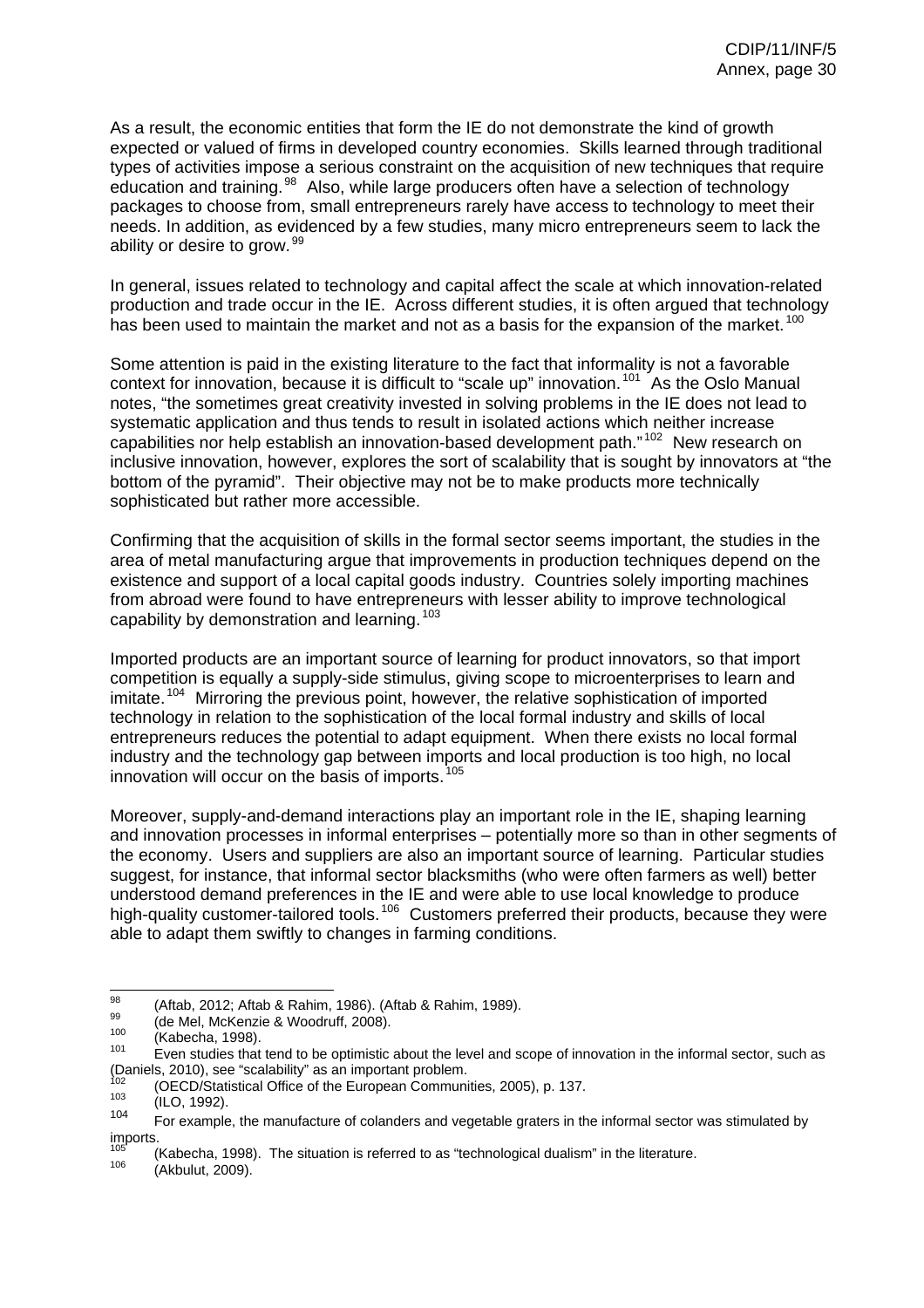Also, customers or subcontractors regularly suggest technical and commercial solutions to problems. In that sense, actors in the IE significantly draw on external agents as a source of innovation – a phenomenon also described as "inbound open innovation" which has been debated intensively in the literature catering to developed countries in the past decade.<sup>[107](#page-12-2)</sup>

# *2.4.5 Education, Skills and Training*

Micro entrepreneurs generally tend to acquire skills on the job and through apprenticeships in formal or informal workshops.<sup>[108](#page-12-3)</sup> In the IE, skills are acquired through earlier formal education, learning-by-doing (work experience) and learning-by-training, be it in the informal or the formal sector.<sup>[109](#page-12-4)</sup> At higher stages of development, a combination of some formal education, specific vocational training and work experience seem to be relevant for innovative capacity among microenterprises.<sup>[110](#page-13-0)</sup> The work in formal economy factories, vocational training in public centers, and information supplied by firms importing and selling equipment are key sources of more advanced skills.<sup>[111](#page-13-1)</sup>

In turn, learning and innovation in the IE are often based on apprenticeships where senior artisans train younger ones.<sup>[112](#page-13-2)</sup> They generally do so for two reasons: first, out of generosity to help a relative or friend who would otherwise depend on him/her. Second, young artisans who are eager to learn tend to provide cheap labor. Once they master the art or particular skills, the senior artisans will subsequently assign them to specific tasks. The senior artisan's role is then limited to supervising them or dealing with complicated tasks that require new ways or ideas for dealing with certain problems. As elaborated in Part 3, once their training is completed younger artisans often leave their place of apprenticeship and perform similar tasks in close geographical proximity, raising important issues of how know-how and innovations are appropriated by the original inventor. Often, the young apprentice acquires the secret in the course of apprenticeship and then goes on to improve the processes. At times, the apprentice has been reported to 'steal' the master's secret.<sup>[113](#page-13-3)</sup> When that is done, he/she is ready to go and establish his/her own enterprise.<sup>[114](#page-13-4)</sup>

A contrario, these processes and ways to preserve and pass on knowledge and skills underline the sense of IP among the operators of the informal sector.

# *2.4.6 Sector-specific Considerations*

Much of the information derived from existing literature about innovation in the IE pertains to certain industrial and services sectors, in particular metal manufacturing, and to some extent street trading.<sup>[115](#page-14-0)</sup> That is not, however, the only sector of the IE in which innovation occurs. While this is explicitly acknowledged in our study, the project omits deeper analysis in two specific areas.

<sup>107</sup> <sup>107</sup> See, for example, (Chesbrough, 2003; Chesbrough, Vanhaverbeke & West, 2006; Dahlander & Gann, 2010; Lichtenthaler, 2011; WIPO, 2011b).

<sup>&</sup>lt;sup>108</sup> (King, 1974).<br>
(Kraemer-Mbula & Wamae, 2010a).<br>
(Kabecha, 1998).<br>
(ILO, 1992).<br>
(Kawooya, 2012).<br>
(Charmes, 1980).<br>
<sup>114</sup> lbid.<br>
Presentation by the representative of the South African Spaza and Tuck Shop Association & IERI, 2012).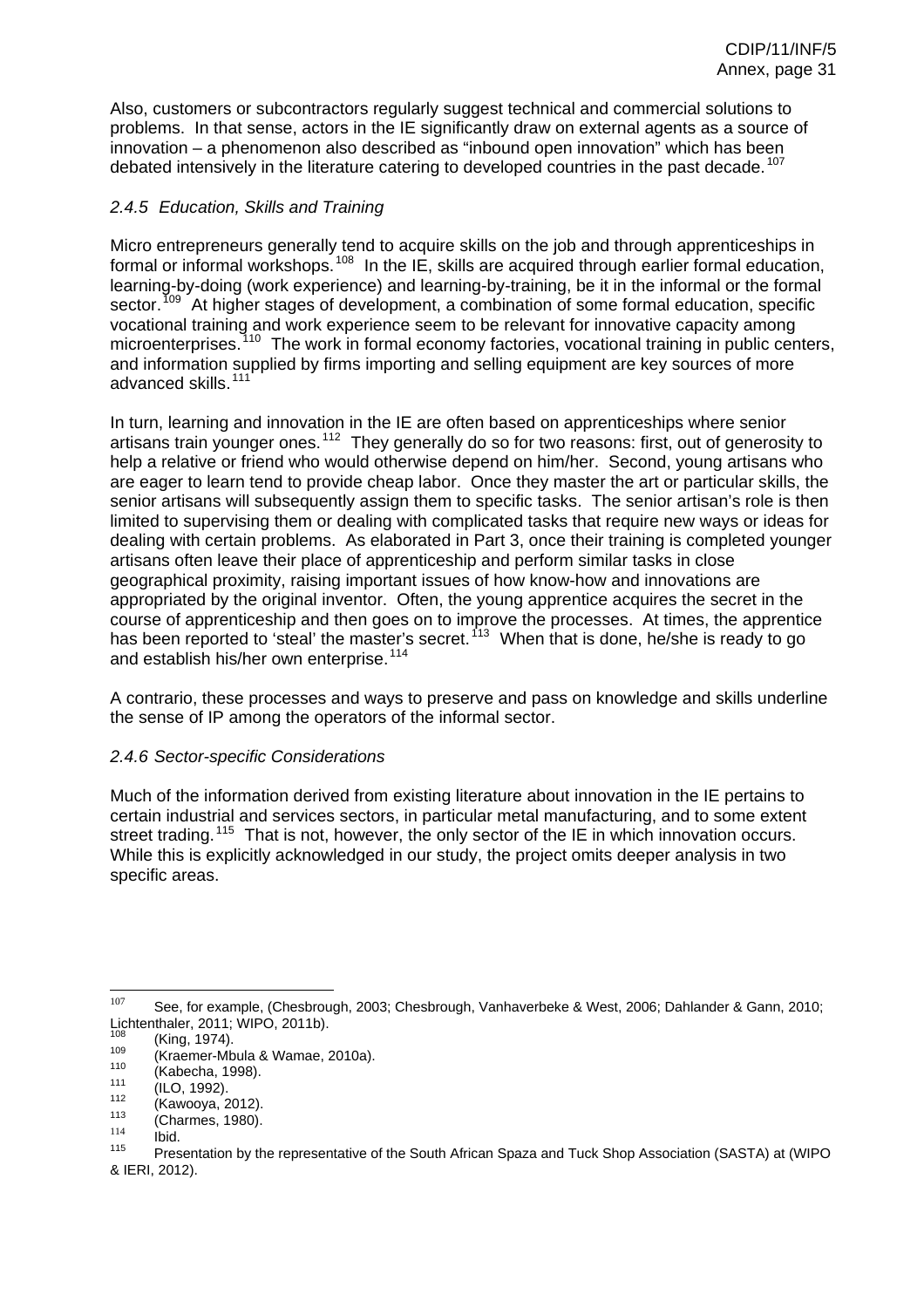First, while cultural industries historically have been associated with creativity and copyright, there are many examples of "innovation" in the cultural industries. Some of this innovation also occurs as part of more informal activities in the creative sector. One study in Brazil, for example, highlighted the importance of informal mechanisms of "*technobrega*" music production, performance and distribution.<sup>[116](#page-15-0)</sup> Similar evidence has emerged from studies on informal aspects of the music industry in Egypt.<sup>[117](#page-16-0)</sup> Despite the relevance of this informal activity in the cultural sector, none of our case studies specifically focuses on the cultural industries. This remains an area for future exploration.

Second, researchers who study innovation often do so separately from those who study the theme of traditional knowledge. Some recent literature on "Indigenous Peoples' Innovation" has, however, begun to appropriately connect the concept of innovation with the traditional knowledge practices of indigenous peoples and local communities.<sup>[118](#page-16-1)</sup> Our project touches upon these connections, in particular through a case study on traditional healers and medicinal practices in Ghana. However, we consciously refrain from attempting to reconcile the complex spiritual and cultural aspects of indigenous peoples' and local communities' innovation with the primarily economic and employment issues at the heart of this study.

To conclude, this project is already pushing the boundaries of research in this field, first by conceptually integrating so-far separate analyses of innovation and the IE; second by using research methods not often used by those studying the economic and employment aspects of innovation or the IE; and third by moving beyond the manufacturing sector ordinarily studied in this context to examine other aspects of innovation in the IE. While we cannot claim to cover all areas and sectors, such as retail trade, the cultural industries or traditional knowledge, our research may shed some light on general practices and appropriation mechanisms that apply across multiple sectors.

The final part of this section summarizes the generalizable characteristics of innovation in the IE that will facilitate further analysis.

# <span id="page-32-0"></span>*2.5 Summary*

Previous parts of this conceptual study have established the following stylized facts as they relate to how learning occurs in the local innovation systems in which the IE is embedded:

- Frequently, innovation in the IE takes place in clusters that facilitate the flows of knowledge and technology via simple exchanges of ideas. Depending on the sectors in question and the appropriation methods applied, entrepreneurs imitate and copy products from each other, from local formal and informal industries and from imported products. Labor migration from formal to informal sectors, and vice versa, is taking place, facilitating the transfer of knowledge.
- Apprenticeships and on-the-job learning are common in the IE and facilitate the intergenerational transmission of knowledge and technology.<sup>[119](#page-16-2)</sup> Apprentices with sufficient skills or resources tend to open their own operations, in close proximity to the "master" and – as they have been trained to work only with certain materials and machines – they tend to copy their master directly.

<sup>116</sup> <sup>116</sup> (Lemos & Mizukami, 2010), pp. 14–35.

 $^{117}$  (Rizk, 2010).

<sup>(</sup>Drahos & Frankel, 2012; Finger & Schuler, 2004). Importantly, the word "traditional" does not imply that the knowledge is "old". It means that the knowledge is created, preserved and transmitted in a "traditional" context.<br><sup>119</sup> (Zeng, 2009).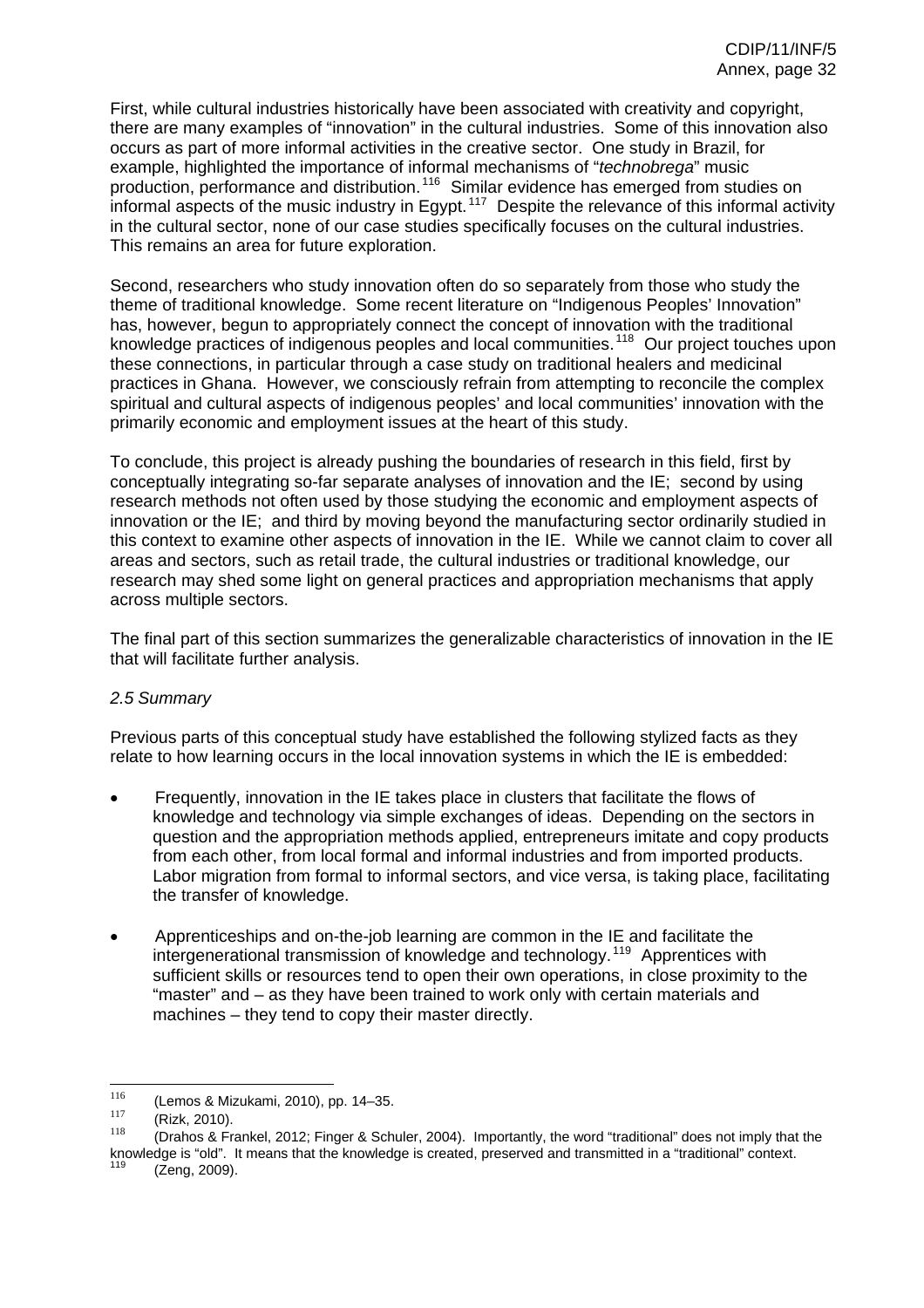- In sectors that rely on traditional knowledge, oral transmission from generation to generation helps to preserve and transmit knowledge from generation to generation and within family or other social groups.
- There is less evidence to show that clusters directly rely on knowledge from formal public research centers or other educational institutions. In other words, the linkages to formal public actors of the national innovation system are typically underdeveloped.

Some of the main characteristics of innovation in the IE are summarized in Box 4.

Obstacles to technological progress in the IE are largely determined by infrastructure, economics, skills and other constraints outlined in Table 5. These features indicate that when it comes to innovation, informal enterprises share similarities with small and medium-sized enterprises (SMEs) and firms in developing countries. By way of comparison, SMEs in developed regions also face a number of constraints: inadequate access to financial sources, lack of qualified personnel and technological know-how, as well as insufficient support of institutions, complex procedures and difficulty and high costs of protecting IP are among common concerns.

Box 4: Characteristics of Innovation in the Informal Economy

• Large amounts of constraint-based innovations take place under conditions of survival, scarcity and constraints. • Innovations are primarily demand-driven to satisfy the needs of less-affluent customers by focusing on and exploiting local resources and markets. • Innovation is rarely driven by R&D but is often driven by knowledge gained through adopting, adapting and improving available good ideas, best practices and technologies in novel ways to solve customer problems. • Incremental innovations, rather than radical innovations, are the main source of their innovative performance. Most technologies in use are imported from abroad or generated in the formal mainstream market. • The copying of ideas is rapid due to apprenticeships and a lack of efforts/methods to appropriate techniques, designs and final outputs.

Sources: Authors based on (Aubert, 2005; Daniels, 2010; Demirbas, 2011; Srinivasan, Lilien & Rangaswamy, 2008)

| <b>Location and infrastructure</b> | Lack of space and infrastructure to expand operations paired with              |
|------------------------------------|--------------------------------------------------------------------------------|
| constraints                        | inconsistent energy supply and other factors                                   |
| <b>Financial constraints</b>       | Capital market imperfections, risk and uncertainty coupled with risk aversion, |
|                                    | pressure to achieve immediate return, and lack of demand for informal sector   |
|                                    | products                                                                       |
| <b>Skill constraints</b>           | Lack of competencies and skills, including entrepreneurial ambition            |
| <b>Information constraints</b>     | Imperfect functioning of the information market about new machines             |
| Social constraints                 | Relating to the need of entrepreneurs to share their profits with a family or  |
|                                    | extended network or to invest in informal collective social insurance schemes  |
|                                    | (discouraging them from developing their business in the first place) or to    |
|                                    | employ family members such as sharing obligations with the extended family     |
| <b>IP-related constraints</b>      | High costs, absence of efficient litigation                                    |
|                                    | Standards of formal IP protection are too high to meet, e.g., some countries   |
|                                    | introduce "utility models" as a light version of patents                       |
| <b>Institutional constraints</b>   | Such as ill-managed government regulations and exposure to corruption and      |
|                                    | the lack of insurance                                                          |

Table 5: Summary of Barriers to Innovation in the informal economy

Note: Table 5 does not deal with issues such as corruption, violence, health, safety and other risks.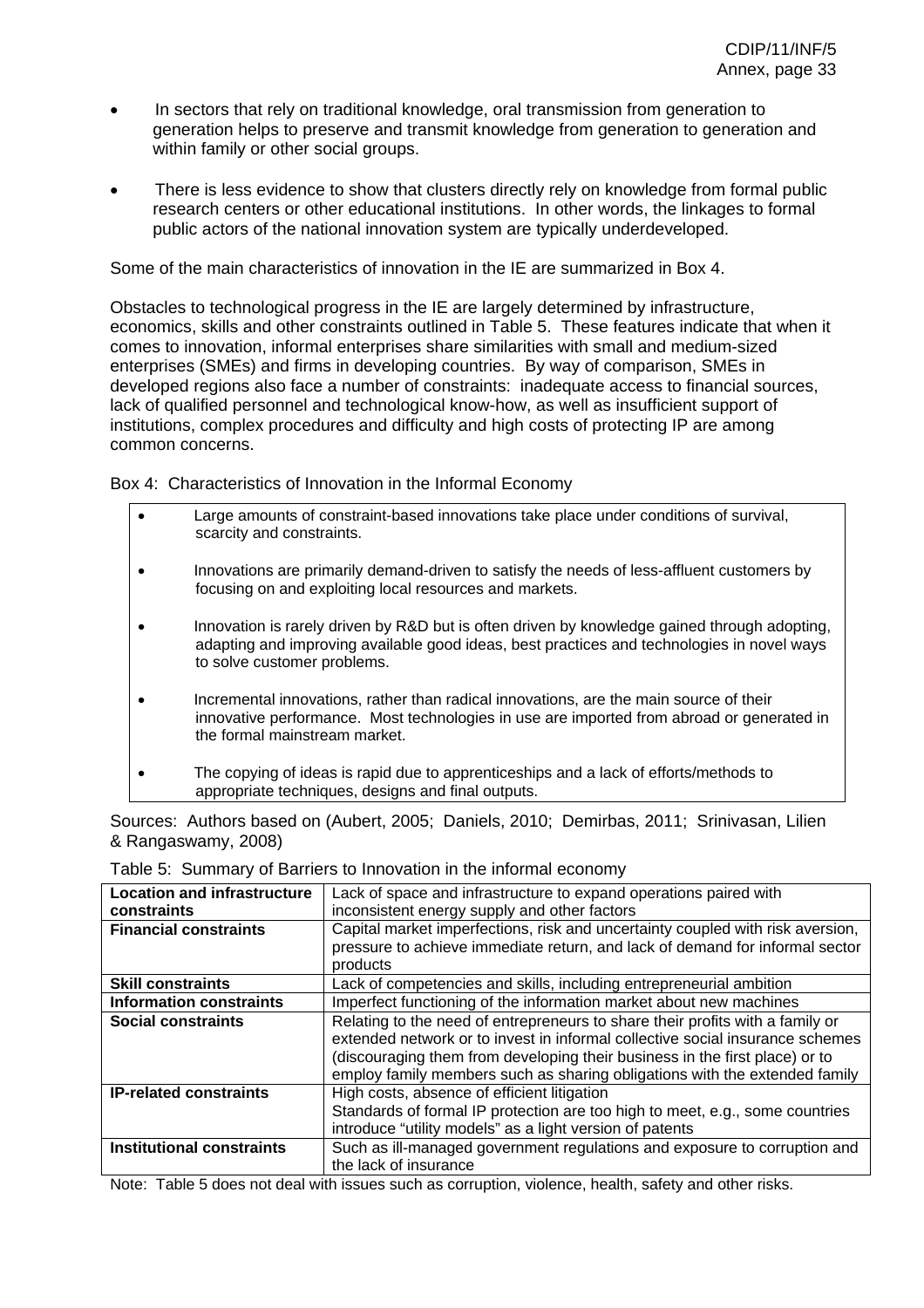Source: Authors based on (Aboagye, 1986; Aftab, 2012; Grimm, 2012; IDRC, 2011; Kabecha, 1998; Nordman & Coulibaly, 2011)

Finally, it is worthwhile noting that these characteristics of, and barriers to, innovation in the IE are not unique to the IE in developing countries. Established firms also often operate far from optimal efficiency and have few differentiated products. Important market failures related to economies of scale and externalities present high barriers to innovation for established firms as well. <sup>[120](#page-16-3)</sup>

<sup>120</sup> (OECD/Statistical Office of the European Communities, 2005).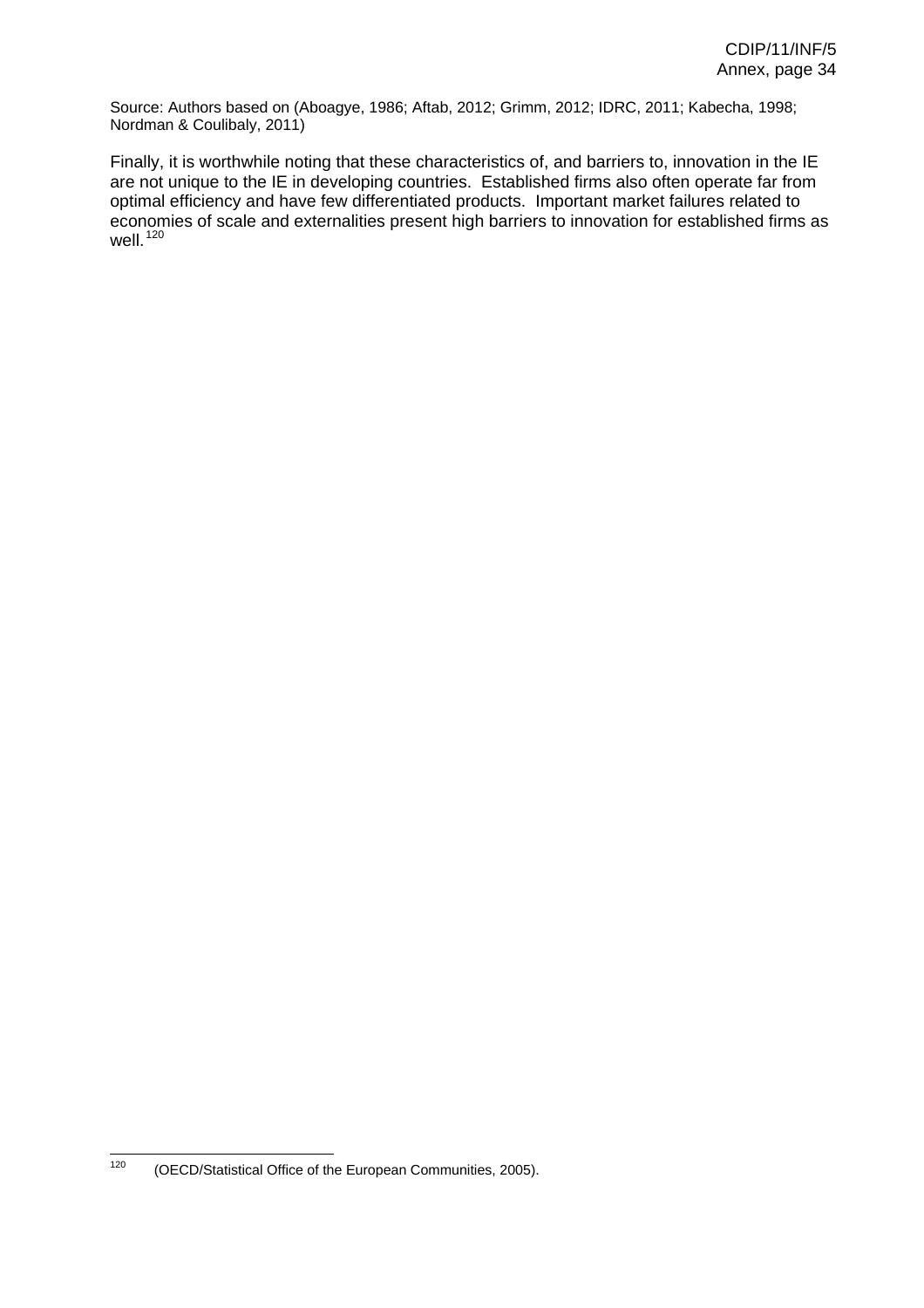# <span id="page-35-0"></span>**MECHANISMS TO APPROPRIATE RETURNS FROM INNOVATION IN THE INFORMAL ECONOMY**

The aim of this project is to analyze how innovation in the IE is appropriated, and what current and potential role formal IP protection might play. The third part of this conceptual framework introduces existing and potential appropriation mechanisms on the basis of available evidence.

## <span id="page-35-1"></span>*3.1 A Spectrum of Appropriation Mechanisms*

Firms that invest in innovation commonly aim to reap the returns of their innovation by maintaining some form of exclusivity over their know-how related to innovative processes or products.<sup>[121](#page-16-4)</sup> In other words, firms will use different means to exclude others from using the same know-how or from producing the same product. These so-called "appropriation mechanisms" reduce the risk of copying or misappropriation by competitors. This provides the firm with an incentive (although not the only incentive) to invest in innovation in the first place.

One can distinguish among formal, semi-formal or informal means to protect innovation.<sup>[122](#page-16-5)</sup>

- **Formal** mechanisms of appropriation take the form of IPRs, such as patents, trademarks, industrial designs and copyright.
- **Semi-formal** means of appropriation take the form of secrecy, publishing, non-competition clauses, non-disclosure agreements, contracts and others.
- **Informal** forms of appropriation may take various forms, such as lead time, complexity (of design/of technology), after-sales and other services, customer loyalty but also family/community mechanisms, in tandem with community sanctions/ostracism for copying/imitation.

Figure 4 provides a graphic illustration of the different appropriation mechanisms. Box 5 illustrates the characteristics of these appropriation mechanisms. These methods are not mutually exclusive. Formal and informal protection schemes can effectively complement each other during the commercial life span of an innovation.

 As noted in (Teece, 1986), environmental factors govern an innovator's ability to capture the profits generated by an innovation. The most important dimensions of such a regime are the nature of the technology and the efficacy of legal mechanisms of protection.

For a fuller review of appropriation mechanisms and their use, see (Hall, Helmers, Rogers & Sena, 2012; WIPO, 2011a; WIPO and ICC, 2011).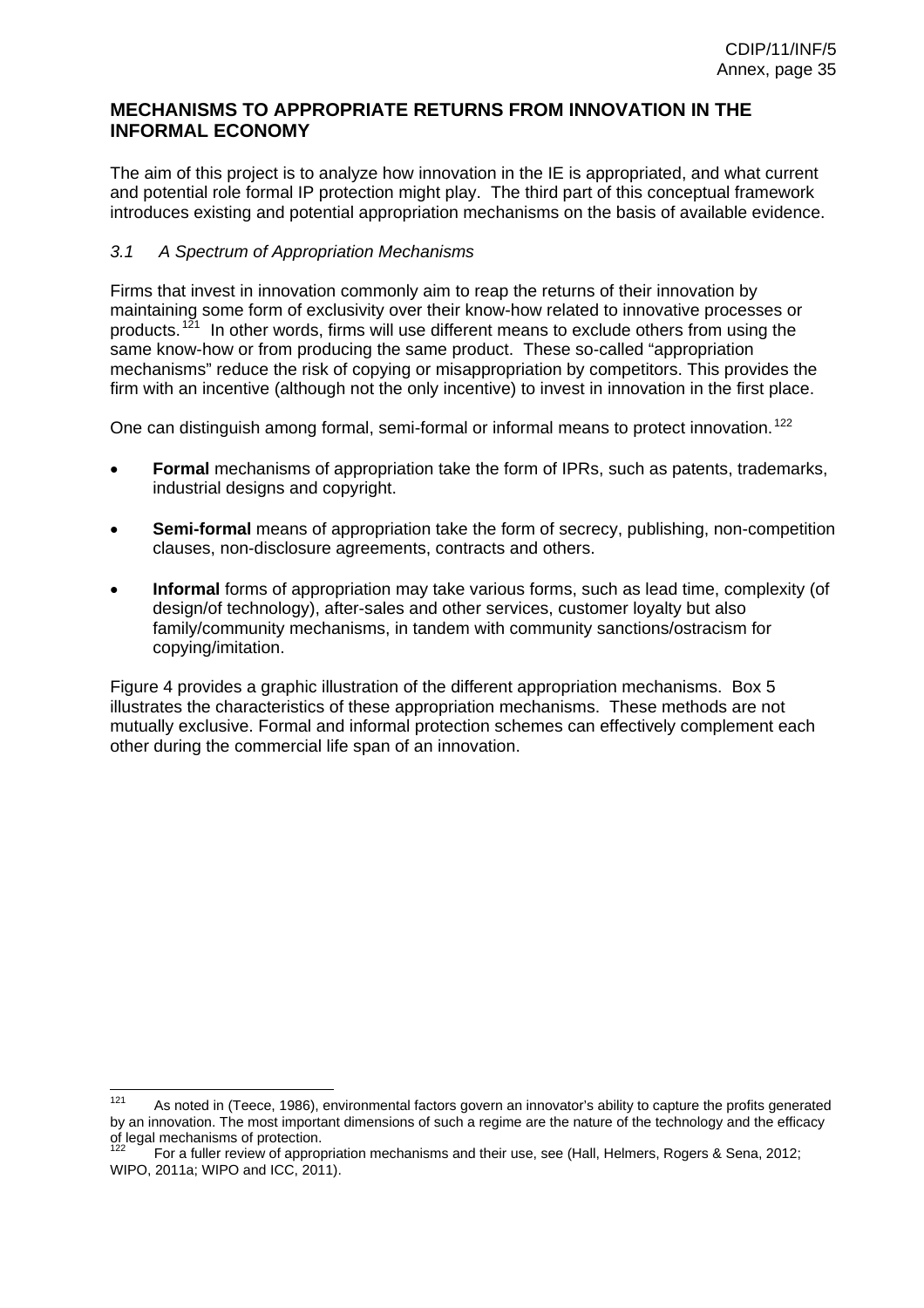



Source: (Päällysaho & Kuusisto, 2011)

As described in Box 5, these different appropriation mechanisms also entail different levels of information disclosure. Some of the formal appropriation mechanisms rely on public disclosure of the invention. Patent applicants, for instance, must disclose to the public the problem-solving information underlying an invention in return for exclusive rights from the state.<sup>[123](#page-16-0)</sup> The idea is that follow-on inventors can build on that knowledge after the patent period of exclusivity has expired. Semi-formal or informal appropriation methods vary in the degree of information disclosure. Often their distinction from formal IPRs is that information and technical know-how are not disclosed but are kept secret.

 $123$ (WIPO, 2011a), p. 78.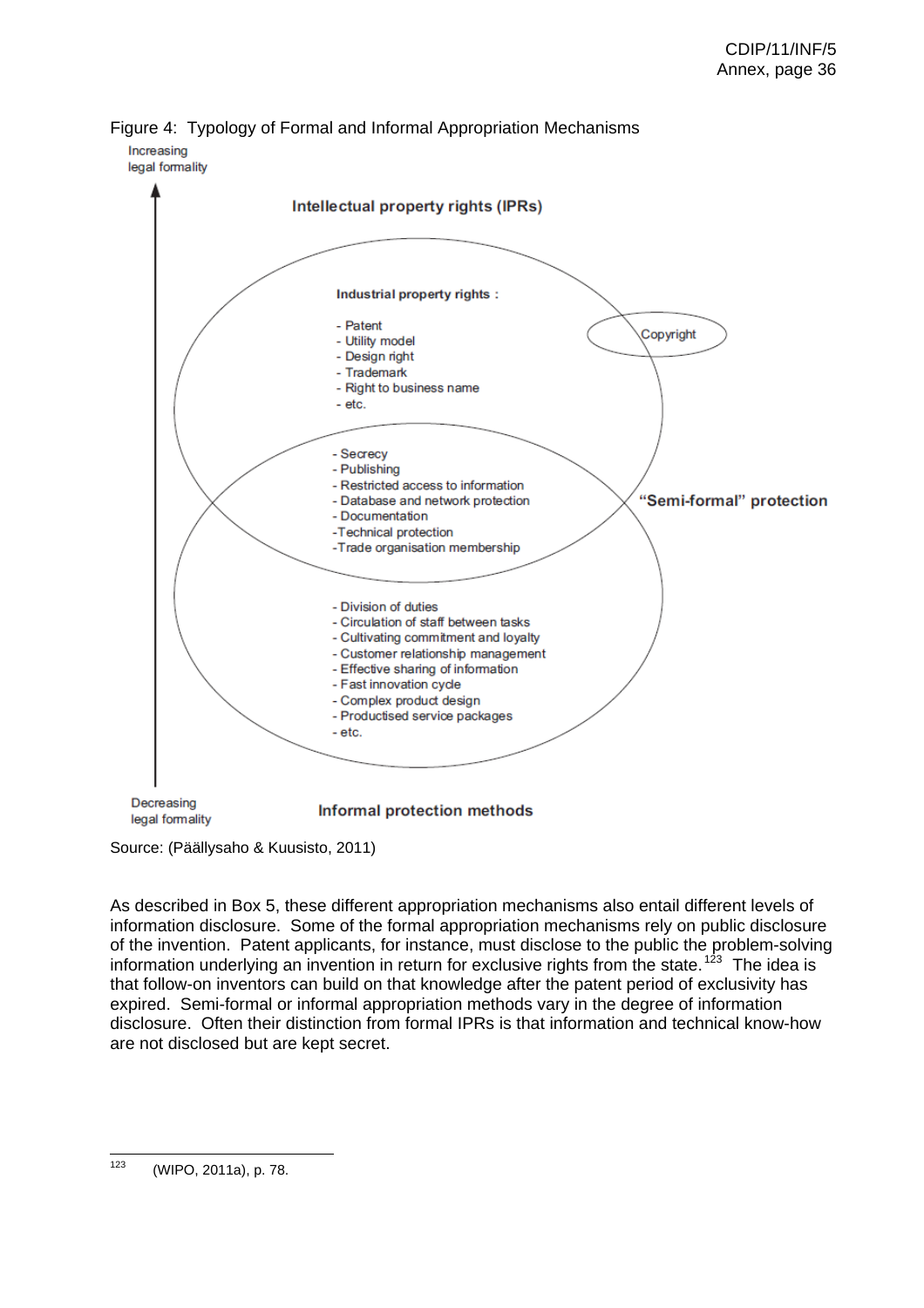In the context of the IE, it will be important not only to study the "incentives to innovate" but also the diffusion of knowledge and information as it results from the appropriation mechanisms at hand. Indeed, these choices affect the circulation of knowledge.

### Box 5: Characteristics of Appropriation Mechanisms

#### **Formal appropriation** methods can help

- Protect against unauthorized usage of protected IP by competitors;
- Commercialize IP-protected products and services;
- License by entering technology market;
- Increase brand-based enterprise recognition;
- Signal to potential venture capital to obtain business finance;
- Limit the right of employees to enter employment with competitors;
- Ensure confidentiality of information;
- Ensure the transfer of rights related to inventions from employees to companies;

- Facilitate the share of rights to the results from cooperation projects in a manner satisfactory to all contracting parties.

**Semi-formal IP protection** refers mainly to contracts (e.g., non-disclosure agreements and noncompetition clauses) which are legal agreements between firms and their stakeholders (e.g., employees, customers and partners) covering a broad variety of IP assets. For instance, they can

- Limit the right of employees to enter employment with competitors;
- Ensure confidentiality of information;
- Ensure the transfer of rights related to inventions from employees to companies;
- Facilitate the share of rights to the results from cooperation projects in a manner satisfactory to all contracting parties;
- Prevent patents by rival parties.
- **Informal appropriation methods** can:
- Decrease the dependency on individual members of staff;
- Decrease the risk of knowledge leakage through employment relationships, partnerships and customer interactions;
- Prevent patents by rival parties;
- Make copying and imitation difficult and time consuming.

Source: Authors adapted from (Päällysaho & Kuusisto, 2008; Päällysaho & Kuusisto, 2011)

# *3.2 Appropriation Mechanisms in the Formal Economy*

Different firms deploy diverse strategies to appropriate returns from innovation. A growing body of empirical literature provides evidence regarding appropriation mechanisms in the formal sector in high-income countries.<sup>[124](#page-16-1)</sup> Even in the formal sector of high-income countries, the use of formal appropriation mechanisms such as patents is, by far, not the norm. Firms typically appropriate innovation via other mechanisms. Lead-time over competitors and customer sales/service activities seem to be the most important appropriation mechanisms.

<sup>124</sup> For a detailed review (Hall *et al.*, 2012) and (WIPO, 2011b).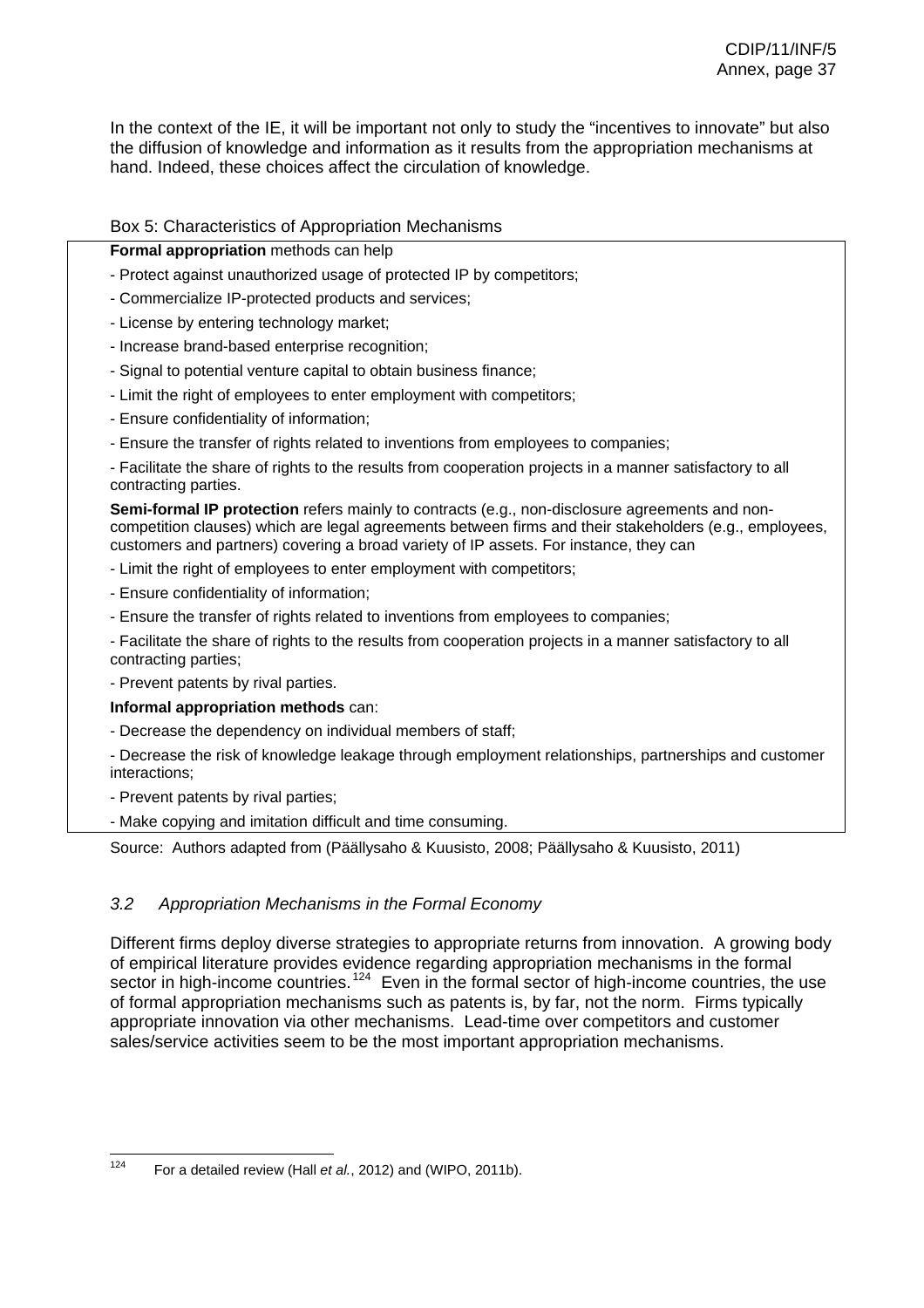According to data collected through extensive innovation surveys, only a small fraction of all firms in all sectors in high-income countries such as the United States of America consider formal IPRs important. Among firms that consider IPRs important, trademarks are considered most important, on average, followed by trade secrets, copyright, industrial designs and patents.<sup>[125](#page-16-2)</sup> Based on the spectrum described above, trade secrets are better characterized as a semi-formal rather than a formal appropriation mechanism.

For many firms, it does not make business sense to use formal IPRs, and in particular patents; either other appropriation means are more appropriate or firms have no invention to protect in the first place. In some circumstances, these firms might benefit from filing for formal IPRs, but they lack awareness of the potential benefits and practicalities. On the other hand, small firms' ability to use the IP system can be constrained by various factors, including financial and other resources, and enforcement challenges on a global level.<sup>[126](#page-17-0)</sup>

Firms that face shorter product life cycles tend to patent less. Data also reveal that process innovators rely less on patents and more on secrecy than product innovators do. Accordingly, firms in the service industry use less formal IP; and when they do use IP, trademarks are particularly important. However, as firms' R&D intensity and collaboration with public research institutions increases, patent protection becomes relatively more important. In particular, the production of "discrete" technologies like pharmaceuticals and chemicals relies heavily on patents.

The propensity to patent rises with firm size, other things being equal. It is rare that small firms rely on patents as appropriation mechanisms. When small firms innovate, they often rely on secrecy, lead-time or confidentiality agreements.<sup>[127](#page-17-1)</sup> SMEs that cooperate in innovation with horizontal partners or significantly depend on vertical partners tend to prefer speed and the ensuing lead-time. Process innovators with modest R&D investments or few cooperative R&D activities display a preference for trade secrets.<sup>[128](#page-17-2)</sup>

This does not mean, however, that small firms do not use the patent system. To the contrary, research-intensive SMEs that harbor specialized knowledge heavily rely on the patent system.<sup>[129](#page-17-3)</sup> This formal IP provides them with a reputation effect, access to finance and other benefits.<sup>[130](#page-17-4)</sup> Small firms also actively use other forms of formal IP such as trademarks. As discussed in the next section, small firms in the formal sector and firms in the informal sector share many, but not all, attributes regarding innovation investments and appropriation.

# *3.3 Appropriation Mechanisms in the Informal Economy*

Many questions have to be considered regarding appropriation mechanisms in the IE: Are incentives for innovation, diffusion and impact different in the formal economy and the IE? Does the IE rely on different appropriation mechanisms than the formal sector does? Is an effort required to appropriate in the first place, or to make opposition to appropriation? Are innovation outputs and technical know-how communicated (disclosed/diffused) differently in the IE than in the formal economy?

<sup>125</sup> New survey results indicate that trademarks and trade secrets are the most important forms of IP protection according to most businesses, followed by copyright and patents (National Science Foundation, 2012).<br>
(Kotala, 2010; Leiponen & Byma, 2009).<br>
(Arundel, 2001; Kotala, 2010; Leiponen, 2006; OECD, 2011b).<br>
(Leiponen, 2006; Le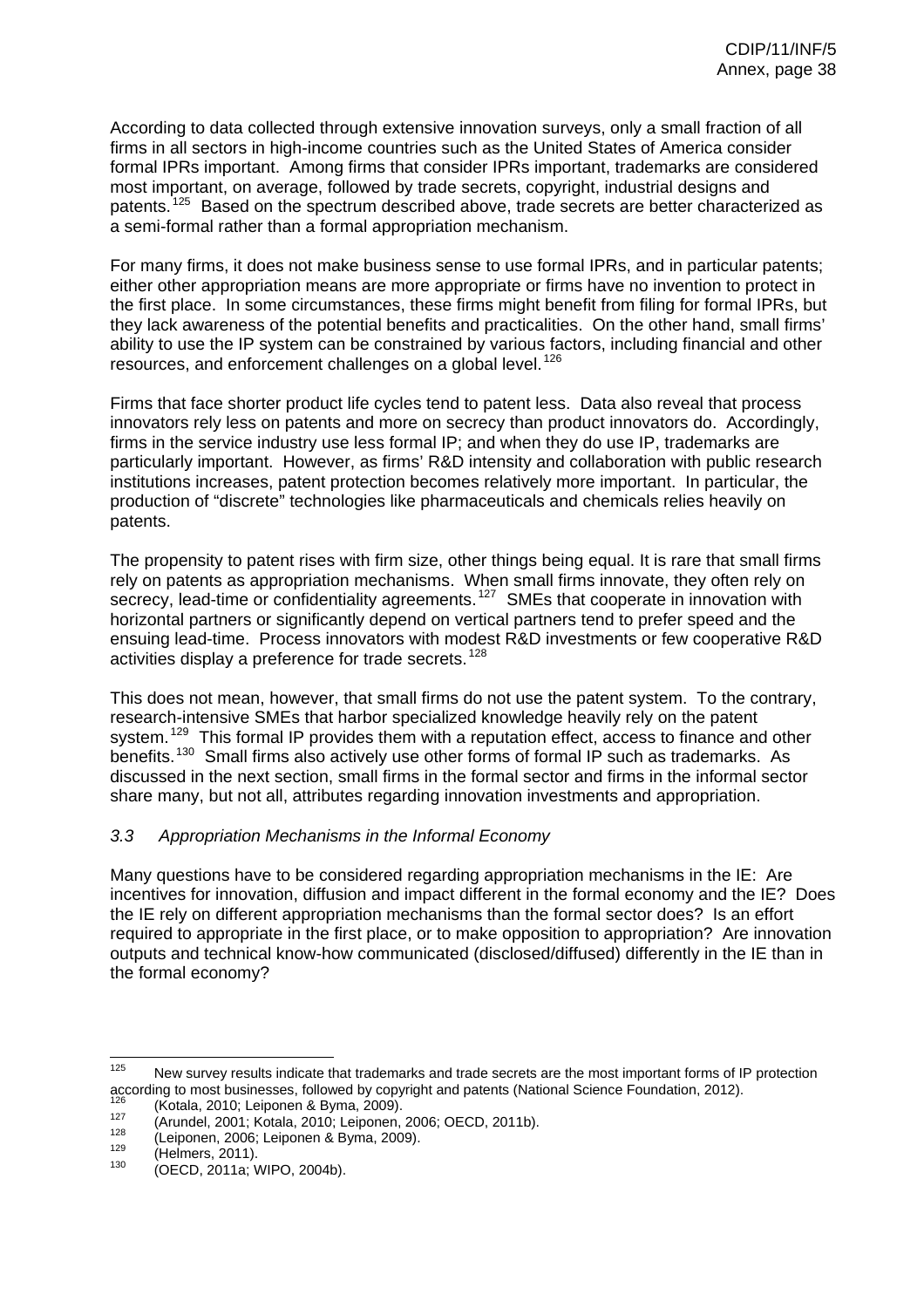Generally, different appropriation systems, or the lack thereof, in the IE have not been studied sufficiently. Indeed the study of appropriation mechanisms in the IE is an explicit objective of the three case studies undertaken in the context of this project. A review of the existing literature creates the impression, however, that actors in the IE either (a) give less consideration to appropriating their returns from innovation, or (b) rely on semi-formal or informal rather than formal appropriation mechanisms (see Table 6).

The first impression that firms in the IE are less concerned with appropriation than firms in the formal economy are is created by accounts that stress that innovation in the IE frequently takes place in clusters that facilitate flows of knowledge and technology via simple exchanges of ideas. Within these clusters, entrepreneurs are said to imitate each others' products, products from local formal and informal industries, and imported products.

The second impression that IE firms are concerned about appropriation but use semi-formal or informal mechanisms requires further explanation. Table 6 and the following paragraphs summarize what the existing literature on the IE seems to imply with respect to the use of formal and less formal appropriation mechanisms.

| Appropriation<br>mechanism           | Intensity of use       | Forms of appropriation detected in the IE                                                                                                                                                                                                                                                                                                                                                                                       |
|--------------------------------------|------------------------|---------------------------------------------------------------------------------------------------------------------------------------------------------------------------------------------------------------------------------------------------------------------------------------------------------------------------------------------------------------------------------------------------------------------------------|
| (i) formal means<br>of appropriation | non-existent to<br>low | Little to no references in the literature as to the use of this<br>appropriation mode.                                                                                                                                                                                                                                                                                                                                          |
| (ii) semi-formal<br>means            | low to medium          | Some references in the literature to secrecy and restricted access<br>to information. Actors often rely on process innovation rather<br>than product innovation as this can be more easily concealed.<br>A few articles refer to the importance of trade organizations or<br>special "clubs" (Gatsby Club Tanzania) to build capacity and<br>share knowledge in a restricted manner.                                            |
| (iii) informal<br>means              | medium to high         | Some features of innovation in the IE resemble informal modes of<br>appropriation in the formal sector. Most notably, (i) lead time and<br>the constant supply of new products and varieties, and<br>(ii) customer loyalty and service. Some appropriation techniques<br>prevalent in the formal economy (division of duties, circulation of<br>staff, complex product design) are not directly evoked in the<br>IE literature. |

|  | Table 6: Use of Appropriation Methods in the Informal Economy |  |
|--|---------------------------------------------------------------|--|
|  |                                                               |  |

Source: Authors

**Formal appropriation mechanisms**: To our knowledge, no available study makes reference to the systematic use of formal IP in the context of the IE. It seems plausible to assume that the current use and enforcement of formal registered IP forms, be it patents, trademarks, industrial designs or others, is close to non-existent. While certain activities would qualify for copyright protection, this right seems to be rarely sought or enforced.

A few field studies broach the topic of formal IP in the IE, and they yield the following hypotheses for the quasi-absence of formal IPRs:

• Innovations in the IE do not meet the necessary threshold to qualify for formal IP protection, as many are based on imitation and adaptation of existing products;<sup>[131](#page-17-5)</sup>

<sup>131</sup> (ILO, 1992).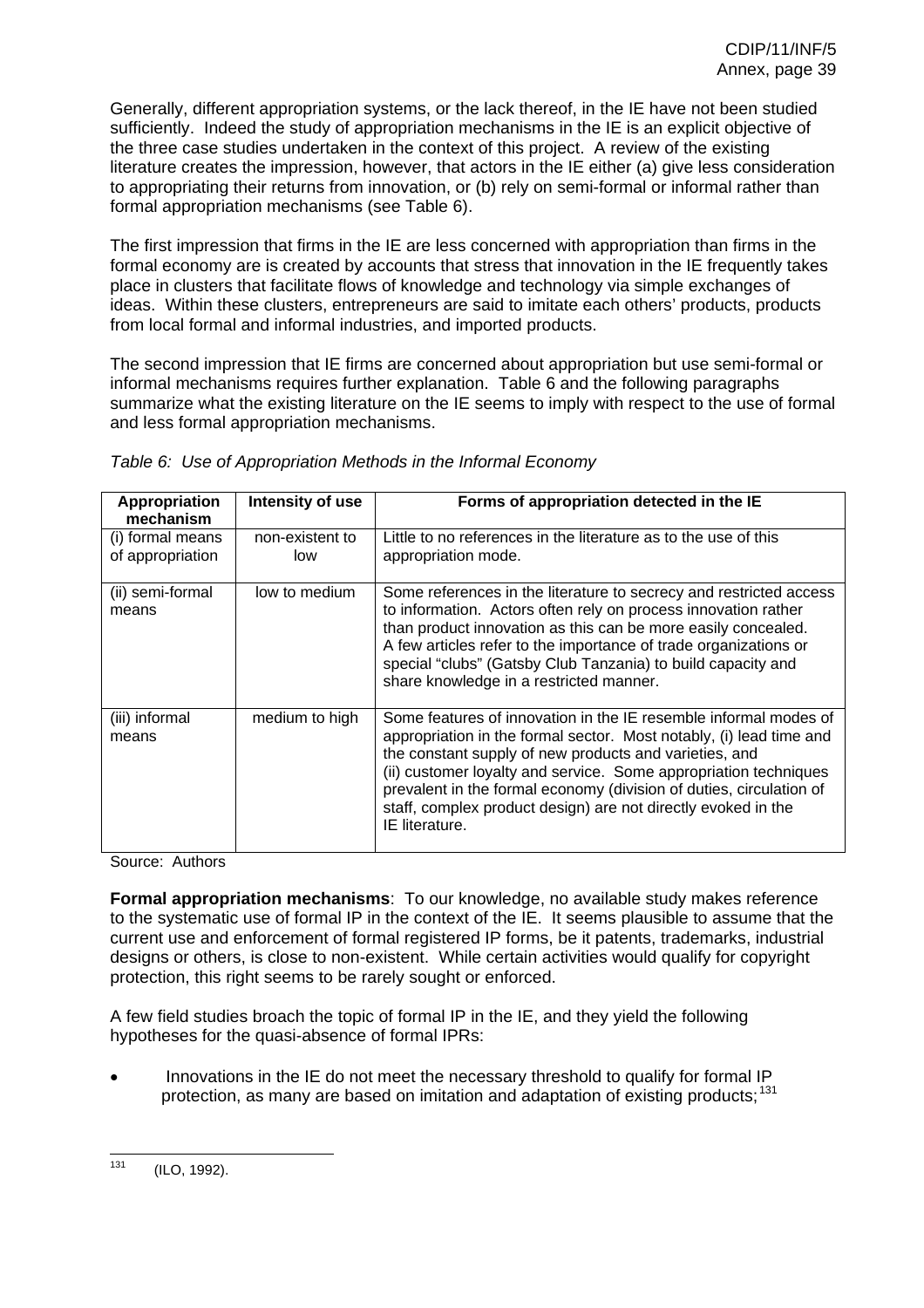- Actors in the IE have not heard about IP and lack the necessary awareness of, skills concerning and access to the formal IP system;
- Actors in the IE are pessimistic about their ability to register and enforce their IPRs; this is so despite the fact that extensive copying among artisans and the production of cheap copies abroad is threatening their income.<sup>[132](#page-17-6)</sup>

The validity of these possible reasons and whether they can be generalized remains to be verified. They raise the question whether some firms in the IE should not consider their innovations worthy of formal IP protection and if that protection would be meaningful in the IE context.<sup>[133](#page-17-7)</sup>

**Semi-formal and informal appropriation mechanisms**: As reviewed in Table 6, the majority of appropriation mechanisms are informal in nature, with lead-time, sales or service efforts, customer loyalty, and after-sales efforts being the most important mechanisms. Few studies emphasize the fact that IE actors are trying to appropriate their innovations via secrecy or other means of hiding their specialized knowledge, techniques or processes. This is in contrast to firms in the formal sector, in particular small ones, which practice secrecy as an important appropriation mechanism.

This tentative finding might be biased in part by the fact that most IE studies relate to the manufacturing sector (i.e., metal manufacturing). Process innovators and service industries in particular might be more prone to resort to secrecy. Furthermore, the relationship between master and apprentice involves significant bilateral knowledge exchange under exclusion of third parties. If this qualifies as "secrecy", the incidence of this appropriation mechanism might be larger than currently assessed. The fact that appropriation has not been studied systematically, that "concealing information" and secrecy might not be socially acceptable interview answers, and that this behavior is less easily quantified, might also bias research results.

Some studies also underline the importance of trade organizations, i.e., groupings to facilitate the development of SMEs, in appropriating innovations in the informal sector.<sup>[134](#page-17-8)</sup> This vector of appropriation merits further attention.

In sum, it needs to be validated whether, in practice, IE actors do appropriate more of their innovative efforts than is portrayed in the literature, and whether different appropriation mechanisms are used than described in the literature tailored to the formal sector. Another issue that merits additional thinking relates to how innovation is communicated, disclosed and diffused in the IE.<sup>[135](#page-18-0)</sup> Key questions are: What is the role of "informal" communication/disclosure/diffusion methods, such as word of mouth? What role do popular literature, radio, television and other communications media play (considering that in many cases the operators in the IE have only a basic education and, in other cases, these operators are university graduates, including graduates with technical degrees such as engineering)? How do these means of communication/disclosure/diffusion affect innovation/creativity in the IE?

<sup>132</sup> 

<sup>&</sup>lt;sup>132</sup> Chapter 2 in (Finger & Schuler, 2004) relating to handicrafts in India.<br><sup>133</sup> (Kawooya & Musungu, 2010).<br><sup>134</sup> http://www.gatsby.or.tz/.<br><sup>135</sup> WIPO Project on Intellectual Property and the Informal Economy, Comments Musungu, November 18, 2012).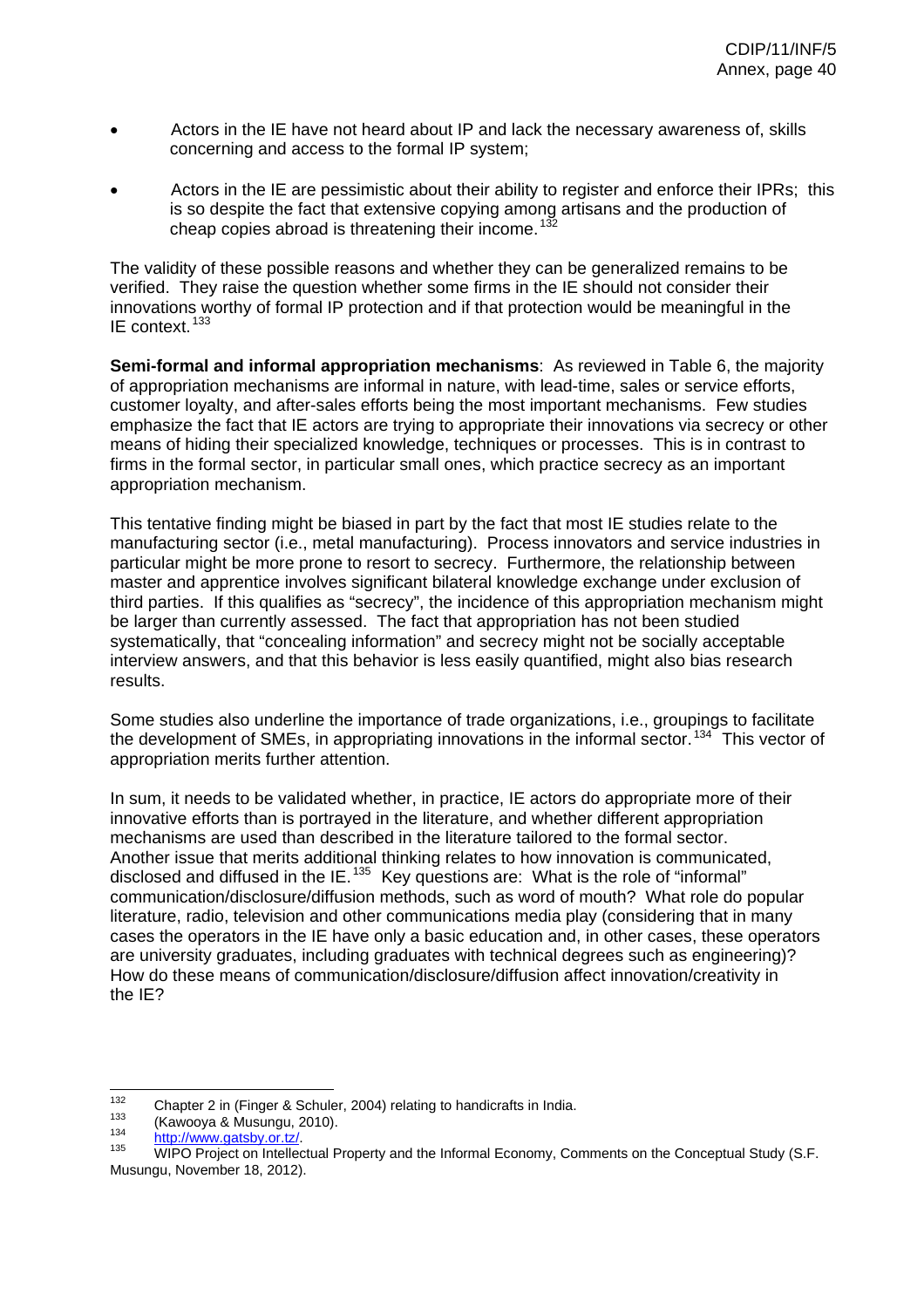**Indigenous peoples and local communities' appropriation mechanisms:** Moving to the literature concerned with innovation created and developed by indigenous peoples and local communities, the results with regard to appropriation mechanisms are different than for the sector studies found in the IE literature.<sup>[136](#page-18-1)</sup> A core finding is that indigenous peoples and local communities have always had ways of protecting their knowledge and skills via alternative IP protection mechanisms.

In addition to the above-mentioned appropriation mechanisms, indigenous peoples and local communities have distinct approaches to passing on and keeping knowledge confidential, most often relying on secrecy, particular codes to transmit knowledge or oral transmission of techniques and skills, with no formal codification and hence tacit knowledge systems. Family and community sharing mechanisms in conjunction with community sanctions and ostracism for copying and imitation have been in practice. Customary laws and practices are often used to define custodial rights and obligations over traditional knowledge and its disclosure.<sup>[137](#page-18-2)</sup> The latter define how knowledge is shared and developed, and how traditional knowledge systems are appropriately sustained and managed within a community. In this context, and similar to cases discussed in the IE literature, personal relationships are an important form of disseminating and enforcing acceptable standards of behavior. Knowledge is transferable through inheritance, for instance, or between a master and an apprentice. Confidentiality plays a large role, and concepts such as reputation, apprenticeship and trust matter.

Often, traditional knowledge is regarded as collectively originated and held, so that any rights and interests are vested in communities rather than individuals. As such, it is not easily protected by the current IP system, which grants protection to inventions by named individuals or companies, except if particular persons such as healers are regarded as the holders of the knowledge.<sup>[138](#page-18-3)</sup>

To our knowledge, no systematic effort by innovation or IP experts exists to establish a comprehensive taxonomy of these different forms of appropriation. Also, we are not aware of any statistical or quantitative survey work documenting various appropriation mechanisms in local communities. Yet, it must be recognized that these practices constitute a real alternative to formal IPRs for such communities.

# *3.4 Possible Impacts of Current Appropriation Mechanisms in the Informal Economy*

One can only speculate about the impacts of current approaches to appropriation in the IE. Key questions are: To what extent do these appropriation schemes foster innovation and the diffusion of knowledge? To what extent does the absence of appropriation harm the scalability, diffusion and impact of innovation?

On the one hand, it can be argued that the absence of formal appropriation and the work in clusters make up the strengths of the IE's innovation system. In this view, the innovation system in the IE largely rests on "collective learning experiences" based on low entry barriers and free flows of knowledge.<sup>[139](#page-18-4)</sup> The dynamics among similar enterprises in collective geospatial clusters determine rates of innovation, economic successes and the value of the cluster.<sup>[140](#page-19-0)</sup> Individual firms or economic units are not the key determinants of innovation and efficiency.<sup>[141](#page-19-1)</sup>

 $\frac{1}{136}$  $\frac{136}{137}$  (Finger & Schuler, 2004).

Customary law, by one definition, is defined as "customs that are accepted as legal requirements or obligatory rules of conduct, practices and beliefs that are so vital and intrinsic a part of a social and economic system that they are treated as if they are laws."

 $^{138}$  (WIPO, 2012b).<br>  $^{139}$  (McCormick, 1998).<br>  $^{140}$  Idem.<br>
Idem.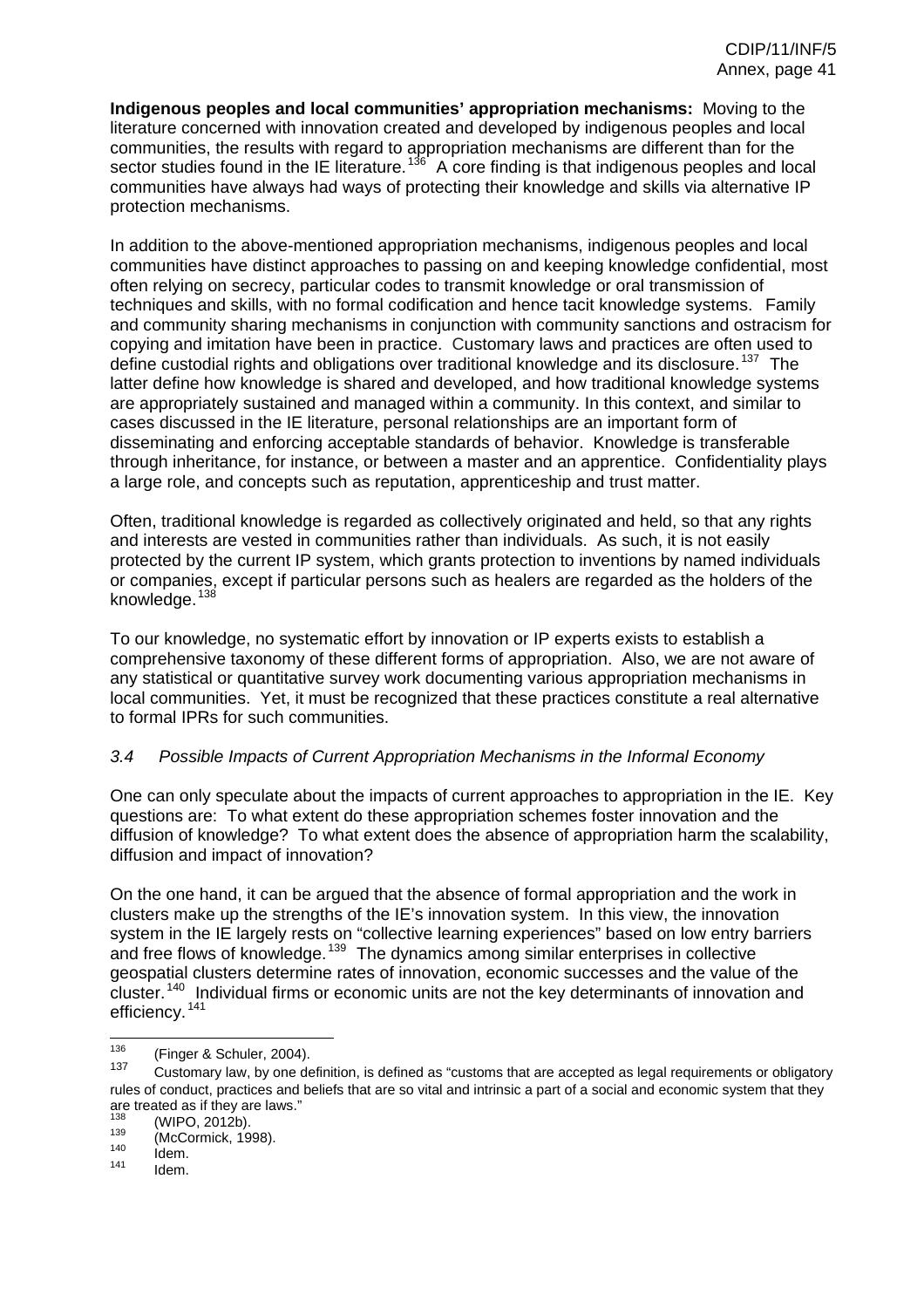Appropriation efforts must also be considered in light of the social systems – specifically family structures, community networks and commercial clusters – within which the IE operates. Knowledge flows are characterized by trust, reputation, reliability, social and cultural signaling, and the willingness to pool resources and collaborate. This facilitates access to information, and critically reduces transaction costs.<sup>[142](#page-19-2)</sup>

Clearly, in this context, the notion of formal appropriation of ideas can be considered alien and inadequate in this IE context. As one study suggests, actors believe that formal IP based on exclusions and proprietary knowledge is not compatible with the knowledge diffusion and learning processes of the IE which are based on communities, clusters and the exchange of information.<sup>[143](#page-20-0)</sup>

On the other hand, and in contradiction to the above view, it has been argued that the presence of perpetual copying and absence of appropriation mechanisms is seen as a barrier to scaling up innovative activity in the IE.<sup>[144](#page-20-1)</sup> Entrepreneurs are unable to develop their businesses beyond a certain stage as they lack exclusive rights to or control over their innovations. Therefore, they have fewer incentives to invest in machines or human capital (e.g., training new apprentices), and are unable to reach certain economies of scale.

Firms may also forgo the possibility to specialize in different styles and techniques, as copying is the norm.<sup>[145](#page-20-2)</sup> The absence of branding or certificates/labels, leading to anonymity of the sector's products in the eyes of consumers, is said to prevent producers of good quality products from being rewarded.<sup>[146](#page-20-3)</sup>

Due to this systematic effect, only small incremental improvements in processes and some incremental improvements or adaptation of products are likely to be achieved.<sup>[147](#page-20-4)</sup> Economic growth and productivity gains in the informal sector are hence below par. The IE might also have a negative influence on the formal sector. The reasoning behind this is that informal firms that fail to comply with various economic regulations or to meet their tax obligations are able to expand and take market share away from formal firms, even when they are less efficient overall.<sup>[148](#page-21-0)</sup> At worst, economists are concerned that informal firms may also undermine the incentives of formal sector firms to innovate, adopt new technologies, develop their IPRs or develop brands.<sup>[149](#page-21-1)</sup>

In sum, however, the current empirical evidence is not systematic enough to favor one view over another. In principle, and in the absence of a clear counterfactual argument, it is also difficult to speculate or rigorously determine the level and type of innovation that would have occurred in a different setting. The problem starts with the fact that innovation remains difficult to measure, even in the formal sector. Appropriately identifying and measuring innovation in the informal sector is only a fairly recent academic preoccupation. It can also be noted that the heterogeneity of sectors and the IE's innovation and learning systems will certainly influence the overall outcome. Any conclusions that purport to apply to all sectors and IE scenarios should be viewed with skepticism.

 $142$ 142 (Nordman & Coulibaly, 2011) (Portes & Sensenbrenner, 1993) (Kawooya & Musungu, 2010).<br>
143 (Kawooya, 2012).<br>
144 (Daniels, 2010).<br>
145 Idem. (Kabecha, 1997).<br>
147 (Daniels, 2010).<br>
148. (OECD, 2009a).<br>
149 Idem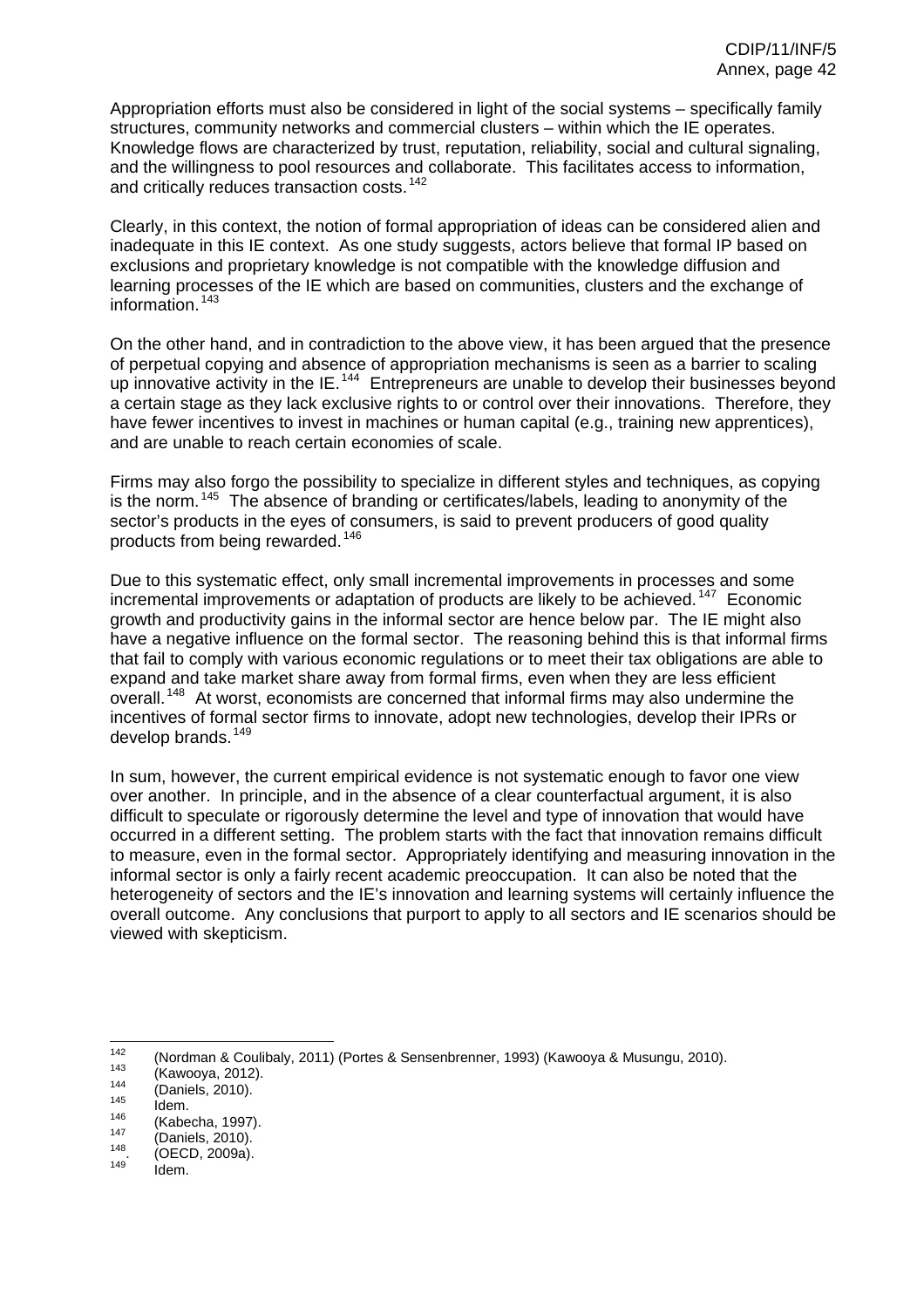### *3.5 Possible Scenarios and the Costs and Benefits of Intellectual Property Protection*

WIPO Development Agenda Recommendation 34 requests that this study "*assesses the tangible costs and benefits of IP protection in the IE in particular in relation to generation of employment"*. At this stage, the research question can only be exploratory and hypothetical in nature. As outlined above, formal protection of IP is absent or rare in the IE. To appropriately address the above question, a prospective assessment of potential formal IP use is required. The conceptual questions of this prospective assessment are:

1. Is there a potential use for IP and is a noteworthy uptake realistic, in particular given the current nature of innovation? Which IP forms are particularly relevant? For which sectors or innovation activities in particular?

2. What are the related drivers and barriers to the uptake of IP, including on the side of IP institutions?

3. What are the potential impacts of formal IP use on the broader innovation ecosystem in the IE, its innovation outputs and related impacts? Do the benefits of increased formal IP use outweigh potential costs?

4. Finally, what impacts on employment could be foreseen?

Concerning question 3 in particular, Table 7 offers an analytical framework for studying the potential impacts of increased formal IP use. Specifically, the use of formal IP can be analyzed with respect to its detailed impacts on existing local IE innovation systems, including innovation inputs, processes, outputs and associated knowledge transfers and learning (see Figure 3).

**Current situation Potential situation with formal IP Costs and benefits of increased formal IP use Innovation inputs**  Impacts on innovation expenditure and activities **Innovation process**  Process of learning and skills formation Impacts on knowledge diffusion Interactions and knowledge transfer with the formal sector Interactions with the demand side / the user **Output**  Overall systemic impact on the innovation ecosystem Extent of innovation and scaling up Impact on employment generation

Table 7: Scenario-building: Costs and Benefits of Increased Formal IP Use in the Informal Economy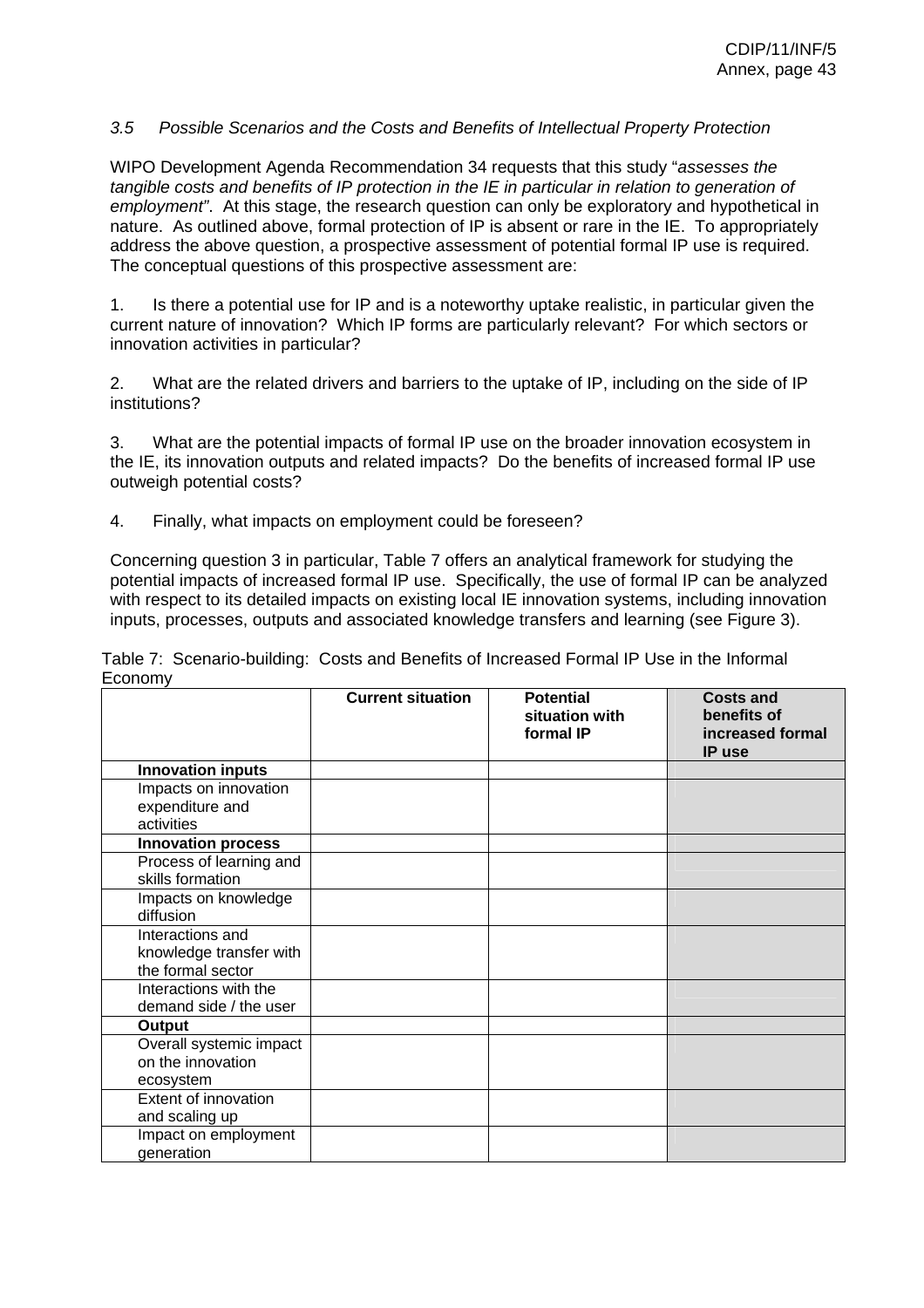# **4. POLICY APPROACHES SUPPORTING INFORMAL ECONOMY INNOVATION**

This CDIP project is conducted '*with a view to assisting Member States in creating substantial national programs*' in the area of innovation and IP, and to maximize impacts, notably on employment generation. Accordingly, the last part of this study focuses on existing and new policy approaches. This first section reviews the national policy frameworks applied to the IE, and how they have evolved over time. The second section develops an innovation policy framework for the IE. The third section addresses IP policy issues.

#### *4.1 THE TRADITIONAL INFORMAL ECONOMY POLICY FRAMEWORK*

Neither current policy documents nor the academic literature proposes a uniformly agreed IE policy framework. In fact, our study covering the last three decades shows that national policy approaches of developing countries have typically been aimed at the formal sector, largely ignoring the IE (see Section 2.2).<sup>[150](#page-21-2)</sup>

In addition, the few laws and policies that are aimed at the IE are often described as ad hoc, unstructured and not coordinated between ministries, institutions and various government levels.<sup>[151](#page-21-3)</sup> A typical policy coherence problem is that economic development resources are concentrated in the national and provincial spheres, but the regulatory and management responsibility, and knowledge generation, is local.  $152$  Indeed, it is municipalities and city councils which engage with the IE in different ways.  $153$ 

In addition, existing IE policies primarily have not been aimed at fostering existing informal structures and promoting their expansion. Instead, their declared policy objective has mostly been to suppress or regulate the IE (see Box 3). The IE is perceived, for example, as an "aberration that should eventually be eliminated".<sup>[154](#page-23-0)</sup> In particular, the focus has been on increasing compliance with rules and regulations in the following areas: business registration, taxation, labor, health and safety, environment, consumer protection, IP protection or sector-specific laws.<sup>[155](#page-23-1)</sup> The common assumption of informal entrepreneurs is that public policy works against them. <sup>[156](#page-23-2)</sup>

At times, policies have gone beyond the desire to "suppress the IE" and have had an explicit mandate to gradually convert the IE into a part of the formal sector; the so-called "formalization" of the IE. The goal was to diminish the underlying causes of informality by reducing regulations or market conditions that encourage firms to operate informally. Examples were: suppressing regulations that make business registration inefficient and costly; or simplifying other administrative and tax laws. At the international level, notably through the ILO, particular attention has been paid to the enforcement of labor rights and the social protection of informal workers.

Over the years, experts and policymakers have recognized the need for a more coordinated and structured approach to the IE. National economic and other policy frameworks should more coherently address the IE. Moreover, in certain national or sub national governments, policy ambitions have shifted from suppressing the IE to creating an enabling environment for the IE. Policymakers are increasingly cognizant that a "formalized informal economy" might lose its dynamic contributions to growth and employment, once stifled by bureaucracy.<sup>[157](#page-23-3)</sup>

- $\frac{1}{150}$
- <sup>150</sup> (IDRC, 2011; Muwonge, Obwona, & Nambwaayo, 2007).<br>
<sup>151</sup> Department of Economic Development and Tourism (2009)<br>
(Mogotsi, 2012).<br>
(SALGA & UCLGA, 2013).<br>
<sup>154</sup> (WIPO & IERI, 2012) and (Mogotsi, 2012).<br>
<sup>155</sup> (ESCAP,
-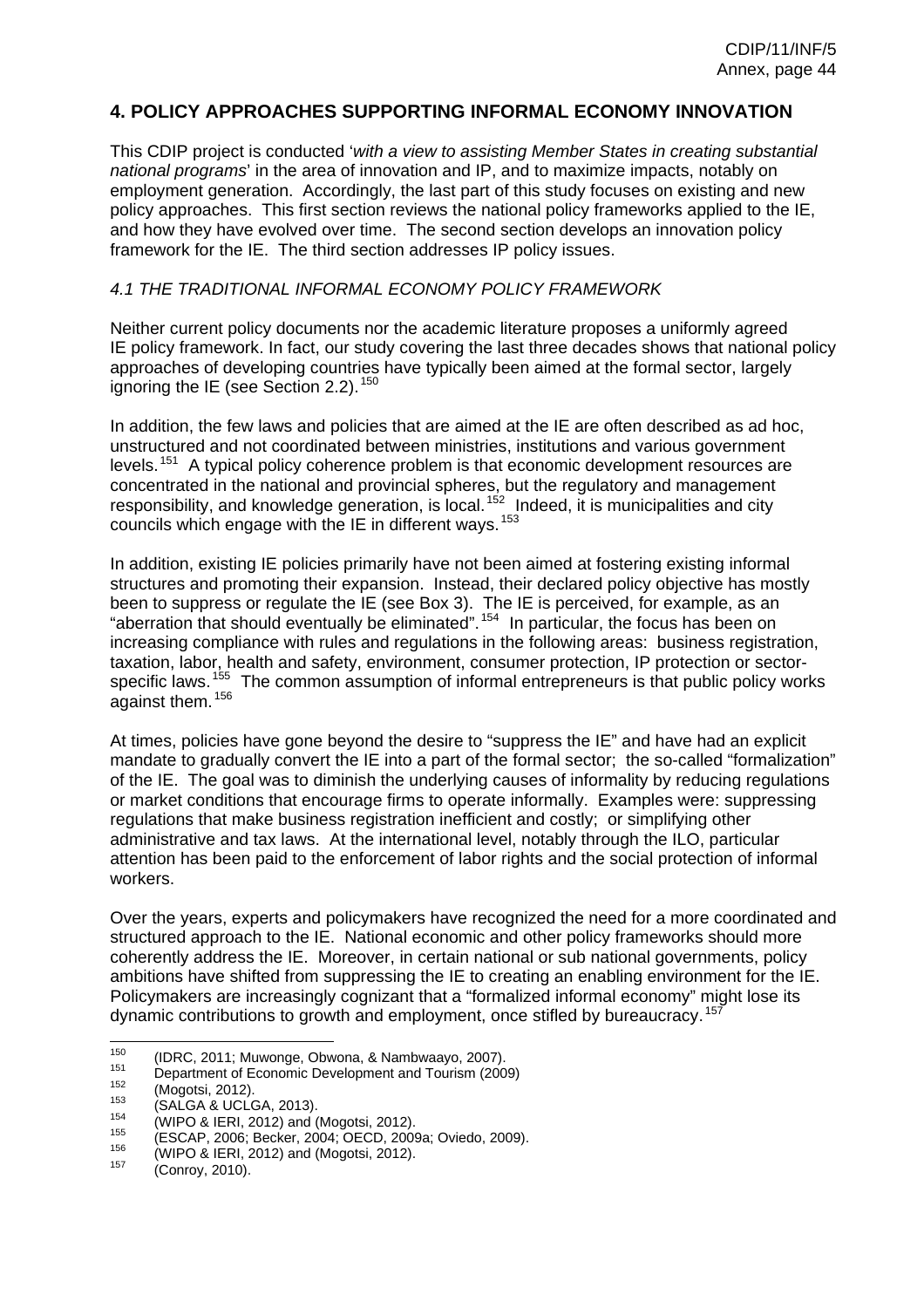For certain local or national governments, the goal has become to foster the productivity of the IE and the quantity and quality of the employment it generates.<sup>[158](#page-23-4)</sup>

In reality, this shift in thinking about policy approaches to the IE is much more gradual and less clear-cut than depicted above. A number of countries have in fact been active in developing integrated IE policies for a number of years. Table 8 provides some examples of early country policies in the field. The Kenyan Government, for instance, began to foster the IE as part of its official national economic policy in 1986.

Moreover, certain sectors of the IE have traditionally attracted more attention from policymakers than have others. The management of informal street trading and related city management practices have, in certain cases, been an active policy target. Cities in Brazil and in a number of African countries have formulated explicit policies to maximize the benefits of informal trading (see Box 6).<sup>[159](#page-23-5)</sup> Finally, informal activities based on traditional knowledge, such as herbal medicines or craftwork, have often been considered separately from the IE and received particular policy attention with the aim of creating an enabling environment.

Table 8: Examples of Early National Informal Economy Policies

| <b>Brazil</b>       | Brazil has long recognized and supported informal activities such as water picking<br>and street vending, including through direct financial assistance, renting of<br>warehouses, subsidization of security services, water and electricity, etc.                                                                                                                                                                                                                                                                                                                                                                                         |
|---------------------|--------------------------------------------------------------------------------------------------------------------------------------------------------------------------------------------------------------------------------------------------------------------------------------------------------------------------------------------------------------------------------------------------------------------------------------------------------------------------------------------------------------------------------------------------------------------------------------------------------------------------------------------|
| India               | In 1999, the National Commission on Labour in India decided to recognize informal<br>workers and to formulate an umbrella legislation for the sector. The Commission was<br>preoccupied with improving social security, occupational health and safety measures,<br>as well as minimum wages. In 2006 a policy was put into place for the development<br>of skills, to facilitate technology upgrading, to provide marketing assistance, to<br>improve infrastructure and to facilitate access to easy credit.                                                                                                                             |
| Kenya               | In 1986, the Kenyan Government began to incorporate the IE into national economic<br>policy. Policymakers elaborated direct assistance to individuals and small<br>businesses, including, among others, flexible credit schemes, encouragement of the<br>IE to produce cheap alternatives to expensive imported items, promotion of<br>cooperatives to access credit, group purchasing and marketing, information and<br>assistance on new technologies. The government also subcontracted the Jua Kali for<br>various assignments. In 1992 an IE policy was established. Street vending has been<br>facilitated in various Kenyan cities. |
| Papa New<br>Guinea  | Papua New Guinea recently adopted a national policy intended to stimulate "informal"<br>economic activity. Recently, its National Executive Council endorsed a policy<br>document entitled the "National Informal Economy Policy 2011-2015". 160                                                                                                                                                                                                                                                                                                                                                                                           |
| <b>South Africa</b> | In South Africa, various local and municipal initiatives have been operationalized (see<br>also Box 6). For example, the Durban Metropolitan Local Government formulated an<br>Informal Economy Policy. The policy framework was widened from street trading<br>alone to include and benefit the whole IE. The policy has helped influence other<br>policies in various municipalities in South Africa. For instance, the eThekwini<br>Municipality Informal Economy Forum (EMIEF) gave rise to the South African<br>National Informal Economy Forum (SANIEF).                                                                             |

Source: Various national sources.

 $158$ <sup>158</sup> (Mlinga & Wells, 2002; SALGA & UCLGA, 2013; Department of Economic Development and Tourism, 2009).<br><sup>159</sup> (Lund & Skinner, 2004).<br><sup>160</sup> (Guinea, 2011).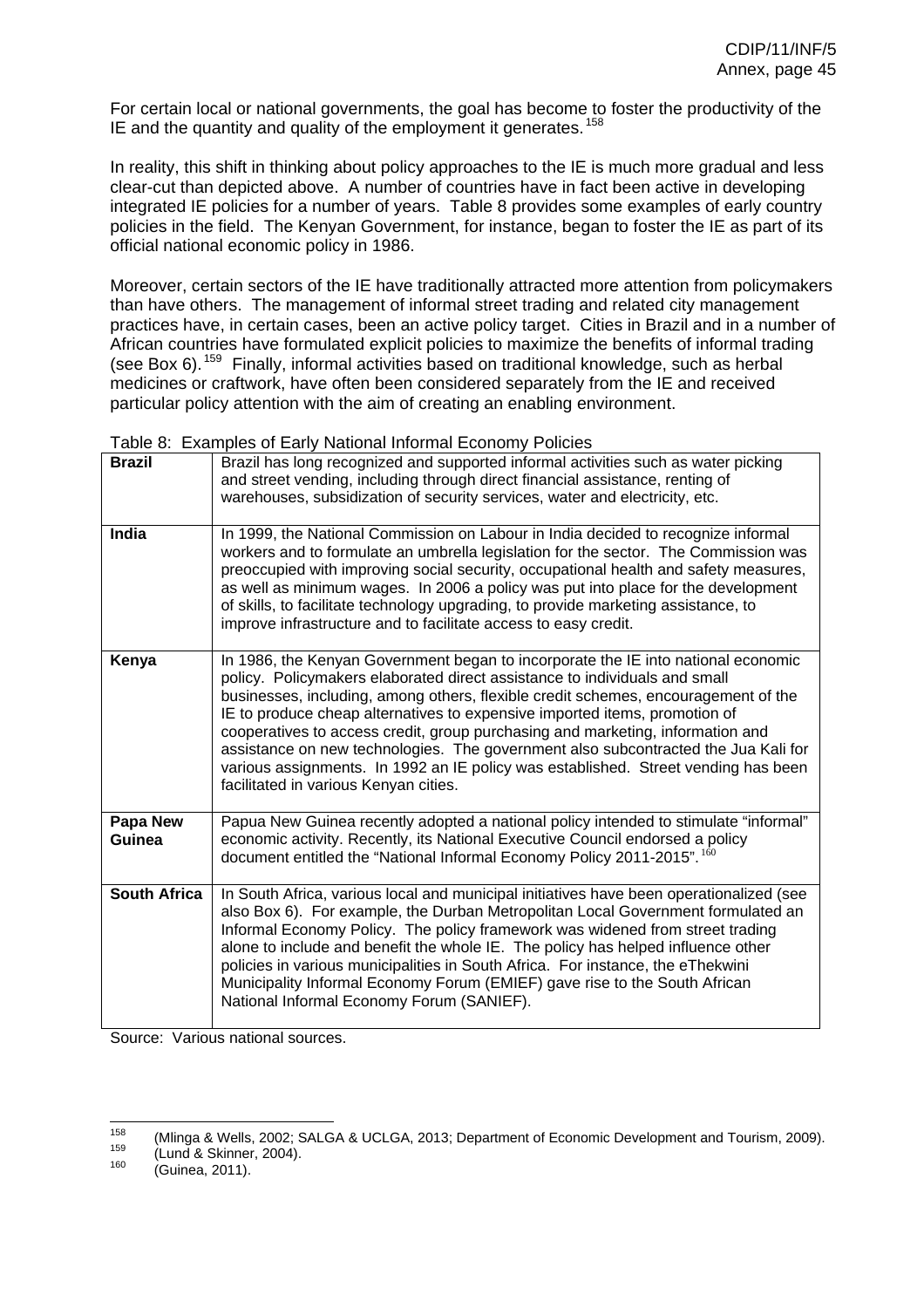### Box 6: Informal Street-trading Policies of the City of Johannesburg

The City of Johannesburg has put in place policies to foster informal street trading, aiming to foster the IE and to make it more commercially viable while reducing approaches to suppress it. The policy goal is to create a well-managed informal trading sector that addresses the needs of its stakeholders and is effectively integrated into the economic, the urban design and social development goals of the city. For instance, the city established markets for informal traders while continuing to allow for controlled street trading in the city. The City of Johannesburg also adopted a strategy to regulate hawking, shifting emphasis away from punitive law enforcement. Other measures in the informal trading development program range from business courses for hawkers to improvements in the supply chain.

These policies that aim to develop the informal sector on the one hand often create challenges for urban management and city safety on the other hand. Conflicts of interest – between informal enterprises and formal enterprises/property owners, Spaza shop landlords and bonded property owners, street traders and pedestrians or other users of public spaces, national and foreign nationals – need to be resolved as part of these policy approaches.

Note: For various other street trading initiatives, see (SALGA & UCLGA, 2013). Source: (Mogotsi, 2012; Department of Economic Development and Tourism, 2009). See also the City of Johannesburg Informal Trading Policy

However, notwithstanding a few specialized domains, there have recently been more constructive policy approaches to the IE, and these continue to develop. Systemic interventions continue to be rare, and the nature of intervention models at the national level is often ill-suited to local needs. Expectations and policy coordination between national and local levels often continue to be misaligned. Even for progressive approaches, the notion of "developing" entrepreneurs and economies "out of informality" and the desire to "manage the undesirable consequences of the IE" often prevail.<sup>[161](#page-23-7)</sup>

# *4.2 Policies Aimed at Growth and Innovation in the Informal Economy*

In the context of this project, the question arises whether IE policy approaches in the past have aimed to foster innovation in the IE. Another question concerns whether traditional innovation policies play a role in the IE or whether new approaches need to be developed.

Our review of past and current approaches shows that existing IE policy approaches largely are not designed with a view to fostering innovation and/or IP in the IE. In fact, in many countries innovation policies do not consider the IE a potential source of innovation; the IE is almost never perceived as an explicit innovation policy target.

IE policies do not explicitly refer to innovation. Furthermore, national innovation policies continue to be dominated by science and technology perspectives, largely ignoring the IE. Provincial or local governments that interact with the IE have little input into, or even awareness of, innovation policies typically developed at the national level.<sup>[162](#page-23-8)</sup>

The lack of empirical research on innovation in the IE hampers related evidence-based policymaking. Nonetheless, drawing on the initial findings of this project, Table 9, below, develops a preliminary policy framework for fostering innovation in the IE. IP-related policies are included in this, but discussed in the next section.

<sup>161</sup>  $161$  (Mogotsi, 2012; WIPO & IERI, 2012).<br> $162$  (Mogotsi, 2012).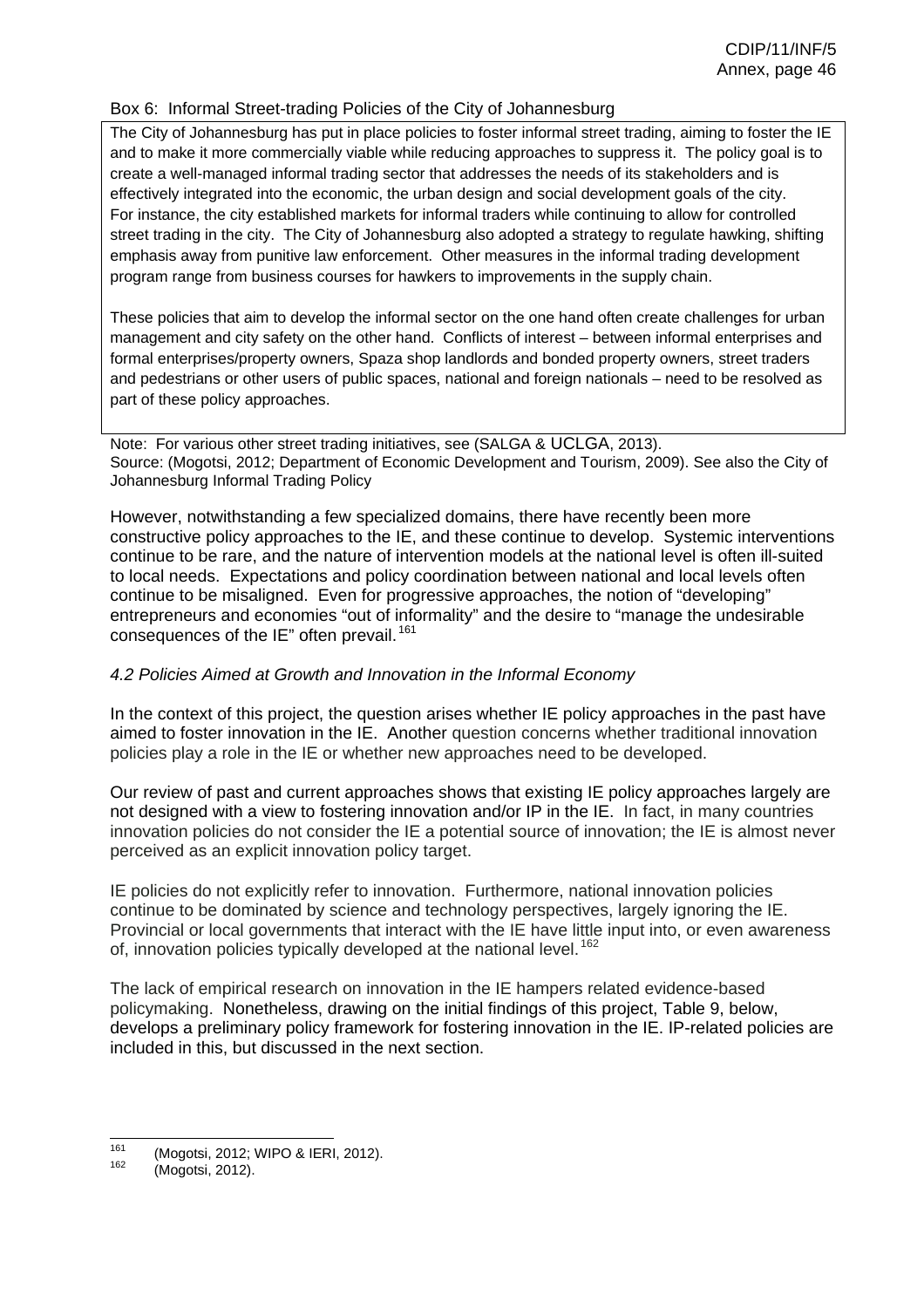Table 9: Innovation Policies for the Informal Economy [*to be developed further*]

#### **1) Providing a functioning property rights system and functioning economic institutions**

| Ensuring that clear rights to property exist (e.g., protection of formal ownership) |  |  |
|-------------------------------------------------------------------------------------|--|--|
|                                                                                     |  |  |

- **2) Improving the infrastructure and providing urban spaces**
- Ensuring access to basic infrastructure such as electricity, water and waste disposal
- Ensuring the IE has access to production sites (e.g., permitting the use of residential allotments)

# **3) Facilitating access to markets and participation in the formal economy**

**4) Providing access to finance** 

- Facilitating the necessary investment and increasing efficiency and productivity. Microfinance, financial services aimed at the rural economy and the IE, financial inclusion to assist households
- **5) Improving education and skills, including entrepreneurship capacity**
- Ensuring basic literacy and numeracy
- Developing skills of informal workers through education, training, including basic skills as well as more advanced business and financial skills, and language skills
- **6) Fostering the innovation system and improving the capacity to innovate**
- Putting in place good monitoring and evaluation mechanisms to assess or quantify the contribution of IE innovations to improving the livelihood of workers in the informal sector o Identification of innovative and creative potential (who innovates where and how?)
- Facilitating start-ups
	- o Adaptation of SME and entrepreneurship policies for the IE
- Stimulating linkages between formal and informal actors, and the integration of the IE in formal sector value chains with a view to transferring skills to IE workers
	- o Efforts to enhance forward and backward linkages, including to the formal sector and public institutions
- Facilitating the assimilation of innovations created elsewhere by effectively channelling existing knowledge and technology
	- o Creating local knowledge-sharing networks to connect innovators, adopters and intermediaries and help innovators to gain recognition for their work and to increase knowledge generation for further innovation
	- o Making public research and other innovation actors more relevant to the IE, including the adaptation of scientific findings to local needs to improve the impact of research funding
	- o Setting up public-private bodies to serve as a bridge between national and global research centers and IE firms for the diffusion and adaptation of technologies
- Fostering access to technology and information
	- o Establishing technology commons that allow the sharing of innovations between IE actors ("horizontal learning")
- Improving the design of IE innovations
- Implementing demand-side measures
	- o Stimulating particular innovations targeted at the special needs of the poor
	- o Using public procurement or procurement of non-governmental organizations (NGOs)
	- o Establishing prizes, grants, etc., to foster IE innovation
- Improving IE actor organization
	- o Providing help to cooperatives, self-help groups, business and workers associations in creating organizational capacity, cooperation, clustering and political representation
	- o Strengthening the intermediary parties (e.g., informal sector associations, cooperatives, NGOs) to address the needs of the IE for skill development and technology transfer

#### **7) Intellectual property policies**

- Needs assessment
- Overcoming the hurdles in accessing the IP system o Awareness-raising and training on IP
	- o Technological information and advisory services
		- o Financial assistance
	- o Assistance in IP exploitation and technology transfer
- Redesigning certain features of the IP system, such as conceptualizing a set of "informal" IP norms to offer IP protection that is cheaper and better suited to the IE milieu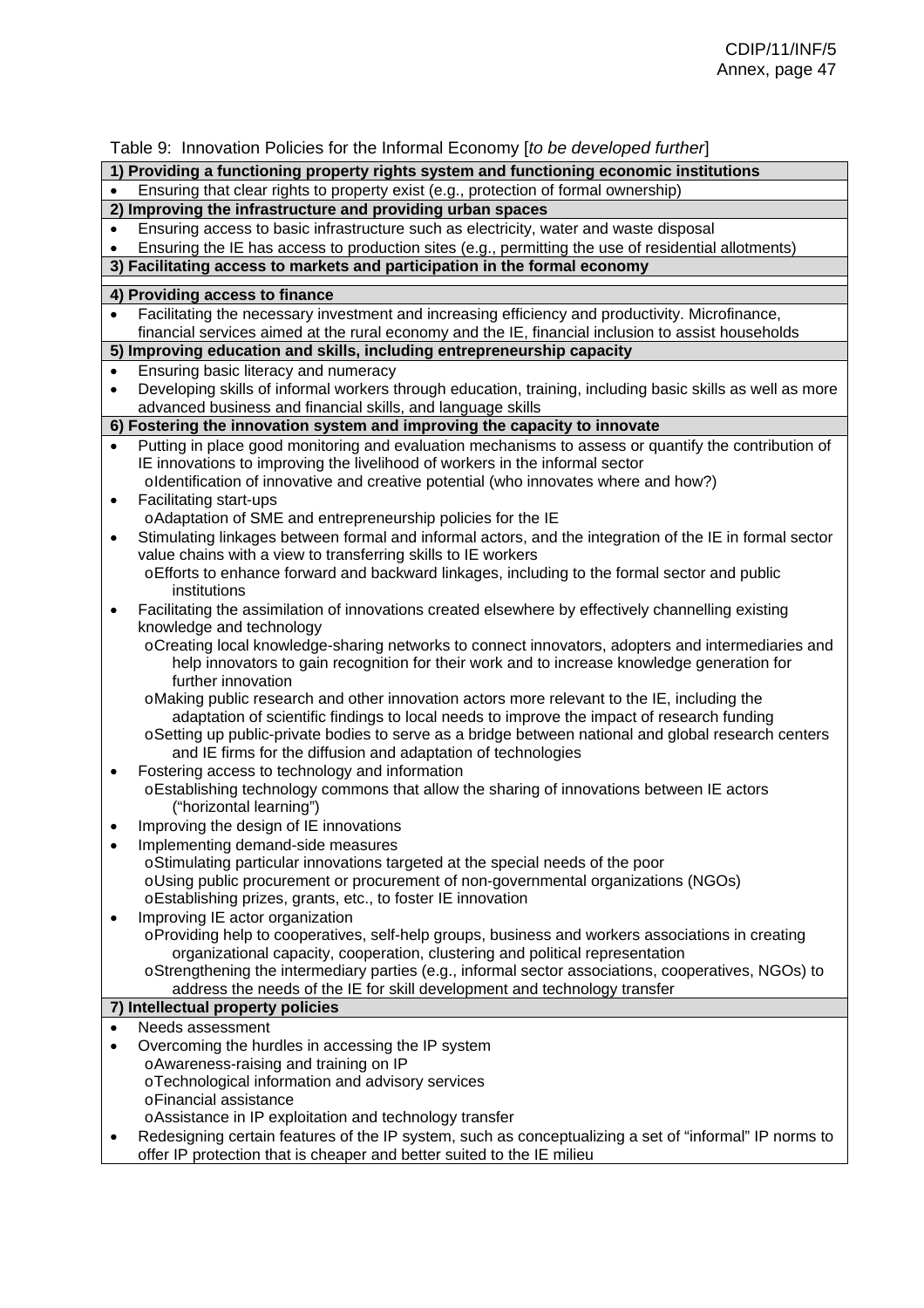Source: Authors building on (Conroy, 2010; Becker, 2004; Konte, 2012; Mogotsi, 2012; Municipality, 2001; SIDA, 2013; Singh, Jain-Chandra & Mohommad, 2012; Department of Economic Development and Tourism, 2009; WIPO, 2004b; WIPO & IERI, 2012).

While many of these policies are aimed at the informal sector, the interactions between the formal and informal sectors and the role of formal sector institutions need to be kept in mind when designing polices for the IE. Institutional weaknesses such as excessive regulation and the weak rule of law applied to the formal sector tend to influence the size of the IE and the type of activities in it.<sup>[163](#page-24-0)</sup> Polices aimed at the IE will function well only in tandem with policies aimed at improving the functioning of institutions in the formal economy.

### *4.3 Constraints on Intellectual Property Protection in the Informal Economy and Possible Policy Actions*

The project findings will be used to determine to what extent and in which circumstances the IP system fosters innovation in the IE. If the case studies reveal that improved IP use by IE actors is possible or appropriate, potential barriers must be identified and policies to foster access to the IP system must become an integral part of innovation policy frameworks. Policy measures might then be crafted so as to reduce barriers while maximizing the positive effects of IP and minimizing potential negative effects.

The following barriers to access have been identified in the course of the project. It is worth noting that some barriers faced by IE actors are similar to those faced by any firm and, in particular, small firms and those in developing countries.

Various studies reveal that SMEs face a number of difficulties in using the IP system,  $^{164}$  $^{164}$  $^{164}$  such as a limited knowledge of the IP system, lack of clarity about its relevance to their business strategy, the system's complexity, and from the perspective of SMEs – the system is expensive and/or time-consuming to use. Low awareness of the system limits the exposure SMEs have to the IP system and their ability to use effectively all the elements offered by the IP system, including not just patents but also utility models, trademarks, industrial designs, trade secrets, patent databases, copyright and other IPRs.

#### **Box 7: IP policies aimed at facilitating access for SMEs**

The information gathered in 2004 by the SMEs Division of WIPO, on the basis of a survey of IP offices and SME support institutions, shows that activities that promote a wider and more effective use of the IP system by SMEs generally fall into five main categories:

- (a) Awareness-raising and training on IP;
- (b) Technological information services;
- (c) Financial assistance;
- (d) Customized advisory services on IP; and
- (e) Assistance in IP exploitation and technology transfer.

IP offices have been active in providing awareness-raising activities and training, including through: organizing seminars, information campaigns, IP guides, websites, case studies, customized training, general or personalized advice, visits to SMEs and integrating IP issues into national/institutional teaching and training curricula. Source: (WIPO, 2004a, 2004b)

<sup>163</sup> 163 (Singh *et al.*, 2012).

<sup>(</sup>WIPO, 2004a, 2004b).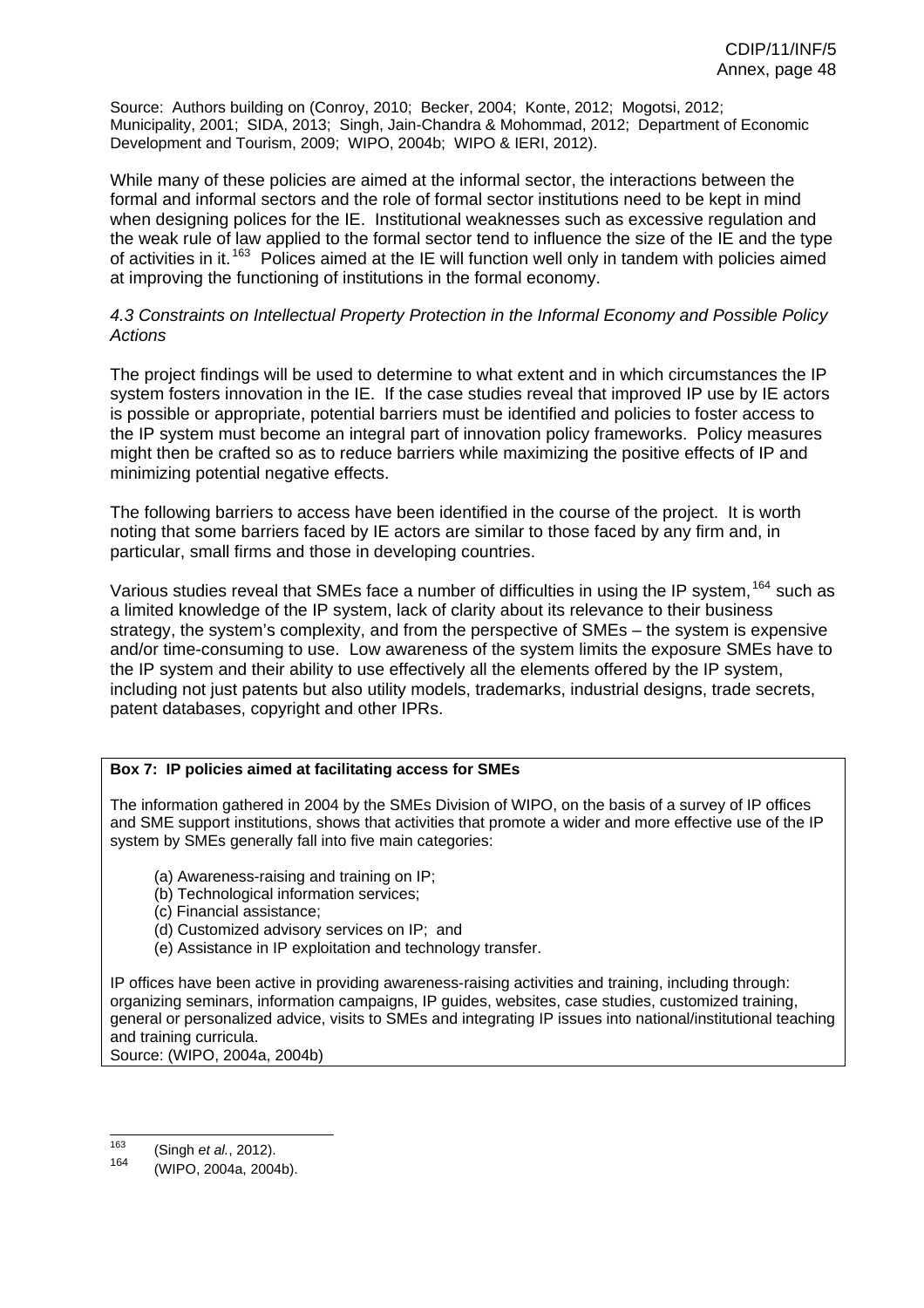For a start, the biggest question seems to be whether the IP system is at all relevant to the IE. Certain forms of formal IP protection require a degree of invention "inventive step", non-obviousness and "novelty") that might not be easily met by actors in the IE.<sup>[165](#page-24-2)</sup> This is particularly so in the case of patent protection. For utility models, industrial designs, trademarks and copyright, formal protection requirements are less onerous. Nonetheless, ideas typically need to be new and different from those already on the market. Also, a single inventor needs to be clearly established in order to grant exclusive protection. Ideas in the IE might grow more organically or as in the case of herbal medicines in communities and over centuries (see Section 3.3.2). In these cases, assigning ownership of ideas to individuals or specific entities is particularly challenging.

Second, an important policy challenge will be to make IE actors aware of the possibilities that formal IPRs offer. This will require raising awareness levels of IP uses and potential costs and benefits. In the course of the project, we identified clear cultural and social barriers to potential IP uptake that will prove a further obstacle in the IE. Whether the barriers are real, or whether they could be addressed through education and changing practices should be a matter for further study.

Third, IE actors might need to overcome a number of hurdles in order to access the IP system; notably, a lack of time to devote to IP matters, the need to acquire the necessary skills, and limited financial resources. Costs are significant, particularly when it comes to patenting and legal fees.<sup>[166](#page-24-3)</sup> Formal registration requirements might be an insurmountable obstacle to IE actors, either for reasons relating to distance (travel may be required to reach the IP office and IE actors may not have access to IP systems online), time or skills.

In addition, it is important to consider whether there are specific conditions relating to IE actors that complicate the use of the IP system. Do the lack of formalization and an established legal identity of the applicant act as barriers? Are IE actors excluded from legal protection and basic rights also sometimes due to an inability to write or to interact with official, formal institutions? Are established IP institutions unreceptive to inventions from the IE? As noted before, protecting the knowledge created by indigenous peoples and traditional communities which may not be novel, and most of which is collectively held by a group of persons - brings additional challenges. Box 8 summarizes some of the IP-related obstacles potentially faced by the IE.

Box 8: Obstacles for informal Microfirms in Acquiring IP Protection

- Existing IP forms might not be relevant to IE actors;
- Innovations may not meet the threshold requirements for formal IP registration;
- Lack of awareness of the formal IP system and possible cultural/social barriers;
- Financial, educational and other access barriers;
- Formal requirements are insurmountable, in particular as registration requires that firms have a legal identity, thereby excluding informal firms from the IP system;
- Established IP institutions might not be receptive to inventions from the IE.

Source: Authors

<sup>165</sup>  $^{165}$  (WIPO, 2008), p. 20.<br><sup>166</sup> (Basheer, 2010).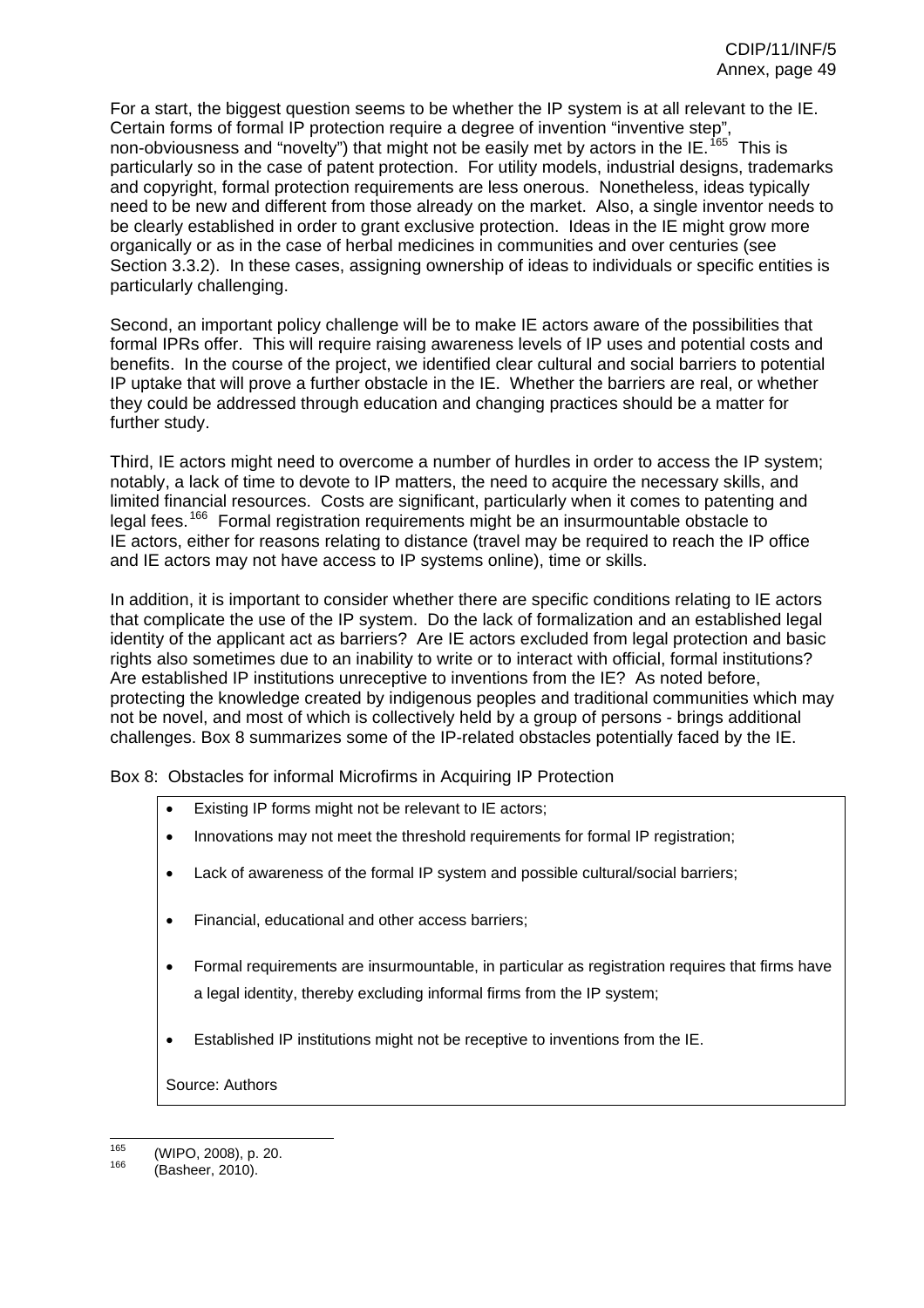Fourth, the likelihood that one can enforce one's right, and the related costs, are important issues to address. Any business will consider how well its rights will be enforced in the marketplace, given the particular context of the low- or middle-income country in question. On many occasions, businesses conclude that registration is pointless if rights cannot be enforced.

Finally, some contributions have put forward the idea of conceptualizing a set of "informal" IP norms or systems to extend IP protection to IE innovations; these would be cheaper and better suited to the IE.<sup>[167](#page-24-4)</sup> The common threads among the few suggestions made so far are: lower costs for acquiring and enforcing rights; limited or no registration requirements; weaker rights with a more limited duration of protection; and reduced barriers to licensing or to the use of the protected idea by other entrepreneurs. In particular, a utility model type system with a lower registration threshold, a correspondingly weaker set of rights and lower costs is being promoted in this context. Other proposals go further in considering possibilities for others to reuse a protected idea in a simple and cost-efficient way. <sup>[168](#page-24-5)</sup>

These proposals should be studied in detail to consider their merits and define the shape they might take. Certainly, protection via a utility model system is already in place in many countries, where some policy lessons are emerging. The question is, however, whether anything different is needed to fit the specific needs of the IE. Also, the existing proposals scarcely consider the relevance of other IP forms, such as branding/trademarks, copyright, industrial designs, and whether these IP forms could provide a useful formal appropriation mechanism tailored to innovation in the IE.

<sup>167</sup> 

<sup>&</sup>lt;sup>167</sup> (Basheer, 2008; Gupta, 2012).<br><sup>168</sup> (Basheer, 2010a) suggested the creation of an easy-to-use and affordable registration system, wherein the only criterion for registration is that the applicant must disclose a useful "new technical advance". Protection would be afforded for a limited duration (five years), and one difference from the standard utility model scheme is that these inventions would be subject to compulsory licenses. In other words, the invention could be used by any third party that wishes to make a product based on this right in exchange for royalties.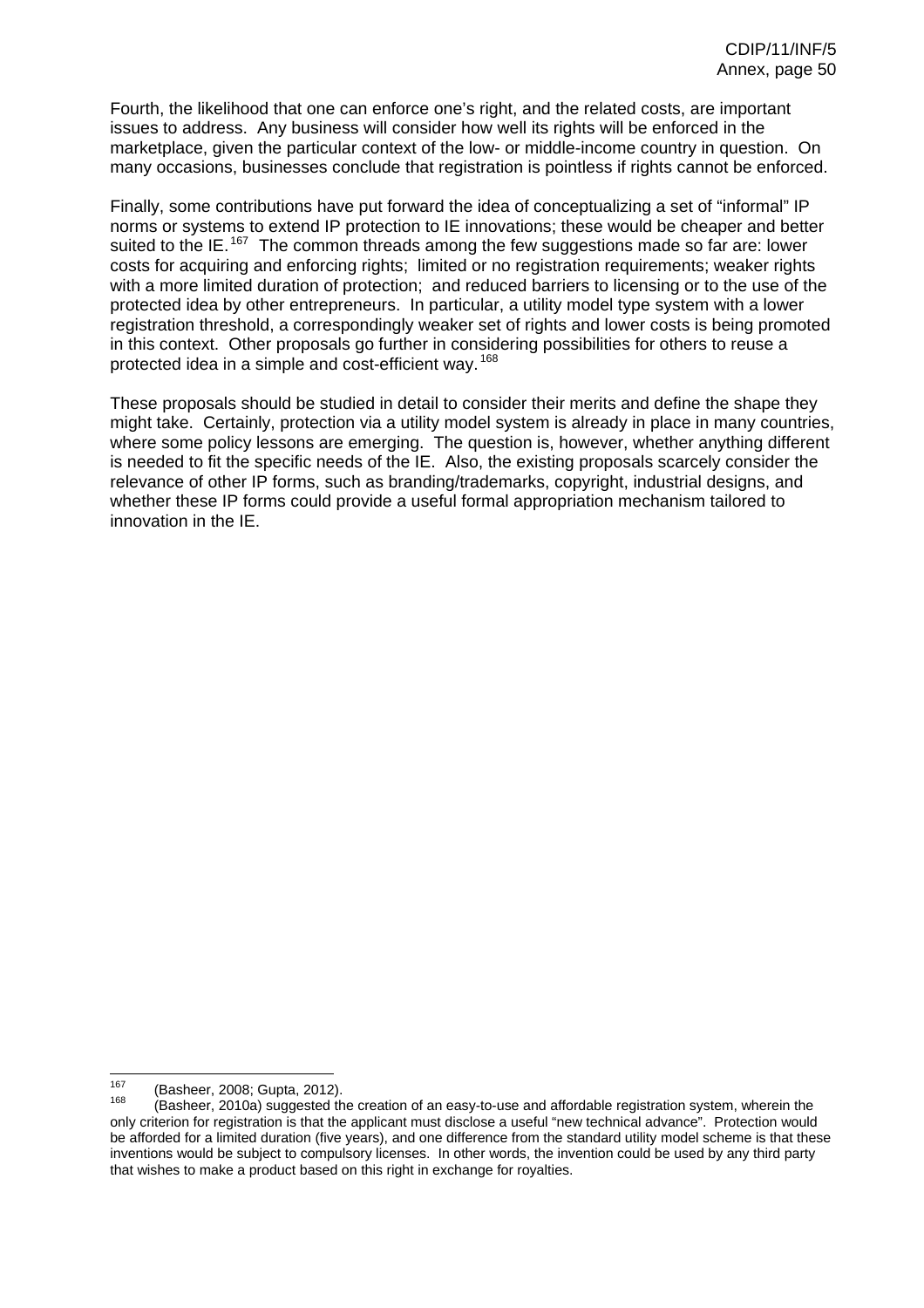# **CONCLUSION**

This conceptual study proposes definitions, an analytical framework and a policy spectrum for further empirical research conducted as part of this CDIP project. In so doing, it draws on the rich existing literature on the IE, on the one hand, and on the literature on innovation, on the other hand two hitherto unrelated research streams. It also draws on findings emanating from the international workshop organized in November 2012.

The results are being used as conceptual framework for the three country case studies as they are being conducted. This study will be revised to incorporate the results of these studies when they become available in the summer of 2013.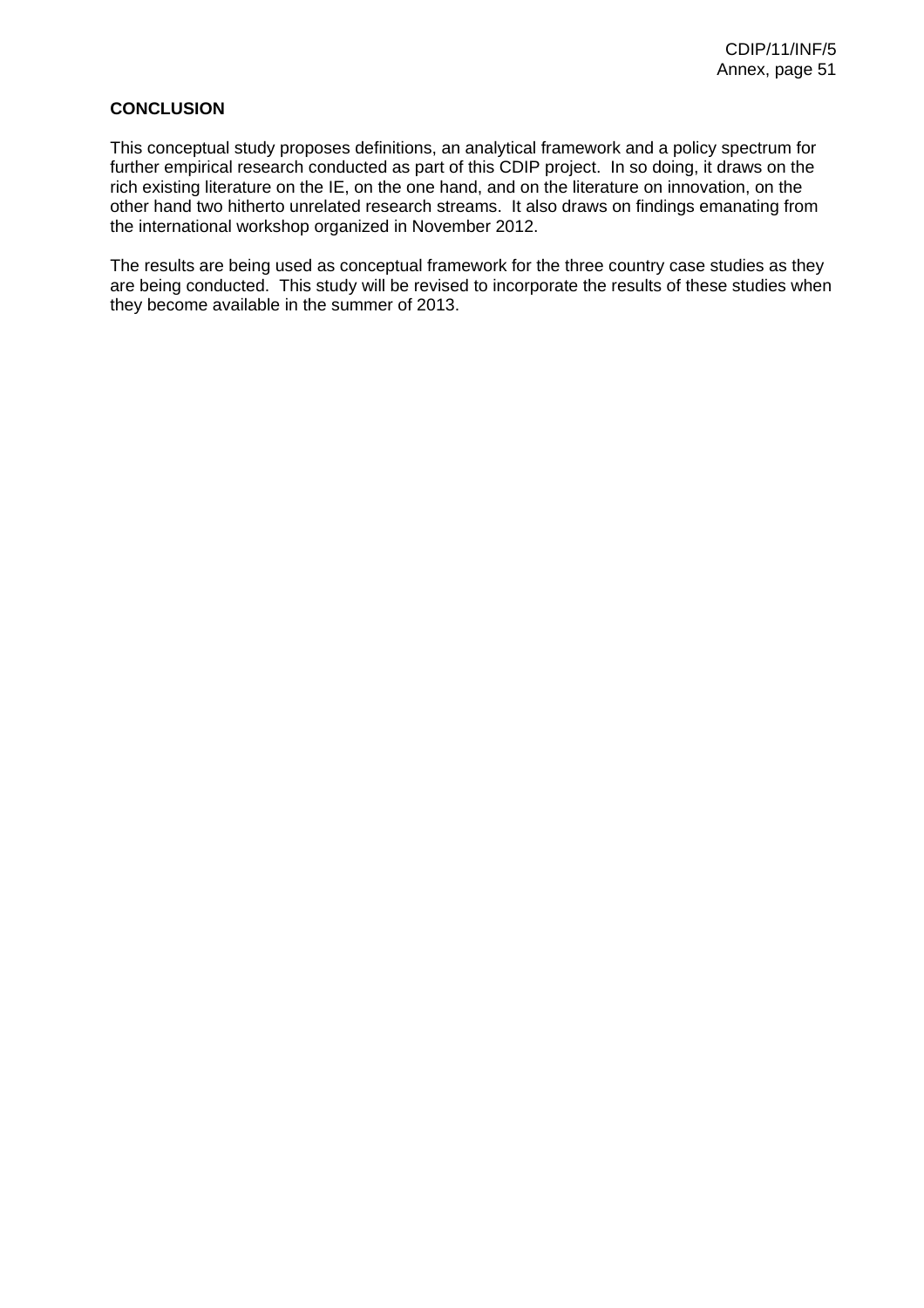# **APPENDIX I: PROJECT BACKGROUND**

*APPENDIX I-A WORKSHOP AGENDA* 



INSTITUTE FOR ECONOMIC RESEARCH ON INNOVATION TSHWANE UNIVERSITY OF TECHNOLOGY

# **INTERNATIONAL WORKSHOP**

WIPC WORLD INTELLECTUAL PROPERTY ORGANIZATION

> ORIGINAL: ENGLISH DATE: NOVEMBER 9, 2012

# **International Workshop on "Innovation, Intellectual Property and the Informal Economy"**

## **Implementing Recommendation 34 of the WIPO Committee on Development and Intellectual Property (CDIP)**

organized by the World Intellectual Property Organization (WIPO), Geneva

in cooperation with the Institute for Economic Research on Innovation (IERI), Tshwane University of Technology, South Africa

**Pretoria, South Africa, November 19 to 21, 2012** 

PROVISIONAL PROGRAM

*prepared by the International Bureau of WIPO* 

**E**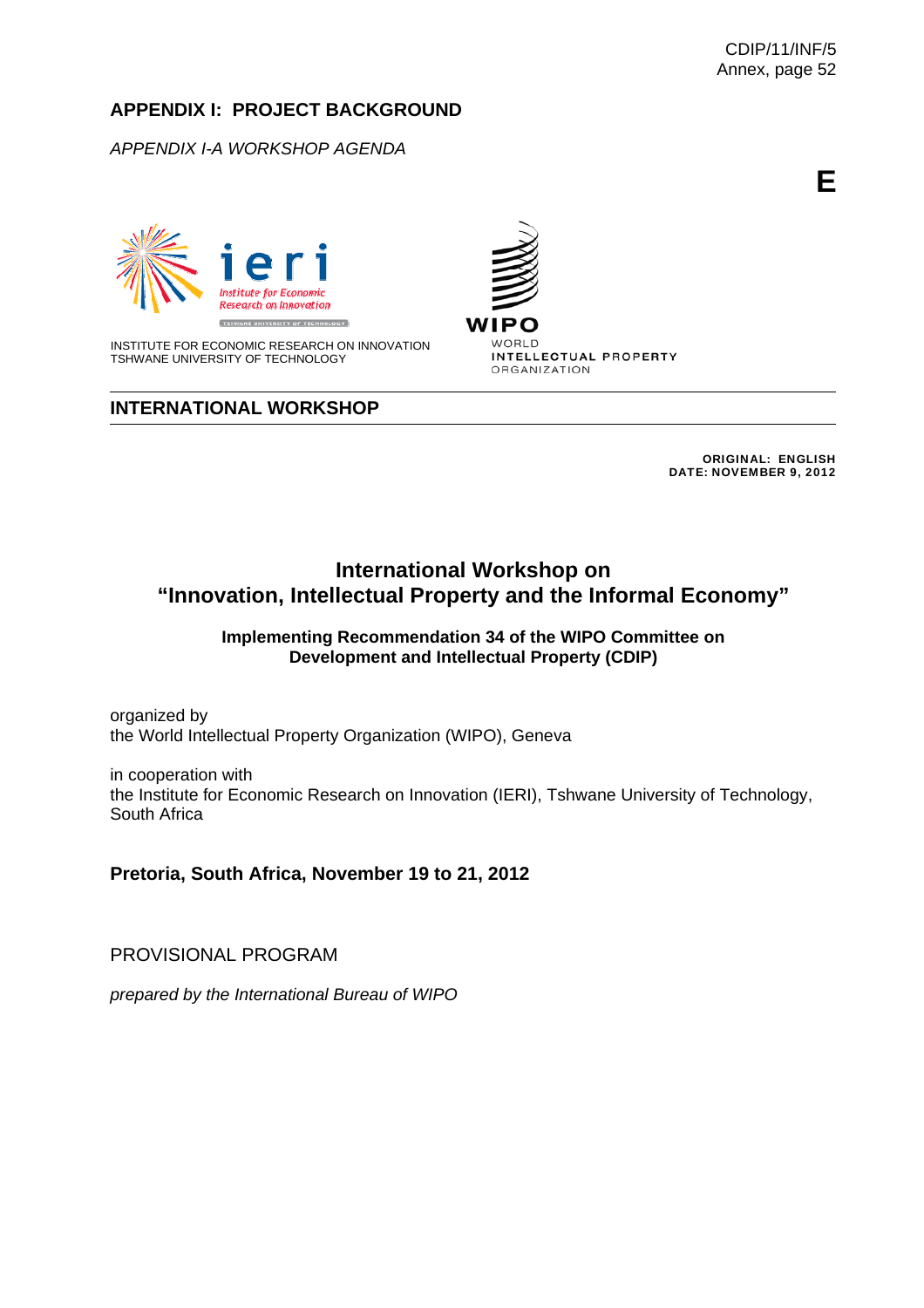# **OBJECTIVE OF THE WORKSHOP**

The purpose of the workshop is to formally launch the WIPO project while uniting all designated experts and key external stakeholders at IERI.

The first day of the workshop was used to obtain guidance from external experts, nongovernmental organizations (NGOs), and government delegates. The second and third days of the workshop were used by the project team and key advisors to fine-tune the substantive approach taken, to agree on common methodologies and to settle details as they relate to an efficient and productive project implementation.

At the end of the workshop, substantial progress has been made on the following items:

- Obtaining feedback and implementing revisions to the conceptual study;
- Deciding on common framework and outline for the three country case studies;
- Reaching agreement on methodological template (e.g. model questionnaire for the informal economy ) and common research approaches; and
- Planning on how to present the combined final study in the form of a book.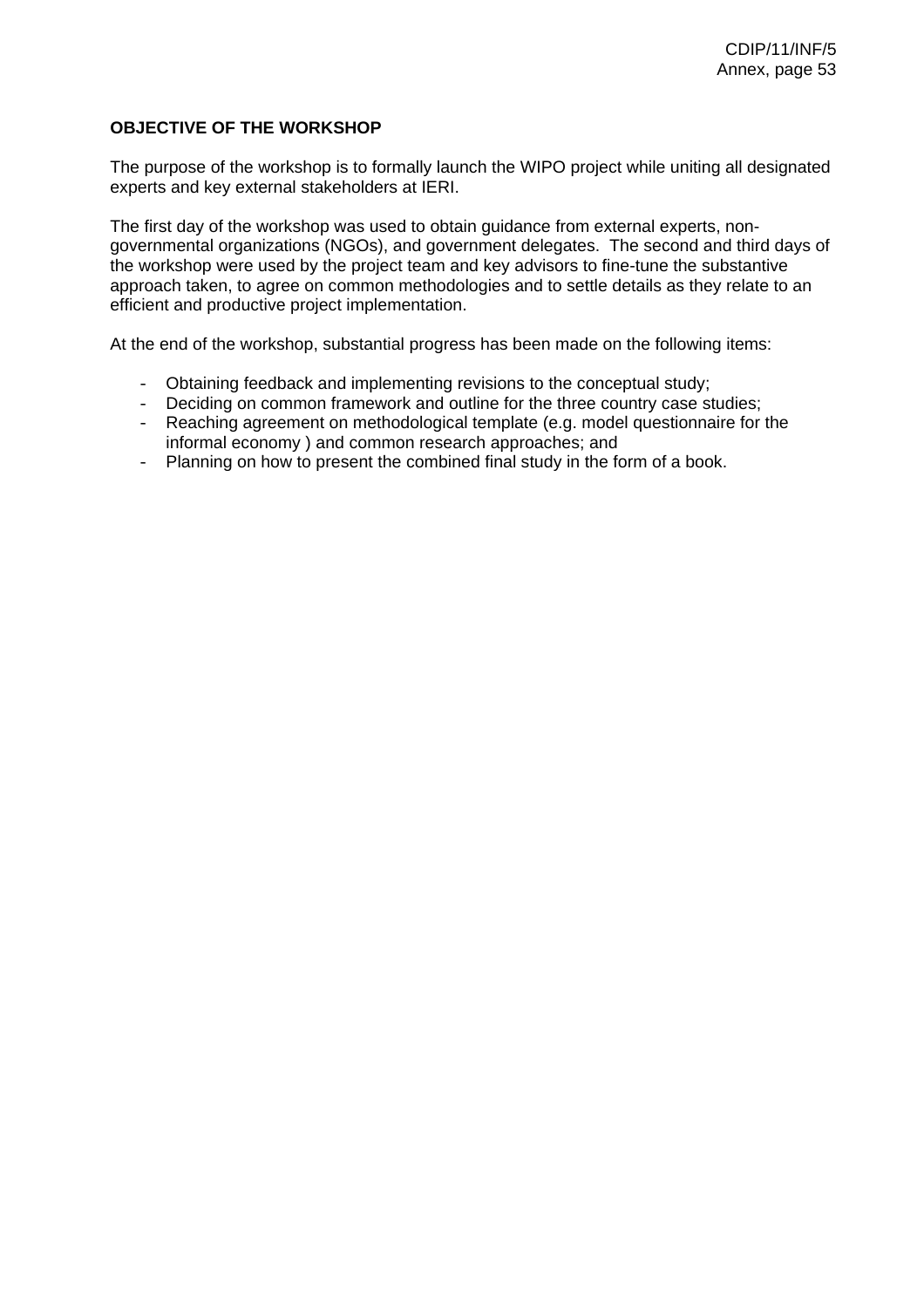| <b>November 19, 2012</b> | Day 1: Workshop with key experts, external participants and<br>government stakeholders                                                                                                                                                                                                                                                                                                                                                                                                                                                                                                                                                                                                                                                                                                                                                                                                                                                              |
|--------------------------|-----------------------------------------------------------------------------------------------------------------------------------------------------------------------------------------------------------------------------------------------------------------------------------------------------------------------------------------------------------------------------------------------------------------------------------------------------------------------------------------------------------------------------------------------------------------------------------------------------------------------------------------------------------------------------------------------------------------------------------------------------------------------------------------------------------------------------------------------------------------------------------------------------------------------------------------------------|
| $9.00 - 9.30$            | Arrival and registration                                                                                                                                                                                                                                                                                                                                                                                                                                                                                                                                                                                                                                                                                                                                                                                                                                                                                                                            |
| $9.30 - 9.45$            | Opening and Welcome<br>Rasigan Maharajh, Chief Director, IERI, South Africa<br>Sacha Wunsch-Vincent, Senior Economist, WIPO                                                                                                                                                                                                                                                                                                                                                                                                                                                                                                                                                                                                                                                                                                                                                                                                                         |
| $9.45 - 10.15$           | Setting the context - Productive systems and innovation in<br>contemporary Africa: implications for evidence-based policy<br>Rasigan Maharajh (IERI) / Mario Scerri (Research Fellow, IERI)                                                                                                                                                                                                                                                                                                                                                                                                                                                                                                                                                                                                                                                                                                                                                         |
| $10.15 - 10.50$          | Introduction to the "IP and the Informal Economy"-project<br>By Sacha Wunsch-Vincent (WIPO)<br>Brief introduction to the three case studies<br>Ghana (George Owusu Essegbey, Director, Science and<br>Technology Policy Research Institute, Council for Scientific and<br>Industrial Research, CSIR, Ghana)<br>Kenya (Christopher Bull, Senior Research Engineer and Senior<br>Lecturer, School of Engineering, Brown University, United States<br>of America)<br>South Africa (Erika Kraemer-Mbula, Senior Lecturer, IERI, South<br>Africa)                                                                                                                                                                                                                                                                                                                                                                                                        |
| $10.50 - 11.00$          | Coffee break                                                                                                                                                                                                                                                                                                                                                                                                                                                                                                                                                                                                                                                                                                                                                                                                                                                                                                                                        |
| $11.00 - 12.45$          | THEME 1: Government and NGO perspectives on the role of<br>innovation in the IE<br>Chair: Jacques Charmes, Research Director, Centre Population et<br>Développement, Université Paris Descartes, Paris<br>Speaker 1: Department of Science and Technology - Technology<br>for Sustainable Livelihoods - Elmary Buis<br>Speaker 2: CSIR Enterprise Creation for Development (ECD) -<br>Ebrahim Wadiwala<br>Speaker 3: SA National Traders' Retail Alliance (SANTRA)--<br><b>Edmund Elias</b><br>Theme 1 will address how innovation takes place in the IE against<br>the backdrop of innovation in the formal sector or in more<br>industrialized economies. IE innovation actors, inputs, processes,<br>linkages, outputs and related obstacles in the IE will be discussed.<br>Importantly, the question will be asked if our traditional national<br>innovation system concepts can be applied to the IE or whether<br>new concepts are required. |
| $13.00 - 14.00$          | Lunch                                                                                                                                                                                                                                                                                                                                                                                                                                                                                                                                                                                                                                                                                                                                                                                                                                                                                                                                               |
| $14.00 - 15.30$          | THEME 2: Government and NGO perspectives on knowledge<br>creation, appropriation and transfer in the IE<br>Chair: Dick Kawooya, Assistant Professor, School of Library and<br>Information Science, University of South Carolina, and OPENAIR<br>project, Uganda<br>Speaker 1: Mr. Lungile Dukwana, Acting COO, the Companies<br>and Intellectual Property Commission (CIPC) South Africa<br>Speaker 2: Mr. Trod Lehong, IP Manager, The Technology<br><b>Innovation Agency</b><br>Speaker 3: Mrs. Rosemary Wolson, Senior IP Manager, CSIR<br>Theme 2 will address how innovation is appropriated in the context<br>of the IE. Mechanisms of knowledge creation, transfer and<br>protection will be discussed while assessing the tangible costs and<br>benefits of a potential application of traditional IP or other<br>appropriation schemes with a view to generating further                                                                   |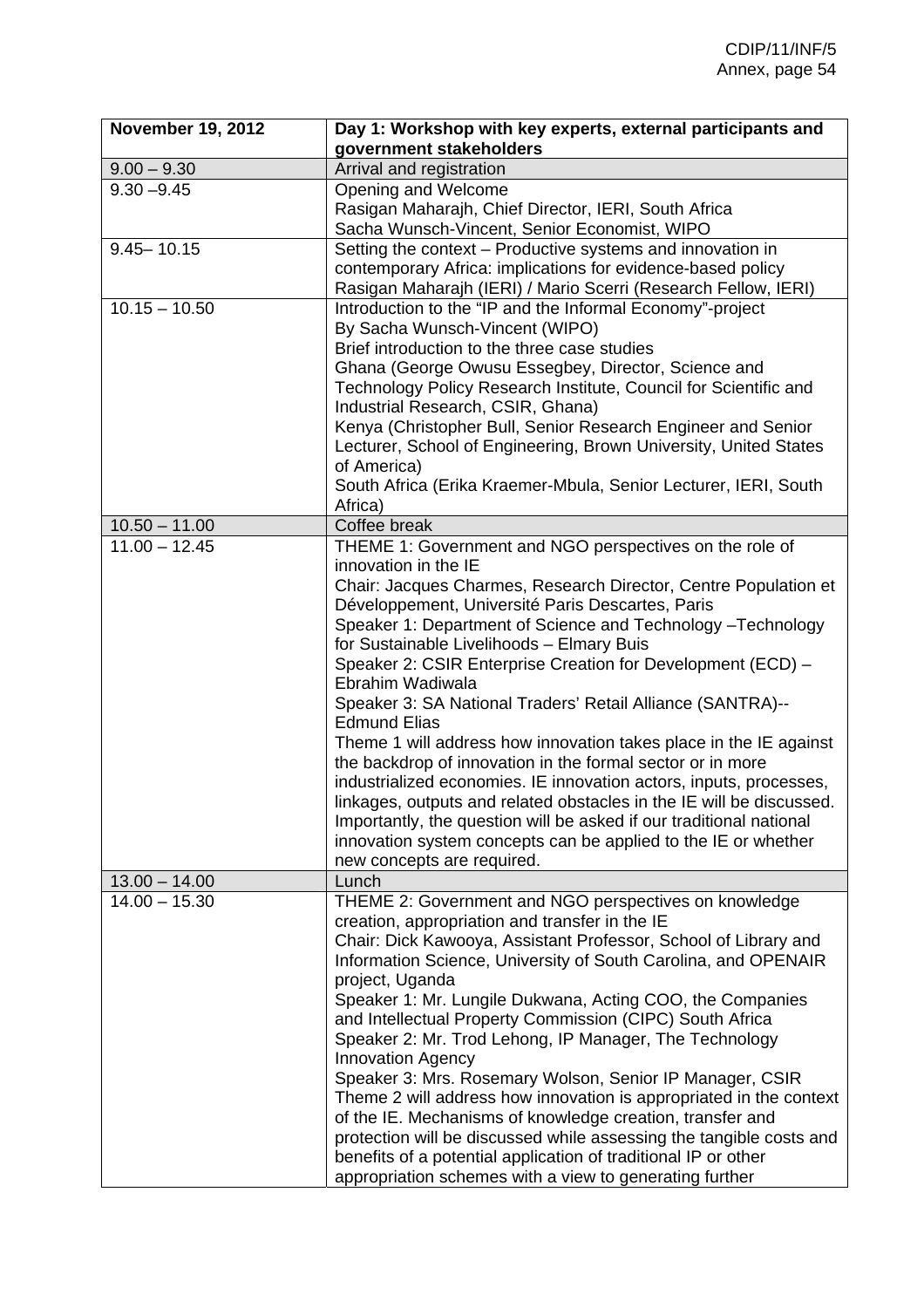|                 | employment and growth.                                                                                                                                                                                                                                                                                                                                                                                                                                                                                                                                                                                                     |
|-----------------|----------------------------------------------------------------------------------------------------------------------------------------------------------------------------------------------------------------------------------------------------------------------------------------------------------------------------------------------------------------------------------------------------------------------------------------------------------------------------------------------------------------------------------------------------------------------------------------------------------------------------|
| $15.30 - 15.45$ | Coffee break                                                                                                                                                                                                                                                                                                                                                                                                                                                                                                                                                                                                               |
| $15.45 - 17.00$ | THEME 3: Government and NGO perspectives on innovation<br>policies for the IE<br>"Past and new IE policies: from suppression to innovation<br>strategies?"                                                                                                                                                                                                                                                                                                                                                                                                                                                                 |
|                 | Chair: Fred Gault, UNU-MERIT and IERI                                                                                                                                                                                                                                                                                                                                                                                                                                                                                                                                                                                      |
|                 | Speaker 1: Tsholo Mogotsi, City of Johannesburg                                                                                                                                                                                                                                                                                                                                                                                                                                                                                                                                                                            |
|                 | Speaker 2: Shamnad Basheer, Ministry of Human Resource<br>Development, India                                                                                                                                                                                                                                                                                                                                                                                                                                                                                                                                               |
|                 | Theme 3 will address how innovation policy frameworks need to<br>be (re)-designed for the IE. Existing and potential policies in the<br>context of the IE will be discussed, notably with a view to<br>determining if traditional innovation policy approaches are relevant<br>to the informal context or whether a new innovation policy arsenal<br>needs to be devised. Another question will be how to ensure policy<br>coherence between potential innovation policies aimed at the<br>informal sector, other policies targeting the informal sector and the<br>set of innovation policies aimed at the formal sector. |
| $17.00 - 17.20$ | Conclusion of Day 1<br>Rapporteur: Jeremy de Beer, Associate Professor, Faculty of Law,<br>University of Ottawa and leader of the Open African Innovation<br>Research (AIR) project on innovation and IP in Africa<br>Farewell and Concluding remarks:<br>Rasigan Maharajh, Chief Director, IERI<br>Sacha Wunsch-Vincent, WIPO                                                                                                                                                                                                                                                                                             |

| <b>November 20, 2012</b> | Day 2: Project core team + invited experts                                                                                                                                                                                                                                                                                                                                                                                                                                                                                                                                                                                                                                                                                                                                                                                                                                                                                                                                                                                                                                                                                                                                                                                                                                                                    |
|--------------------------|---------------------------------------------------------------------------------------------------------------------------------------------------------------------------------------------------------------------------------------------------------------------------------------------------------------------------------------------------------------------------------------------------------------------------------------------------------------------------------------------------------------------------------------------------------------------------------------------------------------------------------------------------------------------------------------------------------------------------------------------------------------------------------------------------------------------------------------------------------------------------------------------------------------------------------------------------------------------------------------------------------------------------------------------------------------------------------------------------------------------------------------------------------------------------------------------------------------------------------------------------------------------------------------------------------------|
| $9.00 - 9.15$            | <b>Arrivals</b>                                                                                                                                                                                                                                                                                                                                                                                                                                                                                                                                                                                                                                                                                                                                                                                                                                                                                                                                                                                                                                                                                                                                                                                                                                                                                               |
| $9.15 - 11.00$           | Review of existing analytical work on the IE<br>Chair: George Essegbey, CSIR, Ghana<br>Presentations by<br>Jacques Charmes, Directeur de recherche émérite, Centre<br>Population et Développement, Université Paris Descartes, Paris<br>Erika Kraemer-Mbula, IERI<br>This session will review existing definitional, measurement and<br>analytical work on the IE. For a number of decades academic and<br>policy work with the IE at its core has been ongoing. This work has<br>been mainly concerned with issues relating to employment,<br>household incomes, poverty, gender and other social and<br>economic development issues. While some work has focused on<br>"technological capabilities" in the IE, the analysis of innovation in<br>the informal context is a more recent phenomenon. The session is<br>to explore the lessons to be learned from this past work, to better<br>assess available resources and to better apprehend the topic from<br>an historical perspective. Moreover, increasingly the work on the<br>IE has led to surveys and case studies producing large-scale data<br>sets. While these surveys and data collections have not been<br>performed with innovation processes and outputs in mind, it is<br>important to assess whether and how these should be used in the |
|                          | context of our work.                                                                                                                                                                                                                                                                                                                                                                                                                                                                                                                                                                                                                                                                                                                                                                                                                                                                                                                                                                                                                                                                                                                                                                                                                                                                                          |
| $11.00 - 11.15$          | Coffee break                                                                                                                                                                                                                                                                                                                                                                                                                                                                                                                                                                                                                                                                                                                                                                                                                                                                                                                                                                                                                                                                                                                                                                                                                                                                                                  |
| 11.15 -13.00             | Conceptualization of informal innovation: What can we learn from<br>current methodologies and surveys?                                                                                                                                                                                                                                                                                                                                                                                                                                                                                                                                                                                                                                                                                                                                                                                                                                                                                                                                                                                                                                                                                                                                                                                                        |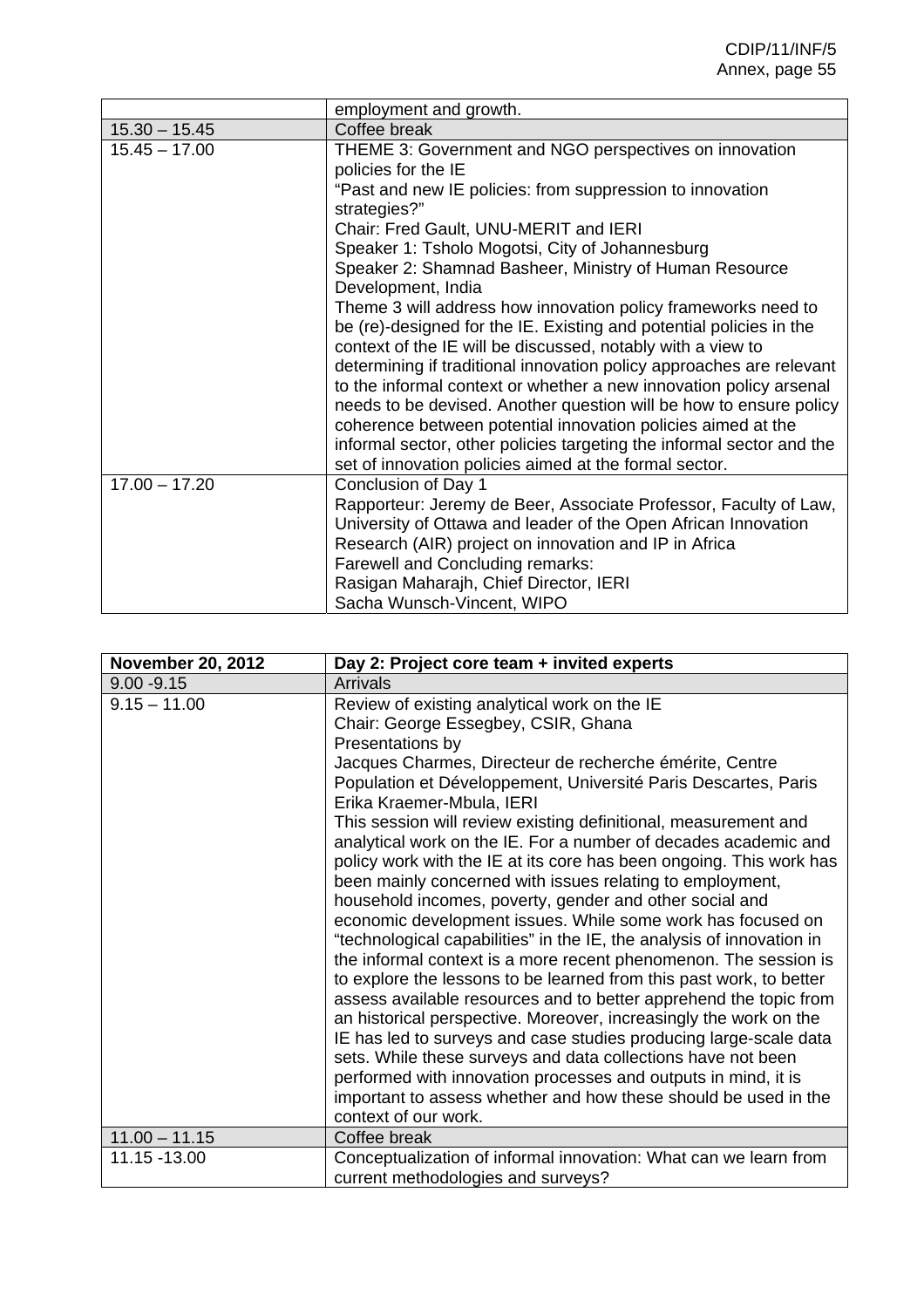|                 | Chair: Rasigan Maharajh, IERI<br>Fred Gault, UNU-MERIT and IERI               |
|-----------------|-------------------------------------------------------------------------------|
|                 | Mario Scerri, Research Fellow, IERI                                           |
|                 | Lindile Ndabeni, Senior Lecturer, IERI                                        |
|                 |                                                                               |
|                 | Statisticians and innovation economists have developed concepts,              |
|                 | surveys and metrics to assess national innovation systems over                |
|                 | the last two decades. The majority of this work is aimed at high-             |
|                 | income economies, and has been produced in the OECD context.                  |
|                 | It has developed a clear understanding on who the innovation                  |
|                 | actors are, linkages between them, and related innovation inputs              |
|                 | and outputs. More recently, innovation in developing countries has            |
|                 | gained significant attention. Work is ongoing to make the existing            |
|                 | innovation concepts and metrics work more applicable to                       |
|                 | developing countries. The session will ask the question to what               |
|                 | extent existing and newer innovation surveys and metrics work is              |
|                 | relevant to the informal sector. Fundamentally the question is                |
|                 | whether innovation systems and related surveys and metrics need               |
|                 | to be reconceptualized to do justice to this different informal               |
|                 | context. One of the outputs of the workshop should be the                     |
|                 | development of a core innovation survey that will be administered             |
|                 | in the context of the three different sector studies.                         |
| $13.00 - 14.00$ | Lunch                                                                         |
| $14.00 - 15.30$ | Session on the conceptual paper                                               |
|                 | Chair: Christopher Bull, Brown University, USA                                |
|                 | Presentation of the conceptual paper - Jeremy de Beer, Kun Fu                 |
|                 | (Research Associate, Imperial College), Sacha Wunsch-Vincent                  |
|                 | A conceptual study is at the heart of this project. It defines the            |
|                 | scope of the overall project, and is to set out what characterizes            |
|                 | informal economic activity, what type of intangible assets                    |
|                 | individuals and firms operating in the IE generate, and through               |
|                 | what mechanisms those individuals and firms do and do not                     |
|                 | appropriate innovative efforts. The conceptual study will also                |
|                 | provide a common conceptual framework and outline for the                     |
|                 | country case studies. This session will focus on presenting the               |
|                 | existing draft of the conceptual study and on gathering relevant              |
|                 | feedback as to its main strengths, weaknesses and omissions. It               |
|                 | will also help to decide on how to appropriately frame the scope of           |
|                 | the project (in particular with respect to topics such as traditional         |
|                 | communities, traditional knowledge and non-economic impacts)                  |
| $15.30 - 16.00$ | and to agree on a joint outline for the country case studies.<br>Coffee break |
| $16.00 - 18.00$ | Session on country case studies                                               |
|                 | Chair: Kun Fu, Imperial College                                               |
|                 | Presentation of case study outline and discussion                             |
|                 | In-depth presentation and discussion of cases: Ghana (George                  |
|                 | Essegbey), Kenya (Christopher Bull), South Africa (Erika                      |
|                 | Kraemer-Mbula)                                                                |
|                 | This session will allow case study authors to present the details of          |
|                 | their country case study to fellow experts and authors. The choice            |
|                 | of the case studies and their substantive orientation will be                 |
|                 | discussed against the background of the discussion in the                     |
|                 | previous session and the case study outline. The key question is              |
|                 | how applicable the conceptual framework and outline are to the                |
|                 | cases. While the choice of case studies is cast in stone at this              |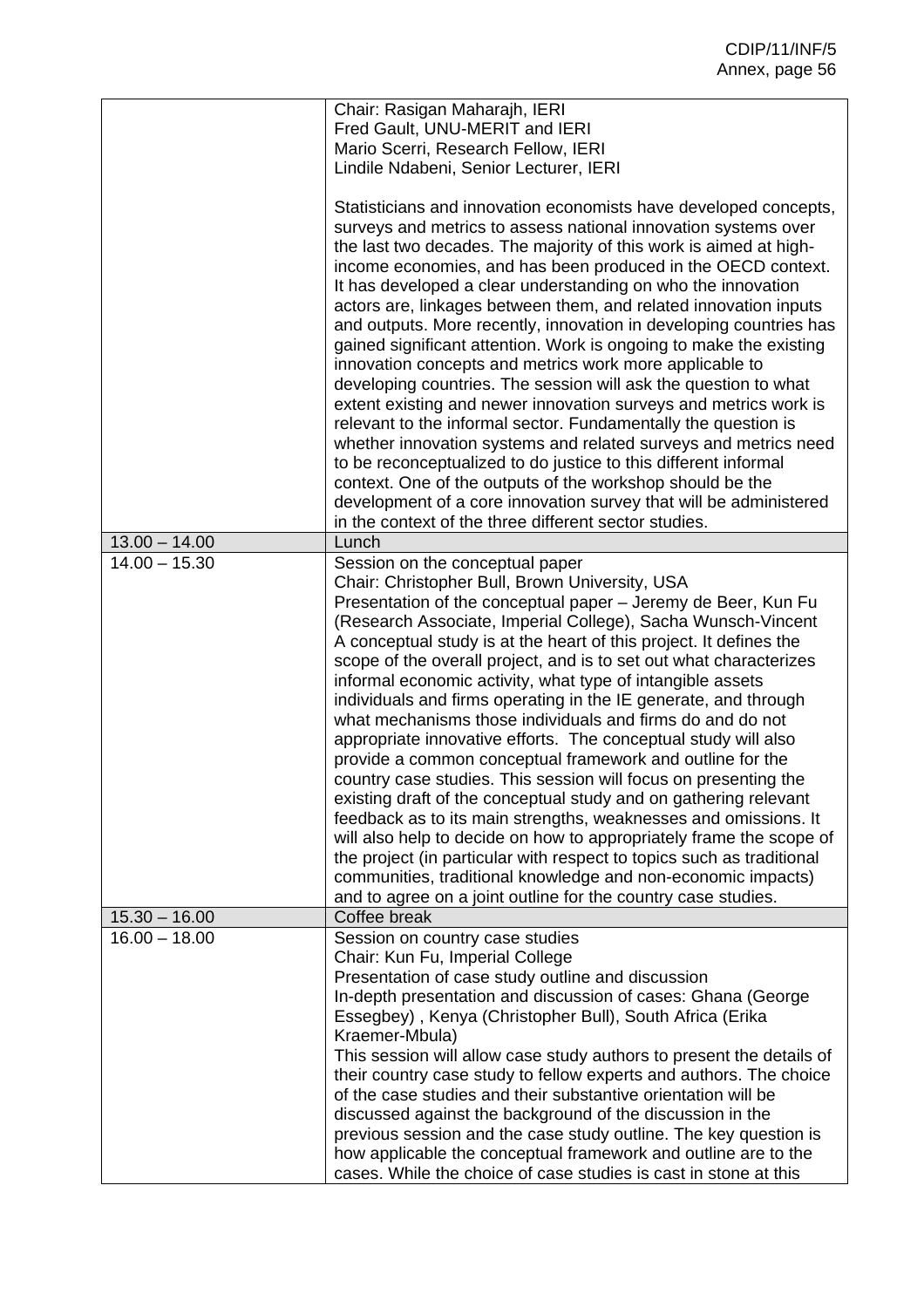|             | point, the expert group will also discuss how representative these<br>cases are for other sectors and countries that are not treated<br>explicitly through a case study. |
|-------------|--------------------------------------------------------------------------------------------------------------------------------------------------------------------------|
| 18.00-18.20 | Conclusion of Day 2<br>Rapporteur Day 2: Erika Kraemer-Mbula, IERI                                                                                                       |

| <b>November 21, 2012</b>           | Day 3: Project core team                                                                                                                                                                                                                                                                                                                                                                                                                                                                                                                                                                                                             |
|------------------------------------|--------------------------------------------------------------------------------------------------------------------------------------------------------------------------------------------------------------------------------------------------------------------------------------------------------------------------------------------------------------------------------------------------------------------------------------------------------------------------------------------------------------------------------------------------------------------------------------------------------------------------------------|
| $9.15 - 10.45$                     | Session to fine-tune the case study outline and to design the<br>methodology and survey tools<br>Facilitators: Erika Kraemer-Mbula and Jeremy de Beer<br>Following up on the previous day, questions are how existing<br>surveys and data concerning the IE can be used, and what<br>other new qualitative and/or quantitative research methods to<br>apply. One output of this session will be a survey instrument<br>for innovation and appropriation in the IE that can be<br>administered orally, a so-called Informal Sector Innovation<br>Survey. Experts will also discuss sampling strategies and<br>related practicalities. |
| $10.45 - 11.00$                    | <b>Coffee Break</b>                                                                                                                                                                                                                                                                                                                                                                                                                                                                                                                                                                                                                  |
| $11.00 - 13.00$                    | Session to fine-tune the case study outline and to design the<br>methodology and survey tools (continued)<br>Facilitators: Erika Kraemer-Mbula and Shamnad Basheer                                                                                                                                                                                                                                                                                                                                                                                                                                                                   |
| $13.00 - 14.00$                    | Lunch                                                                                                                                                                                                                                                                                                                                                                                                                                                                                                                                                                                                                                |
|                                    |                                                                                                                                                                                                                                                                                                                                                                                                                                                                                                                                                                                                                                      |
| $14.00 - 15.30$<br>$15.30 - 16.00$ | Project planning, budgeting and organizational matters<br>This session will help plan the project implementation, and will<br>seek agreement on deadlines and the sharing of<br>responsibilities. It will also serve to decide on how to combine<br>and present the various studies that result from the project.<br>Finally, the core group will have a chance to discuss how to<br>transform the project into a book publication.<br>Wrapping up and Closing Session                                                                                                                                                               |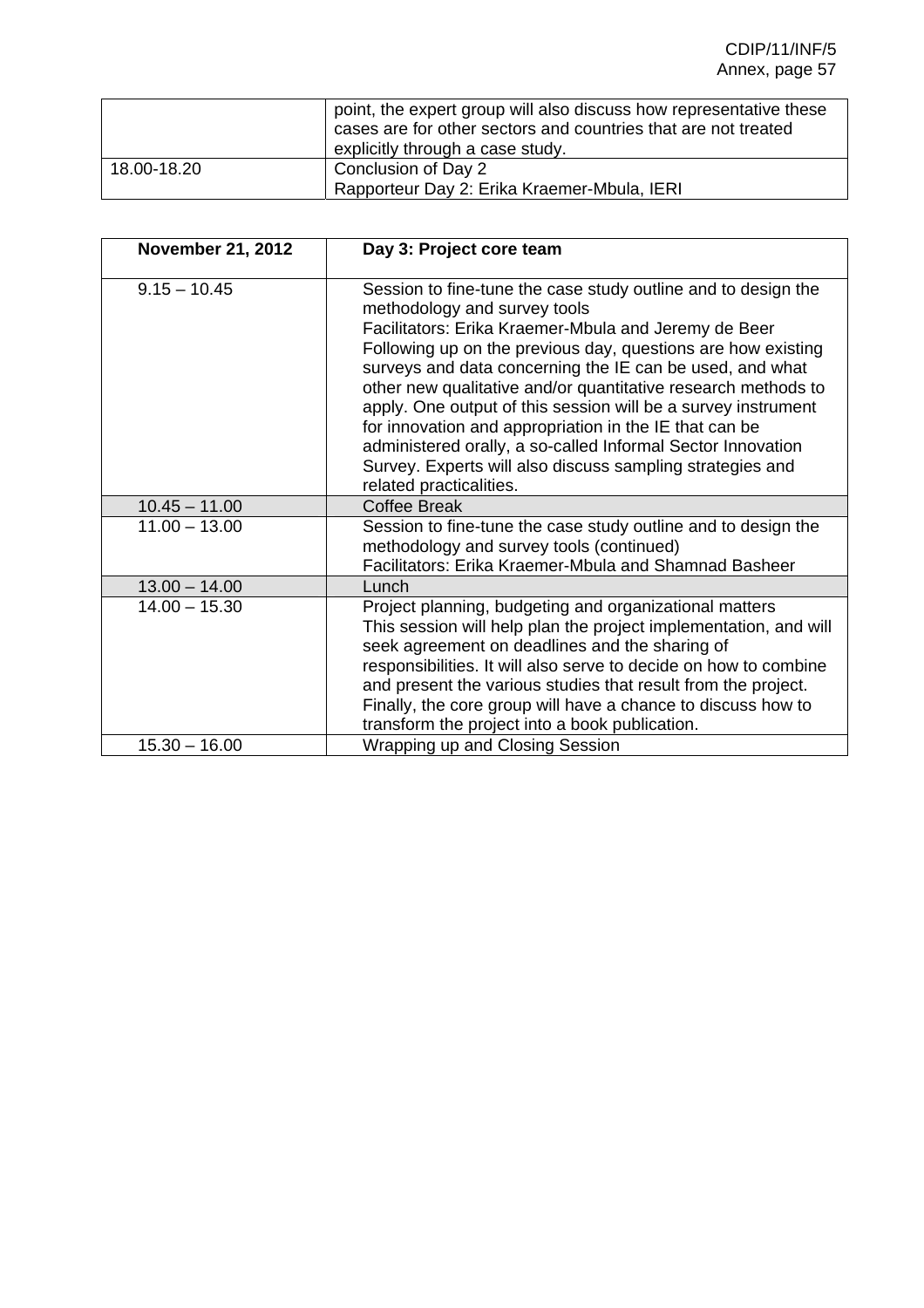# *APPENDIX I-B INFORMAL EXPERT GROUP*

- Mr. Jacques Charmes, Research Director, Centre Population et Développement, Université Paris Descartes, Paris
- Mr. Mark Dutz, Leader, Work Program on Innovation and Growth, Economic Policy & Debt Department, Poverty Reduction & Economic Management Network, World Bank
- Mr. Fred Gault, Professorial Fellow, UNU-MERIT, Professor Extraordinaire, TUT/IERI, and former Chair of OECD's NESTI
- Mr. Anil Gupta, Professor, Indian Institute of Management, Founder, Honey Bee Network
- Ms. Adriana Mata Greenwood, Department of Statistics, International Labour Organization
- Mr. Johannes Jütting, Principal Economist, OECD
- Mr. Dick Kawooya, Assistant Professor, School of Library and Information Science, University of South Carolina, and contributor to the OPENAIR project, Uganda
- Mr. Almamy Konte, African Observatory for Science, Technology and Innovation, South Africa
- Mr. Sisule F. Musungu, Senior Partner, Sisule Munyi Kilonzo & Associates and President, IQsensato, Kenya
- Mr. Emmanuel Sackey, Chief Examiner, Industrial Property Directorate, African Regional Intellectual Property Organization (ARIPO), Zimbabwe

[Appendix II follows]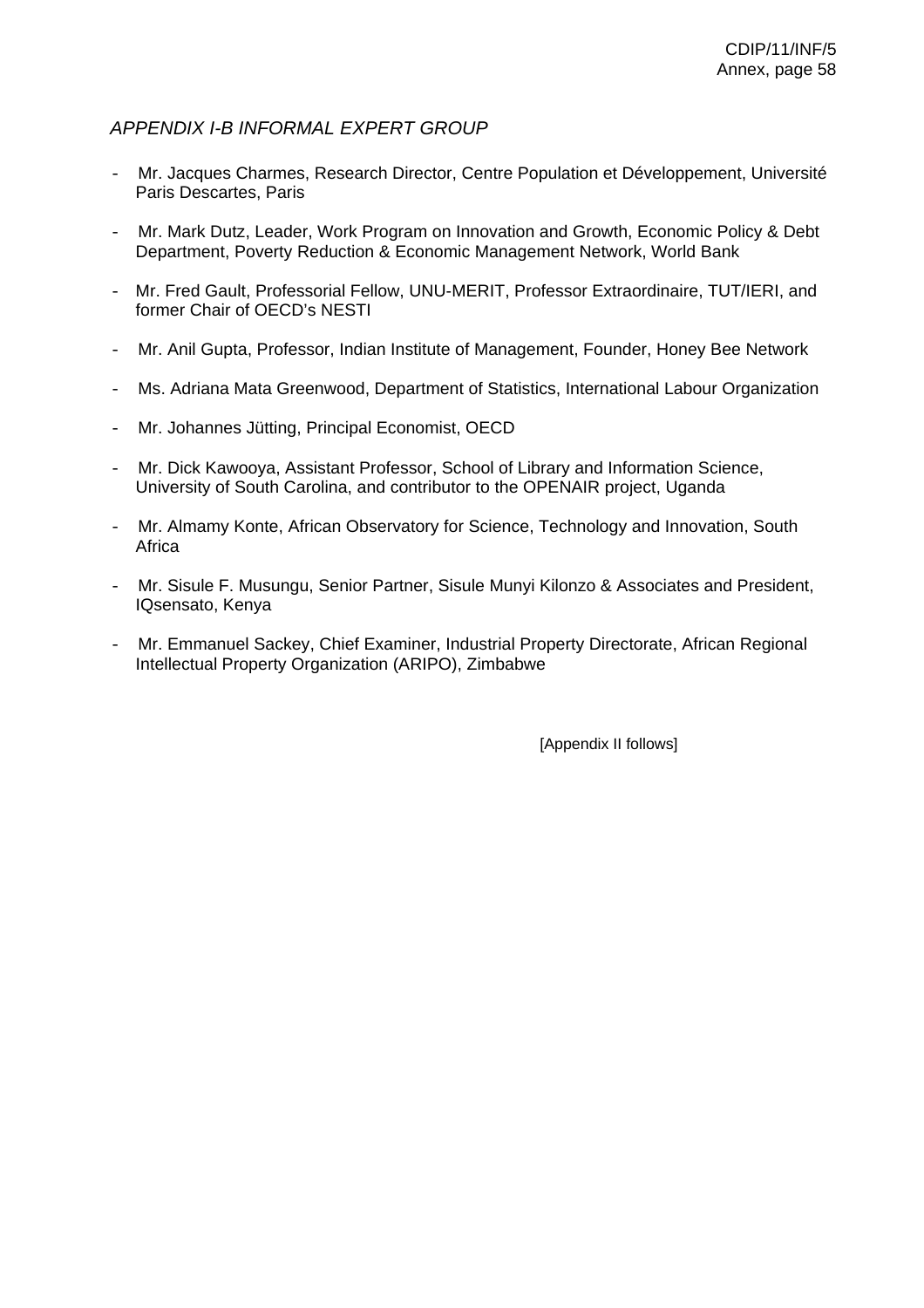# **APPENDIX II: DATA AND DEFINITIONS**

## *APPENDIX II-A: DEFINITIONS OF INFORMAL SECTOR ENTERPRISES USED BY SELECTED COUNTRIES/ORGANIZATIONS*

| Country/               |                                                                            |
|------------------------|----------------------------------------------------------------------------|
| organization           | <b>Definition</b>                                                          |
|                        | Household unincorporated enterprises with fewer than six employees         |
| <b>Brazil</b>          | and without a complete set of accounts (agriculture excluded)              |
|                        | Household unincorporated enterprises that have no complete set of          |
| Mexico                 | accounts and are not registered (agriculture excluded)                     |
|                        | Household unincorporated enterprises with fewer than five employees        |
| Panama                 | (agriculture excluded)                                                     |
|                        | Household unincorporated enterprises that are not registered with the      |
|                        | national statistical institute or other administrations and/or that do not |
|                        | have formal written accounts according to the standard plan (agriculture   |
| <b>AFRISTAT</b>        | excluded)                                                                  |
|                        | Household unincorporated enterprises without an accounts book that         |
| Ethiopia               | have fewer than 11 employees or no license (agriculture included)          |
|                        | Private enterprises with fewer than 11 persons engaged that are not        |
|                        | registered with the National Institute for Social Protection and do not    |
| Mali                   | have accounts (agriculture excluded)                                       |
| <b>United Republic</b> | Household unincorporated enterprises with fewer than 10 employees          |
| of Tanzania            | and without a complete set of accounts (agriculture excluded)              |
| Republic of            | Household unincorporated enterprises that are not registered               |
| Moldova                | (agriculture included)                                                     |
| Russian                | Household unincorporated enterprises that are not registered as a legal    |
| Federation             | entity or have no legal status (agriculture included)                      |
|                        | Household unincorporated enterprises paying a lump sum tax or not          |
|                        | paying any tax, and with fewer than 10 persons engaged (agriculture        |
| Turkey                 | excluded)                                                                  |
|                        | Household unincorporated enterprises with fewer than 10 persons            |
| India                  | engaged (agriculture excluded)                                             |
|                        | Household unincorporated enterprises owned and operated by                 |
|                        | (i) own-account workers or (ii) employers with fewer than 10 persons       |
| Pakistan               | engaged (agriculture excluded)                                             |

Sources: Authors based on Table 2.3 of (ILO, 2012)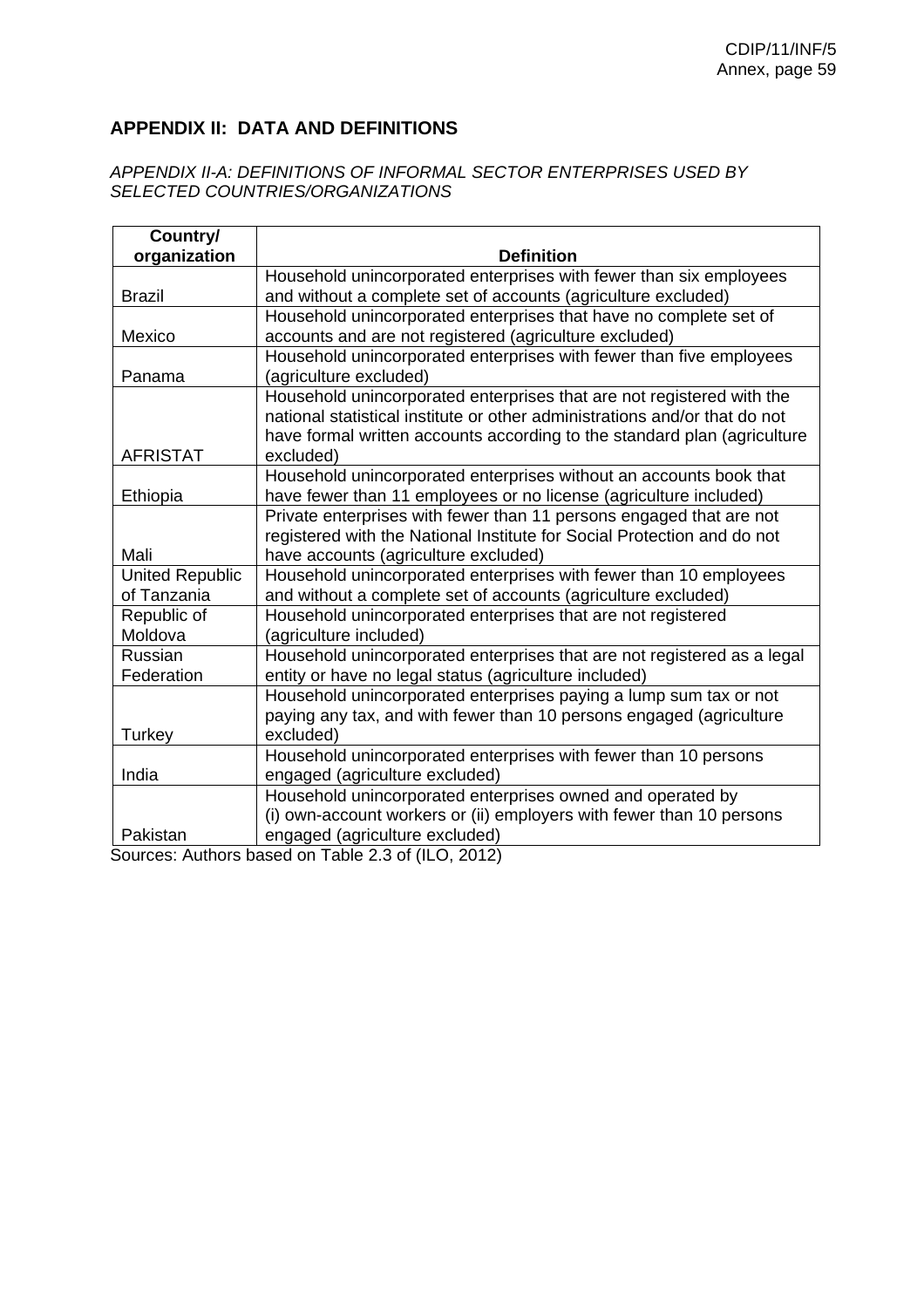# *APPENDIX II-B: DEFINITIONS OF INFORMAL JOBS OF EMPLOYEES USED BY SELECTED COUNTRIES*

| <b>Country</b> | <b>Definition</b>                                                                 |
|----------------|-----------------------------------------------------------------------------------|
| <b>Brazil</b>  | Employees without a formal contract (carteira assinada)                           |
|                | Employees without access to public or private health services by virtue of        |
| Mexico         | their job                                                                         |
|                | Employees without an employment contract, plus employees with an                  |
|                | employment contract who are not covered by social security as directly            |
|                | insured persons (excluding employees who, as retired persons or                   |
| Panama         | pensioners, no longer have to contribute to social security)                      |
|                | Employees for whom the employer does not pay social contributions and             |
| Mali           | who are not entitled to paid annual and sick leave                                |
|                | Employees without a written employment contract or for whom the employer          |
| South Africa   | does not contribute to the pension/retirement fund or to medical aid benefits     |
|                | Employees not entitled to paid annual leave, or for whom the employer does        |
| Zambia         | not contribute to any social security scheme                                      |
|                | Employees for whom the employer does not pay social contributions or who          |
| Republic of    | do not benefit from paid annual leave (or financial compensation for untaken      |
| Moldova        | leave), or who will not be given paid sick leave in the case of illness or injury |
| Russian        |                                                                                   |
| Federation     | Employees without a labor contract                                                |
| Turkey         | Employees without any social security registration                                |
|                | Employees not entitled to social security benefits or paid sick or annual leave   |
| India          | (agriculture excluded)                                                            |
| Sri Lanka      | Employees not covered by the pension or provident fund                            |
|                | Employees without a written employment contract, not covered by social            |
| Viet Nam       | insurance or not entitled to paid annual leave/public holidays                    |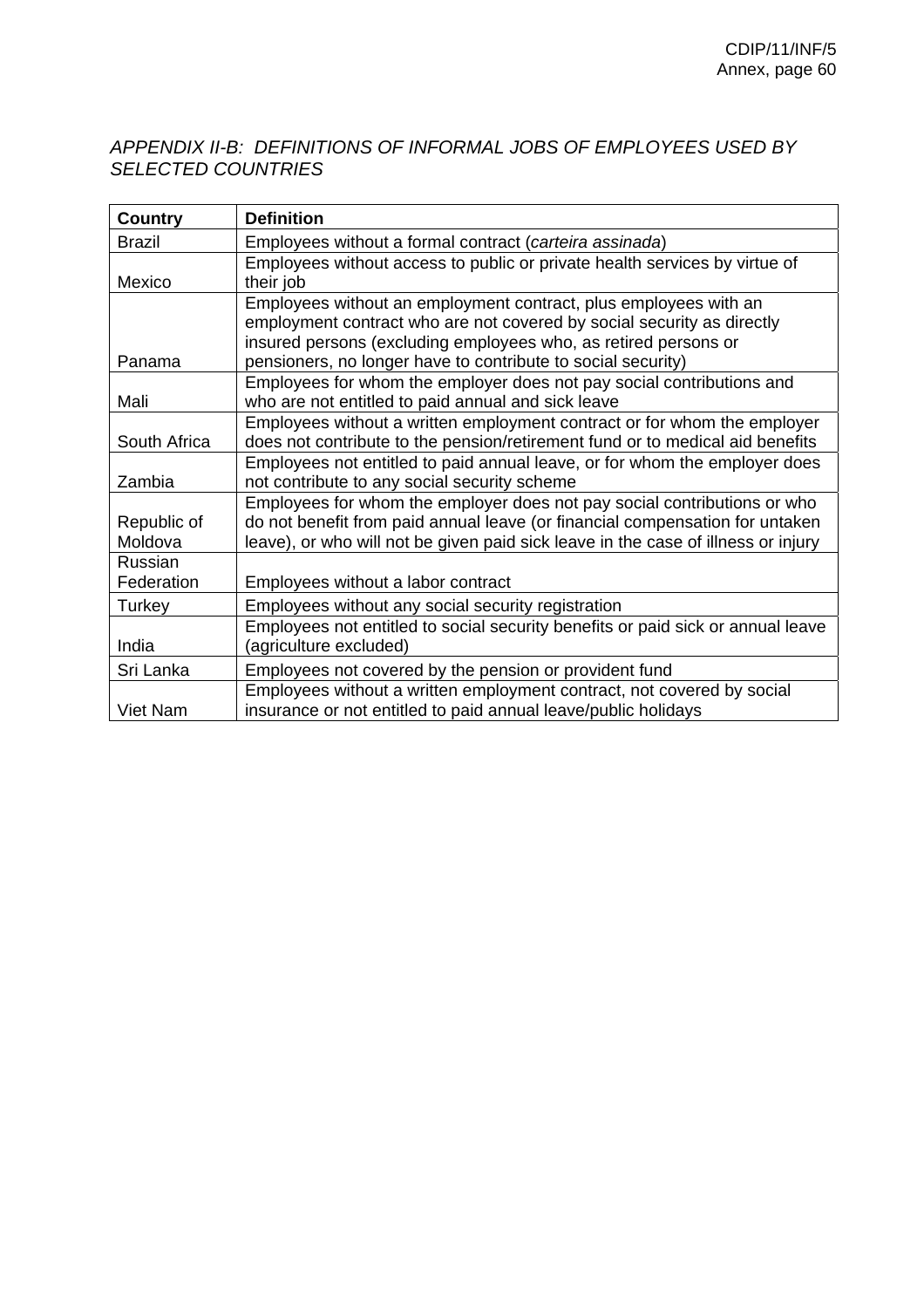# *APPENDIX II-C: ASSESSMENT OF EXISTING DATA SOURCES*

# **(i) Direct Method**

The **direct method** of gathering data consists of surveys on informal economic activities with different foci (e.g., various industrial sectors) and levels of coverage (e.g., national or regional levels). Types of surveys include:

**Establishment/enterprise surveys:** Data on informal economic units are collected based on the economic censuses of established enterprises with a different legal status and size. Micro and small firms can be captured by such surveys. Although the surveys are often carried out on a regular basis across many countries, economic units that are not establishment-based (e.g., unregistered and mobile firms) are largely overlooked in this type of survey. It is therefore difficult to achieve an exhaustive coverage of informal enterprises.

**Labor force surveys, income and expenditure surveys or other household surveys**: Data on informal economic units are collected through questionnaires and interviews conducted with individual household members who have employment relationships in the informal sector. However, the types and characteristics of IE firms may not be fully revealed by individual respondents in the household survey, as individual employees may not know many or any details of the enterprises for which they work.

**Mixed surveys:** These surveys combine features of both household and establishment surveys and allow the gathering of information on both informal employment and informal business units. During the survey, individuals involved in the informal sector are identified first in household surveys, following which the individual business owners identified are asked about the characteristics of their businesses and employees (ILO, 2012). This approach has been adopted by an increasing number of countries since it was introduced in 1989 in Mali and Mexico. Given the drawbacks of the previously mentioned three types of surveys (e.g., noncoverage or resource constraints), mixed surveys were recommended by the 1993 ICLS to capture the informal sector across countries. However, this method saw a decline in use in the 2000s and was replaced by household surveys mainly because mixed surveys do not allow the gathering of detailed data on manufacturing and other services enterprises (Charmes, 2011).

Appendix Table 1 summarizes the different data-collection methods adopted by countries across the world at various levels (i.e., national, regional and capital city level).

|                      | Africa    | Asia      | Latin<br>America | Transition<br>economies | Total                |
|----------------------|-----------|-----------|------------------|-------------------------|----------------------|
| Mixed surveys        | $14(9^*)$ | $(1^*)$   | $4(2^*)$         |                         | $(12^*)$             |
| Labor force surveys  | $8(1^*)$  |           | $15(2^*)$        |                         | $35(3^*)$            |
| Other household      | 11        |           | 5                | ⌒                       | 18                   |
| surveys              |           |           |                  |                         |                      |
| Establishment        | 11        |           |                  |                         | 15                   |
| censuses and surveys |           |           |                  |                         |                      |
| Total                | 44 (10*)  | $14(1^*)$ | $24(4^*)$        |                         | $(15^{\star})$<br>90 |

Appendix Table 1: Data collection methods adopted

Note: \*surveys on capital cities

Source: Adapted from Table 3 of (Jacques Charmes, 2004), Data Collection on the Informal Sector: A Review of Concepts and Methods Used Since the Adoption of an International Definition Towards a Better Comparability of Available Statistics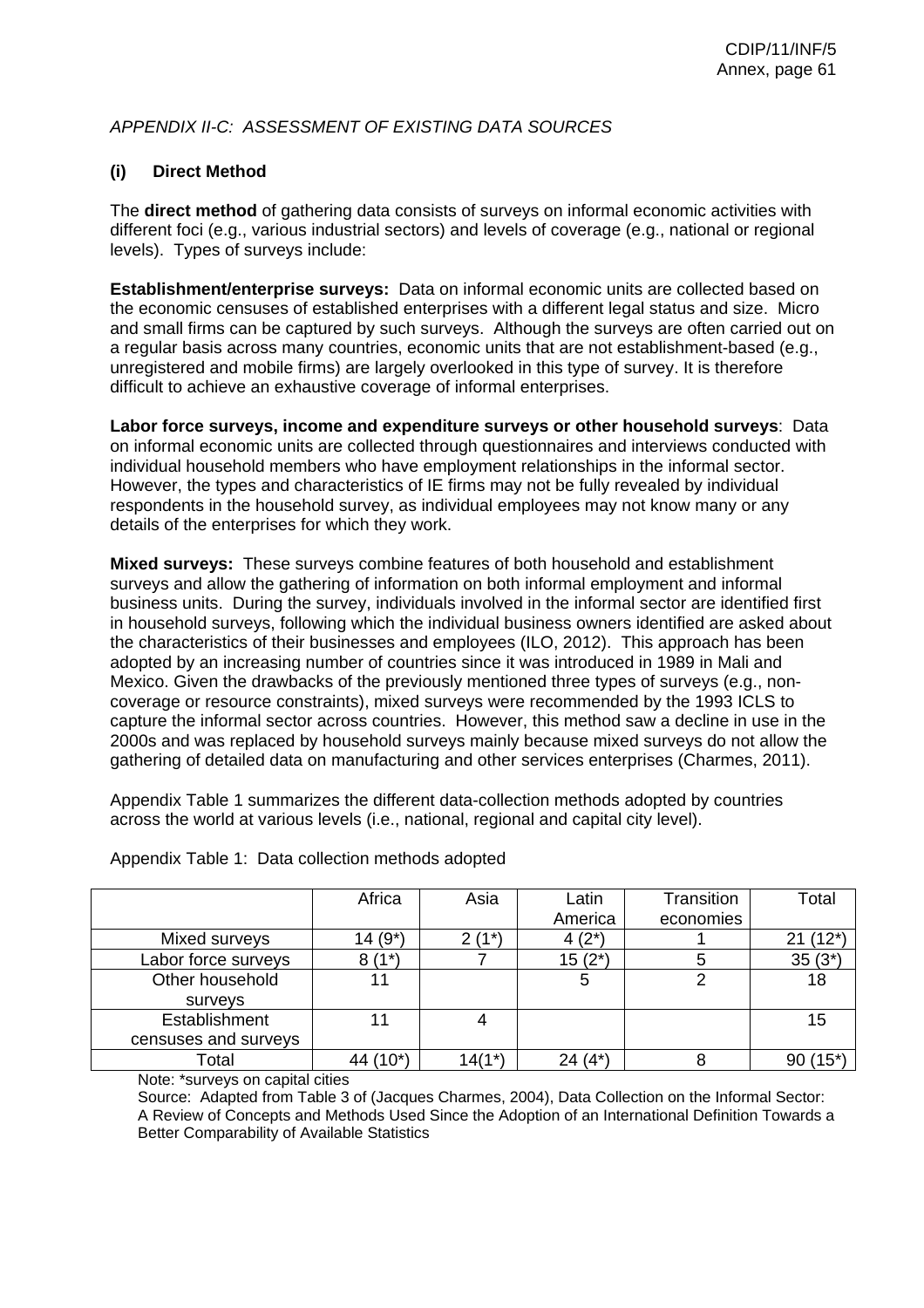**Special Surveys:** These focus specifically and directly on economic units and employment relationships in the informal sector. This is therefore a preferred data-collection approach for statistics on the IE. However, conducting such surveys requires a heavy investment of various resources, and this method has been used only in small-scale studies with specific research purposes. The World Bank, for example, is running two types of large-scale surveys on the IE across a number of countries (Box 8).

# **Appendix Box 1: Cross-National Survey on the Informal Economy**

One example is the "informality" measure in the standard "Enterprise Survey" conducted by the Enterprise Analysis Unit of the World Bank. There are four indicators used to measure the degree of informality among more than 130,000 firms in the manufacturing industry in 135 countries:

- Per cent of firms competing against unregistered or informal firms;
- Per cent of firms formally registered when they started operations in the country;
- Number of years during which firms operated without formal registration;
- Per cent of firms identifying practices of competitors in the informal sector as a major constraint.

The other example is the "Informal Survey" along with the standard Enterprise Survey carried out in non-agricultural industries in 34 countries by the Enterprise Analysis Unit of the World Bank. There are 34 projects in total at the stage of fieldwork. However, official data from this survey have not yet been released.

Sources: The "informality" measure in the "Standard Enterprise Survey" (World Bank, 2012): 1http://www.enterprisesurveys.org/Data/ExploreTopics/informality. The "Informal Survey" (World Bank, 2012): http://www.enterprisesurveys.org/Methodology/Current-Projects.

# **(ii) Indirect Method**

The number of countries conducting direct surveys in the informal sector is still relatively small, and those surveys are not carried out regularly. Time-series data are, therefore, rarely available. For many countries, the contribution of the IE to the growth of employment and GDP are often obtained through the **indirect method** (or the residual method). Using this method, informal employment is calculated by subtracting registered employment from total employment, <sup>[169](#page-24-6)</sup> and its contribution to GDP is estimated by macroeconomic modeling or statistical approaches.<sup>[170](#page-25-0)</sup> The most comprehensive data estimated based on the indirect method are provided by Schneider, Buehn and Montenegro (2010). They adopt the Multiple Indicators Multiple Causes (MIMIC) model and estimate the shadow economies<sup>[171](#page-25-1)</sup> for 162 countries, including developing, Eastern European, Central Asian and high-income OECD countries for the 1999 to 2006-2007 periods. The estimates based on this method must be interpreted with caution as part of the shadow economy was already included in the national accounts to calculate official GDP (Charmes, 2012).

<sup>169</sup> 

<sup>169 (</sup>ILO, 2002b, 2012).<br><sup>170</sup> (Bloem & Shrestha, 2000) (Charmes, 2012).<br><sup>171</sup>' The shadow economy includes all market-based legal production of goods and services that are deliberately concealed from public authorities for any of the following reasons:

<sup>(1)</sup> To avoid payment of income, value added or other taxes

To avoid payment of social security contributions,

<sup>(3)</sup> To avoid having to meet certain legal labor market standards, such as minimum wages, maximum working hours, safety standards, etc., and

<sup>(4)</sup> To avoid complying with certain administrative procedures, such as completing statistical questionnaires or other administrative forms.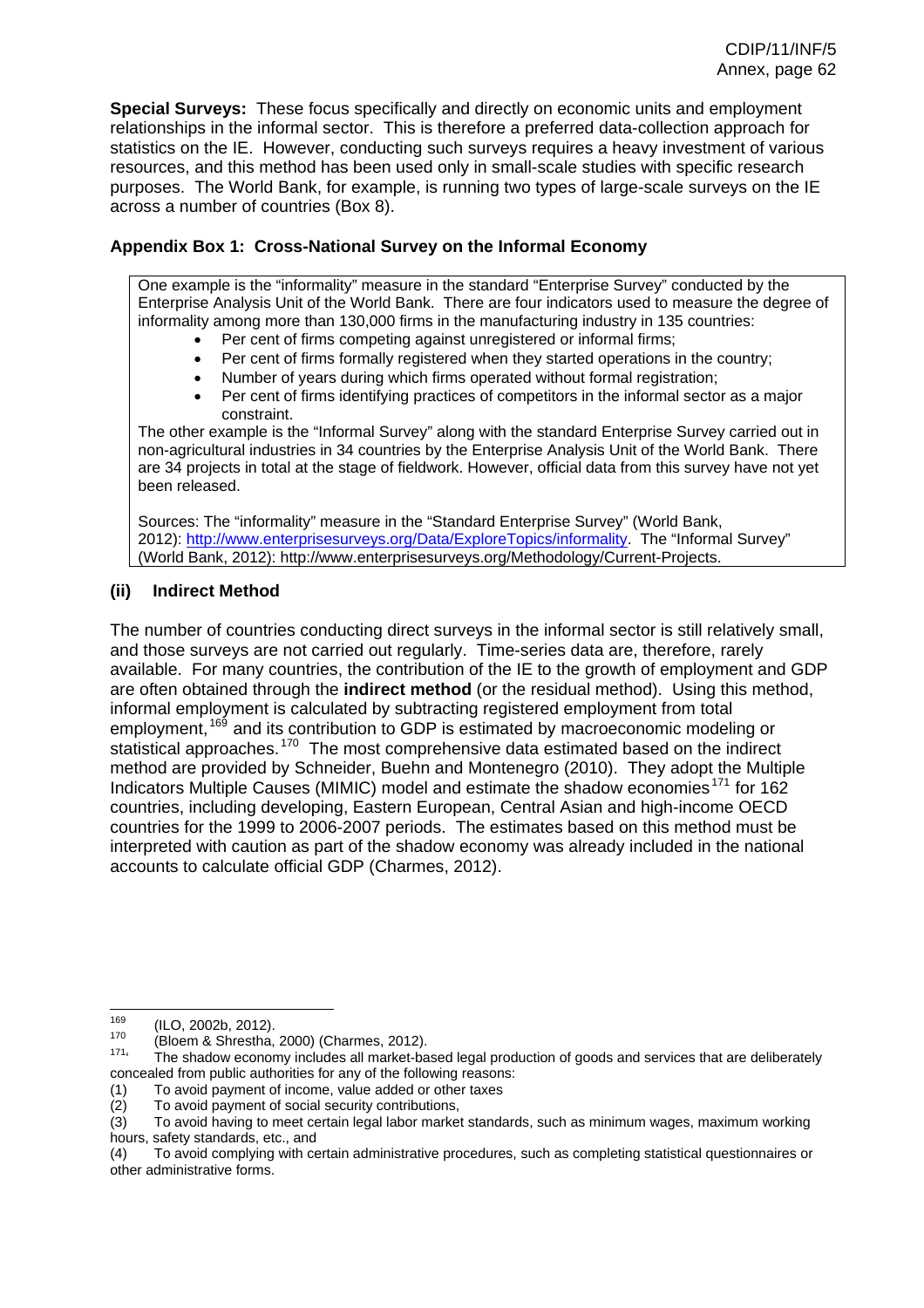*APPENDIX II-D: SHARE OF EMPLOYMENT (%) IN THE INFORMAL ECONOMY IN TOTAL NON-AGRICULTURAL EMPLOYMENT BY FIVE-YEAR PERIOD AND BY COUNTRY AND REGION* 

| <b>Regions/Countries/</b><br>Years             | 1975-79 | 1980-<br>84 | 1985-<br>89 | 1990-<br>94 | 1995-<br>99 | 2000-<br>2004 | 2005-<br>2010 |
|------------------------------------------------|---------|-------------|-------------|-------------|-------------|---------------|---------------|
| <b>Northern Africa</b>                         | 39.6    |             | 34.1        |             | 47.5        | 47.3          | 58.4          |
| Algeria                                        | 21.8    |             | 25.6        |             | 42.7        | 41.3          | 45.6          |
| Egypt                                          | 58.7    |             | 37.3        |             | 55.2        | 45.9          | 51.2          |
| Morocco                                        |         | 56.9        |             |             | 44.8        | 67.1          | 78.5          |
| Tunisia                                        | 38.4    | 35          | 39.3        |             | 47.1        | 35            |               |
| <b>Sub-Saharan Africa</b>                      |         | 67.3        | 72.5        | 76          | 86.9        |               | 65.9          |
| <b>Benin</b>                                   |         |             |             | 92.9        |             |               |               |
| <b>Burkina Faso</b>                            |         |             | 70          | 77          |             |               |               |
| Cameroon                                       |         |             |             |             |             |               | 84            |
| Chad                                           |         |             |             | 74.2        | 95.2        |               |               |
| Côte d'Ivoire                                  |         |             |             |             |             |               | 69.7          |
| Democratic Republic of<br>the Congo (ex-Zaire) |         | 59.6        |             |             |             |               | 77            |
| Ghana                                          |         |             |             |             |             |               | 65.3          |
| Guinea                                         |         | 64.4        |             | 71.9        | 86.7        |               |               |
| Kenya                                          |         |             | 61.4        | 70.1        | 71.6        |               |               |
| Lesotho                                        |         |             |             |             |             |               | 70.7          |
| Liberia                                        |         |             |             |             |             |               | 56.4          |
| Madagascar                                     |         |             |             |             |             |               | 73.7          |
| Mali                                           | 63.1    |             | 78.6        | 90.4        | 94.1        | 82.7          |               |
| Mauritania                                     |         | 69.4        | 80          |             |             |               |               |
| Mozambique                                     |         |             |             | 73.5        |             |               | 87.2          |
| Namibia                                        |         |             |             |             |             |               | 43.8          |
| Senegal                                        |         | 76          |             |             |             |               |               |
| South Africa                                   |         |             |             |             |             | 46.2          | 32.7          |
| United Republic of<br>Tanzania                 |         |             |             |             |             | 57.7          | 46.0          |
| Uganda                                         |         |             |             |             |             |               | 73.5          |
| Zambia                                         |         |             |             | 58.3        |             |               | 76.3          |
| Zimbabwe                                       |         |             |             |             |             | 51.6          |               |
| <b>Latin America</b>                           |         |             |             | 52.5        | 54.2        | 55.9          | 57.7          |
| Argentina                                      |         |             |             | 47.5        | 53.3        | 60.8          | 50            |
| <b>Bolivia</b>                                 |         |             |             | 56.9        | 63.5        |               | 75.1          |
| <b>Brazil</b>                                  |         |             |             | 60          | 60          | 51.1          | 42.2          |
| Chile                                          |         |             |             |             | 35.8        |               |               |
| Colombia                                       |         |             |             |             | 38.4        |               | 61.4          |
| Costa Rica                                     |         |             |             |             | 44.3        |               | 48.2          |
| Dominican Republic                             |         |             |             |             | 47.6        |               | 48.8          |
| Ecuador                                        |         |             |             |             | 53.5        | 74.9          | 53.5          |
| El Salvador                                    |         |             |             |             | 56.6        |               | 68.2          |
| Guatemala                                      |         |             |             | 56.1        |             |               |               |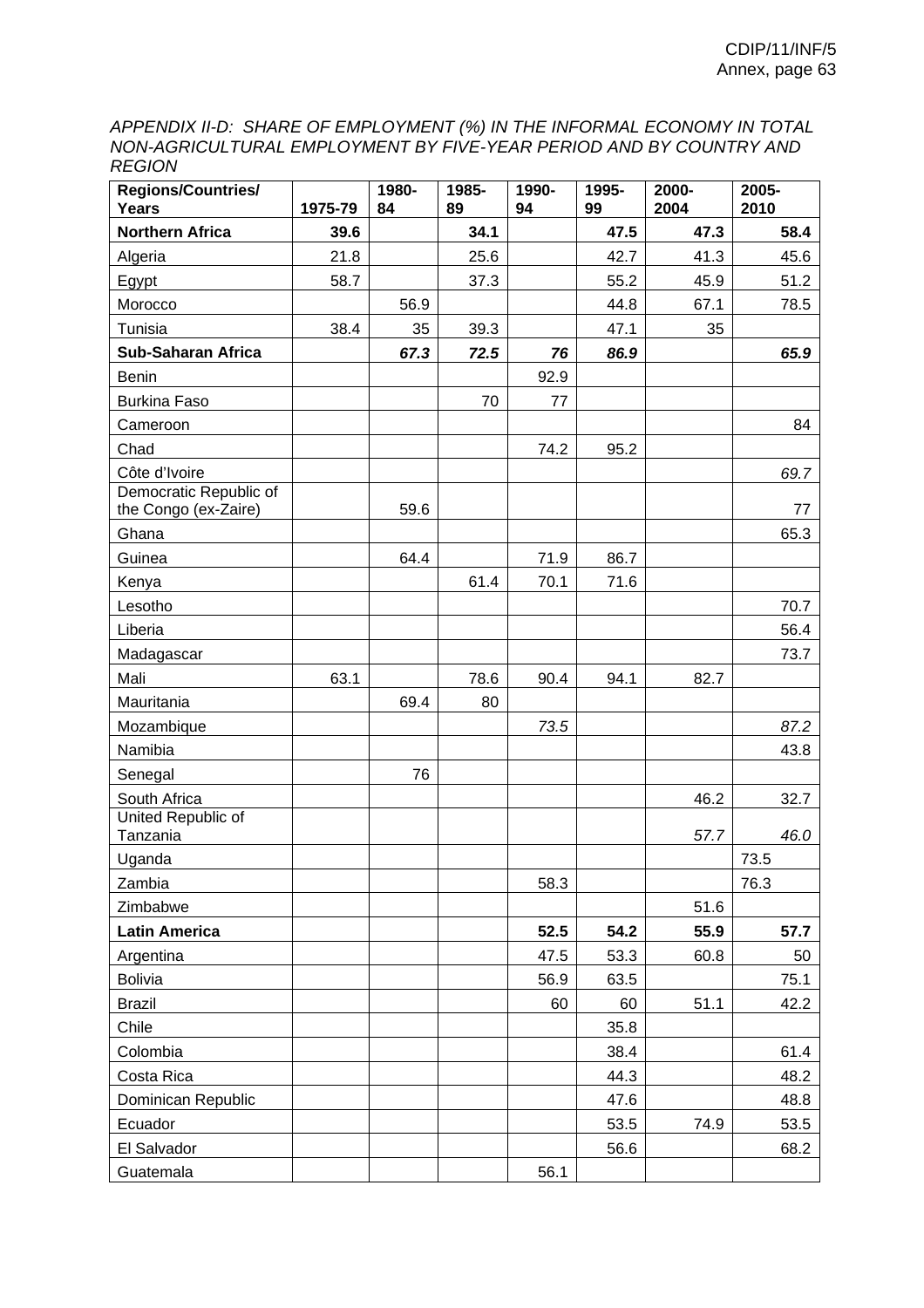| <b>Regions/Countries/</b><br><b>Years</b>        | 1975-79 | 1980-<br>84 | 1985-<br>89 | 1990-<br>94 | 1995-<br>99 | 2000-<br>2004  | 2005-<br>2010 |
|--------------------------------------------------|---------|-------------|-------------|-------------|-------------|----------------|---------------|
| Haiti                                            |         |             |             |             | 92.6        |                |               |
| Honduras                                         |         |             |             |             | 58.2        |                | 75.2          |
| Mexico                                           |         |             |             | 55.5        | 59.4        | 50.1           | 54.3          |
| Nicaragua                                        |         |             |             |             |             |                | 69.4          |
| Panama                                           |         |             |             |             | 37.6        | 49.4           | 44            |
| Paraguay                                         |         |             |             |             | 65.5        |                | 70.7          |
| Peru                                             |         |             |             |             |             | 67.9           | 71.3          |
| Uruguay<br>Venezuela (Bolivarian<br>Republic of) |         |             |             | 38.8        | 46.9        | 43.4<br>49.4   | 42.8<br>48.1  |
| <b>South and Southeast</b>                       |         |             |             |             |             |                |               |
| Asia                                             |         |             | 52.9        | 65.2        | 69.9        |                | 69.7*         |
| Bangladesh                                       |         |             |             |             |             |                | 76.9          |
| India                                            |         |             | 76.2        | 73.7        | 83.4        |                | 84.2          |
| Indonesia                                        |         |             | 39.2        |             | 77.9        |                |               |
| Mongolia                                         |         |             |             |             |             |                | 26.3          |
| Nepal                                            |         |             |             |             |             |                | 86.4          |
| Pakistan                                         |         |             | 39          |             | 64.6        | 70             | 73            |
| Philippines                                      |         |             |             | 70.5        | 72          |                | 73.3          |
| Sri Lanka                                        |         |             |             |             |             |                | 62.1          |
| Thailand                                         |         |             | 57.4        | 51.4        | 51.5        |                | 41.1          |
| <b>Timor Leste</b>                               |         |             |             |             |             |                | 62            |
| Viet Nam                                         |         |             |             |             |             |                | 68.5          |
| <b>Western Asia</b>                              |         |             |             |             |             | 43.2           |               |
| Iran (Islamic Republic<br>of)                    |         |             | 43.5        |             |             | 48.8           |               |
| Lebanon                                          |         |             |             |             |             | 51.8           |               |
| Palestine                                        |         |             |             |             |             | 43.4           | 57            |
| Syrian Arab Republic                             |         |             |             | 41.7        | 42.9        | 30.7           | 31.4          |
| Turkey                                           |         |             |             |             | 30.9        | 33.2           | 30.1          |
| Yemen                                            |         |             |             | 57.1        |             | 51.1           |               |
| <b>Transition countries</b>                      |         |             |             |             |             | $20.7**$       | 22.6**        |
| Armenia                                          |         |             |             |             |             |                | 19.8          |
| Azerbaijan                                       |         |             |             |             |             |                | 45.8          |
| Kyrgyzstan                                       |         |             |             |             |             | 44.4           | 59.2          |
| <b>TFYR of Macedonia</b>                         |         |             |             |             |             |                | 12.6          |
| Republic of Moldova                              |         |             |             |             |             | 21.5           | 15.9          |
| Romania                                          |         |             |             |             | 5.4         | 22             |               |
| Russian Federation                               |         |             |             |             |             | 8.6            | 12.1          |
| Serbia                                           |         |             |             |             |             |                | 6.1           |
| Slovakia                                         |         |             |             |             |             | 4.7            | 5.9           |
| Ukraine                                          |         |             |             |             |             | $\overline{7}$ | 9.4           |

Source: Table 2 Charmes (2012)<sup>></sup> Notes: (a) Figures in bold and in italics are averages based on a small set of countries. In bold: non-weighted regional averages. (b) Figures in italics refer to the informal sector (and not to employment in the IE). (c)\* without Mongolia; and \*\*without Slovakia. Employment in the IE comprises all persons working in informal enterprises, plus all persons working informally in other sectors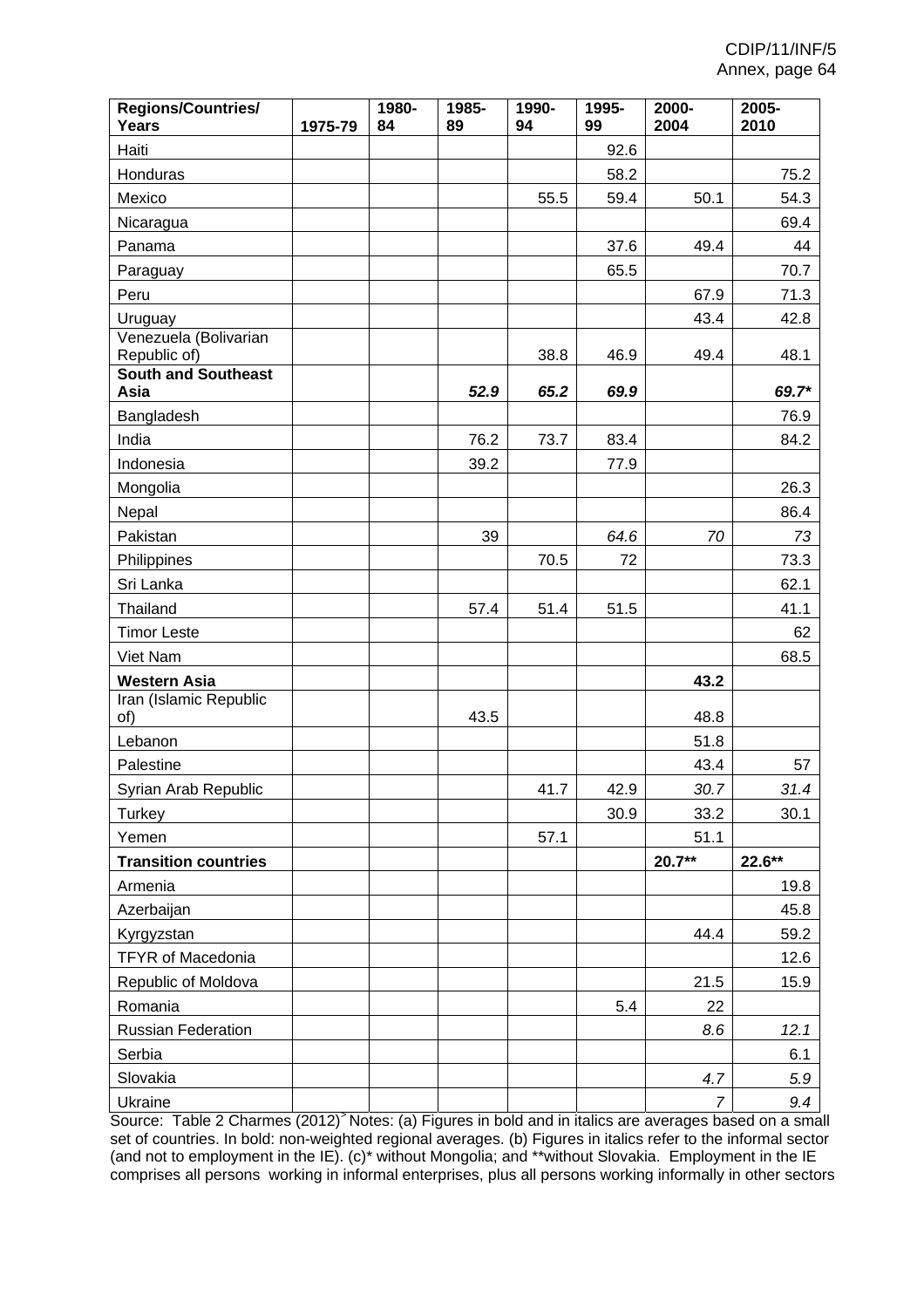of the economy, that is, formal enterprises, households with paid employees (domestic workers) or ownaccount workers producing goods (primary goods or manufactured goods) for the household's own final use.

| <b>Region</b>       | <b>Country</b>                    | Year             | % non-agricultural |
|---------------------|-----------------------------------|------------------|--------------------|
| Sub-Saharan Africa  | Côte d'Ivoire                     | 2008             | 69.7               |
| Sub-Saharan Africa  | Ethiopia                          | 2004             | 41.4               |
|                     | Lesotho                           | 2008             | 49.1               |
|                     | Liberia                           | 2010             | 49.5               |
|                     | Madagascar                        | 2005             | 51.8               |
|                     | Mali                              | 2004             | 71.4               |
|                     | <b>Mauritius</b>                  | 2009             | 9.3                |
|                     | South Africa                      | 2010             | 17.8               |
|                     | Uganda                            | 2010             | 59.2               |
|                     | Zambia                            | 2008             | 64.6               |
|                     | Zimbabwe                          | 2004             | 39.6               |
| South and East Asia | India                             | 2004/2005        | 68.8               |
|                     | Pakistan                          | 2003/2004        | 70                 |
|                     | Sri Lanka                         | 2009             | 50.5               |
|                     | Viet Nam                          | 2009             | 43.5               |
| Middle East & North | <b>West Bank and Gaza</b>         | 2010             | 23.2               |
| Africa              |                                   |                  |                    |
| Latin America &     | Argentina                         | 2009 IV Qtr.     | 32.1               |
| Caribbean           | Bolivia (Plurinational State of)  | 2006             | 52.1               |
|                     | <b>Brazil</b>                     | 2009             | 24.3               |
|                     | Colombia                          | 2010 II Qtr.     | 52.2               |
|                     | Costa Rica                        | <b>2009 July</b> | 37                 |
|                     | Dominican Republic                | 2009             | 29.4               |
|                     | Ecuador                           | 2009 IV Qtr.     | 37.3               |
|                     | El Salvador                       | 2009             | 53.4               |
|                     | Honduras                          | 2009             | 58.3               |
|                     | Mexico                            | 2009 II Qtr.     | 34.1               |
|                     | Nicaragua                         | 2009             | 54.4               |
|                     | Panama                            | 2009 Aug.        | 27.7               |
|                     | Paraguay                          | 2009             | 37.9               |
|                     | Peru                              | 2009             | $50.\overline{2}$  |
|                     | Uruguay                           | 2009             | 33.9               |
|                     | Venezuela (Bolvarian Republic of) | 2009   Qtr.      | 36.3               |
| Europe & Central    | Armenia                           | 2009             | 10.2               |
| Asia                | Kyrgyzstan                        | 2009             | 59.2               |
|                     | <b>TFYR of Macedonia</b>          | 2010             | 7.6                |
|                     | Republic of Moldova               | 2009             | 7.3                |
|                     | <b>Russian Federation</b>         | 2010             | 12.1               |
|                     | Serbia                            | 2010             | 3.5                |
|                     | Ukraine                           | 2009             | 9.4                |

| APPENDIX II-E: PERSONS EMPLOYED IN THE INFORMAL SECTOR |
|--------------------------------------------------------|
|--------------------------------------------------------|

Source: (ILO, 2011)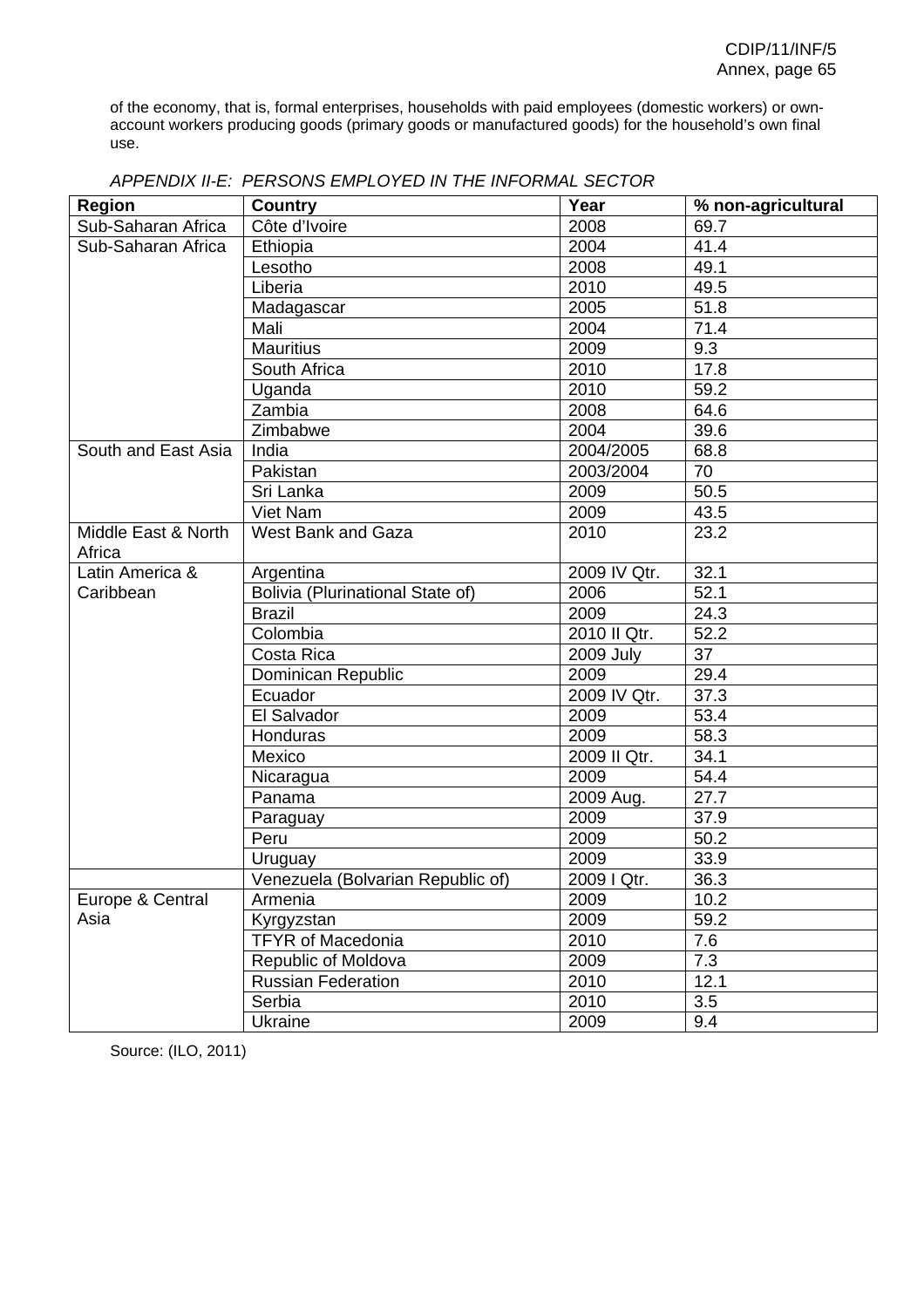### *APPENDIX II-F: CONTRIBUTION OF INFORMAL SECTOR TO GDP IN VARIOUS DEVELOPING COUNTRIES*

| <b>Countries (years)</b>                      | <b>Total GDP</b><br>in National<br>Currency* | Currency                      | Informal<br>Sector GVA<br>(including<br>agriculture)<br>(1) | Informal<br>Sector GVA<br>(excluding<br>agriculture) (2) | $(1)$ in<br>$%$ of<br>Total<br><b>GDP</b> | $(2)$ in %<br>of Non-<br>agricult<br>ural<br><b>GVA</b> | $\overline{2}$ ) in %<br>of Total<br><b>GDP</b> |
|-----------------------------------------------|----------------------------------------------|-------------------------------|-------------------------------------------------------------|----------------------------------------------------------|-------------------------------------------|---------------------------------------------------------|-------------------------------------------------|
| Benin (2000)                                  | 1,656                                        | <b>Billion</b><br><b>FCFA</b> | 1,185                                                       | 556                                                      | 71.6                                      | 61.8                                                    | 33.6                                            |
| Burkina Faso (2000)                           | 1,729                                        | <b>Billion</b><br><b>FCFA</b> | 965                                                         | 375                                                      | 55.8                                      | 36.2                                                    | 21.7                                            |
| Cameroon (2003)                               | 7,402                                        | <b>Billion</b><br><b>FCFA</b> | 4,260                                                       | 2,664                                                    | 57.6                                      | 46.3                                                    | 36                                              |
| Niger (2009)                                  | 2,338                                        | <b>Billion</b><br><b>FCFA</b> | 1,698                                                       | 679                                                      | 72.6                                      | 51.5                                                    | 29                                              |
| Senegal (2000)                                | 3,493                                        | <b>Billion</b><br><b>FCFA</b> | 1,799                                                       | 1,227                                                    | 51.5                                      | 48.8                                                    | 35.1                                            |
| Togo (2000)                                   | 109                                          | <b>Billion</b><br><b>FCFA</b> | 790                                                         | 351                                                      | 72.5                                      | 56.4                                                    | 32.2                                            |
| <b>Sub-Saharan Africa</b>                     |                                              |                               |                                                             |                                                          | 63.6                                      | 50.2                                                    | 31.3                                            |
| Algeria (2003)                                | 4,713,013                                    | Million<br>dinars             | 1,786,292                                                   | 1,276,259                                                | 37.9                                      | 30.4                                                    | 27.1                                            |
| Egypt (2008)                                  | 855,366                                      | Million<br><b>EGP</b>         | 237,690                                                     | 125,696                                                  | 27.8                                      | 16.9                                                    | 14.7                                            |
| Iran (Islamic Republic<br>of) (2007)          | 2,919,270                                    | Million rials                 | 1,039,140                                                   | 824,520                                                  | 35.6                                      | 31.1                                                    | 28.2                                            |
| Tunisia (2004)                                | 35,148                                       | Million<br>dinars             | 14,708                                                      | 10,466                                                   | 41.8                                      | 34.1                                                    | 29.8                                            |
| Palestine (2007)                              | 4,115                                        | Million<br>US\$               | 1,568                                                       | 1,275                                                    | 38.1                                      | 33.4                                                    | 31                                              |
| <b>MENA</b>                                   |                                              |                               |                                                             |                                                          | 36.2                                      | 29.2                                                    | 26.2                                            |
| Bhutan (2006)**                               | 53,688                                       | Million<br>ngultum            | 10,717                                                      | 461                                                      | 20                                        | 1.1                                                     | 0.9                                             |
| India (2008)                                  | 5,313,770                                    | Trillion<br>rupees            | 2,880,650                                                   | 2,040,280                                                | 54.2                                      | 46.3                                                    | 38.4                                            |
| Mongolia***(2008)                             | 225,734                                      | Trillion<br>togrik            | 67,590                                                      | 21,614                                                   | 29.9                                      | 12.2                                                    | 9.6                                             |
| Sri Lanka****(2007)                           | 326,602                                      | Trillion<br>rupees            | 55,142                                                      | 26,606                                                   | 16.9                                      | 9.4                                                     | 8.1                                             |
| Asia                                          |                                              |                               |                                                             |                                                          | 30.2                                      | 17.2                                                    | 14.2                                            |
| <b>Without Sri Lanka and</b><br><b>Bhutan</b> |                                              |                               |                                                             |                                                          | 42.1                                      | 29.3                                                    | 24                                              |
| <b>Brazil (2006)</b>                          | 2,034,420                                    | Million<br>reals              | 438,942                                                     |                                                          | 21.6                                      |                                                         |                                                 |
| Colombia (2006)                               | 395,629                                      | <b>Billion</b><br>pesos       | 148,195                                                     | 116,460                                                  | 37.5                                      | 32.3                                                    | 29.4                                            |
| Guatemala (2006)                              | 229,548                                      | Million<br>quetzal            | 84,751                                                      | 69,279                                                   | 36.9                                      | 34                                                      | 30.2                                            |
| Honduras (2006)                               | 163,927                                      | Million<br>lempira            | 51,655                                                      | 34,029                                                   | 31.5                                      | 18.1                                                    | 20.8                                            |
| Mexico (2009)                                 | 11,339,211                                   | Million<br>pesos              | 3,505,005                                                   |                                                          | 30.9                                      |                                                         |                                                 |
| Venezuela                                     | 362,151                                      | <b>Billion</b>                | 61,723                                                      | 56,846                                                   | 17                                        | 16.3                                                    | 15.7                                            |
| (Bolivarian Republic                          |                                              | bolivar                       |                                                             |                                                          |                                           |                                                         |                                                 |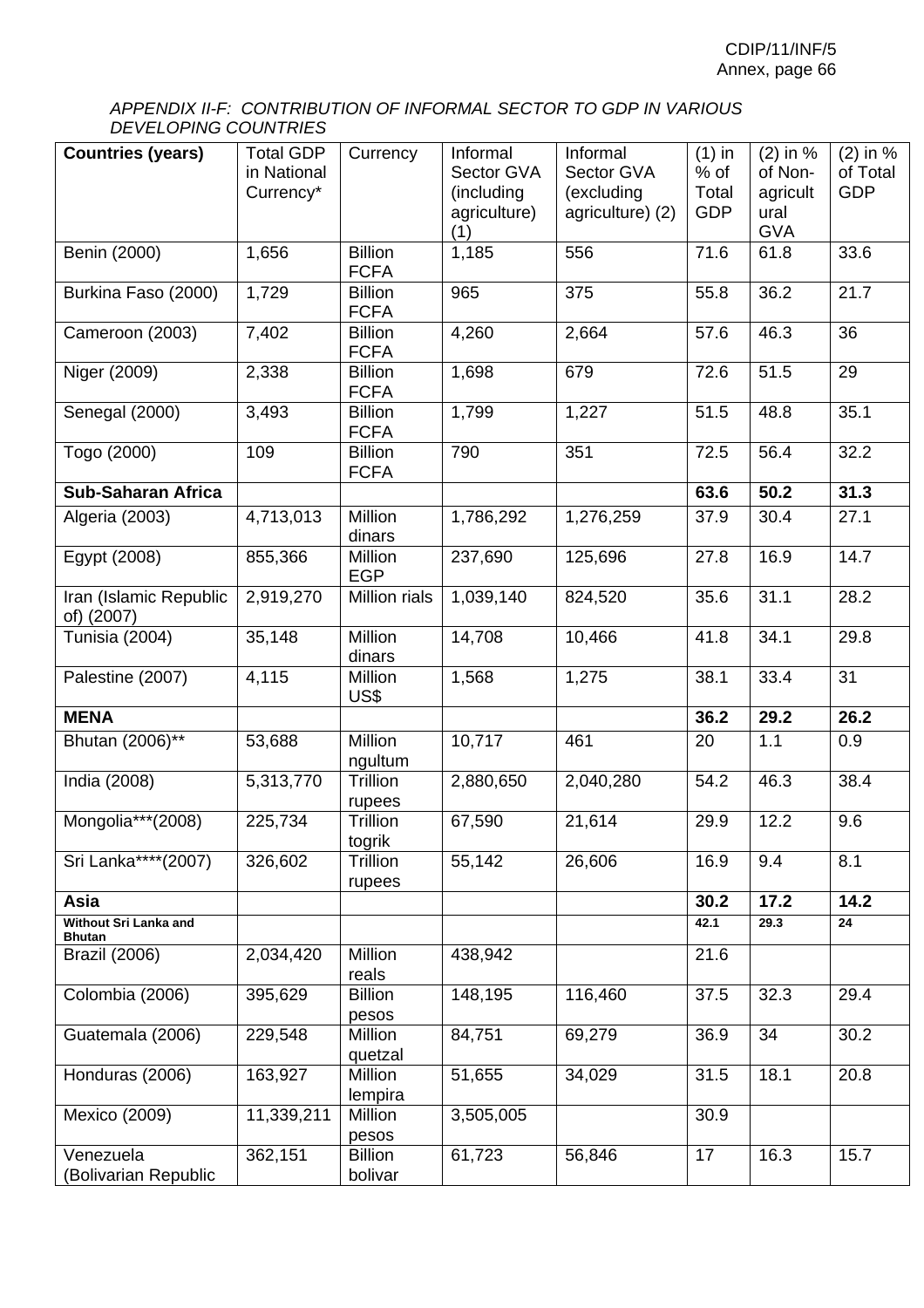| of) (2006)                          |                        |                                    |           |           |      |      |      |
|-------------------------------------|------------------------|------------------------------------|-----------|-----------|------|------|------|
| <b>Latin America</b>                |                        |                                    |           |           | 29.2 | 25.2 | 24   |
| Armenia (2008)                      | 2,878,130              | Million<br>dram                    | 792,866   | 446,755   | 27.5 | 19.5 | 15.5 |
| Azerbaijan (2008)                   | 38,029                 | <b>Million</b><br>manat            | 6,774     | 4,704     | 17.8 | 13.1 | 12.4 |
| <b>Belarus (2008)</b>               | 143,624,00<br>$\Omega$ | <b>Million</b><br>roubles          | 9,584,350 | 4,940,220 | 6.7  | 3.7  | 3.4  |
| Bulgaria (2006)                     | 40,350                 | Million lev                        | 8,711     | 6,076     | 21.6 | 16.5 | 15.1 |
| Estonia (2008)                      | 223,462                | <b>Million</b><br>kroon            | 23,808    | 21,847    | 10.7 | 10.1 | 9.8  |
| Kazakhstan (2009)                   | 15,896,700             | Million<br>tengue                  | 3,651,800 | 2,971,658 | 23   | 20   | 18.7 |
| Kyrgyzstan (2008)                   | 168,672                | Million som                        | 76,309    | 34,226    | 45.2 | 27.5 | 20.3 |
| Latvia (2007)                       | 13,060                 | <b>Million lats</b>                | 1,470     | 1,289     | 11.3 | 10.2 | 9.9  |
| Lithuania (2008)                    | 99,640                 | <b>Million litas</b>               | 14,087    | 11,740    | 14.1 | 11.8 | 11.8 |
| <b>TFYR of Macedonia</b><br>(2008)  | 357,450                | Million<br>denar                   | 80,339    | 44,407    | 22.5 | 14   | 12.4 |
| Republic of Moldova<br>(2008)       | 51,774                 | Million leu                        | 10,355    | 5,708     | 20   | 12.3 | 11   |
| <b>Russian Federation</b><br>(2009) | 34, 161, 200           | Million<br>rubles                  | 3,626,670 | 2,814,147 | 10.6 | 8.6  | 8.2  |
| Serbia (2008)                       | 2,722,460              | <b>Million</b><br>Serbian<br>dinar | 679,947   | 25        |      |      |      |
| Slovenia (2005)                     | 5,769,277              | <b>Million</b><br>tolar            | 1,127,050 | 19.5      |      |      |      |
| <b>Ukraine (2008)</b>               | 860,714                | <b>Million</b><br>hryvnia          | 140,774   | 102,549   | 16.4 | 12.9 | 11.9 |
| <b>Transition countries</b>         |                        |                                    |           |           | 19.5 | 13.9 | 10.7 |

Source: Authors based on (Charmes, 2012)

Note:The GDP estimates used for the calculation of ratios (and noted with\*) are obtained by summing up the agricultural GVA and the non-agricultural GVA. They exclude Financial Intermediation Services Indirectly Measured (FISIM) and include taxes less subsidies on products, and statistical discrepancy. \*\*informal sector only comprises construction and private households with employed persons; \*\*\*informal sector does not comprise manufacturing and services; \*\*\*\*informal sector does not comprise trade, transport and services.

[End of Appendix II]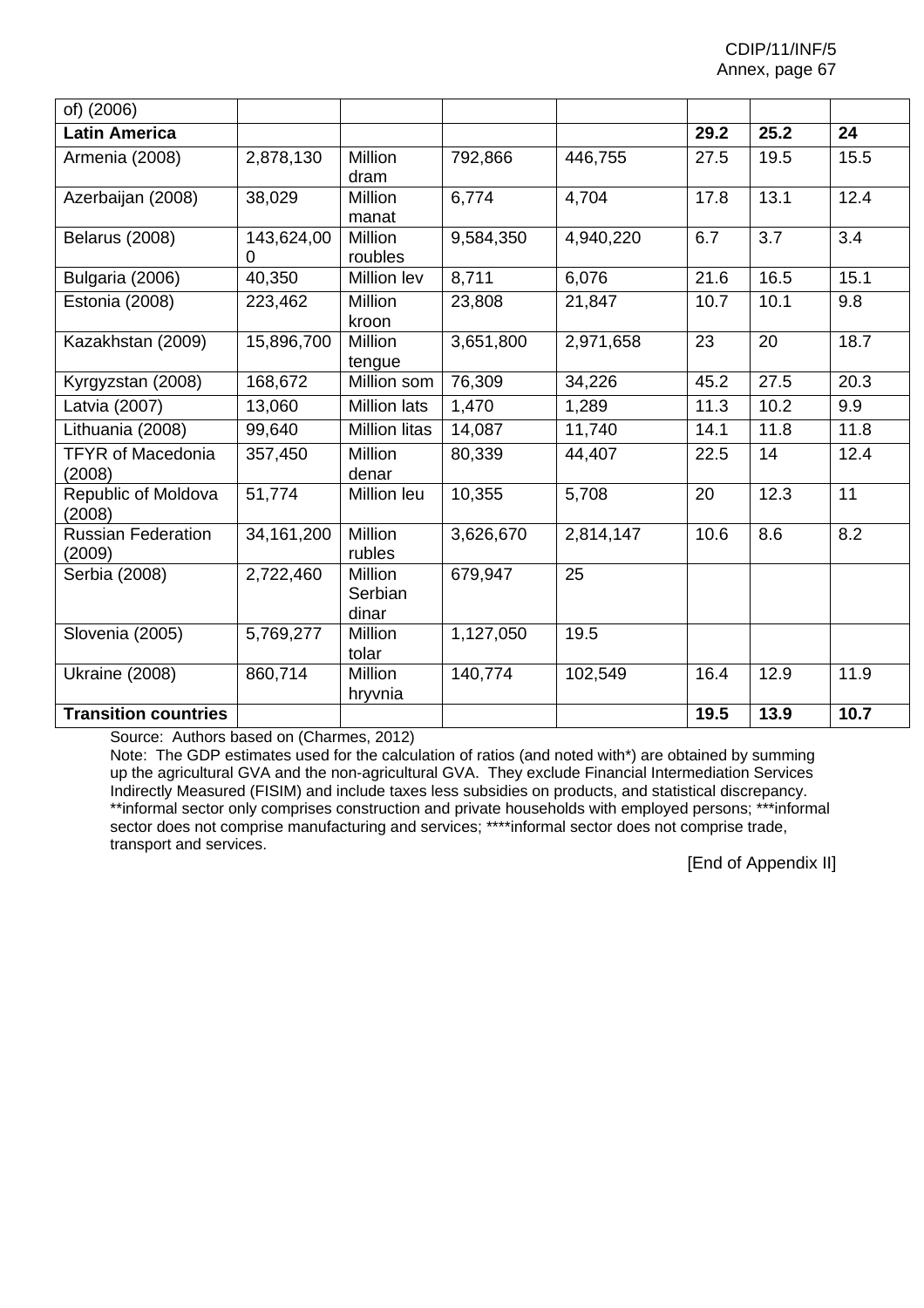# **REFERENCES**

Aboagye, A. A. (1986). Informal sector employment in Kenya : a survey of informal sector attitudes in Nairobi, Kisumu, and Mombasa. Geneva: International Labour Organization.

ADB. (2011). A Handbook on Using the Mixed Survey for Measuring Informal Employment and the Informal Sector. Mandaluyong City, Philippines: Asian Development Bank.

African Development Bank, OECD, United Nations Development Programme, United Nations Commission for Africa. (2012). Africa Economic Outlook 2012 - Special Theme: Promoting Youth Employment. OECD. Paris.

Aftab, K. (2012). *Employment Creation in Pakistan's Informal Industrial Sector: Constraints and Potential*. Approach paper for the Vision 2030. GC University. Lahore. Retrieved from http://www.pc.gov.pk/vision2030/approach%20paper/t7/theme7-Khalid%20Aftab-1.pdf.

Aftab, K. & Rahim, E. (1986). The emergence of a small-scale engineering sector: The case of tubewell production in the Pakistan Punjab. *Journal of Development Studies, 23*(1), 60-76. Aftab, K. & Rahim, E. (1989). Barriers to the growth of informal sector firms: A case study. *Journal of Development Studies, 25*(4), 490-507.

Akbulut, D. (2009). *Informal service offer: Peddling*. Paper presented at the First Nordic Conference on Service Design and Service Innovation. Oslo. http://www.aho.no/pagefiles/6819/akbulut%20informal%20service%20offering.pdf.

Amin, A.T.M. Nurul (1989). *Technological Adaptation in Bangkok's Informal Sector*. Geneva: International Labour Organization.

Arundel, A. (2001). The relative effectiveness of patents and secrecy for appropriation. *Research Policy, 30*(4), 611-624.

Arye, G. (1981). The Informal Manufacturing Sector in Kumasi. In S. V. Sethuraman (Ed.), *The Urban Informal Sector in Developing Economies*. Geneva: International Labour Organization.

Asian Development Bank. (2009). Surveys of Informal Sector Enterprises — Some Measurement Issues. In A. E. W. P. Series (Ed.), *Economics and Research Department* (Vol. No. 183). Manila: Asian Development Bank.

Aubert, J.-E. (2005). Promoting Innovation in Developing Countries: A Conceptual Framework. *World Bank Policy Research Working Paper 3554*: World Bank.

Banerji, A. & Jain, S. (2007). Quality dualism. *Journal of Development Economics, 84*(1), 234- 250.

Basheer, S. (2008). *Creating "informal" IP norms*: live mint & The *Wall Street Journal*.

Basheer, S. (November 6, 2010). Informal Innovators and Fostering More Access to the Patent System. Retrieved from http://spicyipindia.blogspot.ch/2010/11/informal-innovators-andfostering-more.html.

Becker, K. F. (2004). Fact-finding study -The Informal Economy: Stockholm: Sida Department for Infrastructure and Economic Co-operation.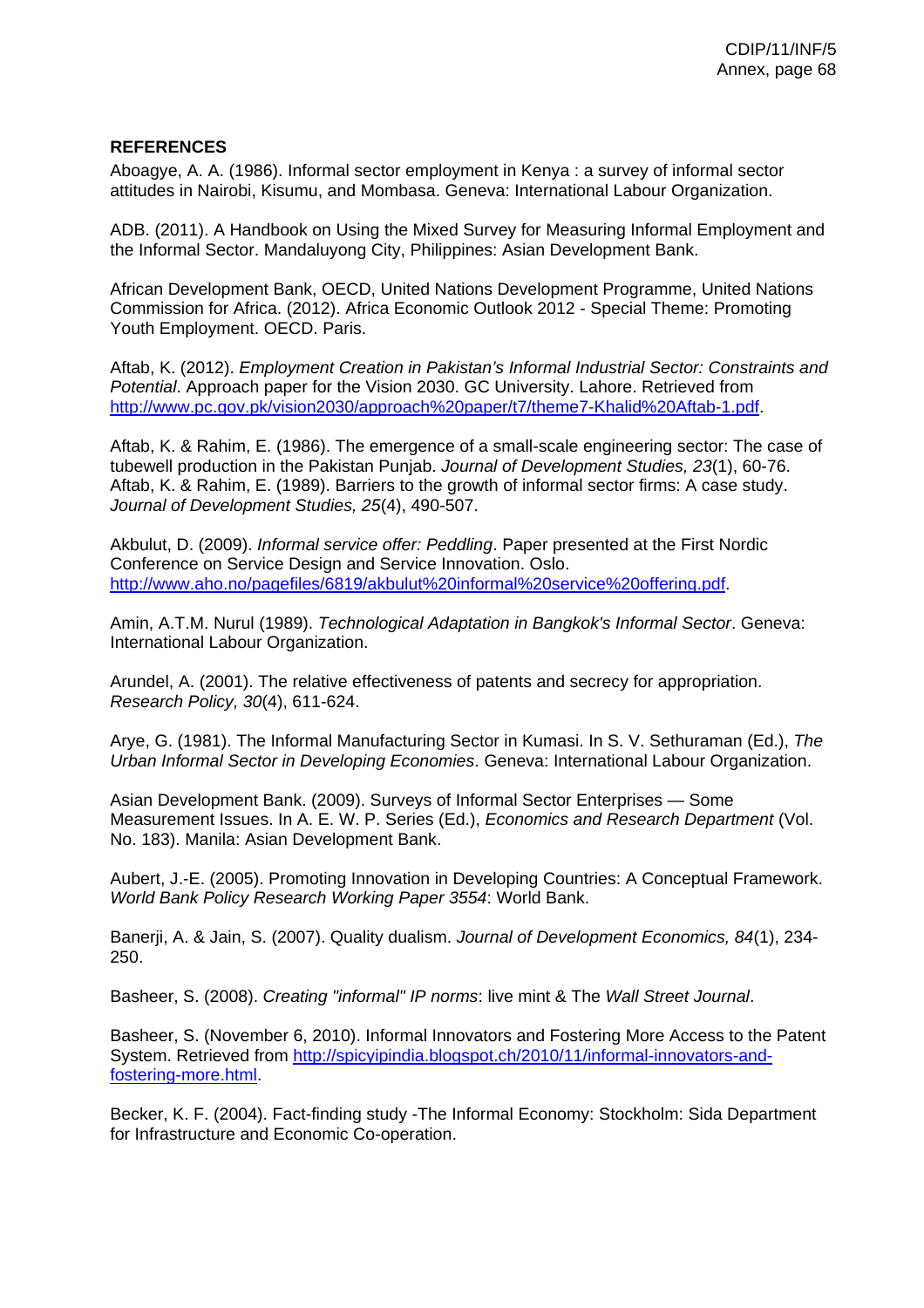Biles, J. J. (2009). Informal Work in Latin America: Competing Perspectives and Recent Debates. *Geography Compass, 3*(1), 214-236.

Blunch, N.-H., Canagarajah, S. & Raju, D. (2001). The Informal Sector Revisited: A Synthesis Across Space and Time. In H. D. N. Social Protection Unit (Ed.), *Social Protection Discussion Paper Series* (Vol. 0119). Washington, D.C.: World Bank.

Blunch, N.-H., Canagarajah, S., & Raju, D. (2001). The informal sector revisited: A synthesis across space and time. *World Bank Social Protection Discussion Papers, 119*.

Bryceson, D. F. (2002). The Scramble in Africa: Reorienting Rural Livelihoods. *World Development, 30*(5), 725-739.

Castells, M. & Portes, A. (1989). World Underneath: The Origins, Dynamics and Effects of the Informal Economy. In M. Castells, A. Portes & L. A. Benton (Eds.), *The Informal Economy: Studies in Advanced and Less Developed Countries*. Baltimore: John Hopkins University Press.

Charmes, J. (1980). L'Apprentissage sur le tas dans le secteur non structuré en Tunisie. In CNRS (Ed.), *Annuaire de l'Afrique du Nord* (Vol. XXI(1)). Paris.

Charmes, J. (2004). *Data Collection on the Informal Sector: a Review of Concepts and Methods Used Since the Adoption of an International Definition Towards a Better Comparability of Available Statistics*. Working paper.

Charmes, J. (2009). Concepts, Measurement and Trends. In J. P. Jütting & J. R. de Laiglesia (Eds.), *Is Informal Normal? - Towards more and better jobs in developing countries*. Paris: OECD.

Charmes, J. (2011). *Measuring Informal Employment - 40 Years Later: What Has Been Done in Terms of Measurement of Informal Employment? What Are the Gaps? Where Are the New Frontiers?* Paper presented at the WIEGO - RESEARCH CONFERENCE, Cape Town, South Africa.

Charmes, J. (2012). The Informal Economy Worldwide: Trends and Characteristics. *Margin: The Journal of Applied Economic Research, 6*(2), 103–132.

Chen, M. (2005). *Rethinking the informal economy: Linkages with the formal economy and the formal regulatory environment*: Research Paper, UNU-WIDER, United Nations University (UNU).

Chen, M. A., Jhabvala, R. & Lund, F. (2001). Supporting Workers in the Informal Economy: A Policy Framework. *Paper Prepared for ILO Task Force on the Informal Economy*: Women in Informal Employment - Globalising & Organising.

Chesbrough, H. (2003). *Open Innovation: The New Imperative for Creating and Profiting from Technology*. Boston, MA: Harvard Business School Publishing.

Chesbrough, H., Vanhaverbeke, W. & West, J. (2006). *Open Innovation: Researching a New Paradigm*. Oxford: Oxford University Press.

Cling, J. P., Razafindrakoto, M. & Roubaud, F. (2011). The informal economy in Viet Nam, Geneva, International Labour Organization.

Conroy, J. D. (2010). A national policy for the informal economy in Papua New Guinea. *Pacific Economic Bulletin - The Australian National University, 25*(1).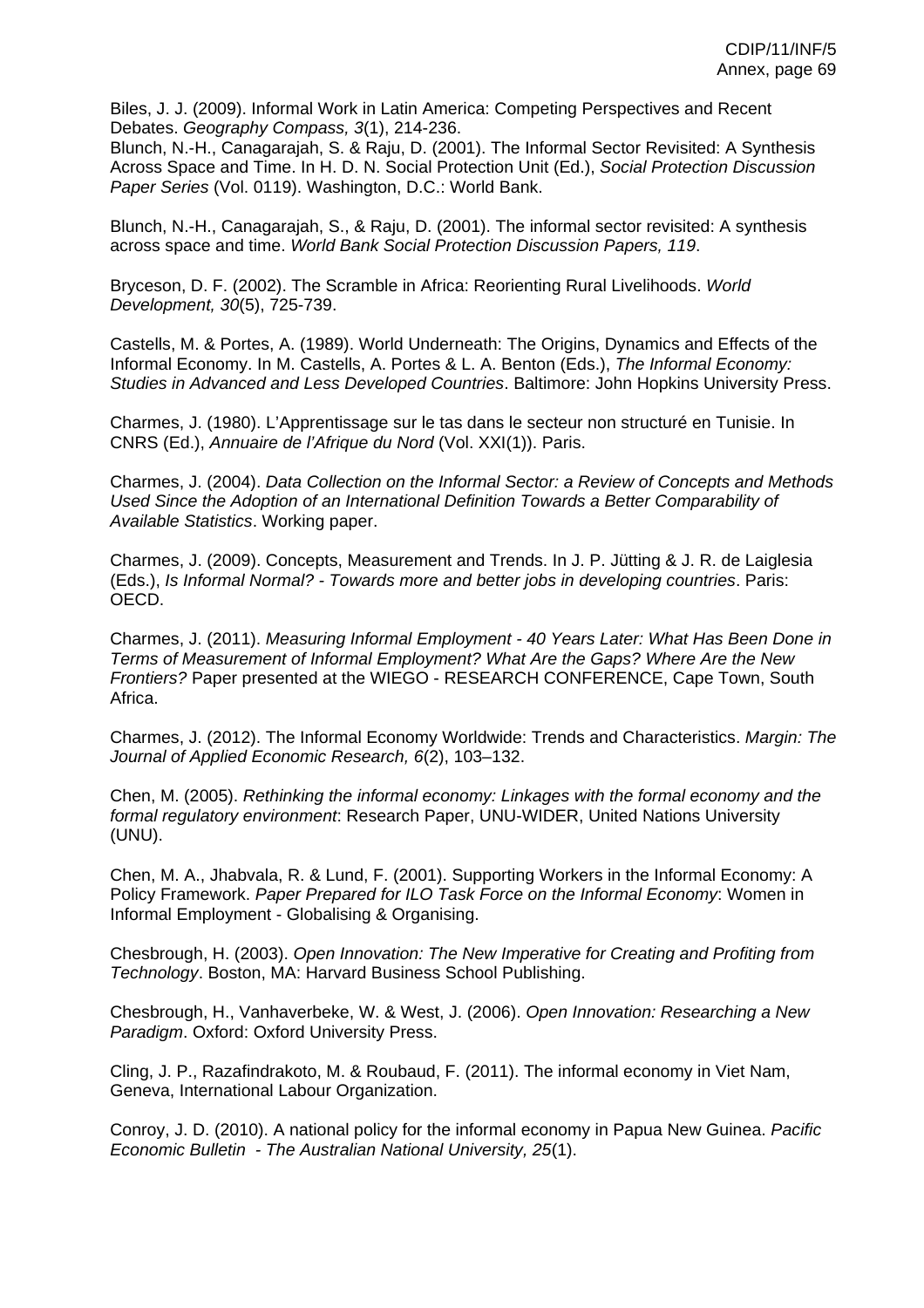Dahlander, L. & Gann, D. M. (2010). How open is innovation? *Research Policy, 39*(6), 699-709. Daniels, S. (2010). *Making Do: Innovation in Kenya's Informal Economy*. Analogue Digital Publishing.

de Mel, S., McKenzie, D. J. & Woodruff, C. M. (2008). Who are the Microenterprise Owners? Evidence from Sri Lanka on Tokman v. De Soto. *ZA Discussion Paper, 3511*.

Demirbas, D. (2011). Formal, Informal, Environment and Skill Barriers for Entrepreneurs: Microeconometric Evidence from 197 Turkish SMEs. *Journal of Business and Policy Research, 6* (No. 2. Special Issue), 13-35.

Dimova, R., Gang, I. N. & Landon-Lane, J. (2011). Revealed Informal Activity. *IZA Discussion Paper No. 5607.*

Drahos, P. & Frankel, S. (2012). *Indigenous Peoples' Innovation: Intellectual Property Pathways to Development*. Canberra: Australian National University E Press.

ESCAP. (2006). Poverty and The Informal Sector: Role of The Informal Sector in Poverty Reduction: United Nations Economic and Social Council, Economic and Social Commission for Asia and the Pacific.

European Commission, International Monetary Fund, Organisation for Economic Co-operation and Development, United Nations, World Bank. (2009). System of National Accounts 2008. New York: United Nations.

Feige, E. L. (1990). Defining and Estimating Underground and Informal Economies: The New Institutional Economics Approach. *World Development, 18*, 989-1002.

Joshi, K., Hasan, R., & Amoranto, G. (2009). Surveys of Informal Sector Enterprises-Some Measurement Issues. *Asian Development bank Economics Working Paper Series*(183).

Losby, J. L., Else, J. F., Kingslow, M. E., Edgcomb, E. L., Malm, E. T., & Kao, V. (2002). Informal economy literature review. *Institute for Social and Economic Development (ISED) and Microenterprise Fund for Innovation, Effectiveness, Learning, and Dissemination(FIELD). Available at:* 5*http://www.kingslow-assoc.com/images/Informal\_Economy\_Lit\_Review.pdf.* 

Thetford, T., & Edgcomb, E. (2004). *Microenterprises in the US Informal Economy: Summary Research Findings*: Microenterprise Fund for Innovation, Effectiveness, Learning and Dissemination. Available at: http://fieldus.org/publications/Field\_Forum15.pdf.

Finger, M., J. & Schuler, P. (2004). *Poor People's Knowledge: Promoting Intellectual Property in Developing Countries*. Washington, D.C.: Oxford University Press and World Bank.

Freeman, C. (1987). *Technology Policy and Economic Performance: Lessons from Japan*. London: Pinter.

Gaughan, J. & Ferman, L. (1987). Toward an Understanding of the Informal Economy. *Annals of the American Academy of Political and Social Science,*15-25. .

Gault, F. (2010). Innovation and Development. In F. Gault (Ed.), *Innovation Strategies for a Global Economy* (pp. 133-164). Cheltenham: Edward Elgar Publishing.

Gault, F., Bell, M., Kahn, M., Muchie, M. & Wamae, W. (2012). Building Capacity to Develop and Use Science, Technology and Innovation Indicators for Grassroots Innovation. *African Journal of Science, Technology, Innovation and Development, 4*(3), 23-32.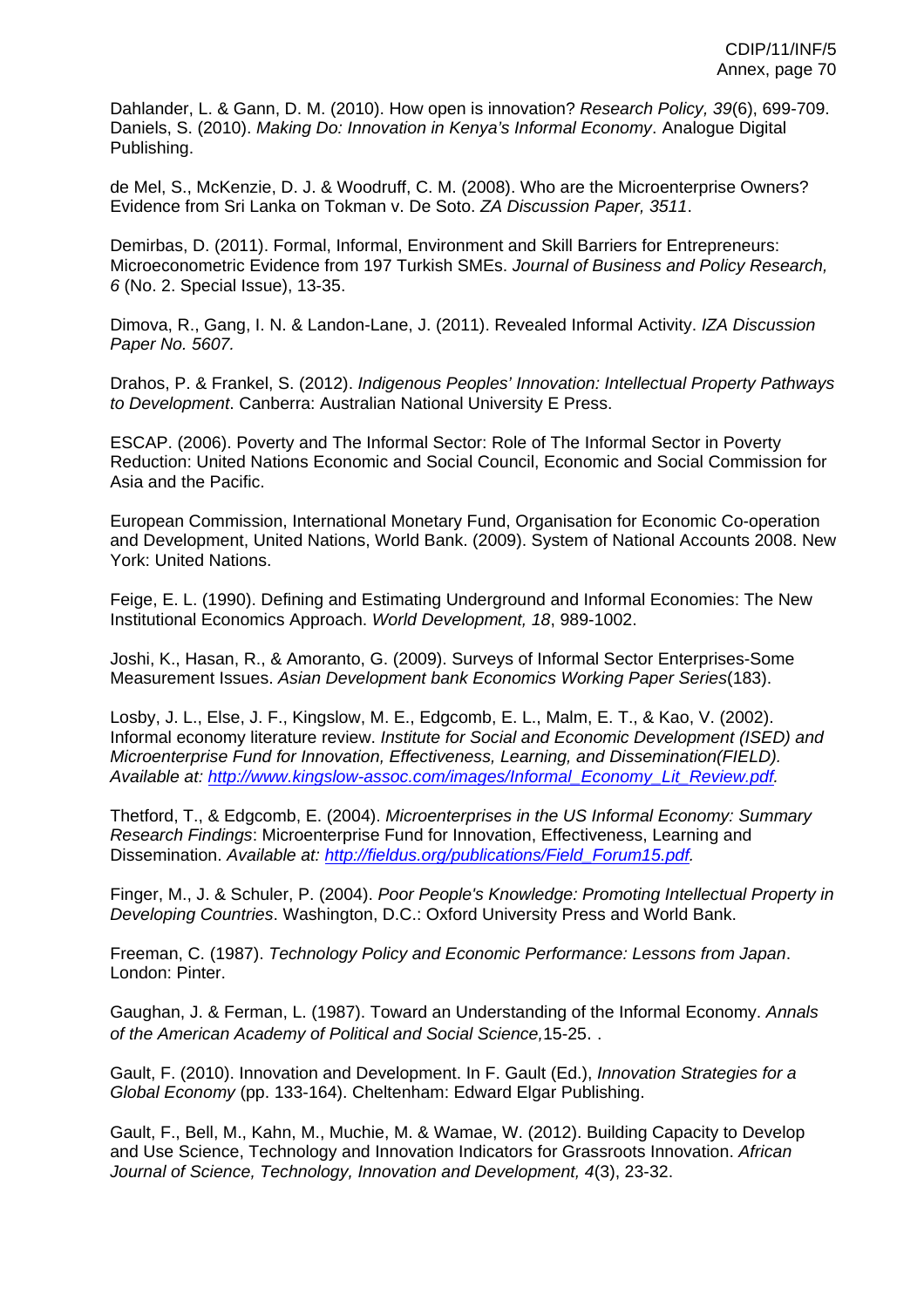Gault, F. & Muchie, M. (2012). Special Issue on "Building Capacity to Develop and Use Science, Technology and Innovation Indicators". *African Journal of Science, Technology, Innovation and Development, 4*(3).

Gindling, T. (1991). Labor Market Segmentation and the Determination of Wages in the Public, Private-Formal and Informal Sectors in San-Jose, Costa-Rica. *Economic Development and Cultural Change*, 585-603.

Godfrey, P. C. (2011). Toward a Theory of the Informal Economy. *The Academy of Management Annals, 5*(1), 231-277.

Grimm, M. (2012, 18 Octobre 2012). *Débloquer les potentialités: Lutter contre les contraintes économiques, institutionnelles et sociales de l'entreprenariat informel en Afrique Subsaharienne.* Paper presented at the Conférence de restitution / Unlocking potential: Tackling economic, institutional and social constraints of informal entrepreneurship in Sub-Saharan Africa, Bamako.

Grimm, M., Knorringa, P. & Lay, J. (2012). Constrained Gazelles: High Potentials in West Africa's Informal Economy. *World Development, 40*(7), 1352-1368.

Grimm, M., van der Hoeven, R., Lay, J. & Roubaud, F. (2012). Rethinking the informal sector and entrepreneurship in Sub-Saharan Africa. *DIW Vierteljahreshefte Summary of Bamako conference, Unlocking potential: Tackling economic, institutional and social constraints of informal entrepreneurship in Sub-Saharan Africa, DIW.* 

Government of Papua New Guinea (2011). National informal economy policy (2011-2015), Papua New Guinea: Minister for Community Development, at http://www.inapng.com/pdf\_files/Pages%20(Black).pdf.

Günther, I. & Launov, A. (2006). Competitive and Segmented Informal Labor Markets. *IZA Discussion Paper No. 2349*. Available at SSRN: http://ssrn.com/abstract=937925 Gupta, A. K. (2012). How to protect the inventions of the poor, from http://www.scidev.net/en/science-and-innovation-policy/supporting-grassrootsinnovation/opinions/how-to-protect-the-inventions-of-the-poor.html#

Hall, B. H., Helmers, C., Rogers, M. & Sena, V. (2012). The Choice between Formal and Informal Intellectual Property: A Literature Review. *National Bureau of Economic Research Working Paper Series, No. 17983*.

Harris, J. R. & Todaro, M. P. (1970). Migration, unemployment and development: A two-sector analysis. *American Economic Review*, 126-142.

Hart, K. (1973). Informal Income Opportunities and Urban Employment in Ghana. *The Journal of Modern African Studies, 11*(1), 61-89.

Helmers, C. (2011). Firm Size and Intellectual Property Management. Prepared for "Strategic Intellectual Property Management: From Inspiration to Innovation" (WIPO) edited by James Conley.

IDRC. (2011). Innovation for Inclusive Development. In I. D. R. Centre (Ed.), *Program prospectus for 2011-2016*. Ottawa: International Development Research Centre.

ILO. (1972). Employment, Incomes and Equality: A Strategy for Increasing Productive Employment in Kenya. Geneva: International Labor Organisation.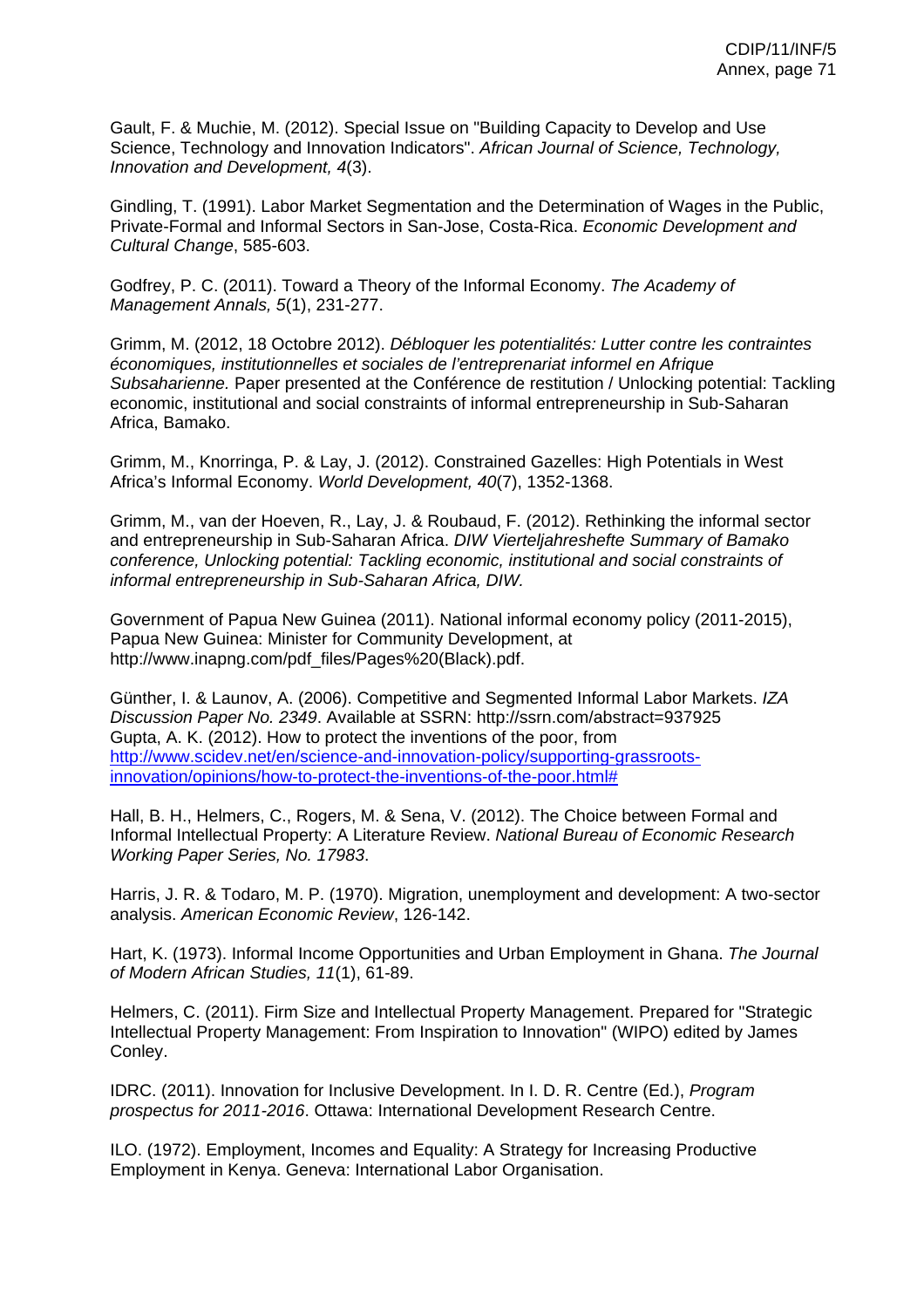ILO. (1991). The Dilemma of the Informal Sector, International Labour Conference, Report of the Director General. Geneva: ILO.

ILO. (1992). *Technological Capability in the Informal sector - Metal manufacturing in developing countries,* Geneva: ILO.

ILO. (1993). Fifteenth International Conference of Labour Statisticians: Resolution concerning statistics of employment in the informal sector adopted by the Fifteenth International Conference of Labour Statisticians. Geneva: ILO.

ILO. (2002a). Decent Work and the Informal Economy. Report VI for the 90<sup>th</sup> International Labour Conference. Geneva: ILO.

ILO. (2002b). Women and Men in the Informal Economy: A statistical picture. International Labor Organisation. Geneva: ILO.

ILO. (2003). Guidelines concerning a statistical definition of informal employment adopted by the Seventeenth International Conference of Labour Statisticians. Geneva: ILO.

ILO. (2011). Statistical updates on employment in the informal economy. Geneva: ILO.

ILO. (2012). Measuring Informality: a Statistical Manual on the informal sector and informal employment. Geneva: ILO.

Kabecha, W. w. (1997). Consumer judgement of the quality of informal sector products lessons for innovative microentrepreneurs. *Technovation, 17*(2), 91-105.

Kabecha, W. w. (1998). Technological capability of the micro-enterprises in Kenya's informal sector. *Technovation, 19*(2), 117-126.

Kawooya, D. (2012). *Diffusion and Transfer of IP-Related Innovation and Technology Between Formal and Informal Sectors in Uganda*. Open African Innovation Research & Training.

Kawooya, D. & Musungu, S. (2010). Intellectual Property Dynamics in Africa's Informal Economies. In IQsensato (Ed.), *Ideas in Development Blog* (Vol. 2012). Geneva: IQsensato.

Khundker, N. (1989). *Technological Adaptation and Innovation in the Informal Sector of Dhaka*. Geneva: International Labour Organization.

King, K. J. (1974). Kenya's informal machine-makers: A study of small-scale industry in Kenya's emergent artisan society. *World Development, 2*(4–5), 9-28.

Konte, A. (2012). *Inclusive innovation in Africa: major players and policy implications*. Paper presented at the MEIDE, Cape Town, South Africa.

Konte, A. & Ndong, M. (2012). The Informal ICT Sector and Innovation Processes in Senegal. *African Journal of Science, Technology, Innovation and Development, 4*(3), 68-92.

Kotala, S., Kuusisto, J. & Päällysaho, S. . 157-177. (2010). Finland: Intellectual asset management among high-growth SMEs. In OECD (Ed.), *High-growth SMEs: what governments can do to make a difference* (Vol. OECD Studies on SMEs and Entrepreneurship). Paris: OECD Studies on SMEs and Entrepreneurship.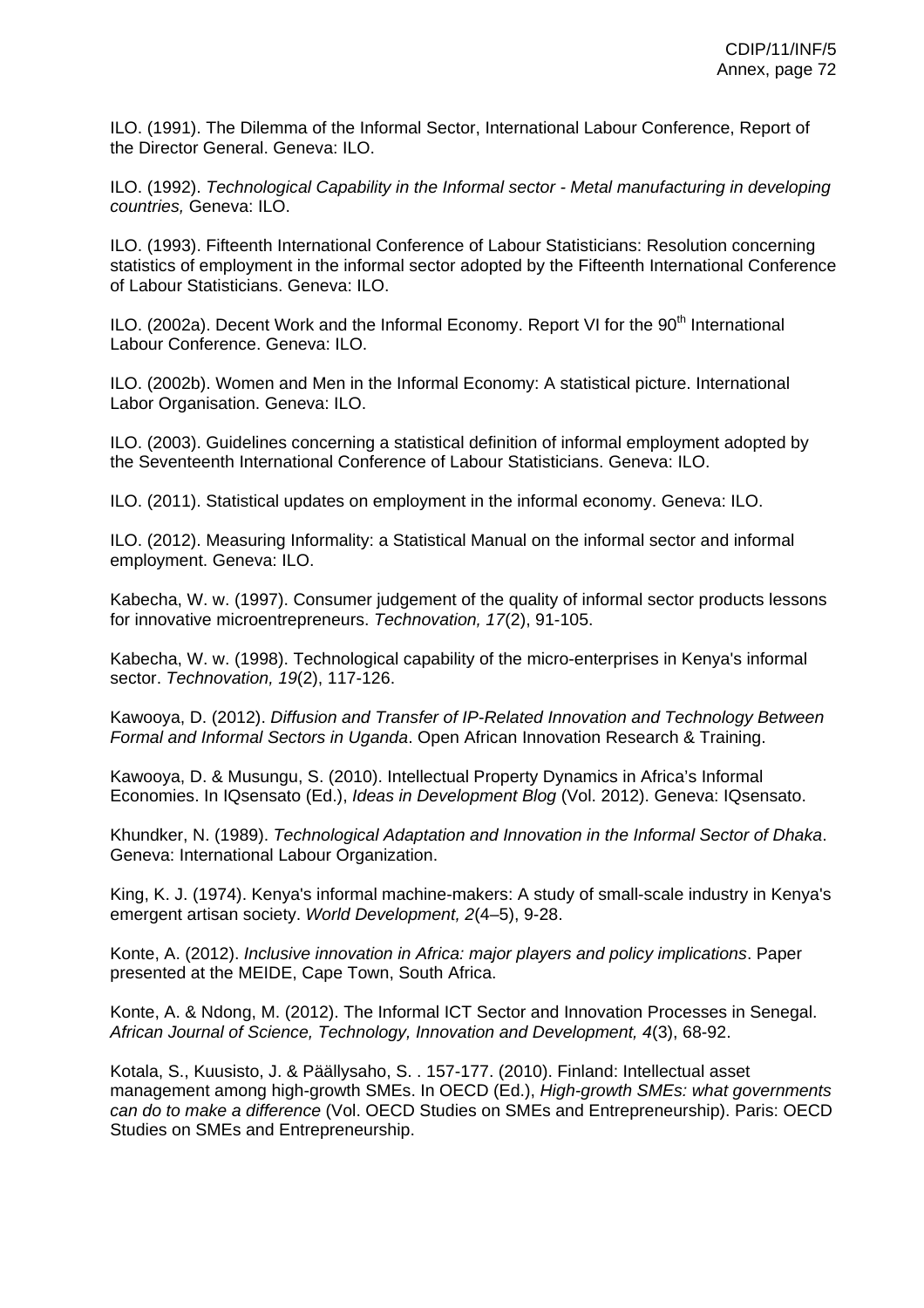Kraemer-Mbula, E. & Wamae, W. (2010a). Adapting the Innovation Systems Framework to Sub-Saharan Africa. In E. Kraemer-Mbula & W. Wamae (Eds.), *Innovation and the Development Agenda* (pp. 65-90).

Kraemer-Mbula, E. & Wamae, W. (2010b). The Relevance of Innovation Systems to Developing Countries. In E. Kraemer-Mbula & W. Wamae (Eds.), *Innovation and the Development Agenda*  (pp. 39-64). Paris: OECD.

Kucera, D. & Xenogiani, T. (2009). Persisting Informal Employment: What Explains It? In J. P. Jütting & J. R. de Laiglesia (Eds.), *Is Informal Normal? - Towards more and better jobs in developing countries*. Paris: OECD.

Leiponen, A. (2006). Managing Knowledge for Innovation: The Case of Business-to-Business Services. *Journal of Product Innovation Management, 23*(3), 238-258.

Leiponen, A. & Byma, J. (2009). If you cannot block, you better run: Small firms, cooperative innovation, and appropriation strategies. *Research Policy, 38*(9), 1478-1488.

Lemos, R. & Mizukami, P. (2010). From free software to free culture. Case study: the tecnobrega scene of Belém. Learning from the social commons -- Four challenges facing open business. In L. Shaver (Ed.), *Access to Knowledge in Brazil* (pp. 14–35): Bloomsbury Publishing PLC.

Lichtenthaler, U. (2011). Open Innovation: Past Research, Current Debates, and Future Directions. *Academy of Management Perspectives, 25*(1), 75–93.

Livingstone, I. (1991). A reassessment of Kenya's rural and urban informal sector. *World Development, 19*(6), 651-670.

Lund, F. & Skinner, C. (2004). Integrating the Informal Economy in Urban Planning and Governance: A Case Study of the Process of Policy Development in Durban, South Africa. *International Development Planning Review, 26*(4), 431-456.

Lundvall, B. A. (1992). *National Systems of Innovation: Towards a Theory of Innovation and Interactive Learning*. London: Pinter.

Maloney, W. F. (2004). Informality Revisited. *World Development*, 1159-1178.

Mashelkar, R. A. (November 21, 2012). *On Building an Inclusive Innovation Ecosystem.* In *Conference on Innovation for Inclusive Development.* Paper presented at the Innovation for Inclusive Developmen, Cape Town.

McCormick, D. (1998). Enterprise Clusters in Africa: On the Way to Industrialization? Nairobi: Unitersity of Nairobi Institute of Development Studies.

Mead, D. C. & Liedholm, C. (1998). The dynamics of micro and small enterprises in developing countries. *World Development, 26*(1), 61-74.

Misati, R. N. (2007). *The role of the informal sector in investment in Sub-saharan Africa*. Kenya Institute for Public Policy Research and Analysis (KIPPRA). Nairobi.

Mlinga, R. S. & Wells, J. (2002). Collaboration between formal and informal enterprises in the construction sector in Tanzania. *Habitat International, 26*(2), 269-280.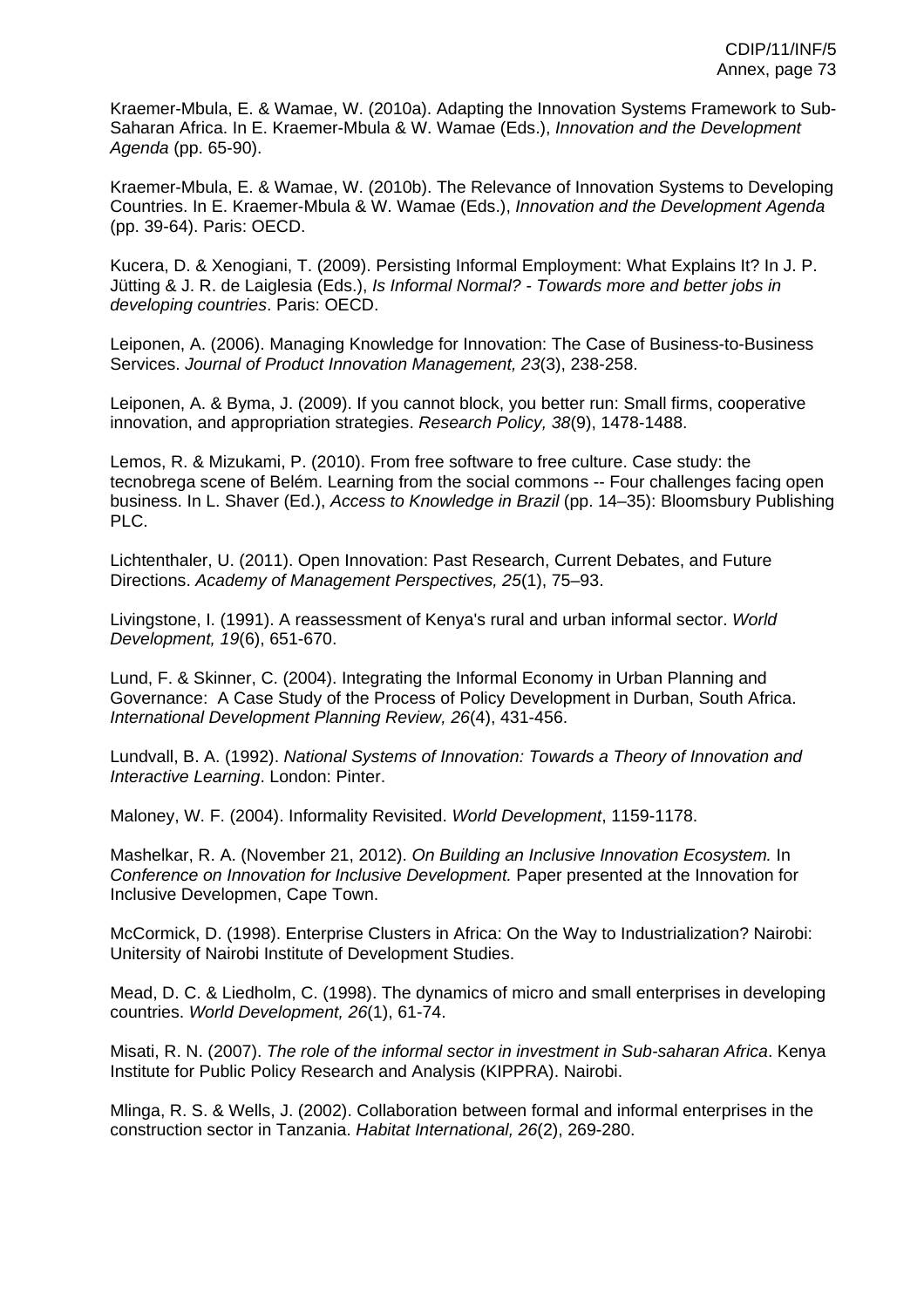Mogotsi, T., ( 2012). *Policy Perspectives on Informal Economy Policy and the Transition to Informal Economy Innovation Strategies.* Paper presented at the WIPO International Workshop on Innovation, Intellectual Property and the Informal Economy, IERI, Pretoria.

Muchie, M., Lundvall, B.-Å. & Gammeltoft, P. (2003). *Putting Africa First: The Making of African Innovation Systems*. Aalborg: Aalborg University Press.

Municipality, E. U. (2001). Durban's Informal Economy Policy. In E. U. Municipality (Ed.). Durban: EThekwini Unicity Municipality.

Mutua, W. & Mbwana, A. (2012). Innovative Africa: The New Face of Africa, Essays on the Rise of Africa's Innovation Age. *Afrinnivator.com*. Nairobi.

Muwonge, A., Obwona, M. & Nambwaayo, V. (2007). Enhancing contributions of the informal sector to national development: The case of Uganda. In E. P. R. C. (EPRC) (Ed.), Vol. April 2007. Kampala: Economic Policy Research Centre (EPRC).

National Science Foundation. (2012). Business Use of Intellectual Property Protection Documented in NSF Survey. In J. E. Jankowski (Ed.), *Info Brief* (Vol. NSF 12-307). Arlington, V.A.: National Center for Science and Engineering Statistics.

Nelson, R. R. (Ed.). (1993). *National Innovation Systems: A Comparative Analysis*. New York: Oxford University Press.

NEPAD. (2010). African Innovation Outlook. Pretoria: New Partnership for Africa's Development (NEPAD) and African Union (AU).

South African Local Government Association (SALGA) & United Cities and Local Governments Africa (UCLGA) (2013). Managing Informality: Local government practices and approaches towards the informal economy – Learning examples from five African countries. In S. David, O. Ulrich, S. Zelezeck & N. Majoe (Eds.): South African Local Economic Development Network.

Nordman, C. J. & Coulibaly, S. (2011). *Contraintes sociales des entreprises informelles*. Paper presented at the Dissemination conference "Unlocking potential: Tackling economic, institutional and social constraints ofinformal entrepreneurship in Sub-Saharan Africa", Bamako. http://www.iss.nl/fileadmin/ASSETS/iss/Documents/Conference\_presentations/grimm\_Nordman \_Social\_constraints.pdf

OECD (2002), *Measuring the Non-Observed Economy, A Handbook*, Paris: OECD.

OECD. (2009a). *Competition Policy and the Informal Economy.* Paper presented at the Global Forum on Competition - Roundtable on Competition Policy and the Informal Economy, Paris: OECD.

OECD. (2009b). *Is Informal Normal? Towards More and Better Jobs in Developing Countries*. Paris: OECD.

OECD. (2011a). Intellectual Assets and Innovation: The SME Dimension.in OECD, *OECD Studies on SMEs and Entepreneurship*. Paris: OECD.

OECD. (2011b). Intellectual Assets and Innovation: The SME Dimension, OECD Studies on SMEs and Entrepreneurship, Paris: OECD.

OECD/Statistical Office of the European Communities, L. (2005). *Oslo Manual*, Paris: OECD.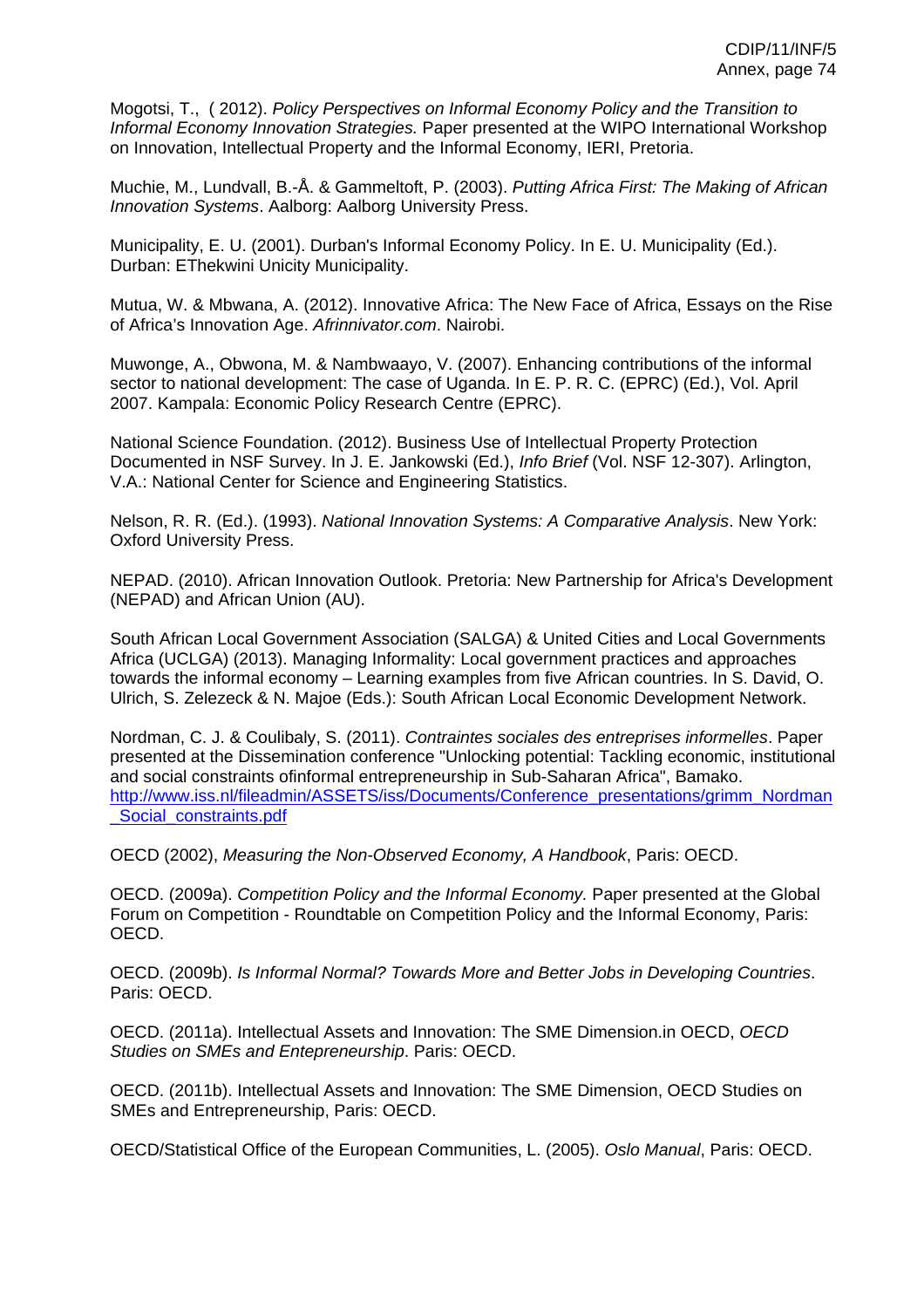Ouedraogo, E., Koriko, O., Coulibaly, S., Fall, M., Ramilison, E. & Lavallée, E. (2011). *Les barrières institutionnelles à la formalisation des unités de production informelles (UPI) dans les principales agglomérations des Etats membres de l'UEMOA*, Bamako.

Oviedo, A.-M. (2009). *Economic Informality: Causes, Costs, and Policies: A Literature Survey of International Experience. Background Paper prepared for Country Economic Memorandum (CEM) – Informality: Causes, Consequences, Policies*.

Päällysaho, S. & Kuusisto, J. (2008). *Intellectual property protection in service sector*. Working paper.

Päällysaho, S. & Kuusisto, J. (2011). Informal ways to protect intellectual property (IP) in KIBS businesses. *Innovation: Management, Policy & Practice, 13*(1), 62-76.

Perry, G., Maloney, W., Arias, O., Fajnzylber, P., Mason, A. & Saavedra-Chanduvi, J. (2007). Informality: Exit and Exclusion. Washington, D.C.: World Bank.

Portes, A. & Haller, W. (2005). The Informal Economy. In N. Smelser & R. Swedberg (Eds.), *Handbook of Economic Sociology* (Second ed., pp. 403-425). New York: Russell Sage Foundation.

Portes, A. & Sensenbrenner, J. (1993). Embeddedness and Immigration: Notes on the Social Determinants of Economic Action. *American Journal of Sociology 98*(6), 1320-1350 .

Radjou, N., Prabhu, J. & Ahuja, S. (2012). *Jugaad Innovation: Think Frugal, Be Flexible, Generate Breakthrough Growth*. Hoboken, NJ: Jossey-Bass.

Rizk, N. (2010). Stories from Egypt's Music Industry: De Facto Commons as Alternatives to Copyright. In N. Rizk & L. Shaver (Eds.), *Access to Knowledge in Egypt* (pp. 92–126): Bloomsbury Publishing PL.

Schneider, F., Buehn, A. & Montenegro, C. E. (2010). *New Estimates for the Shadow Economies all over the World.* A background paper for In from the Shadow: Integrating Europe's Informal Labor, a World Bank regional report on the informal sector in Central, Southern Europe and the Baltic countries (Task number P112988).

SIDA. (2013). Evaluation of Sida's Support to Innovation Systems and Clusters, a Research Cooperation Initiative - Main report. Stockholm: Swedish International Development Cooperation Agency.

Singh, A., Jain-Chandra, S. & Mohommad, A. (2012). Out of the Shadows -- Governments are wise to shrink their underground economy by improving institutions to build inclusive growth. *Finance and Development (International Monetary Fund), 49*(2).

Srinivasan, R., Lilien, G. L. & Rangaswamy, A. (2008). Survival of high tech firms: The effects of diversity of product–market portfolios, patents, and trademarks. *International Journal of Research in Marketing, 25*(2), 119-128.

Stiglitz, J. E. (1976). The Efficiency Wage Hypothesis, surplus Labor, and the Distribution of Labour in LDCs. *Oxford Economic Papers*, 185-207.

Szogs, A. & Mwantima, K. (2009). Technological Capability Building in Informal Firms in the Agricultural Subsistence Sector in Tanzania: Assessing the Role of Gatsby Clubs. *African Journal of Science, Technology, Innovation and Development, 1*(2&3), 115-135.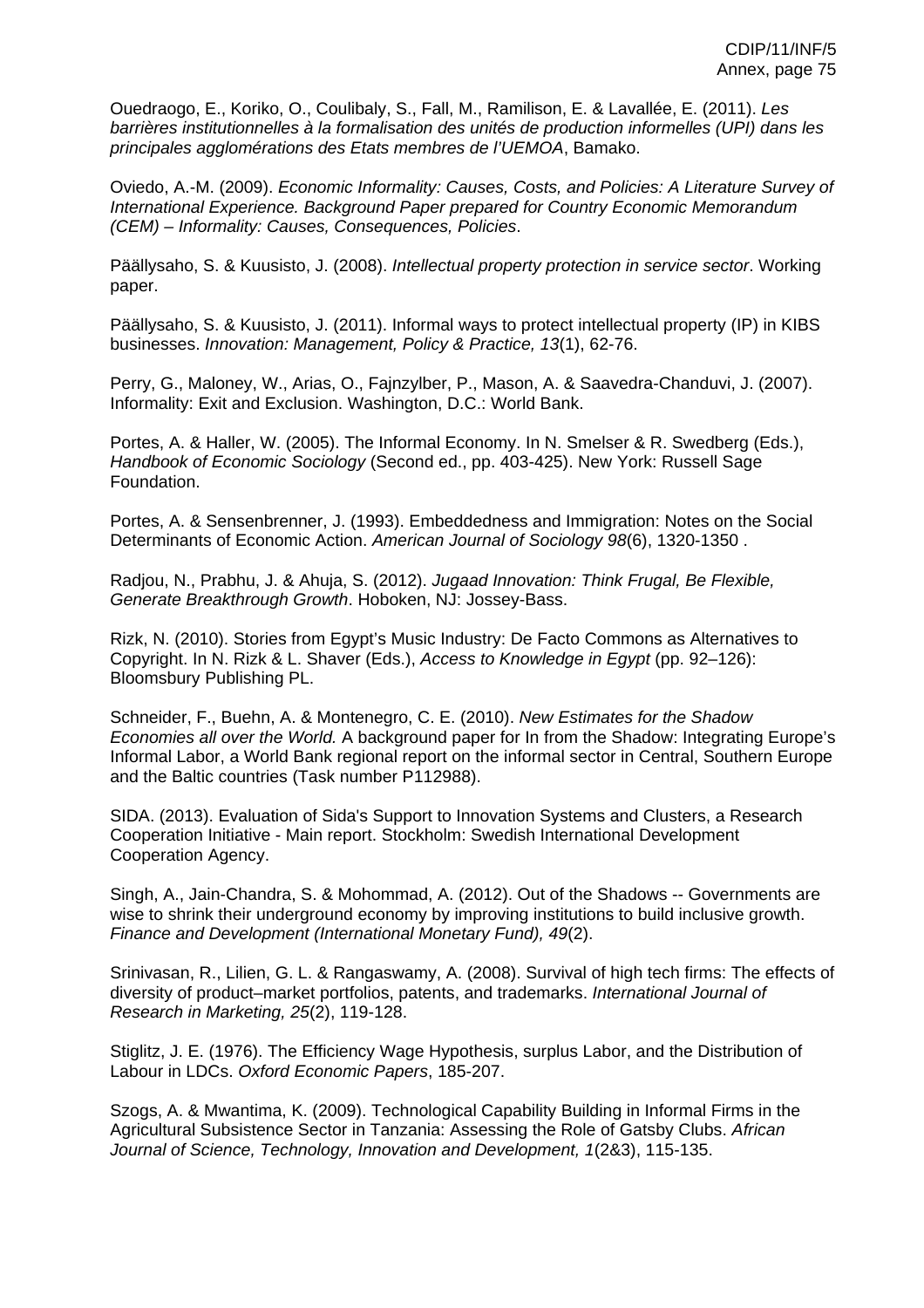Teece, D. J. (1986). Profiting from technological innovation: Implications for integration, collaboration, licensing and public policy. *Research Policy, 15*(6), 285-305.

Thomas, J. J. (1995). *Surviving in the city: the urban informal sector in Latin America*. London Pluto Press.

Department of Economic Development and Tourism (2009). *Policy for the Informal Economy of Kwazulu-Natal -- Creating an Enabling Environment for the Informal Economy*. KwaZulu-Natal Province Department of Economic Development and Tourism.

Trulsson, P. (1997). Strategies of Entrepreneurship: Understanding Industrial Entrepreneurship and Structural Change in Northwest Tanzania. *Linköbing Studies in Arts and Science*. Sweden. UNESCO. (2010). *UNESCO Science Report 2010*. Paris: UNESCO.

United Nations. (1996). *Informal sector development in Africa*. New York: United Nations.

United Nations. (2008). International Standard Industrial Classification of All Economic Activities (ISIC), Revision 4, from http://unstats.un.org/unsd/cr/registry/isic-4.asp

Webb, J. W. e. a. (2009). You Say Illegal, I Say Legitimate: Entrepreneurship in the Informal Economy. *Academy of Management Review, 34*(4), 492–510.

Williams, C. (2007). Entrepreneurship in the Informal economy: a study of Ukraine's hidden enterprise culture. *Journal of Development Entrepreneurship, 12*(1), 119-136.

Wills, G. (2009). South Africa's Informal Economy: A Statistical Profile. In (WIEGO) (Ed.), *Wiego Working Paper (Urban Policies)* (Vol. 6).

Wills, G. (2009). South Africa's Informal Economy: A Statistical Profile *WIEGO Urban Policies Research Report Series*.

WIPO. (2004a). Intellectual Property (IP) Rights and Innovation in Small and Medium-Sized Enterprises. Prepared by Esteban Burrone and Guriqbal Singh Jaiya (Eds.), *submitted as background document to the Second OECD Ministerial Conference for Small and Medium-sized Enterprises.* SMEs Division, World Intellectual Property Organization.

WIPO. (2004b). Intellectual Property Rights and Innovation in Small and Medium Enterprises. Geneva: World Intellectual Property Organization.

WIPO. (2008). WIPO Intellectual Property Handbook (WIPO Publication No. 489 (E)). Geneva: World Intellectual Property Organization.

WIPO. (2011a). The Economics of Intellectual Property - Old Insights and New Evidence. In W. E. a. S. Division (Ed.), *World Intellectual Property Report 2011 - The Changing Face of Innovation* (pp. 75-107). Geneva: World Intellectual Property Organization.

WIPO. (2011b). World Intellectual Property Report -The changing nature of innovation and intellectual property. *The Changing Face of Innovation* (pp. 23-70).

WIPO. (2012a). Glossary of key terms related to intellectual property and genetic resoures, traditional knowledge and traditional cultural expressions. *Intergovernmental Committee on Intellectual Property and Genetic Resources, Traditional Knowledge and Folklore.* Twenty-Third Session, Geneva, February 4 to 8, 2013: WIPO/GRTKF/IC/23/INF/8 November 2, 2012. WIPO. (2012b). Traditional Knowledge and Intellectual Property. *Background Brief, No. 1*.